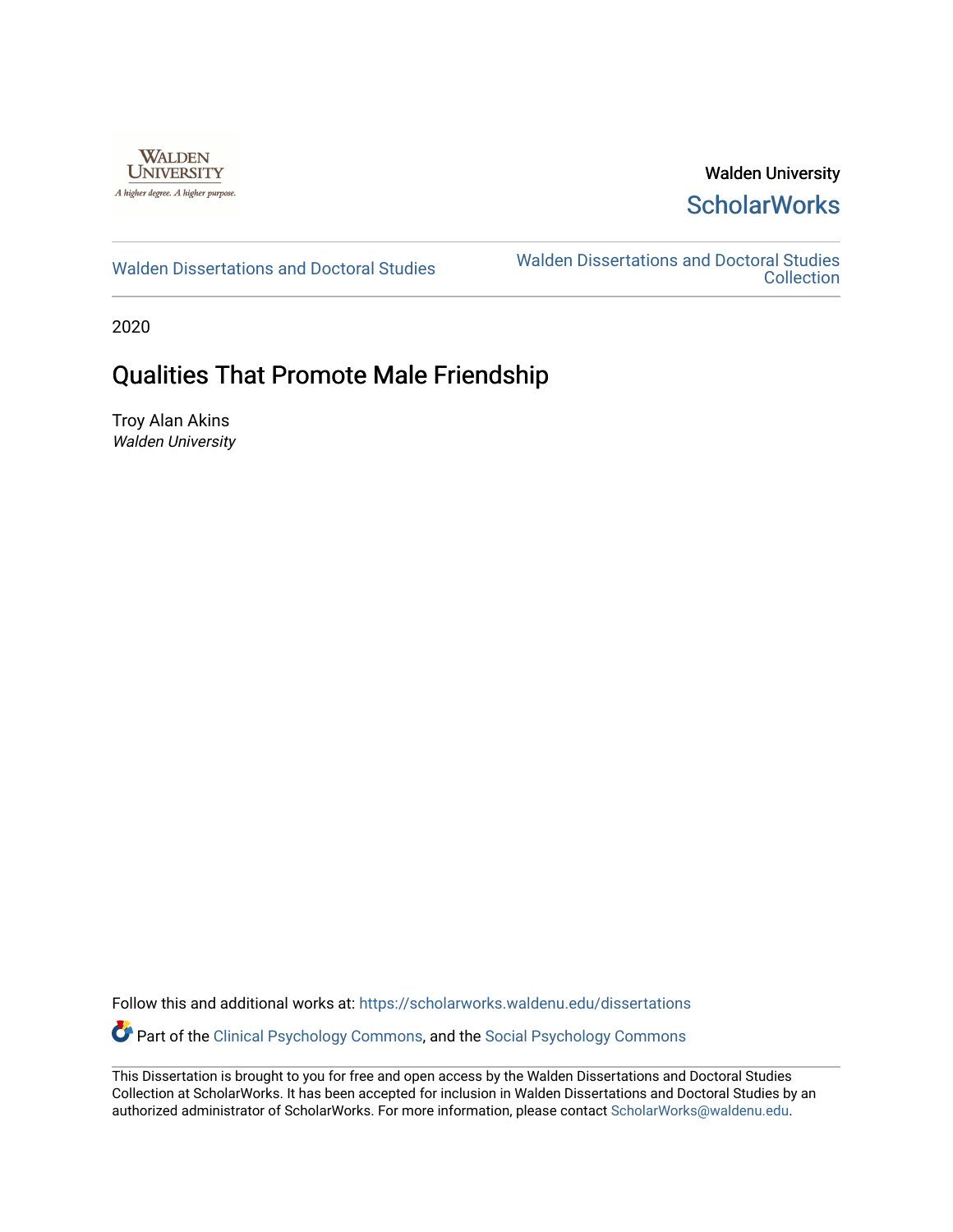# **Walden University**

College of Social and Behavioral Sciences

This is to certify that the doctoral dissertation by

Troy Alan Akins

has been found to be complete and satisfactory in all respects, and that any and all revisions required by the review committee have been made.

Review Committee Dr. Tony Hobson, Committee Chairperson, Psychology Faculty Dr. Samuel Taylor, Committee Member, Psychology Faculty Dr. Brent Robbins, University Reviewer, Psychology Faculty

> Chief Academic Officer and Provost Sue Subocz, Ph.D.

> > Walden University 2020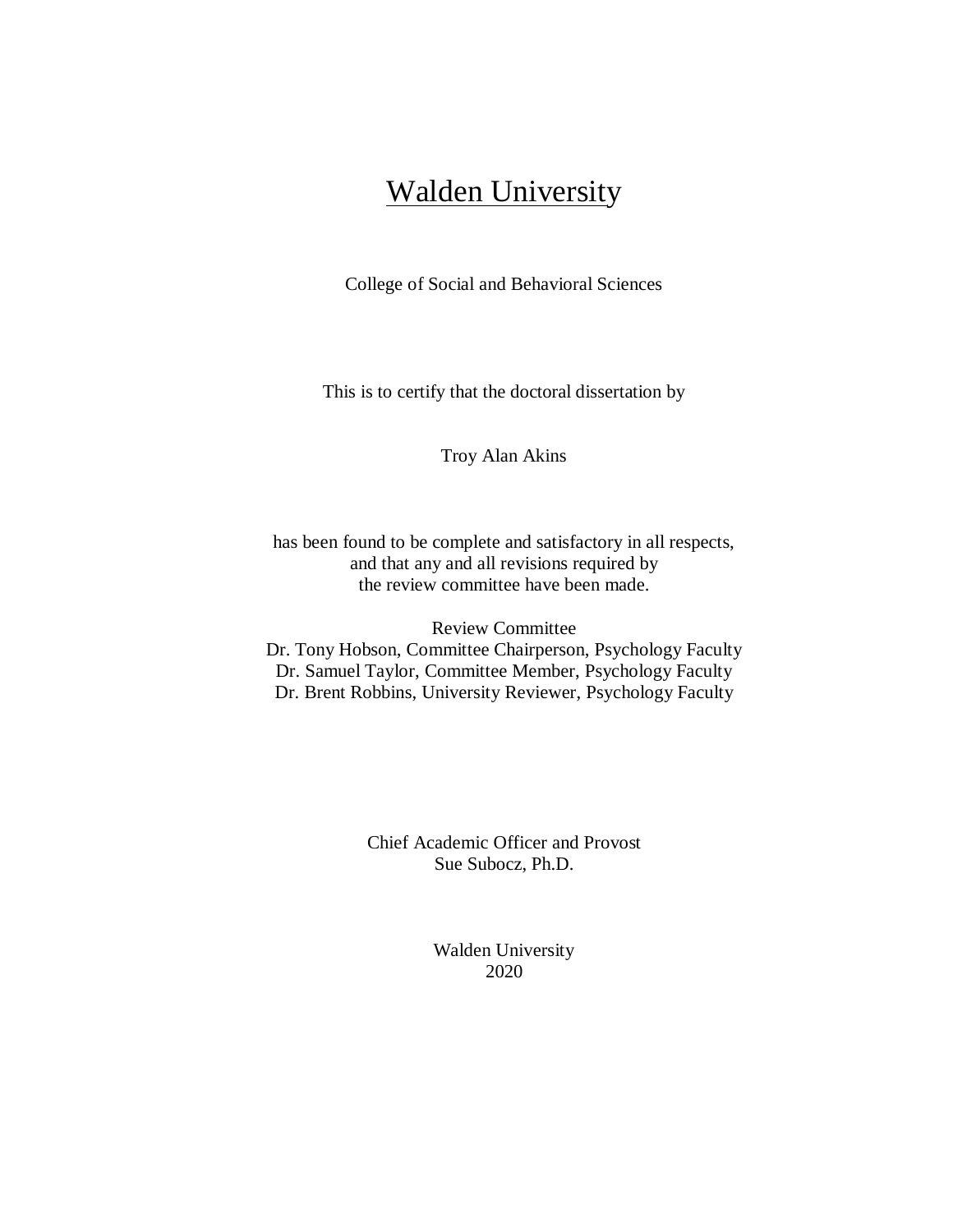Abstract

Qualities That Promote Male Friendship

by

Troy Alan Akins

MA, Walden University, 2015

MBA, Tiffin University, 2012

BS, Ohio University, 2010

Dissertation Submitted in Partial Fulfillment

of the Requirements for the Degree of

Doctor of Philosophy

Clinical Psychology

Walden University

January 2020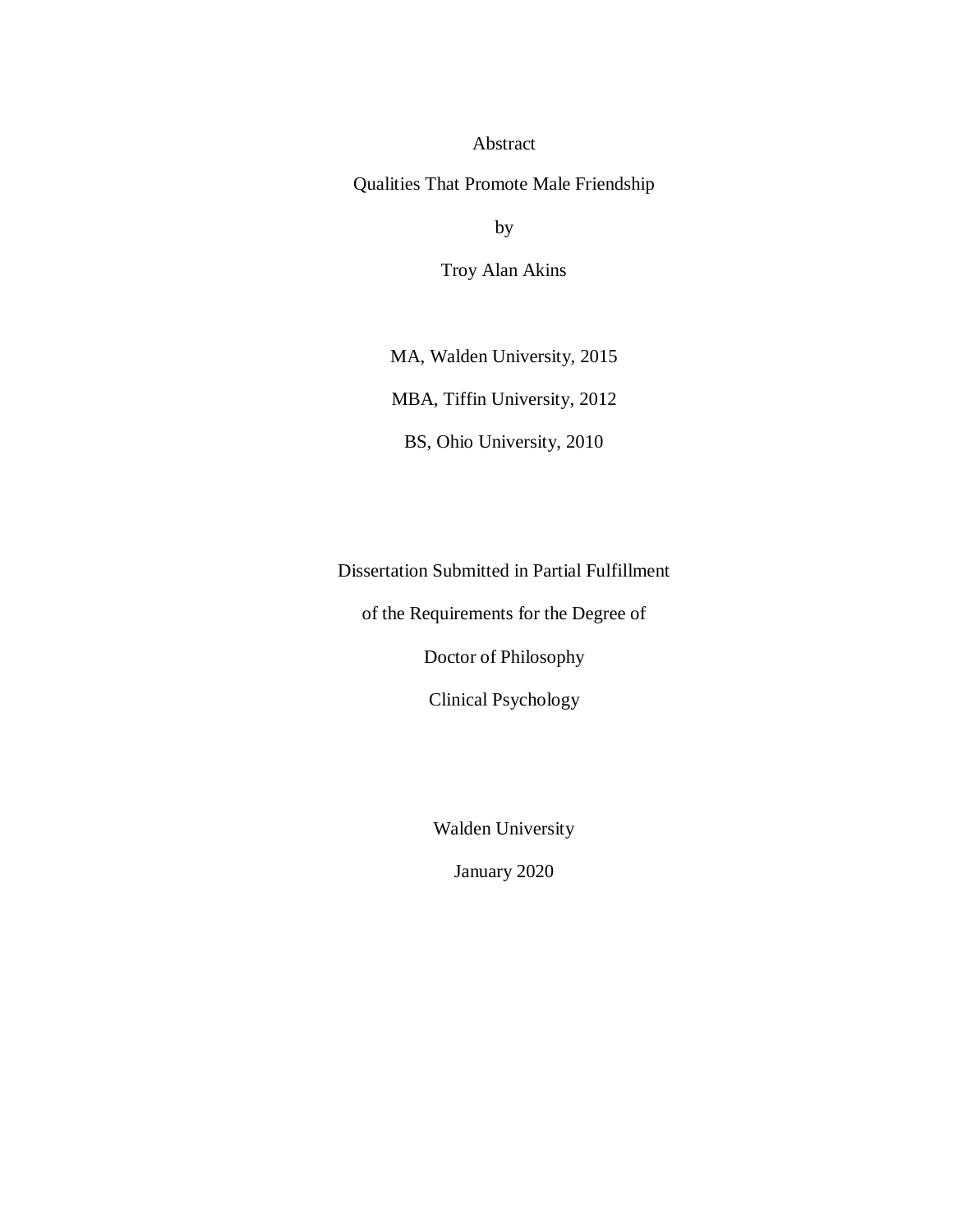#### Abstract

The psychological, physical, and social circumstances surrounding the relationship between friends can be detrimental, especially in males. The purpose of this phenomenological study was to explore the qualities that can be used to promote friendship among adult men ages 30 to 35 in the Northeastern Wyoming area. The theoretical framework for the study was Miller's relational cultural theory. Data were collected from 11 semistructured interviews with men ages 30 to 35. Data were transcribed and analyzed to identify themes. Participants reported that they rely on acts of justice and fairness as well as established understanding to have clarity in friendship, and how they share resources also yields empowerment and vitality in friendship. Findings may be used to develop social structures that can help men resolve conflict and make it easier for them to establish and maintain male friendship.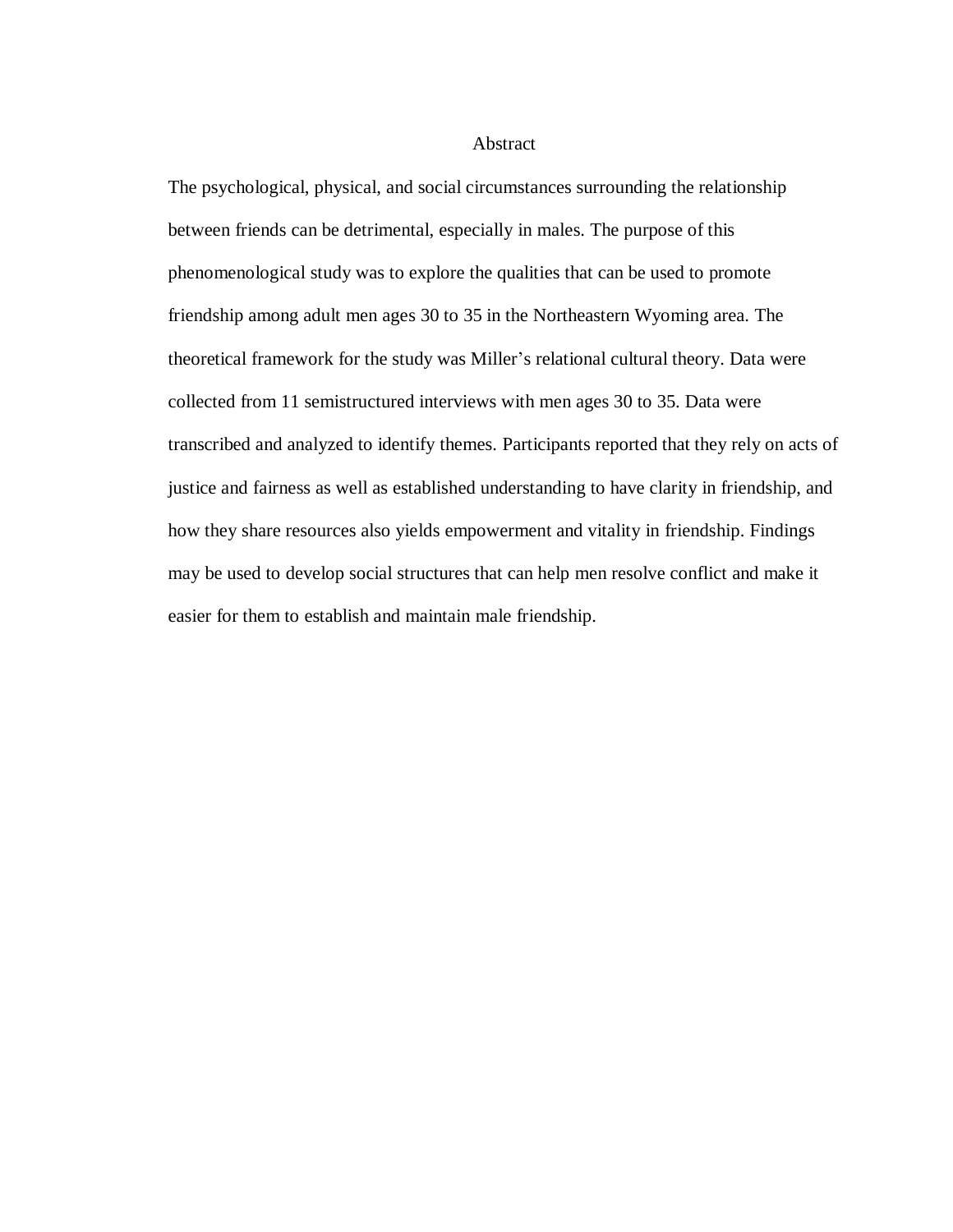## Qualities That Promote Male Friendship

by

Troy Alan Akins

MA, Walden University, 2015

MBA, Tiffin University, 2012

BS, Ohio University, 2010

Dissertation Submitted in Partial Fulfillment

of the Requirements for the Degree of

Doctor of Philosophy

Clinical Psychology

Walden University

January 2020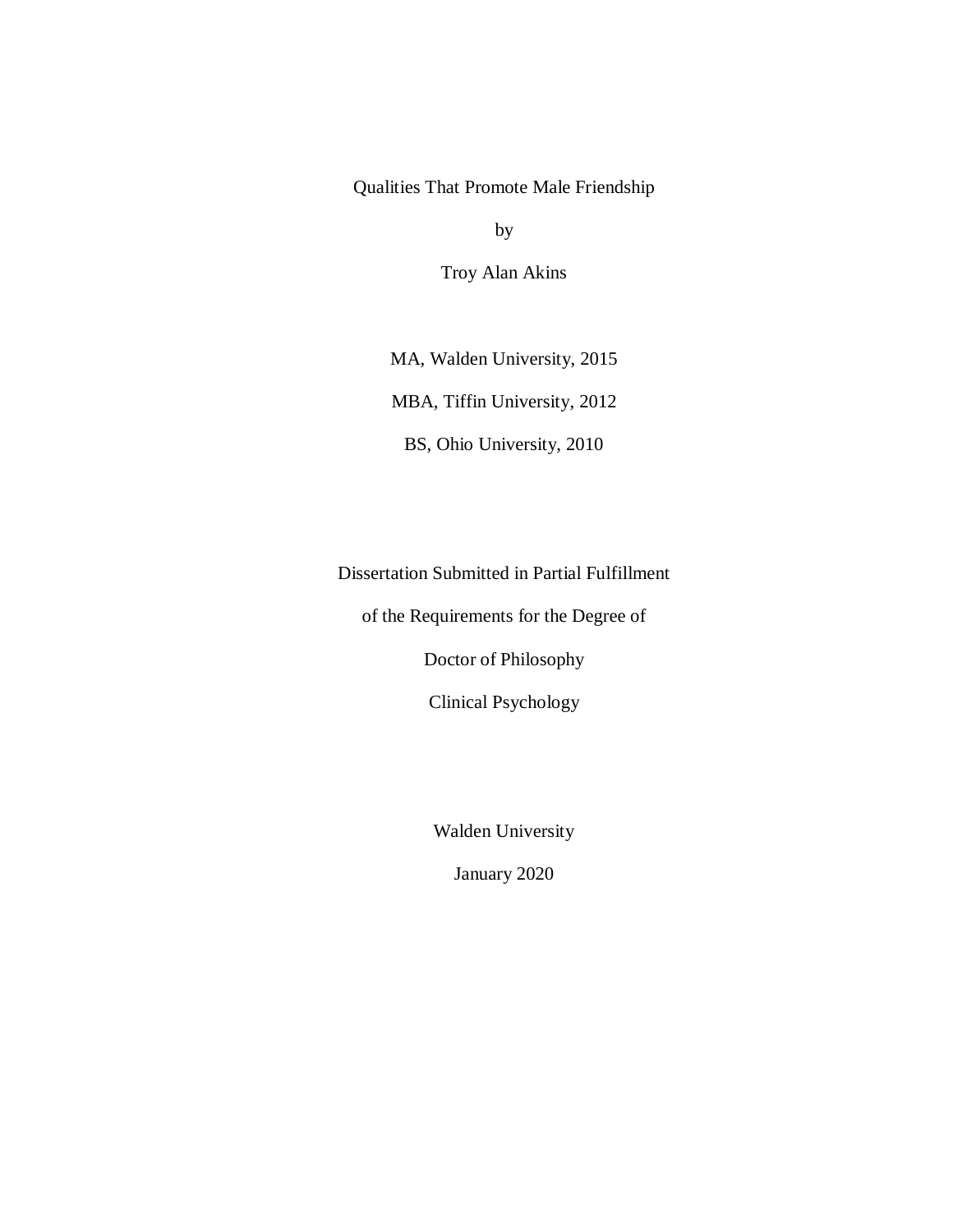## Table of Contents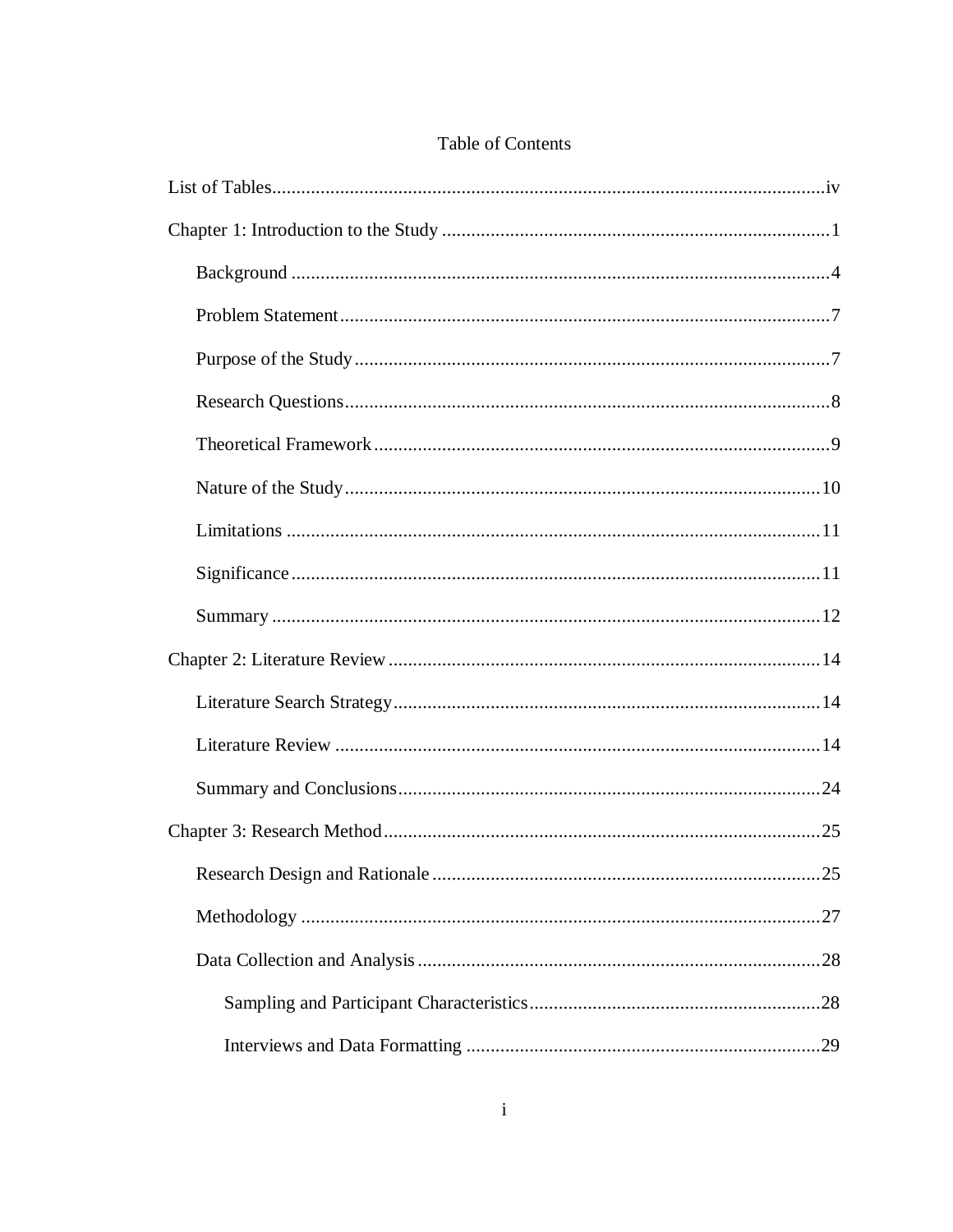| Setting 38 |  |
|------------|--|
|            |  |
|            |  |
|            |  |
|            |  |
| Results41  |  |
|            |  |
|            |  |
|            |  |
|            |  |
|            |  |
|            |  |
|            |  |
|            |  |
|            |  |
|            |  |
|            |  |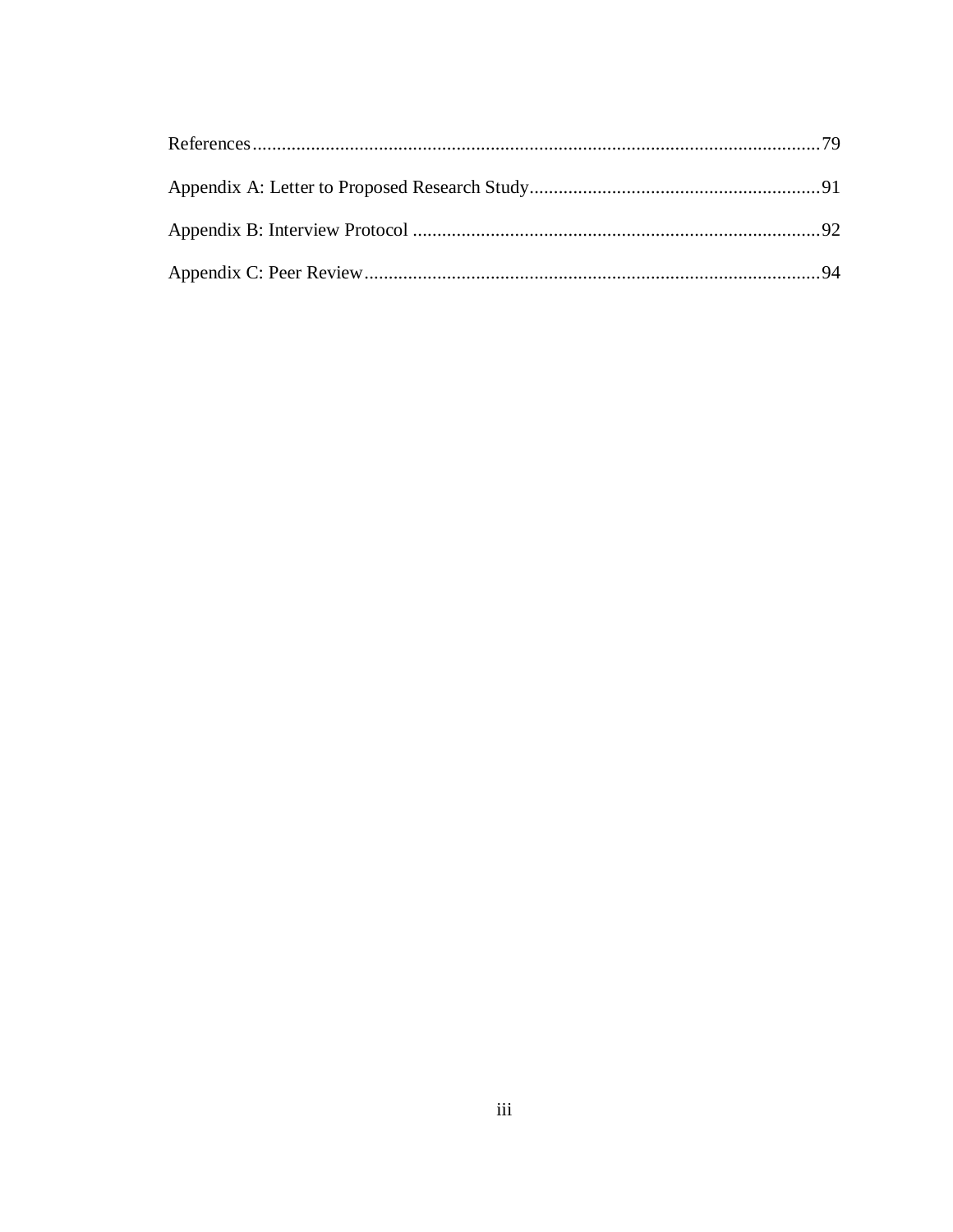<span id="page-8-0"></span>

|--|--|--|--|--|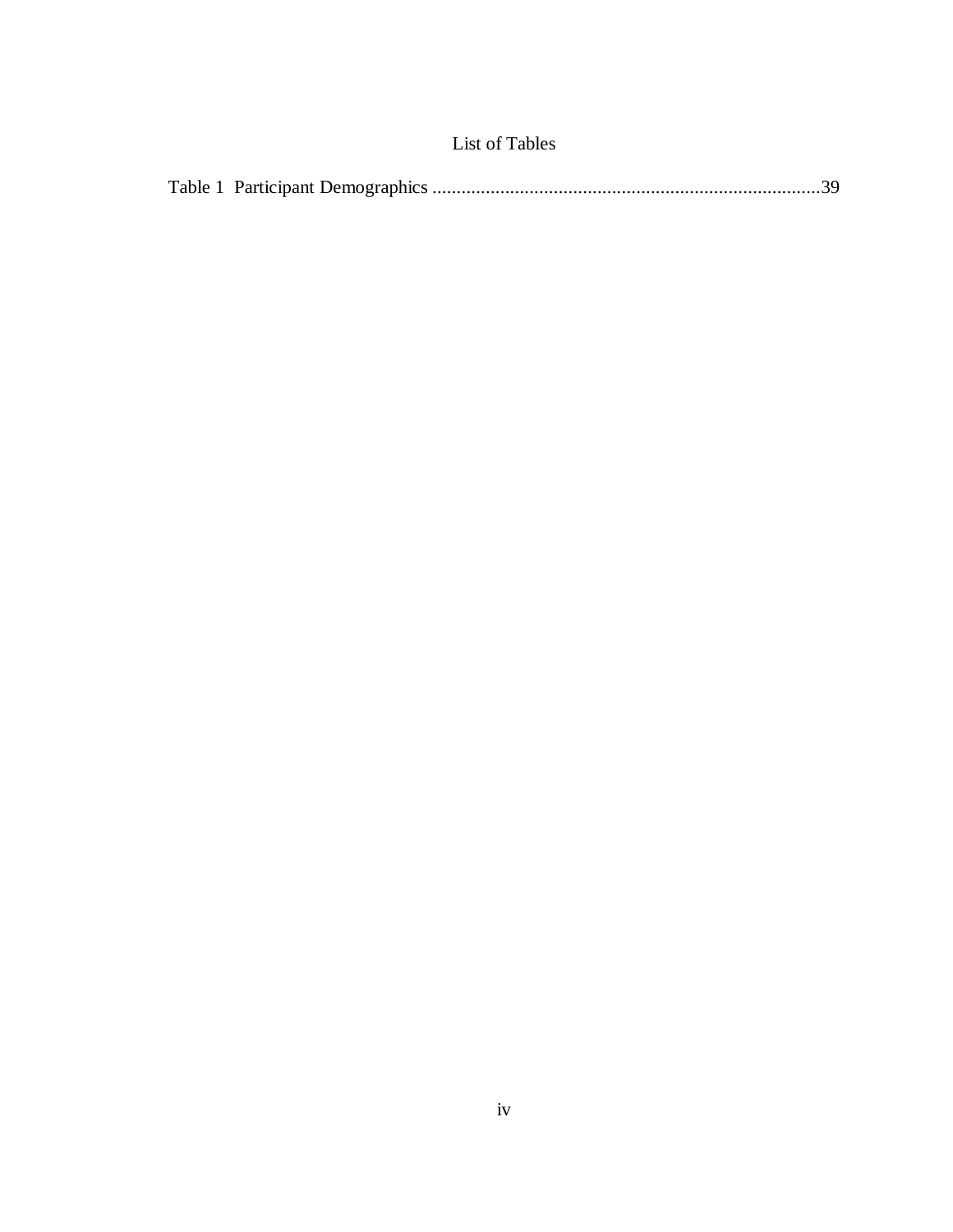#### Chapter 1: Introduction to the Study

<span id="page-9-0"></span>The development of friendships among adult males is important to an individual's psychosocial development, and there are many emotional, relational, and physical resources that can be harnessed in such friendships. These resources serve to boost the well-being of males, and other people may benefit from their well-being. Men are prone to adverse effects of loneliness in early adulthood and middle adulthood (Steptoe, Shankar, Demakakos, & Wardle, 2013). This is due to the sociocultural, economic, and relational transformations that occur to alter the structure of their life experiences, and for some the structure of their identity and livelihoods (Ahituv & Lerman, 2011). Rankin (2013) found that there are numerous sources of stressors in male-male friendships that may be generated in existing structural relations. Rankin expressed the established expectations for men other relationships such as familial relationships, intergender and intragender sexual relationships, and other commonly researched and discussed relationships. Some men may not be able to effectively handle conflict and potentially complex relationships in an effective manner (Buss, 2009). This can lead to failure in developing friendships with males. The issue of male friendships warranted more extensive exploration to understand the factors that impact friendships among men.

Creating bonds with other human beings enables social growth and development in all individuals. From childhood, children rely on family, friends, and community members as they grow into adulthood. Social support and a sense of connection are perceived as part of an individual's well-being (Davila et al., 2017). Close social contact and interaction between people provide an opportunity for the improvement of a person's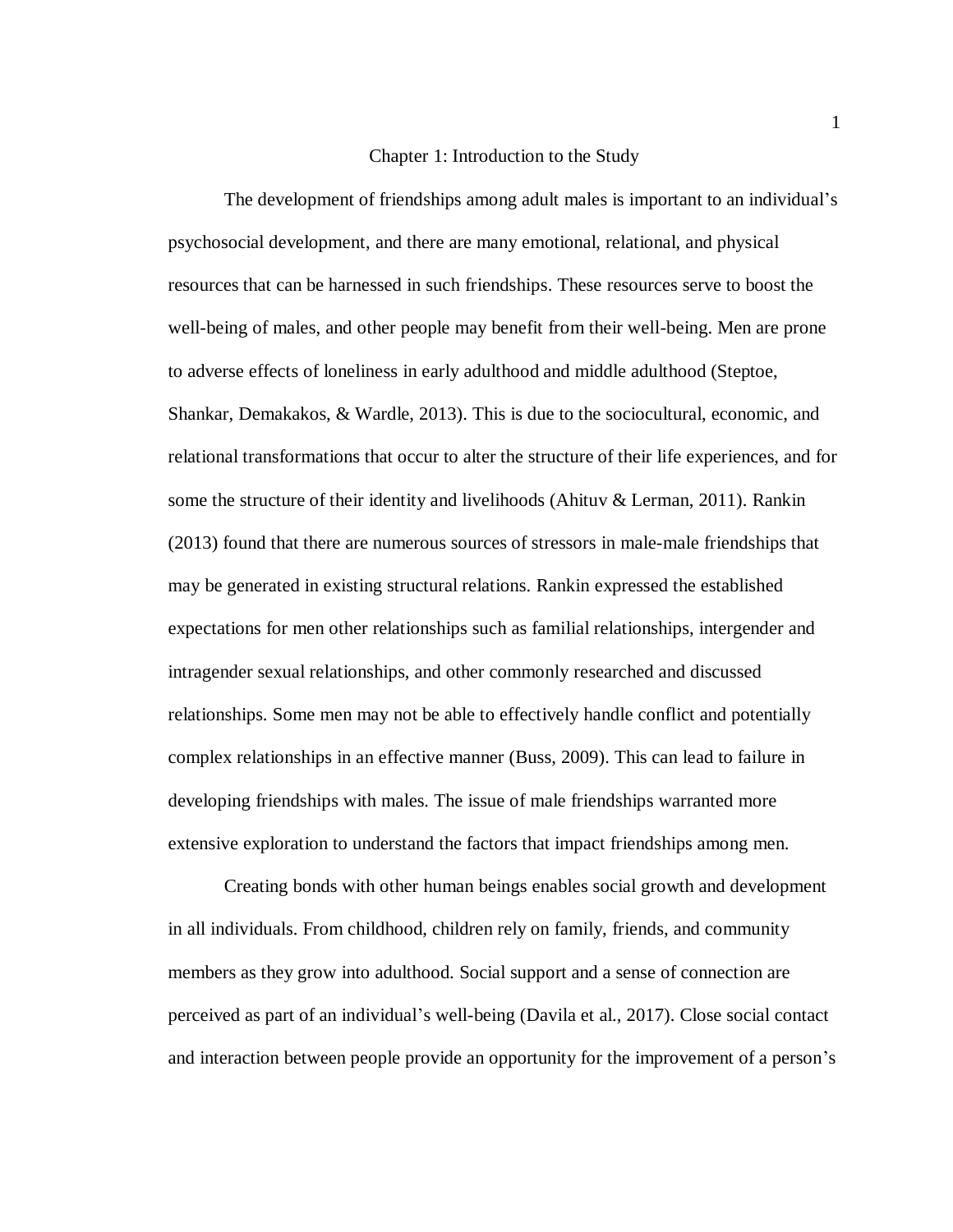quality of life because they facilitate stronger connections and smooth interactions with people. As people progress from adolescence, the number of friends they have tends to be reduced. By the time individuals get to adulthood, they may only have one or two trusted friends (Carver & Connor-Smith, 2010). This decline may be attributed to the changing nature of friendship as a person progresses in life. Friendships are determined by the values and characteristics of an individual. To create and sustain friendship, people tend to adjust behaviors to those that are socially acceptable. According to Maslow's hierarchy of needs, social acceptance is a basic need (Cherry, 2014). Maslow's hierarchy of needs accounts for different motivators of an individual. This hierarchy describes that lowerlevel needs must be addressed before working on higher-level needs (Oskarsson, Dawes, Johannesson, & Magnusson, 2012).

During early adulthood, friendships play an important role in social development, self-esteem, and social adjustment of men. High-quality friendships can provide men with positive levels of pro-social behaviors, low levels of conflict, intimacy, prevent rivalry, and other negative influencers (Hoorn, Dijk, Meuwese, Rieffe, & Crone, 2016). Potential benefits of a strong relationship with friends are innumerable. Weir (2012) suggested that some men tend to overlook the motives, behaviors, cognitions, and emotions in interactions with friends. The attitudes and behavior of males play a key role in determining the types of friends they create.

As men age, their levels of interactivity and awareness tend to increase so they can decide which types of relationships to retain and which to discard. These relationships determine the extent of friendship between two or more men. A relationship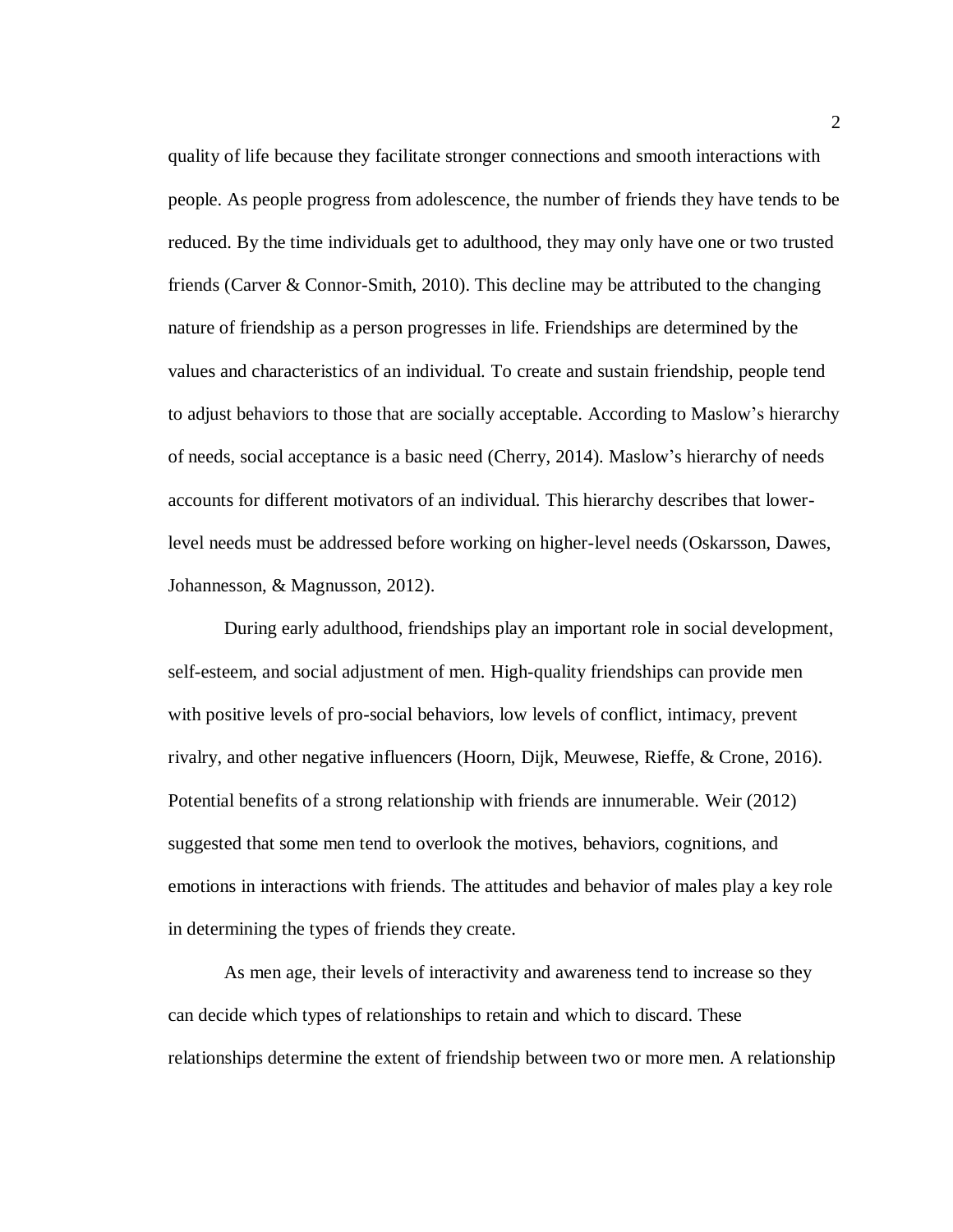consists of various interactions between individuals (Fiske, Gilbert, & Lindzey, 2010). Some friendships are permanent whereas others are temporary, and as people age they establish a purpose in life and tend to form closer relationships with people who share that purpose (Perlman, Stevens, & Carcedo, 2015). Men's perceptions of relationships vary, and sometimes men organize friendships and relationships based on fundamental needs, which are instrumental in their personal development (Wrzus, Hänel, Wagner, & Neyer, 2013). Individuals possess the need to develop and maintain at least a minimum number of friendships. Factors that influence friendships include lasting, positive, and significant interpersonal relationships and the desire for acceptance and belonging. The quality of male relationships has an impact on a person's characteristics, which influences friendships.

Friendship between males is influenced by factors dependent on what the male views as important. Some of the factors that influence the quality of friendships among individuals have been mostly associated with the relationship quality as well as psychological functioning (Perlman et al., 2015). There is limited research on close relationships between males and what makes them unique. Research to date has focused on male-to-female relationships and female-to-female relationships (Anderson, 2010). Mjaavatn, Frostad, and Pijl (2016) focused on gender as a whole. Normative social relationships that are favored most in such discourse are familial relationships, which are expected to develop as men enter adulthood and are sustained in their adult life. This common premise suppresses the perceived relevance of friendships among adult males in academic discourse and research. However, these relationships are important for men and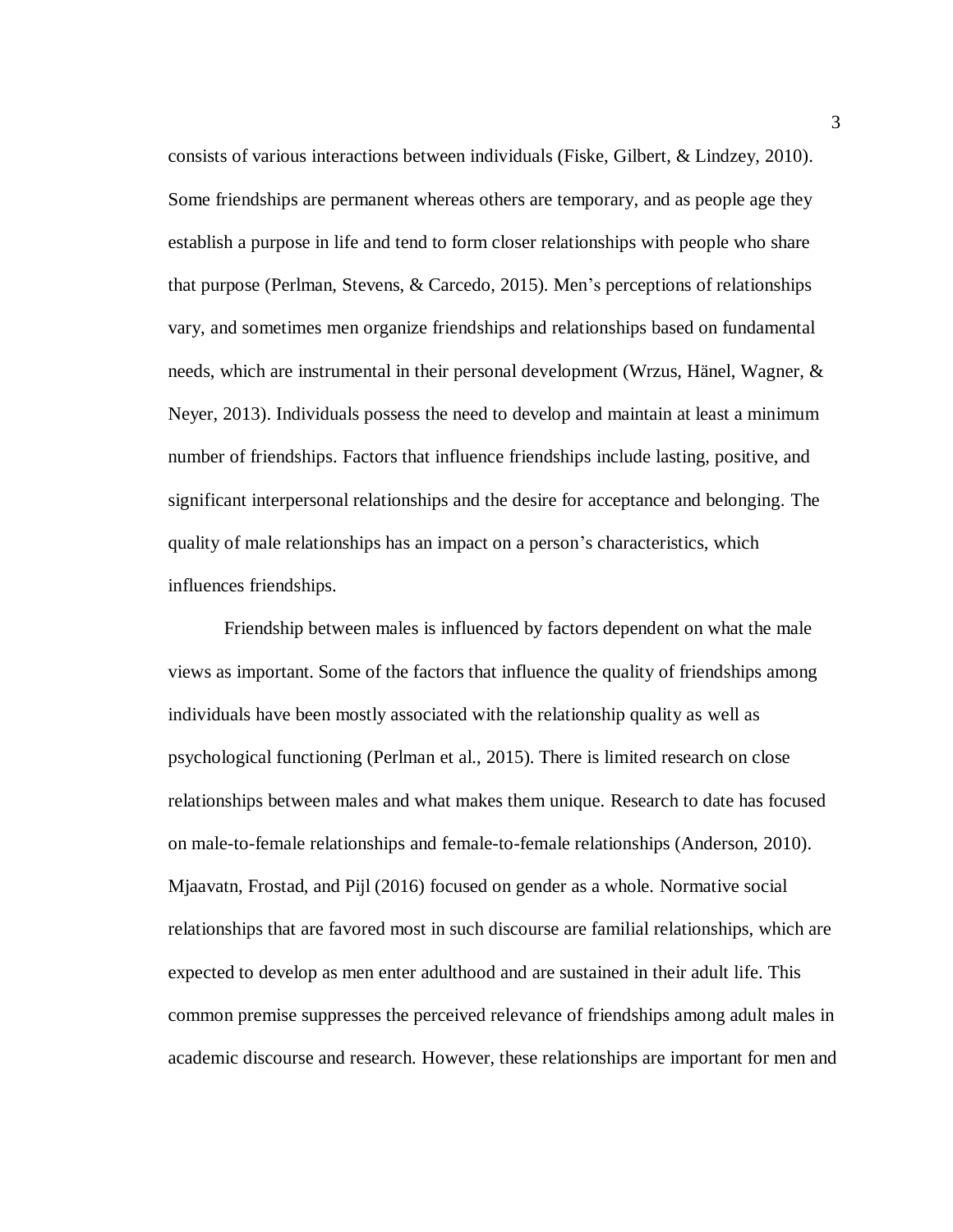serve as a source of social and psychological support in ways that benefit other prioritized relationships. In the current study, I explored the phenomenon of male friendship in men ages 30 to 35 to understand the nature, qualities, and experiences of male friendship.

#### **Background**

<span id="page-12-0"></span>Peer relationships of mutual support, trust, and coherence among men have existed in all societies. Friendship addresses support mechanisms that the relating peers can harness for each other (Almaatouq, Radaelli, Pentland, & Shmueli, 2016). In ancient societies, men related over obligations and expectations set for them by attending to tasks that demanded masculinity, collaborating to protect their families and clans, forming armies, and exploring the natural world (Seyfarth  $\&$  Cheney, 2011). The evolutionary basis for such coalitions has also been established (Seyfarth & Cheney, 2011). Most societies tended to reward such effort, and highly functional men would be elevated to positions of influence from where they would relate among themselves to yield resources and contemplate profound societal problems. Positive friendships among men have always existed. As societies undergo transformation, the sociocultural structures that male friendships thrive on also change, with the potential of presenting interesting dynamics regarding how adult males harness opportunities to relate to and support each other (David-Barrett et al., 2007). In some cases, highly functional men in early adulthood have been found to fall in the category of people who experience social strain and potential fatigue from the social context of their livelihoods (David-Barrett et al., 2015; Maqubela, 2014). Friendships tend to alleviate some of this strain and fatigue, and building and maintaining friendships could have a major impact on an individual's life.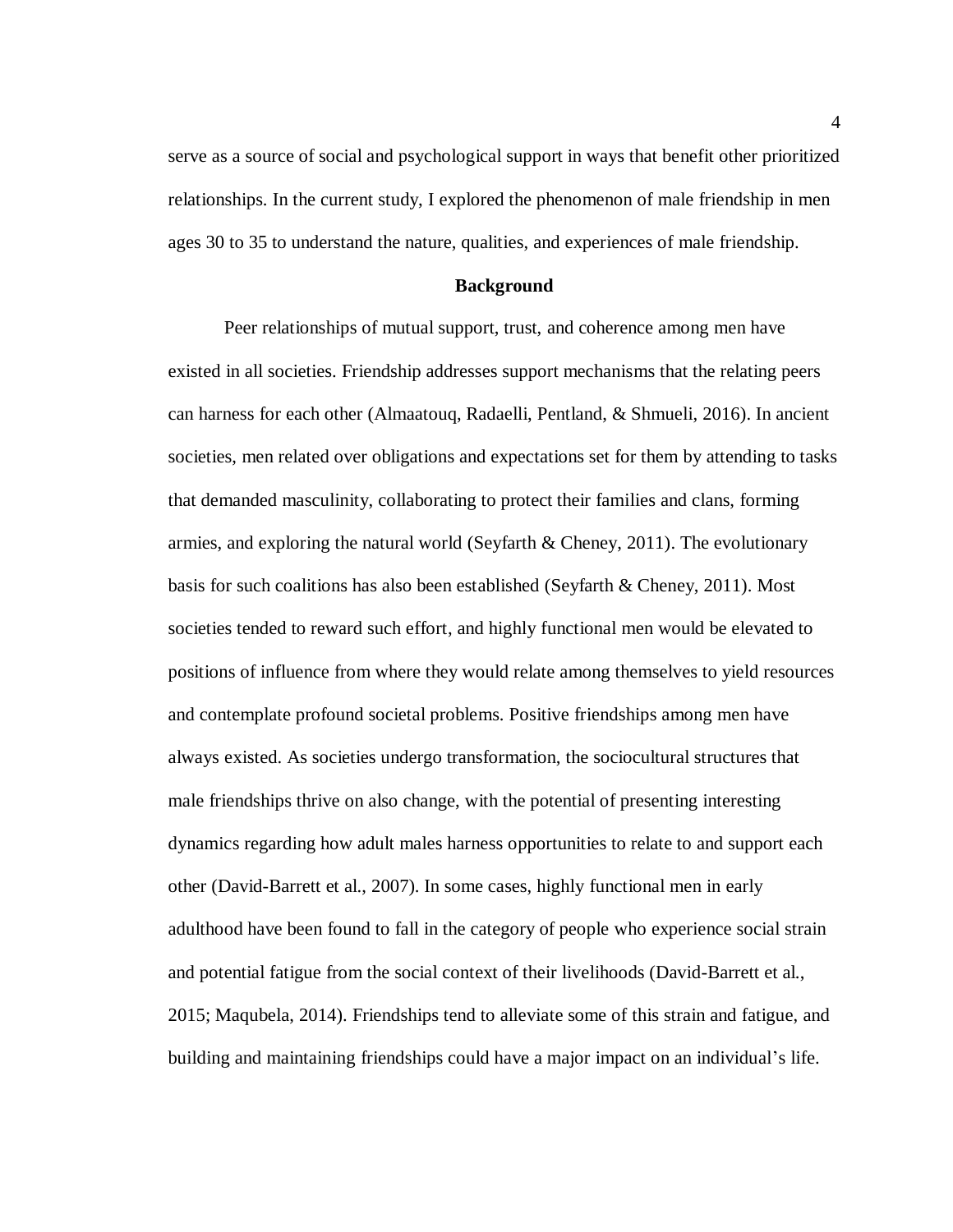Virtanen (2015) found men's friendships to have the potential of transcending many interactional limitations and problems perceived in culture and gender, and for providing support to help men thrive.

Different circumstances can help create an environment in which an individual has an opportunity to exchange ideas with support others. Social connections with family, friends, and community members can positively influence men's psychological wellbeing and physical health (Thoits, 2011). Lack of social connections and loneliness may have a correlation with a man's desired social connection and actual social connection with family, friends, and community members (Holt-Lunstad, Smith, Baker, Harris, & Stephenson, 2015). It is common to have the feeling of loneliness among many individuals hence they may be prompted to want to renew similar connections and improve survival, social trust, and personal connection (Cacioppo & Cacioppo, 2014). Interactions between individuals can be rewarding for those involved.

Male friendships can be hard to maintain as other priorities take precedence. Men ages 30 to 35 years often have the responsibility of taking care of children, parents, and family, as well as developing careers. This can present challenges for them when trying to keep up with friends. An effort is needed to help them maintain a healthy friendship. The marriage status of many men is likely to influence friendships with other men as seen in married men who tend to have a higher number of social networks as compared to unmarried counterparts (Brannon, 2016). Although having large numbers of friends may provide a variety of social opportunities, close friendships can provide emotional support that may not occur with a large, casual network of friends.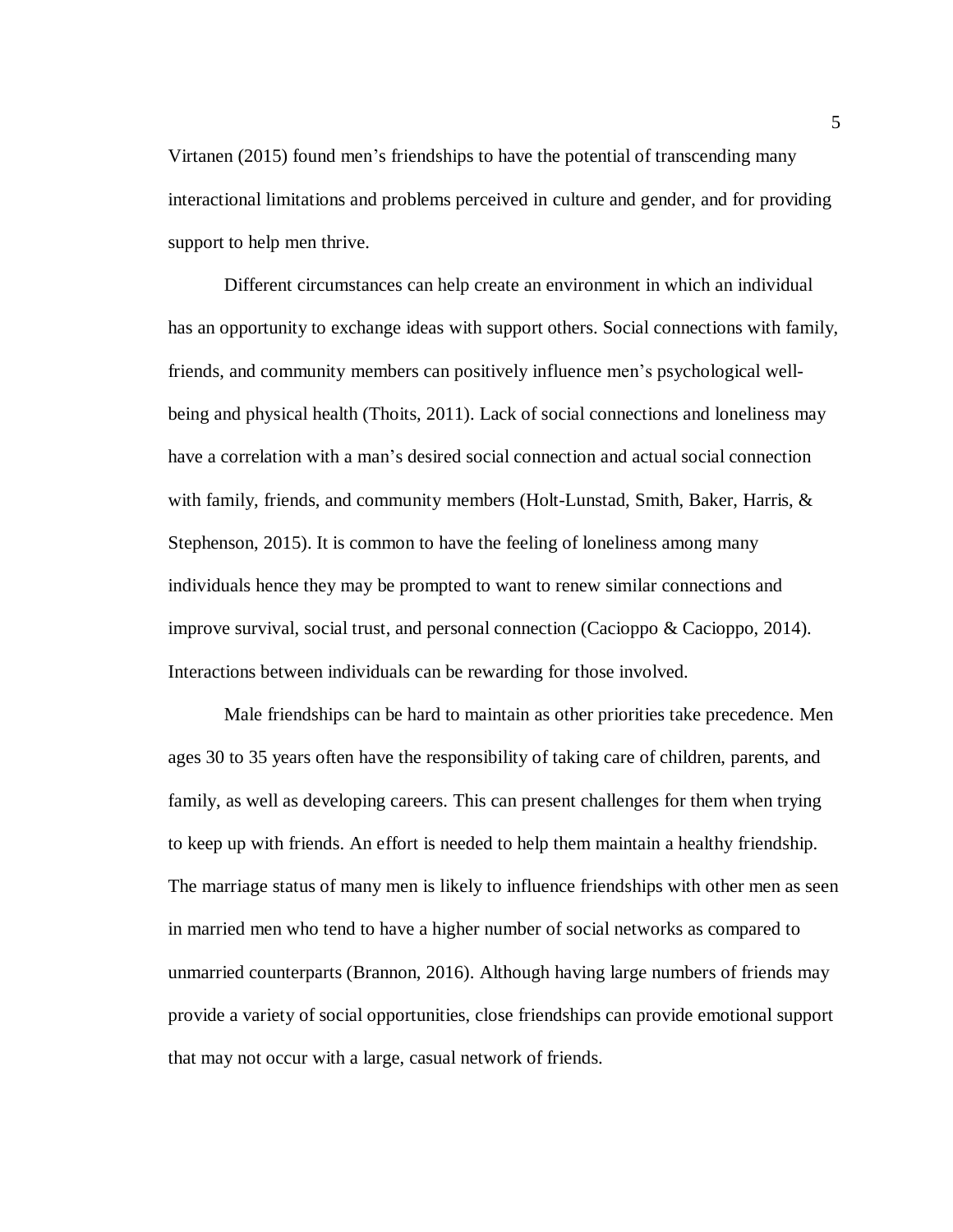Sustainable goodwill-based friendship between men serves to yield more good for other people and for society in general (Ryding, 2012). Friendships can produce social advantages and promote well-being for the people involved. Perspectives on perfect, solid, or unadulterated friendships have been researched to reveal the social elements that are beneficial to developing a friendship (Niland, 2014). Other views on friendships focus on the balance or structures of sharing opportunities, resources, challenges, and contextual issues in the social or cultural context of relationships (Niland, 2014). Established traits and outcomes associated with such relationships can be used to characterize what friends may look for in each other. In the current study, I interviewed members of a targeted group to explore the qualities they look for in friendship.

Some of the benefits of friendship have been identified at broader levels of health and well-being. Holt-Lunstad et al. (2015) reported that loneliness and social isolation have been associated with determinants of obesity and life longevity, as older individuals with fewer social outlets tend to have poorer physical health. With fewer social outlets, older individuals also tend to have a greater disability with regard to overall functioning (Mendes de Leone, Gold, Glass, Kaplan, & George, 2001). Having friendships is beneficial as friends can help an individual celebrate good times along with providing social support when difficult circumstances arise. There is, however, a significant amount of socially and culturally driven responsibility that accrues toward early adulthood, especially the early to mid 30s, for men. Men could use the support of male friends to understand experiences gained through handling common challenges.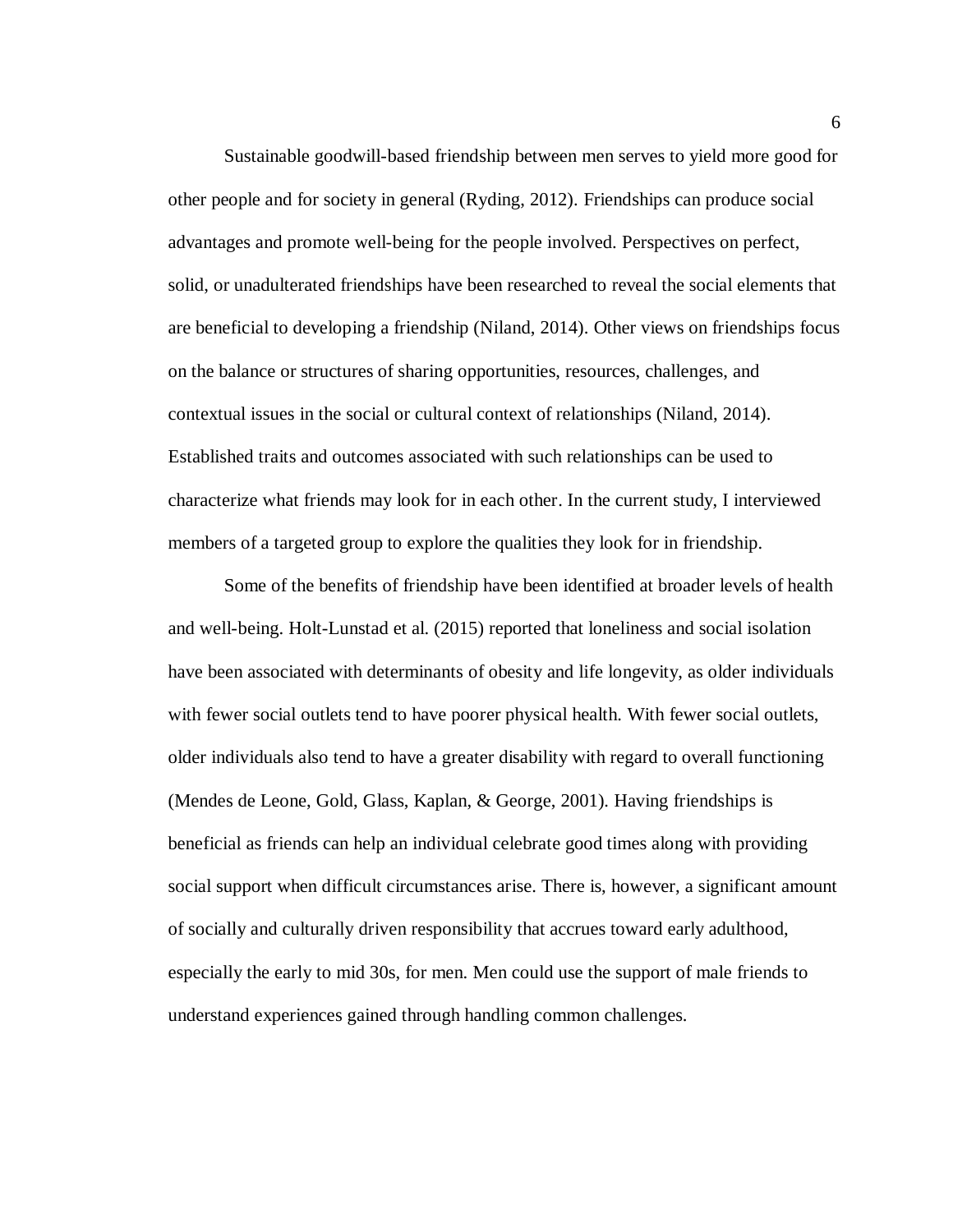#### **Problem Statement**

<span id="page-15-0"></span>The psychological, physical, and social circumstances surrounding the relationship between friends can be detrimental, especially in males. According to Whitbourne (2013), in most cases, there is a discrepancy between a person's desired and actual friendships. Mjaavatn et al. (2016) noted that this difference is underpinned by gender, among other factors. Underwood (2004) indicated that from time to time friendships are intertwined within the same gender. Males are likely to belong to aan allmale group while females are likely to form an all-female group (Underwood, 2004). These separated gender groups exist from middle childhood to the early adolescence. Formation of these groups is usually determined by the shared characteristics of the individuals in the group. Understanding the differences in these patterns of interaction is useful in understanding interpersonal relationships between different people, as influenced by gender. Most studies have focused on female friendships while others have focused on gender as a whole (Mjaavatn et al., 2016). There has been limited research on male friendship.

#### **Purpose of the Study**

<span id="page-15-1"></span>The study was conducted to explore the qualities of friendship that are sought for by men ages 30 to 35. Individual semistructured interviews with participants from Northeast Wyoming were conducted to gather data. For a phenomenological study, Creswell (1998) recommended betweenrecommended between five and 25 participants.

The study addressed the characteristics and qualities that males look for in male friendship. The study may improve the understanding of the characteristics of male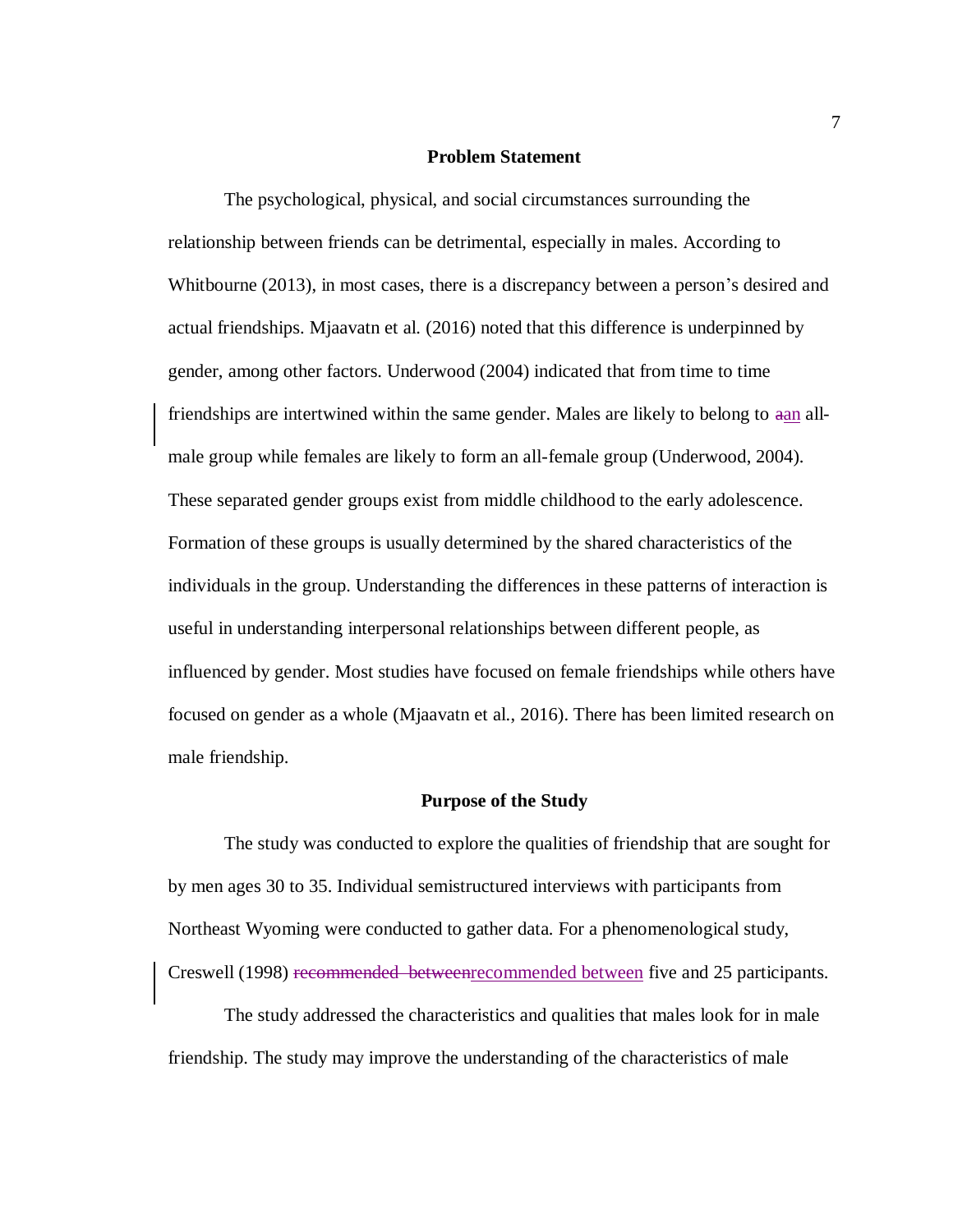friendships in the United States for males between 30 and 35 years of age. Research suggested that men feel most lonely at the age of 35 (Moss, 2017). I focused on this age group because this is the period when individuals begin building stronger connections with others, which may affect them later in life. Friendships tend to be of great importance to this age group; therefore, I sought to explore how the social relationships of men in this age group affect their friendship choices. The study was conducted in the Midwest region of the United States, which has a high percentage of socially active males (Brasier et al., 2011). The location was a potential source of useful information because most prior studies focused on the Southern and Central regions of the United States. This location was appropriate for this study because the purpose was to provide a more detailed understanding of underrepresented populations (see Brasier et al., 2011). According to Polednak (2012), this region has one of highest rates of friendship imbalance in the male population.

#### **Research Questions**

<span id="page-16-0"></span>The study addressed the following research questions (RQs):

RQ1: What has been the lived experience of males ages 30 to 35 in seeking male friendships?

RQ2: What are the important qualities of male friendships for men ages 30 to 35?

RQ3: What characteristics could help men build a friendship?

RQ4: What role does social connection play in male friendship?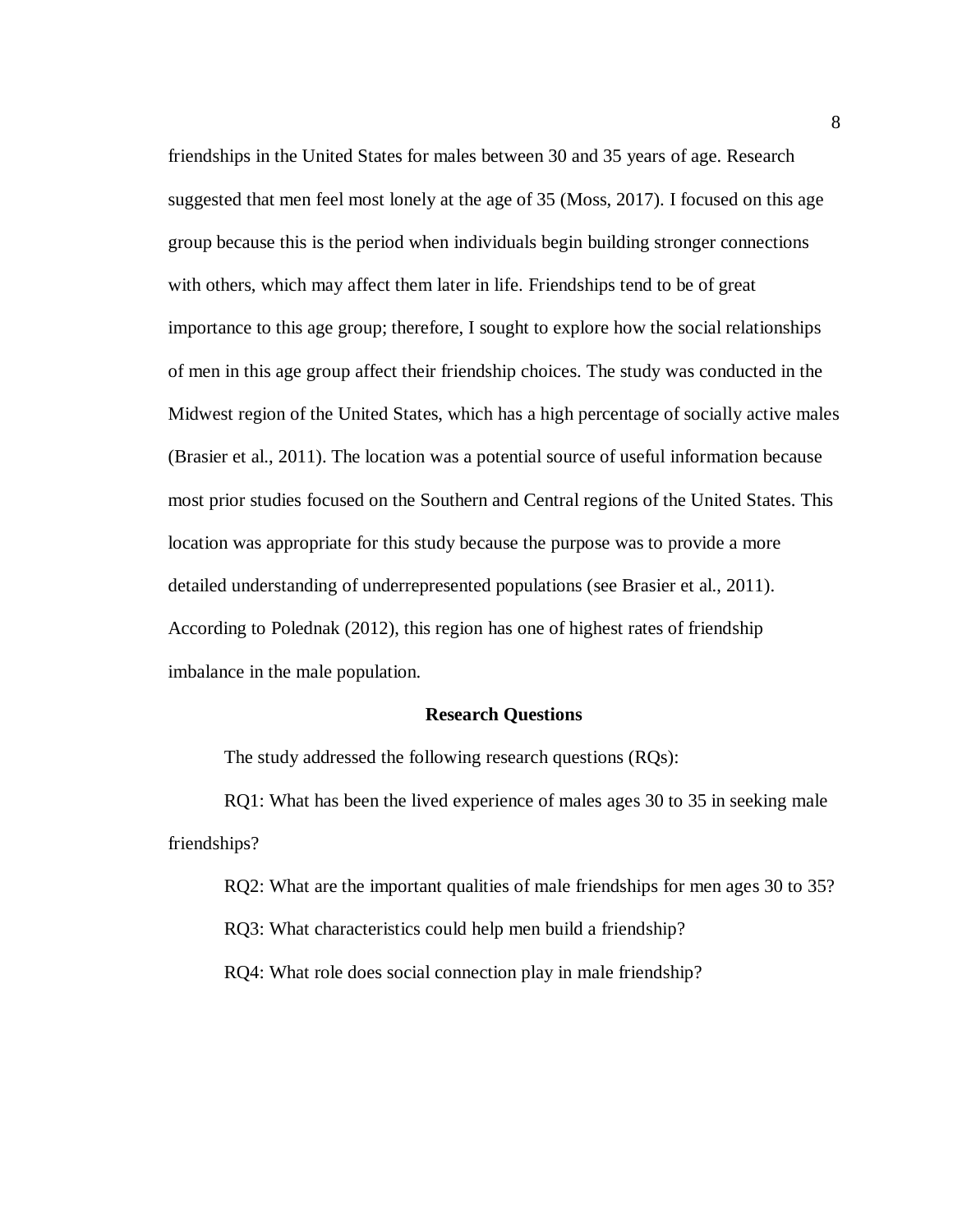#### **Theoretical Framework**

<span id="page-17-0"></span>The theoretical orientation for this study was Miller's (1976) relational cultural theory, which focuses on how to develop and maintain mutuality between friends. By building friendships, individuals are able to grow personally during their lifetime (Wachtel, 2011). The culture of the friendship can influence the types of interactions an individual may have (Wachtel, 2011). Utilizing relational cultural theory may help the researcher to gain an understanding of how males locate and develop a friendship that is both mutual and growing in a positive manner (Wachtel, 2011). Utilizing relational cultural theory may give insight into the importance of a friendship and how it influences everyone involved. Understanding the growth of friendship among males was essential in this study, and findings offered insights into the depth of development of social interaction. Through relational cultural theory, greater focus is placed on the growth of relations and connections among male individuals (Mereish & Poteat, 2015).

Based on this theoretical framework, the modern man is expected to undergo development in his social interactions, especially involving close friends. The theory considers the quality of interpersonal connections as the key building block to the mutual empathy between and among male friends (Carver & Connor-Smith, 2010). The theory provides clarity and creativity and contributes to the understanding of different factors that influence the desire of individuals for more connection with others. This theory also asserts that chronic disconnection between individuals can result in isolation leading to disempowerment (Mereish & Poteat, 2015). Relational cultural theory acts as a therapeutic practice guide for the pursuit of understanding social interaction and, at the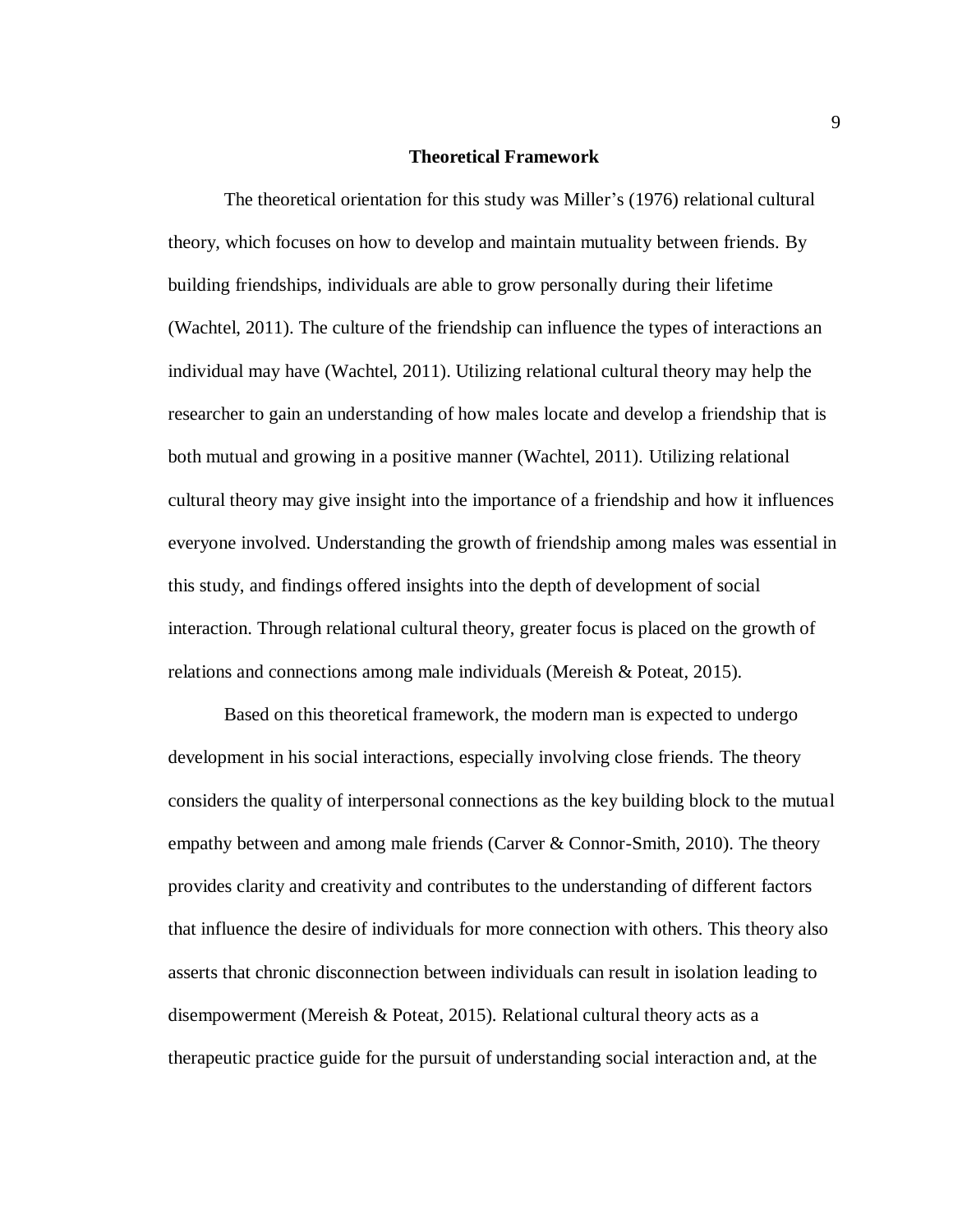same time, creates a basis for analyzing its development. This framework also provides a basis for the convergence of identities, such as the male gender, to understand the development of the individual's uniqueness and interaction with the more diverse social community.

#### **Nature of the Study**

<span id="page-18-0"></span>The nature of this study was qualitative. A qualitative approach provides an opportunity to review previous literature on the topic to enhance the accuracy of the information obtained (Gibbs, 2013). The current study addressed the essential qualities of male friendships within the ages of 30 to 35. The phenomenological design provided a psychological viewpoint on how individuals perceive friendship with each other and their lived experiences. The phenomenological design was helpful in exploring how and why male individuals look for a connection with other males. Phenomenology is a qualitative research method used to examine the lived experiences of individuals (Byrne, 2001). The method was developed by Husserl who believed that through analysis of the experience of different people, an individual is able to set aside preconceived notions to fully understand the real phenomenon (Byrne, 2001). Through exploration of the lived experience of individuals, this study provided an opportunity for understanding the meaning of participants' lived experience. Participants in the study described their experiences with a best male friend. Interviews can be helpful in obtaining details of participants' experiences, including their memories, feelings, thoughts, and descriptions of how their experience occurred (see Byrne, 2001).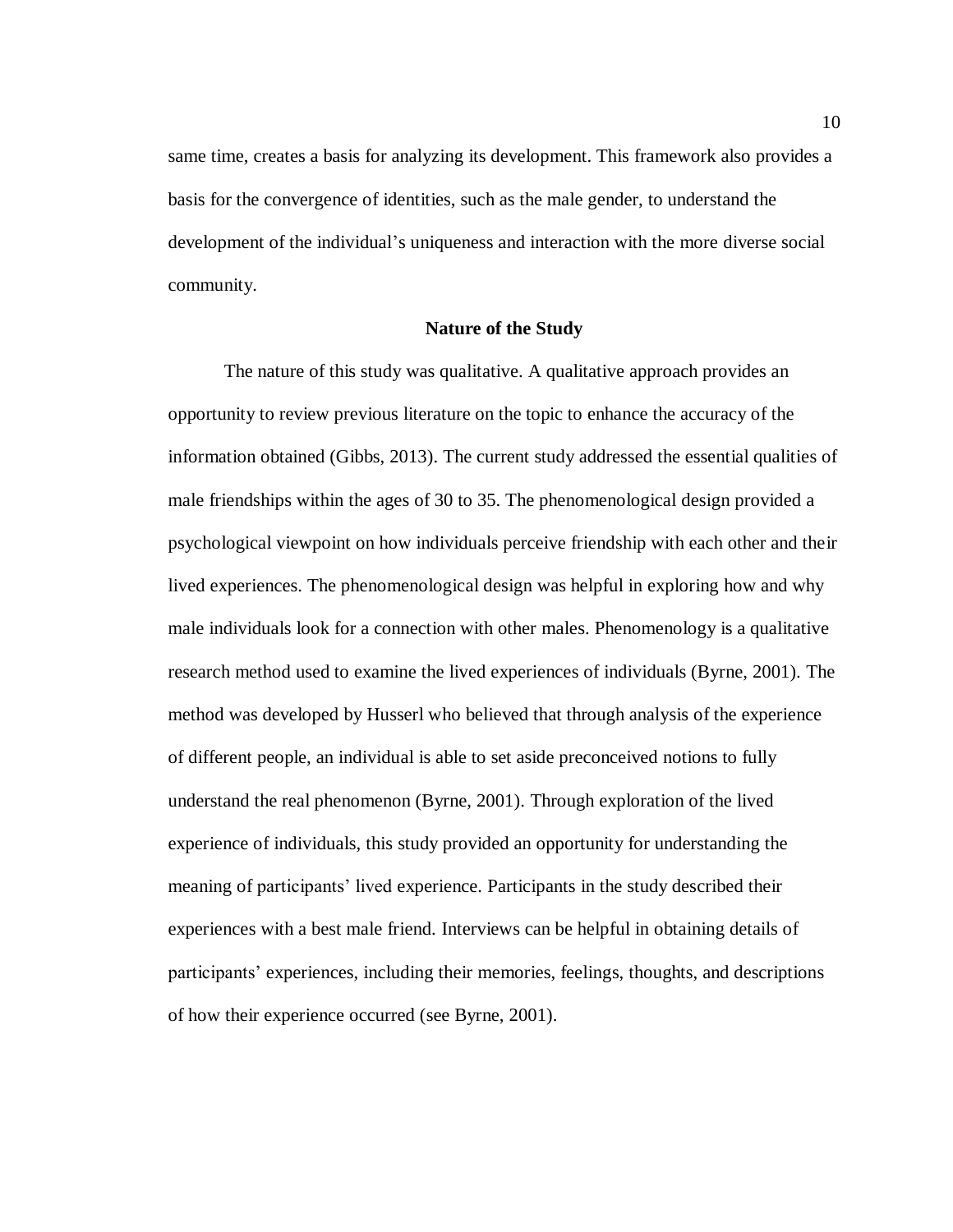#### **Limitations**

<span id="page-19-0"></span>Some limitations in the current study involved the establishment of the most appropriate results for analysis. Findings may reveal the most important factors that influence male friendships. This is also in line with other qualitative and quantitative researches that critically display the dimensions covering male friendships. Based on the current literature, many male friendships are based on the pathological characteristics of individuals in a relationship (Zimmer-Gembeck, Trevaskis, Nesdale, & Downey, 2014). The exploration of the characteristics of male friendships enabled me to identify the primary factors in these relationships.

#### **Significance**

<span id="page-19-1"></span>Friendships may change over an individual's life as the friendship ends through dissolution or death (Perlman et al., 2015). Early in human development, friends play an important role in an individual's social development (Whitbourne, 2013). The age group of 30 to 35 is an important time in adults' lives as many begin to start careers and families. By focusing on male friendship, this study addressed the different social relationships that are created by individual characteristics and the quality of connection (see Bagwell & Schmidt, 2013).

As people age, they develop an intimate knowledge of themselves through friendships as they become open to feeling a range of emotions and to express these feelings freely without suppressing them. This study on male friendships addressed male friendship experiences to obtain insights into how men can build new such forms of friendship. Trusting people requires deeper feelings of connection, especially in the male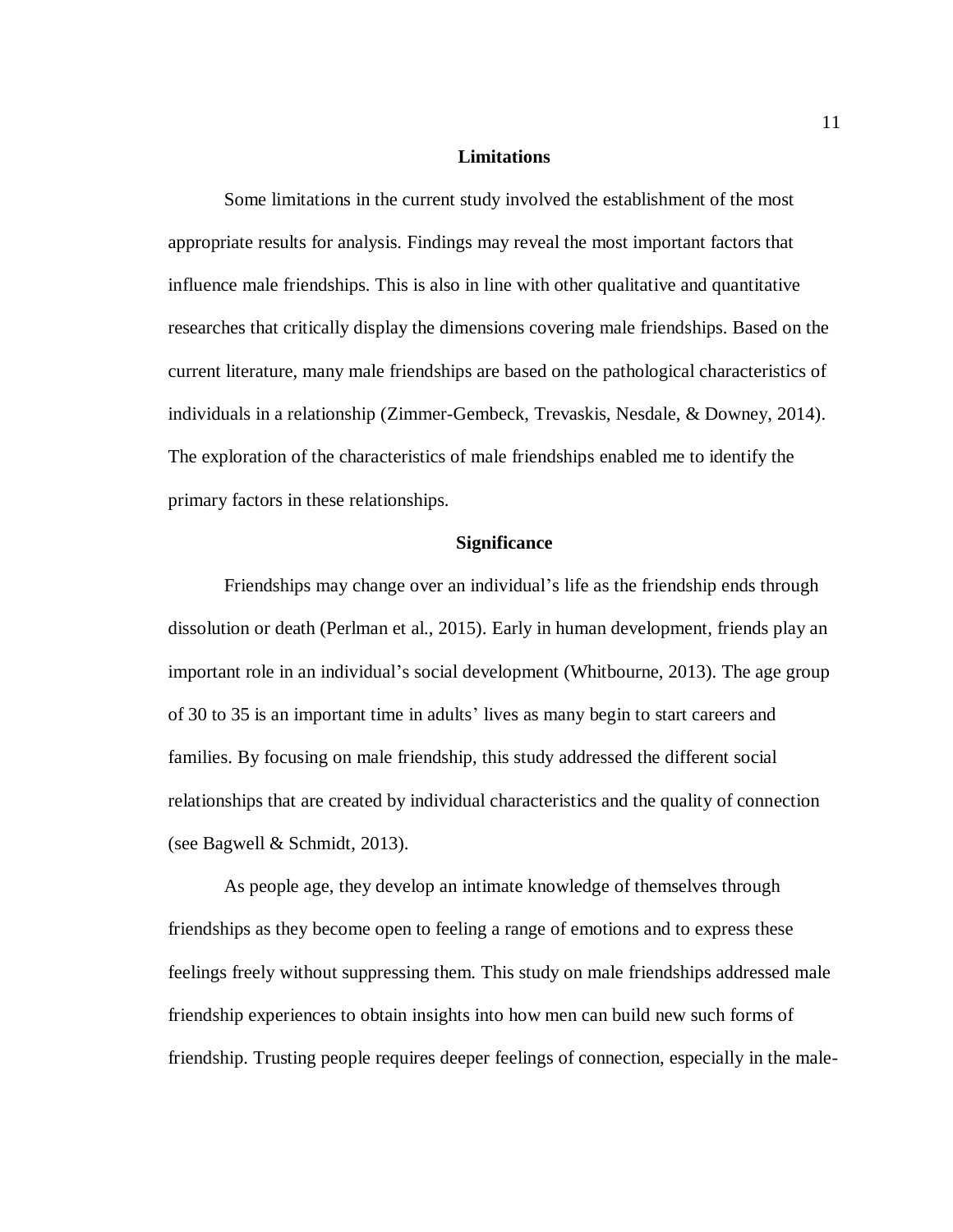to-male friendship (Garfield, 2010). Some people face challenges in keeping close friendships. As males grow into adulthood and transition to new careers and settings, they may not understand how to work on building friendships that are different from childhood relationships. The Johari window model developed by Luft and Ingham (1961) represents information consisting of attitudes, experience, feelings, knowledge, intentions, motivation, and skills within or about a person in relation to a group. The Johari window can enable individuals to enhance the relationship within themselves and with others (Luft & Ingham, 1961). For example, when moving to a new location, individuals may not have the tools to identify what types of qualities other males look for when working at building a friendship. There is a risk of peer friendship problems if maladjustment occurs; poor social skills, aggression, and low social behavior are related to low social acceptance (Glick  $\&$  Rose, 2011). The current study addressed the qualities that are important in a male friendship. A friendship between individuals is viewed as an important part to life as there is a term for friendship in each language around the world (Perlman et al., 2015).

#### **Summary**

<span id="page-20-0"></span>The present study focused on the qualities of male friendships and the how social connection influences friendship development among males. The study focused on friendships among men between 30 and 35 years of age from the Midwest region of the United States. I also explored the role of social interactions in the formation of male friendship to understand how friendship among males begin, develop, and end. The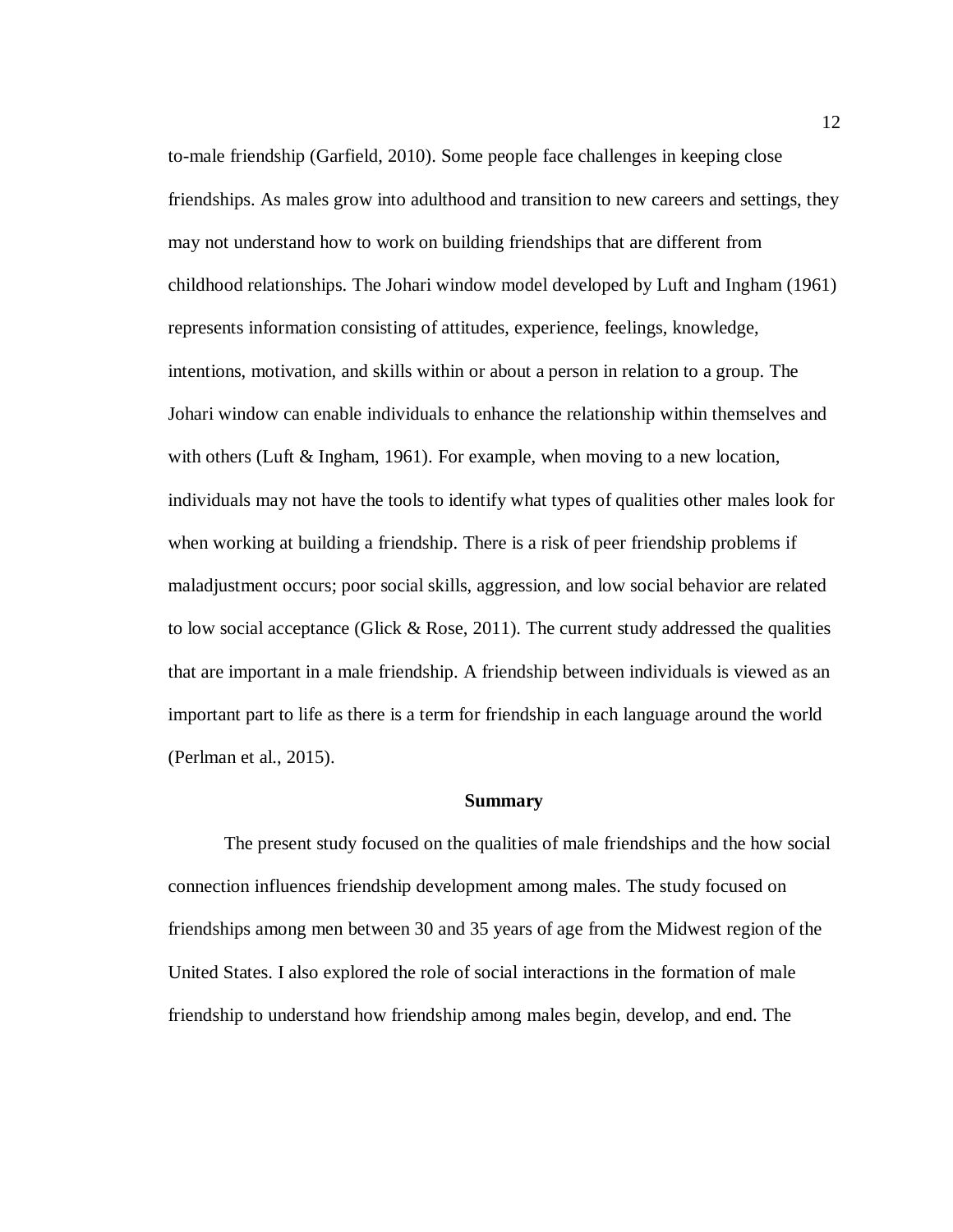purpose of this study was to identify the key factors in the development of male friendship.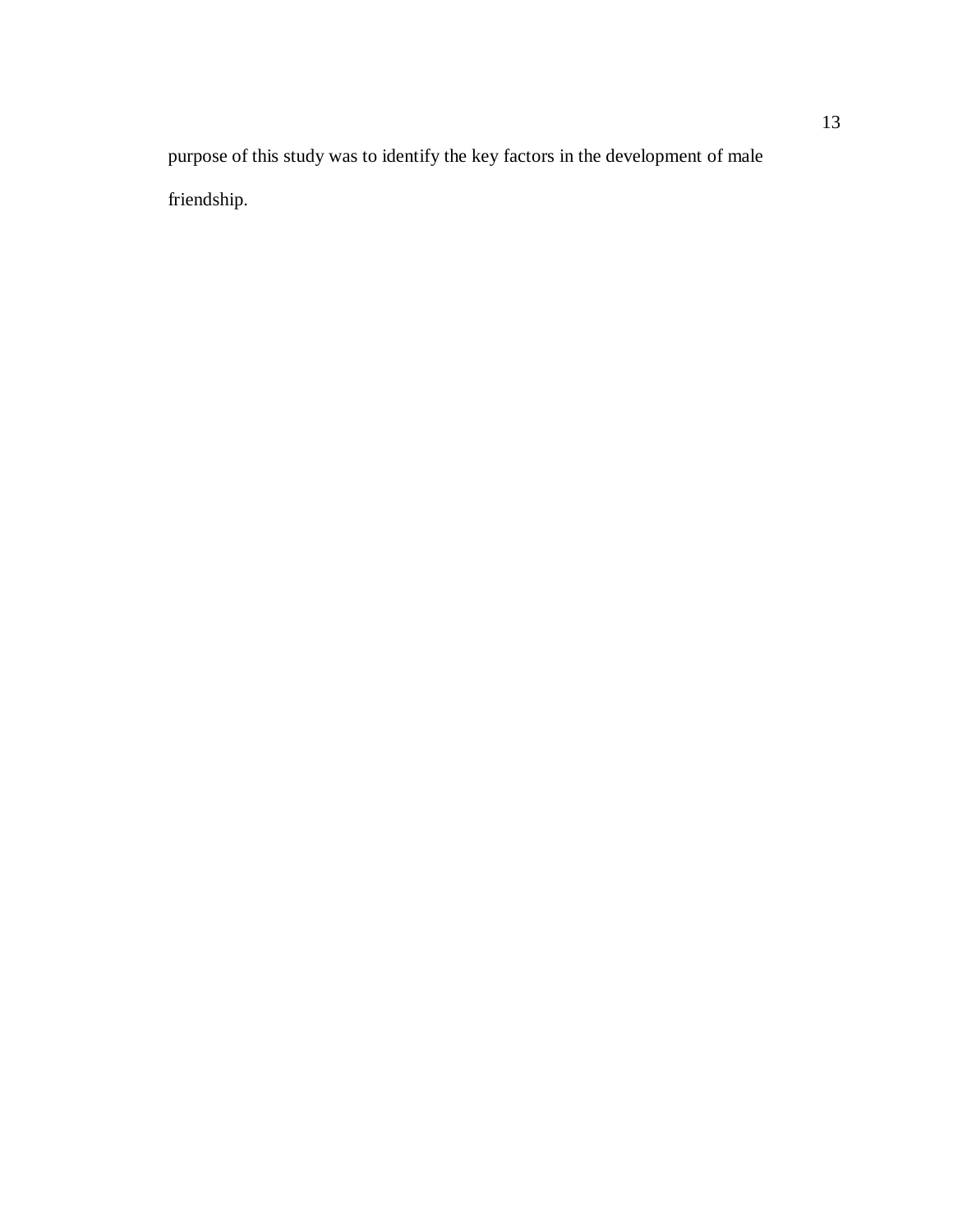#### Chapter 2: Literature Review

<span id="page-22-0"></span>The purpose of this qualitative study was to gain an understanding of characteristics that males between the ages of 30 and 35 look for or admire when building close male friendships. I asked participants to describe their closest male friend. The friendship could have begun during childhood or recently, and there were no limitations on the duration of the friendship or where the friend lives. I sought to better understand the participants' perspectives on what qualities are important to them in male friendship.

#### **Literature Search Strategy**

<span id="page-22-1"></span>Research for the literature review was gathered using a variety of sources. PsychInfo was searched using broad search terms such as *friendships* and *male*. Other words were used to narrow search results, such as *social*, *development*, *adolescent*, *similarity*, *qualities*, and *gender role*. In addition to articles from PsychInfo, I located other articles from the references of those research articles. Walden University's online library provided access to a large number of the articles used in this review. Additional sources were Google Scholar and the Campbell County Community Library, which was used to find articles that were not online. None of research articles found focused on the qualities of a male friendship. Consequently, most of the information for the review has limitations focusing on the development of friendships and the influence they have on an individual.

#### **Literature Review**

<span id="page-22-2"></span>Social relationships within genders have been researched in diverse contexts, with some forms of research addressing the nature of behaviors and preferences developed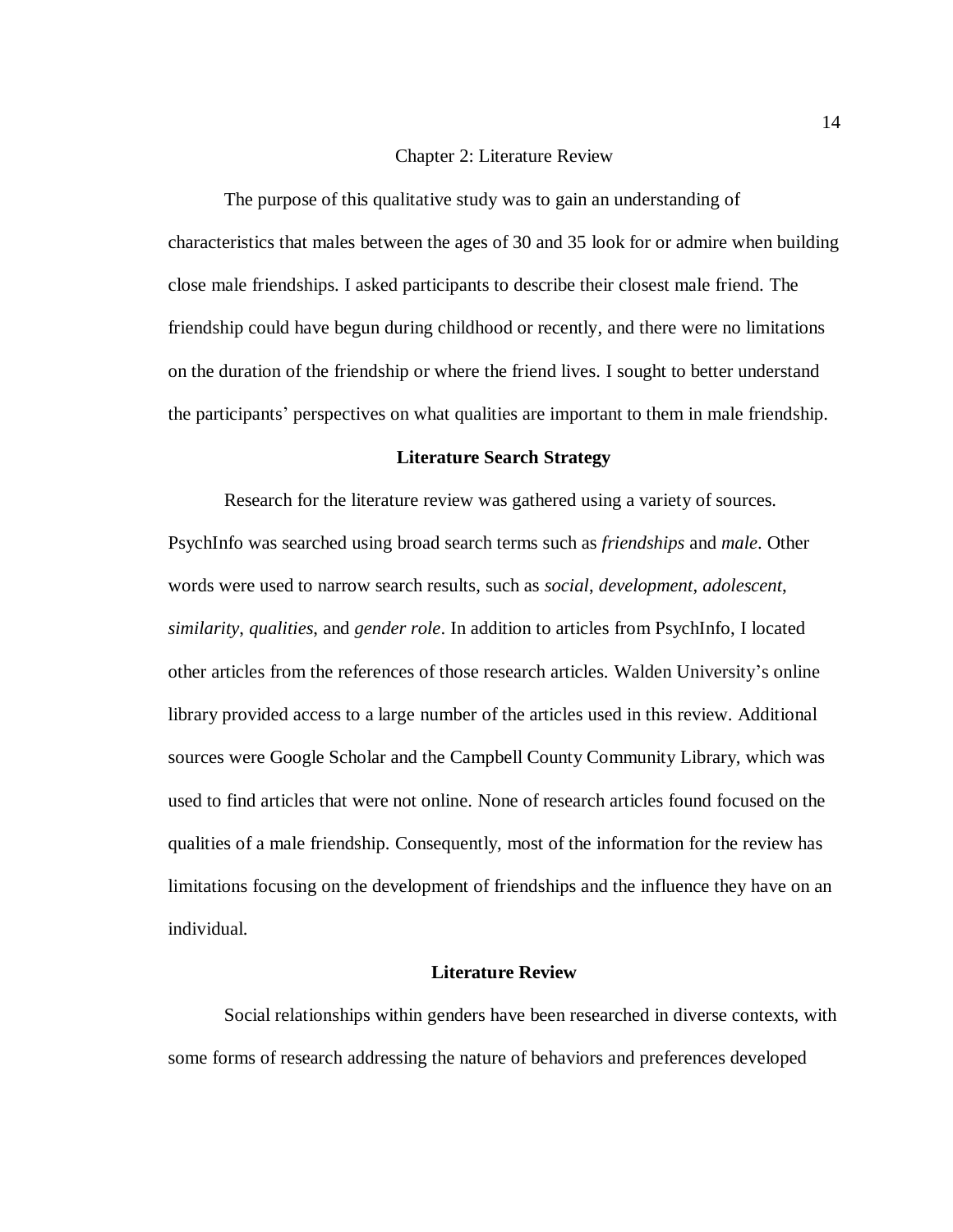between or among relating agents (Williams, 2015), while other forms of research focused on implications of such behaviors and preferences (Gupta et al., 2013). There are preferences and behaviors that have been associated with men, which were distinct from women, including that men tend to mirror the desired outlook in their choice of friends (Hendricks, 2008). Literary discourse in this domain has also addressed the source of unique trends observed or hypothesized regarding male friendships, including lower intimacy compared to that seen or hypothesized in female friendships (Usmar, 2015). Male friendships have also been studied in the context of social challenges, conflicts, and complexities, with some research pointing to the role of male allies in alleviating or aggravating aspects of social phenomena (Casper, 2017). As a result of such alliances, male friendships also yield trends that may emphasize certain values in society and sometimes serve to balance out extreme views on how friendship should progress. Nicolaisen and Thorsen (2017) examined the purpose of male friendships for a broad range of adults between 18 and 79 years of age, and found that the number of friends reduced with age but friendships became stronger with age.

The context in which friendships are built or sustained is usually an enriched one, and unlike sexual relationships, social relationships can hardly sprout and thrive over pure physical attraction or connection but may only be facilitated to some extent by such connections. These relationships are contextualized through shared experiences, shared preferences, and possession of shared knowledge, narratives, life history, values, views, and more. On a social level, building a friendship is a common but sophisticated phenomenon. Delgado (2017) explored an enriched context for young people who share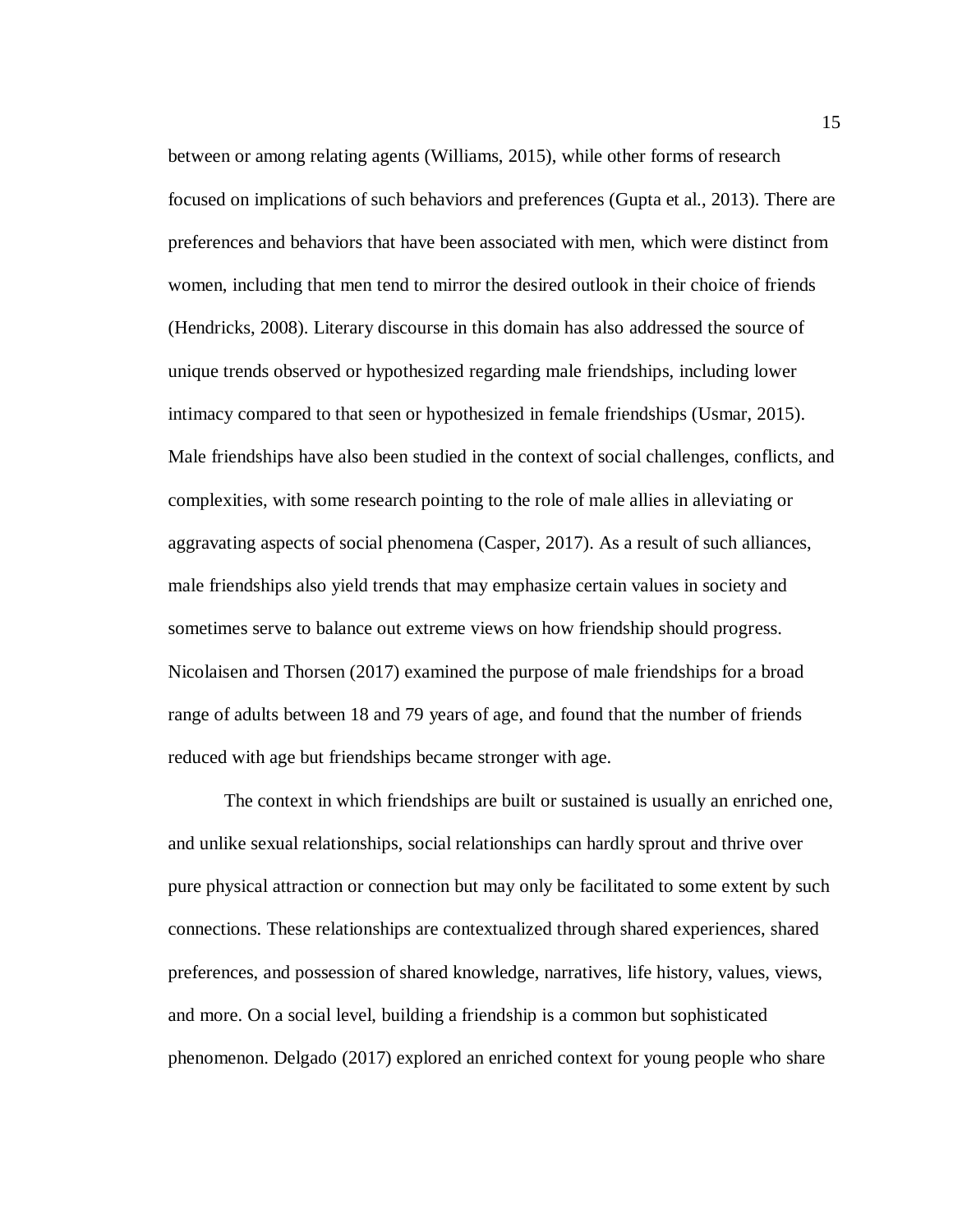structural determinants of livelihood, noting that the context can be broadened to include sociocultural, socioeconomic, sociopolitical, religious, and philosophical elements of people's lives. Friendships can also influence how people formulate purpose in life and how they select various missions. The process of being in a friendship and the outcomes of such a process can also impact an individual's sense of self and how they formulate their identity. Relationships of this nature may also influence an individual's self-worth, how (and whether) they come to understand certain categories of people, and how they engage in larger social groups (Haslam & Jetten, 2009).

Friendships between men have been known to merge many aspects of their lives (Good, 2012; Williams, 2015). Gill (2008) found men to be relating over the multiple domains of their lives, exchanging positions in the social world, competing with each other, deliberating over biological roles accruing to them in their environments, setting up implicit and explicit rules and norms, and engaging in other enriched exchanges. Men are also capable of operationalizing their criteria for inclusion of other men in their social cycle with incoming peers being ready to review, negotiate, and establish grounds for interaction (Tassara, 2014). Men can also easily escalate the trusted connections that they establish with each other to a family level partly because they are also keen to follow through on the progression of such connections with more capability for detachment whenever a critical element falls apart. Friendships can also merge into other areas of the men's lives, such as economic and sociopolitical domains, as has been seen in men's clubs and social cycles (Milligan, 2016).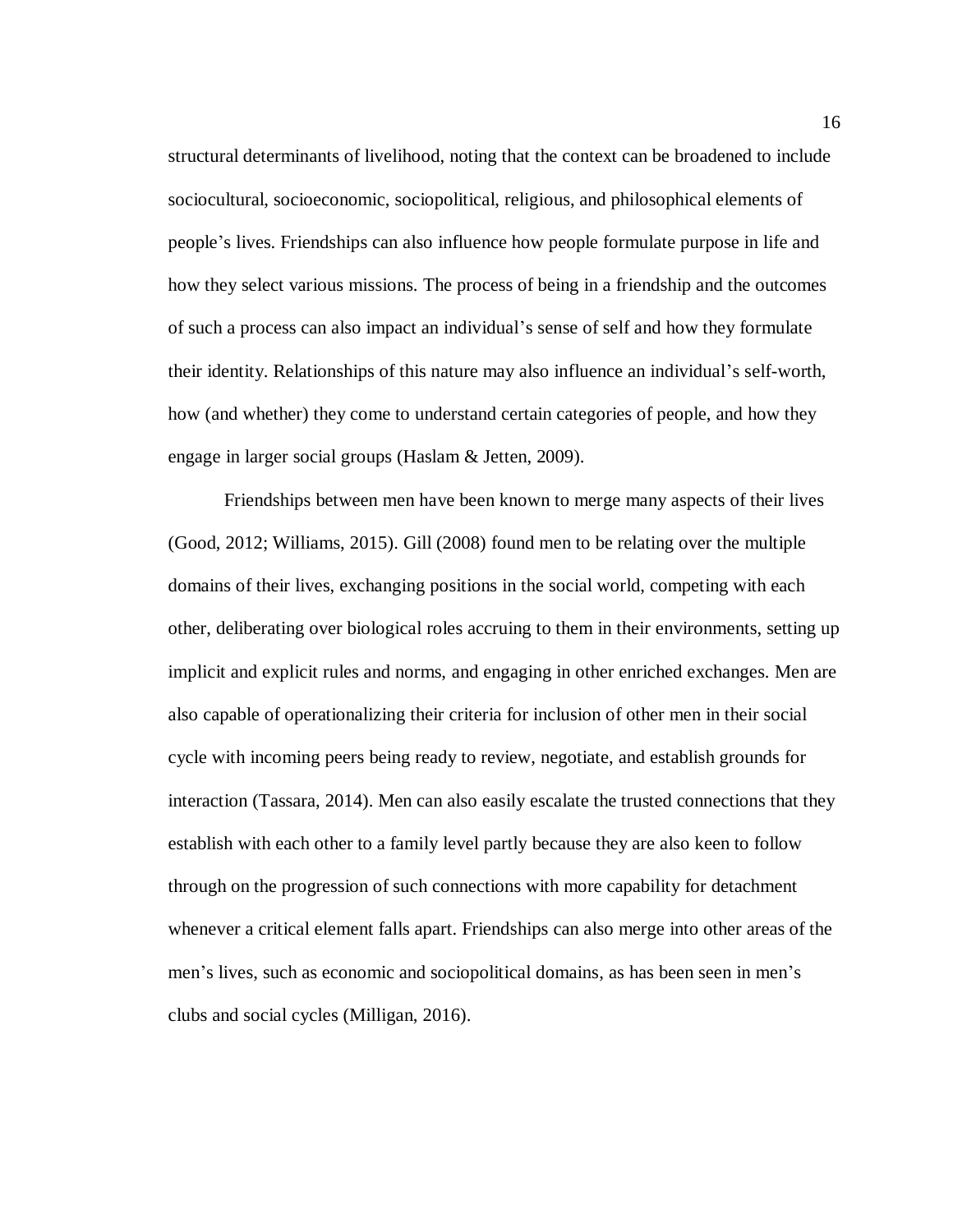Miller (as cited in Jordan & Hartling, 2010) provided a general approach for describing social relations, which may be used to examine the quality of friendships; in the following categories:

- $\bullet$  vitality,
- empowerment,
- clarity,
- sense of worth, and
- desire to extend the relationship.

Vitality occurs in friendship through feelings related to being energized, aware, lively, spirited, and renewed. Vitality represents a spectrum of outcomes transcending the physical and mental domains of an individual's contextual existence (Rouse et al., 2015; Younes, 2011). Vitality is also considered to be a basic psychological need (Thieler, 2017) that provides physical and materialistic resources that can supply spiritedness to an individual, facilitate their timely renewal in a situation, and make them lively or aware of how they are progressing in the context of their existence. Vitality can also occur as a characteristic of the alliance with a group that represents friendship (Akın, & Akın, 2015), and this is in the form of the resources and capabilities that become available as a result of the associations that members establish between or among themselves. Vitality, therefore, represents the power that friendship exudes for any of the allied agents to use and deploy at their pleasure and sometimes for the purpose of validating the friendship (Uysal, Satici, Satici, & Akin, 2014).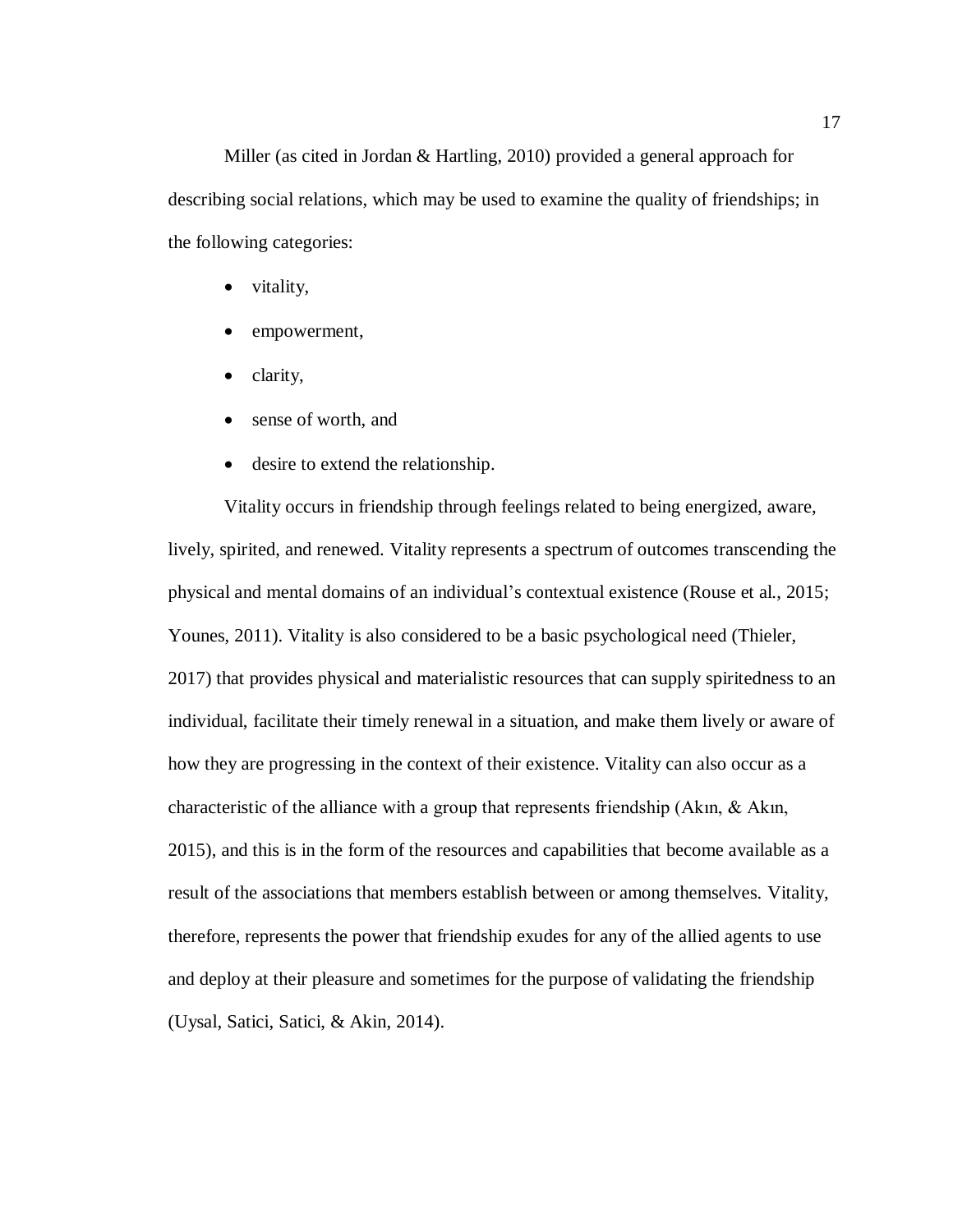Vitality is also an indicator of the potential future state of friendship with regard to how it may grow and the emotional or social resources that it yields to promote the growth of the people involved (Iravani & Torkan, 2013). Qualities that yield vitality provide insight into the things that a person wants to regenerate or extend to make their situation better (Edwards, 2013). Vitality helps to restore an individual from a problematic situation, and when manifested in friendship, vitality can occur in the form of shared funny moments, moments of reassurance for issues internal or external to the social relationship, and moments when friends facilitate the physical revitalization of each other. Vitality, therefore, provides important categories of outcomes that enable a friendship to materialize in various dimensions of restoration, growth, and well-being.

Empowerment occurs in social relationships as a form of increased relational capability whereby the people who are relating can accomplish more as a result of the ties that generate resources and other forms of facilitation for them (Renouard & Giraud, 2009). Relational capability can serve as the most important determinant of resource distribution as people can easily understand the meaning of the effort they make in any endeavor based on whom they are investing in, and they can contextualize this to their internal dynamics of cooperation (Tohani, 2017). Empowerment is also commonly desired as an outcome to be generated for parties or groups of interest who are deemed to possess untapped and suppressed potential for performance in various situations or in general life. Pratto (2016) noted that empowerment provides the structures that are needed to create an environment of opportunities, and that social relations are central to empowerment. Friendships are ideal forms of social relations, and the structures that they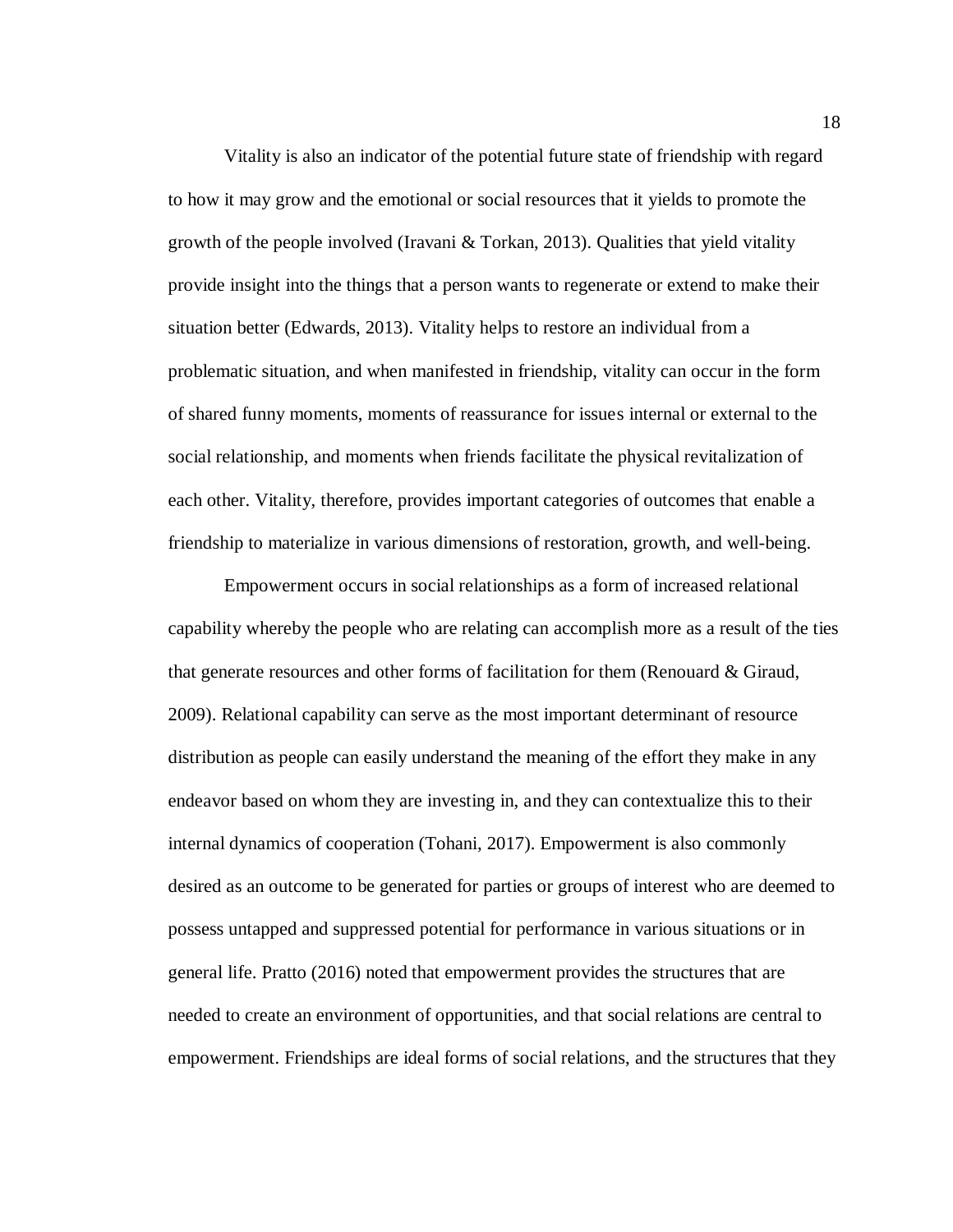provide may span the social, psychological, economic, and physiological domains, among other important domains that may contribute to structural elements of opportunities in people's lives. Empowerment may also signify expanding relations, and friendships may grow when they empower people to relate more widely with other social actors in their lives. Empowerment yields networks that serve as a source of other opportunities and resources for people who acquire it (Ali, 2017).

Due to the expansive nature of the empowerment aspect of desirable friendship, the qualities that fall within empowerment drivers and outcomes can mainly be understood in how the friendship orients friends to the broader society (Leary  $\&$ Baumeister, 2017) – including how they get a share of such important resources as knowledge, economic resources, facilitation to gain inclusion in social institutions and much more. The current study also looks at a case of people residing in a sparsely populated region where tourism or other sources of increased social relations matter to residents. Strzelecka (2012) notes that social capital is provided by social relationships between individuals enabling them to make direct gains from these relationships and use it to acquire more relational connections. In small communities, rural communities, and communities whose populations are not widely interconnected to others with the abundance of social activity, networks that are established internally need to help contribute to increased external social connections for general social development (Strzelecka, 2012). As such, friendships provide internal connections and empowerment and the context should contribute to people expanding their social dispositions.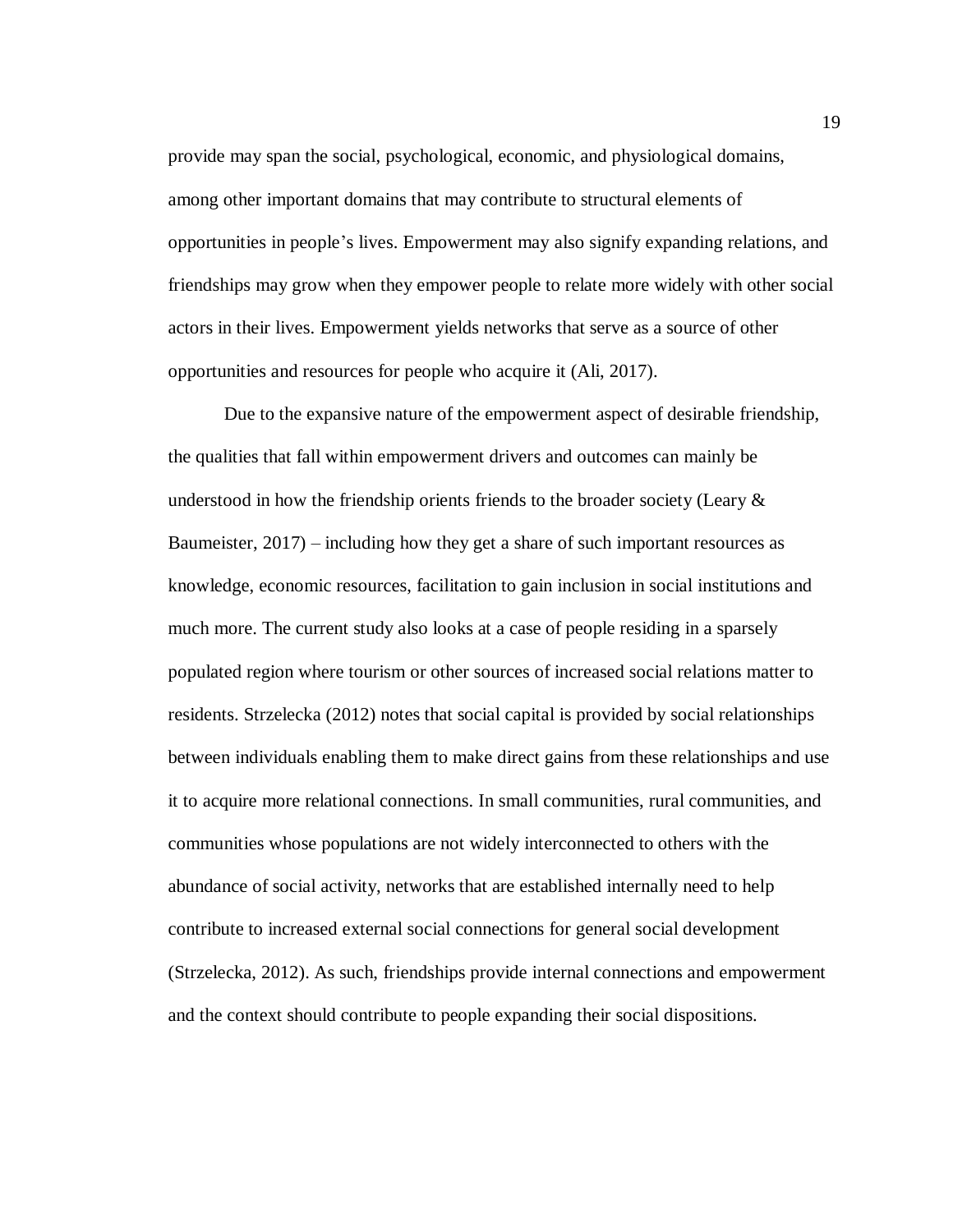Friendships are also expected to yield clarity for the people involved with regard to the progression of alliances that emerge, the importance of the social relationships that occur to these people and extend to provide clarity on important issues that are shared between them, including emotions and general issues (Stafford-Bush, 2017; Hamilton et al., 2016). The lack of clarity, as could be the case for emotional clarity, is, in fact, a signifier of lack of friendship in the dimension that it may be manifested, or for the people that may perpetually show lack of such clarity (Hamilton et al., 2016). Clarity makes it possible for relating parties to openly expose themselves to the interactions or engagements that any of them initiates because each one of them understands the progression of such engagements or understands the terms under which they progress – including trust-based parameters and much more (McQuillan, 2016). Clarity is also about the attention that people award to values or value systems that guide their social relationships (Trindade, Ferreira, Pinto-Gouveia, & Nooren, 2015). Values are the constructions that people establish for themselves and others to represent the bounds of their pursuits, desires, and ends (Trindade et al., 2015). A friendship that manifests clarity will, therefore, provide the involved individuals with some view of values guiding their continued engagement with the other people in such relationships.

A sense of worth is the perceived valuableness of oneself in relation to the social context of relationships. It makes direct reference to the selfhood of an individual by assigning perceptions of worth to them (Sharma, 2014). Self-worth should, therefore, be cultivated in friendship because actions that impact on it are interacting directly with an individual's consciousness and may impact on their overall character (Shultziner  $\&$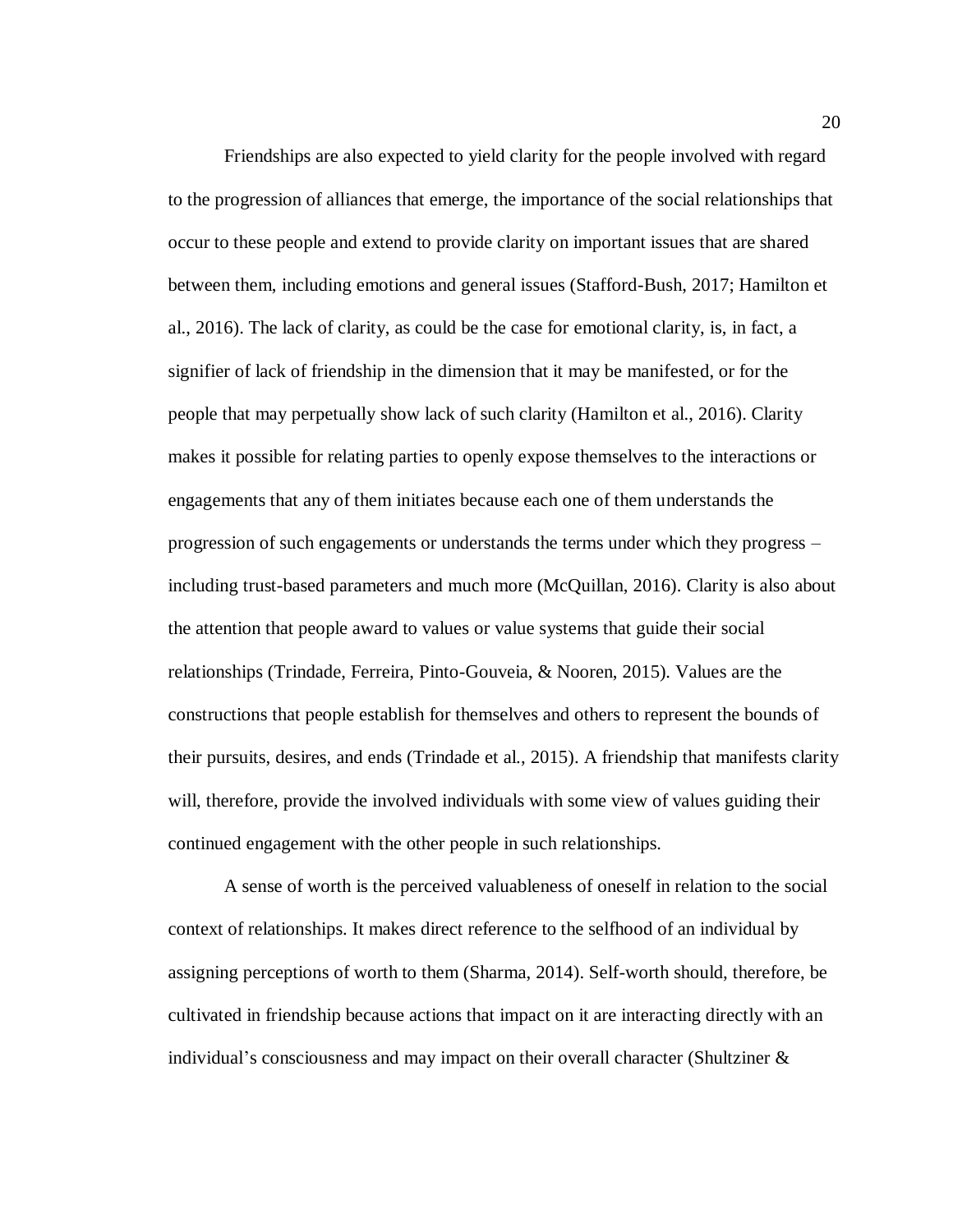Rabinovici, 2012). A sense of worth may inspire firm resolutions that individuals make in assessing and adopting principles and values from experiences with their friends. If the friendship causes a loss in an individual's sense of worth, it leads to them degenerating in other broader areas of their performance, livelihood, or existence (Vandellen, Hoy, & Hoyle, 2009). Friendship should lead to gains and growth in sense of worth in order to reinforce habits and beliefs that promote an individual's welfare and wellbeing. A higher sense of worth among friends also leads to more meaningfulness of their engagements and commitment to sustain such meaningfulness. It generates more emotional resources and commitments that ensue may also manifest in the form of physical resources and other forms of structural support that they need for their wellbeing (Haslam & Jetten, 2009)

Social relationships that fail to establish proper outcomes for a sense of worth may not yield strong internal structures of engagement and mutual control (Vandellen et al., 2009). On the other hand, relationships that yield a higher sense of worth opens up better opportunities for the people involved to establish stable structures of engagement where each one of them is assured of a default worthiness of such engagement (Sharma, 2014; Haslam & Jetten, 2009). Toxic relationships will therefore not qualify as functional friendship because one or more of the people involved is losing their sense of worth. In some cases, this could be through lifestyle-related behavioral risks that infiltrate initiallyhealthy friendships without the people involved dispensing their capacity to mitigate them for each other. They are manifested in such social relationships as those that end up in coordinated and extensive drug abuse, violation and destruction of important forms of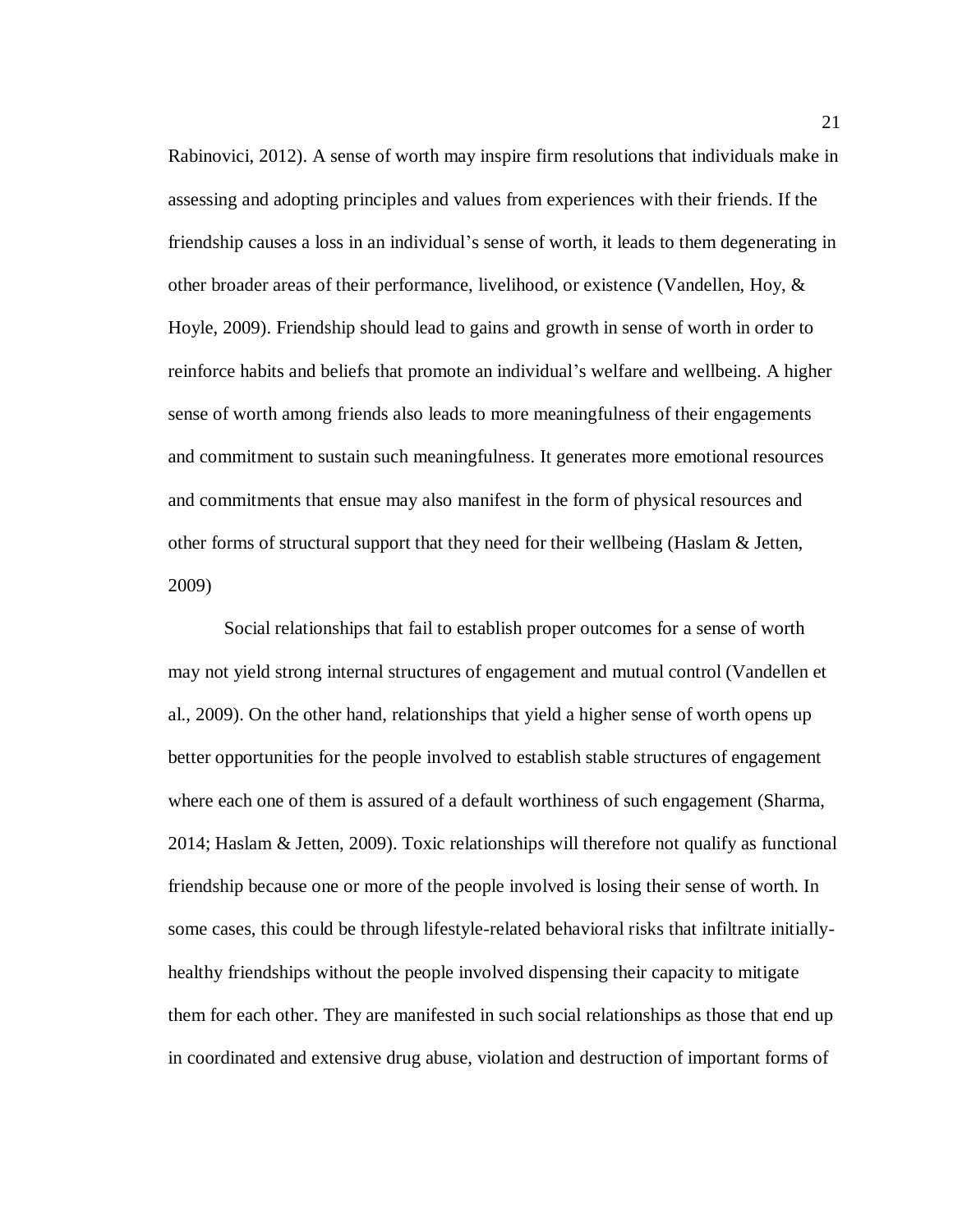structural support that the relating people do not replenish, and other relationships that guarantee ultimate degradation of the sense of worth for the people involved. Oskarsson, Dawes, Johannesson, and Magnusson's (2012) article on genetics and social traits focused on the biology of what influences an individual's attitude and behavior, and this indicates that deeper friendships should help people to gain better control of their dispositions in order to tap into their full potential. The trust that develops in friendship also taps into innate elements of an individual's dispositions and it should therefore not be exploited in a way that degrades them (Oskarsson et al., 2012). This is important as it could also influence how individuals learn to choose their friends based on trust.

Friendship can also be expected to depict the quality of extending social relationships or regenerating into more friendships (Jordan & Hartling, 2010). This manifests in the aforementioned networkability of friendship and the social capital that it yields to the people involved – all research on social relations also highlights on extensibility of these relationships. It also represents a general change in friendships and how individuals grow or gain the capacity for friendship. Friendships create activities that increase this process. Perlman, Stevens, and Carcedo (2015) described the importance of what an individual is looking for when they want to join a social activity with others through utilizing how friendships are developed and portrayed through movies. They find that an individual is able to view the possible highs and lows of what it is like to be friends with someone by being able to assess the emergent personalities of the actors and actresses.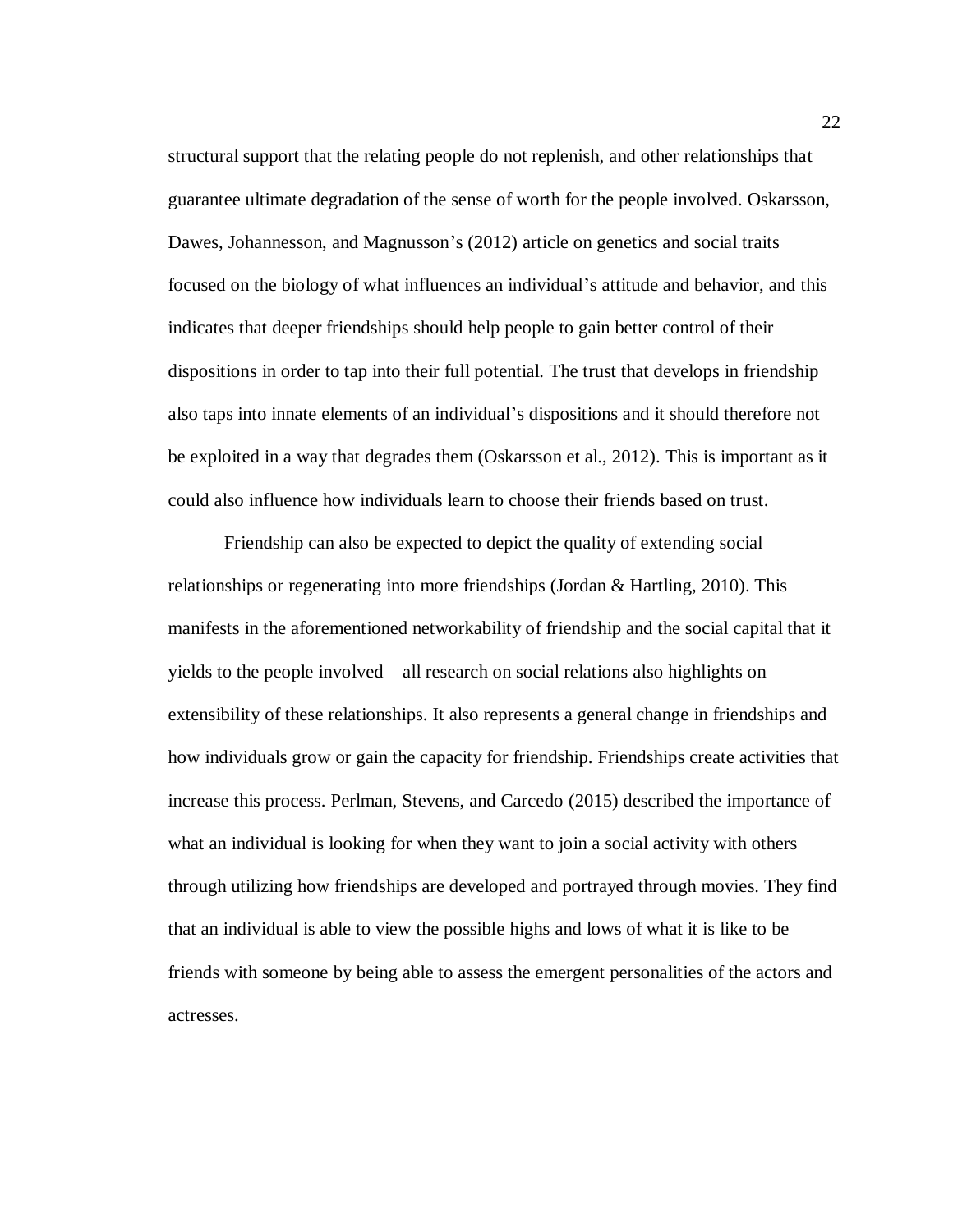Heasley's (2013) article is one man's own individual journey on the friends that he came into contact with. During this journey, the focus was on learning about the importance of gendered friendship in a male's life (Heasley, 2013). This is an important article as it speaks of the different characteristics and behaviors of a close group of male friends. Through this journey, the man was able to describe the closeness with another male and how they trusted one another (Heasley, 2013). Laursen, Hafen, Kerr, and Stattin (2012) also described the thoughts of individuals and what an individual may go through to be accepted by their peers. While friends can influence one another, there is little knowledge on the types of relative influence there actually is on the relationship, whether it is good, bad or both. In this article, the focus was on looking at friends over the context of a couple years to see how the friendships changed (Laursen et al, 2012).

The experience of friendship also exposes individuals to relationships that prove to be essential and important for them to sustain. Poulin, Deng, Ingersoll, Witt, and Swain (2012) researched family and friend support and how they relate to an individual's own well-being. This research was with American and Chinese individuals (Poulin et al., 2012). This will be helpful in my research as my participants may come from a variety of cultural backgrounds. As participants speak about their friendships with others they could speak about how their family's and friends' support has helped them to ease depression or loneliness. People also find more luxurious opportunities in friendship, as is the case for harmless interpersonal competitive tendencies. Rüter and Mussweiler (2005) researched how individuals will compare themselves to their best friend at times. This entails the importance of the influence that friends have on one another. As individuals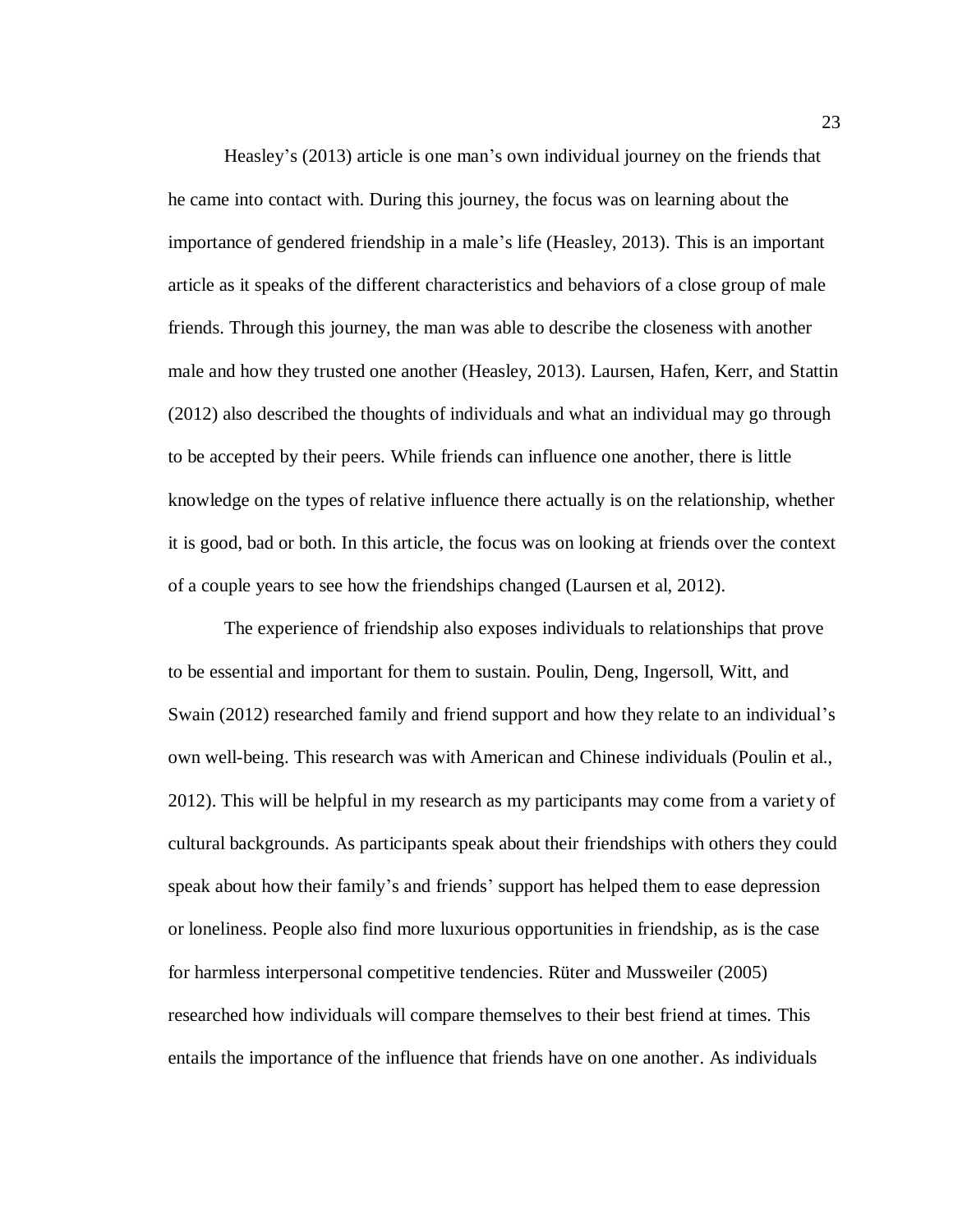self-evaluate they find traits that they see in others they like and may work at trying to improve those traits in themselves (Rüter & Mussweiler, 2005). Social comparison is a phenomenon where individuals evaluate themselves compared to others (Thibaut, 2017). Evaluating oneself to one's best friend can be good or bad depending on what types of qualities the friend wants to improve in themselves.

### **Summary and Conclusions**

<span id="page-32-0"></span>Developing and maintaining a friendship can be a challenge for a variety of reasons. Being able to develop a bond between another individual could have a major impact on an individual's overall health and well-being. The literature review helps with bringing forward information about the impacts of a friendship and how they can help an individual physiologically and psychologically.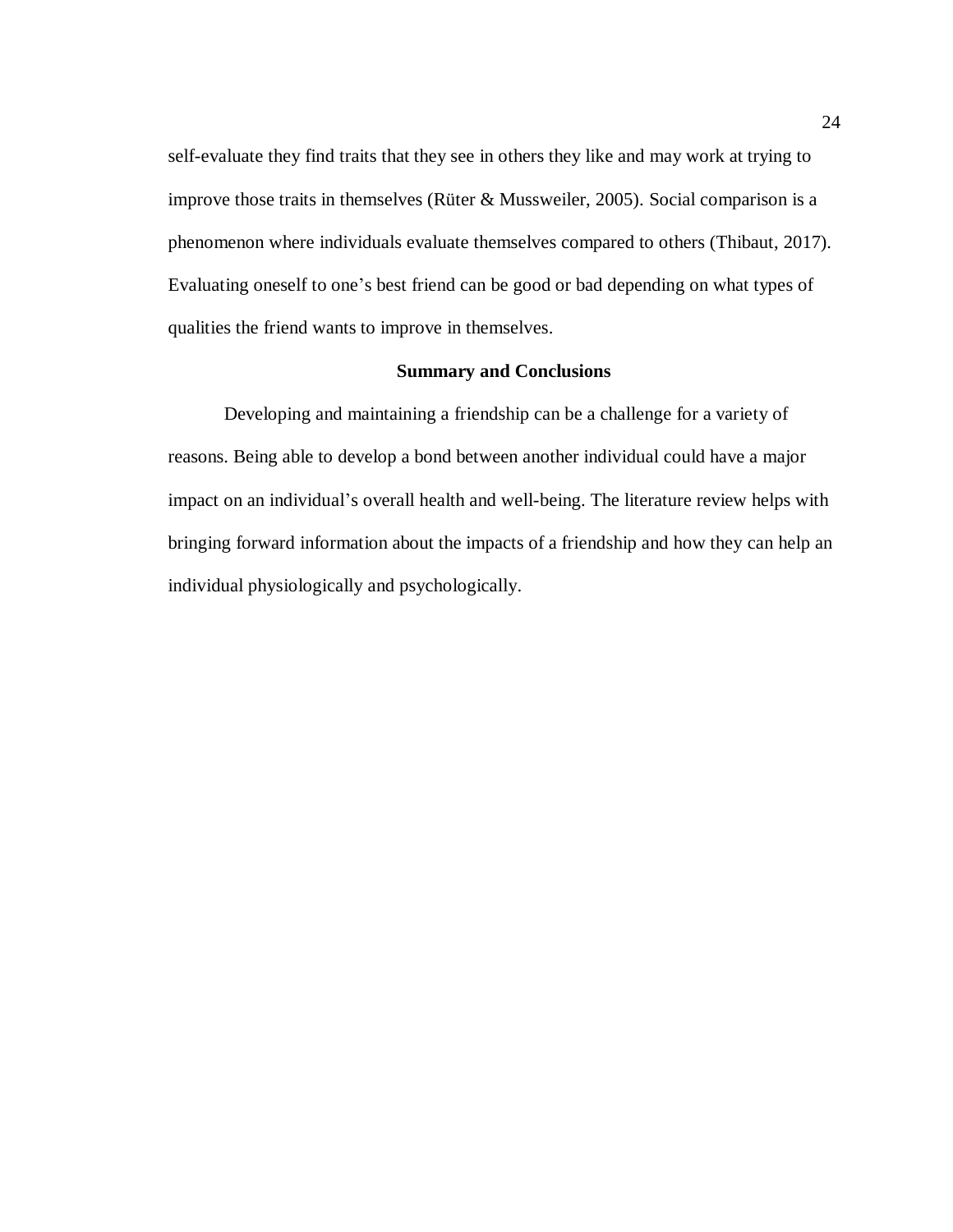#### Chapter 3: Research Method

<span id="page-33-0"></span>The purpose of this qualitative study was to gain an understanding of the lived experiences that help identify the characteristics that males between the ages of 30 and 35 look for or admire when building close male friendships. In this study of close male friendship, I asked participants to describe their closest male friend. The friendship could have begun during childhood or recently, and there were no limitations on the duration of the friendship or where the friend lives. The research questions were designed to address the participants' perspectives on what qualities were important to them in a male friendship.

#### **Research Design and Rationale**

<span id="page-33-1"></span>A phenomenological design was used to gain an understanding of participants' friendships through lived experiences. Using the phenomenological design, I was able to explore the participants' experiences with friends to gain information on what qualities were important to them when it comes to building bonds with other males. The phenomenological design enhanced the research capacity for investigating a broad topic in a contextualized setting or with contextual resources, which helped provide important theoretical insights. Interviews were conducted to identify similar themes among participants' responses. The phenomenological design helped me gain an understanding of participants' experiences and how they have been impacted by the friendship (see Lewis, 2015). The qualitative phenomenological design focused on the individuals' own experiences and how they interpreted those experiences.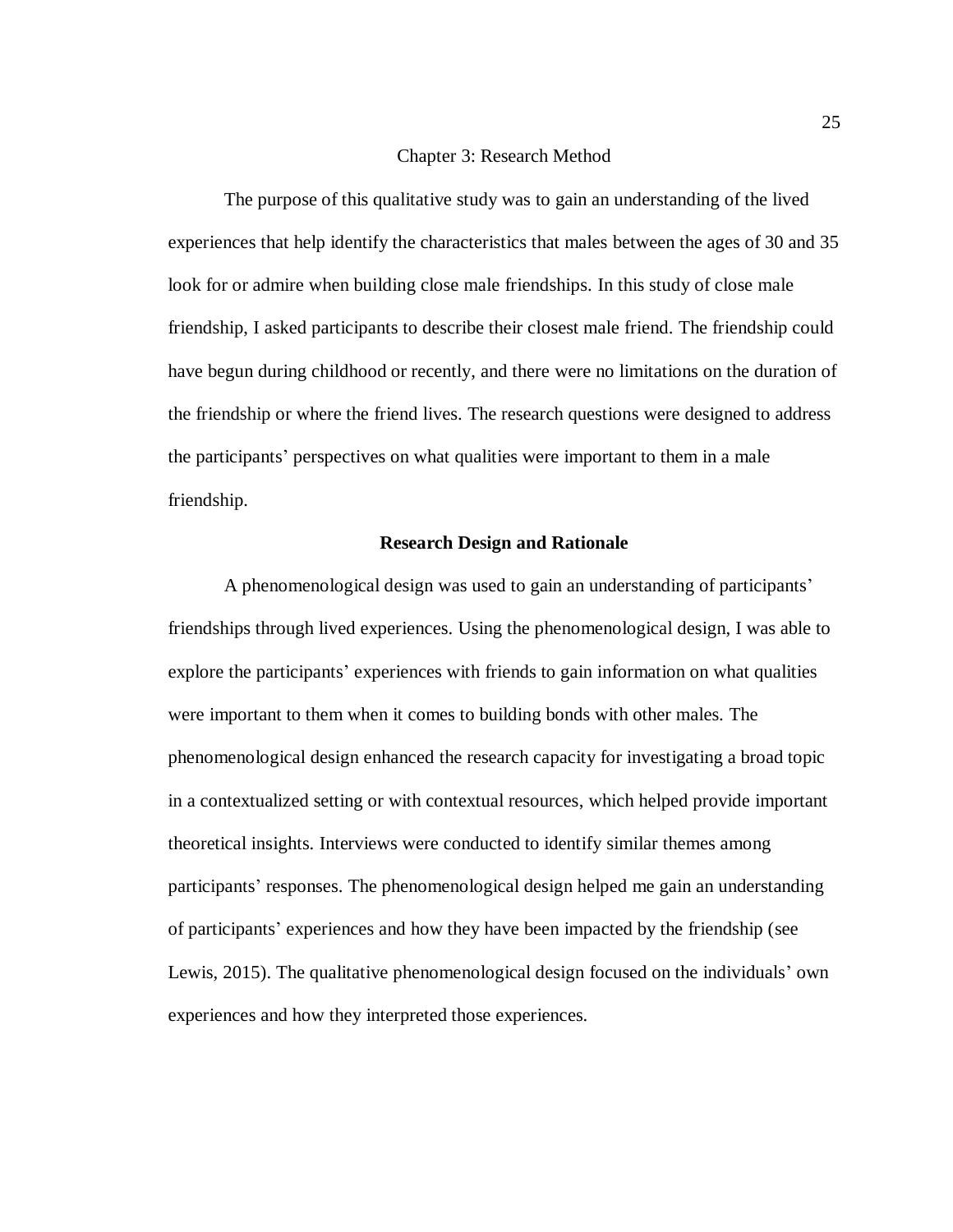As the research topic is a broad topic, the use of a qualitative method to obtain information can help with developing research questions (Tracy, 2013). A phenomenological study can be used to develop theories through analysis of the data gained from interviewing the participants (Lewis, 2015). The phenomenological design provided an opportunity to conceptualize social patterns and configurations for what males looked for when developing a friendship. After interviewing each participant, I looked for consistencies within their responses regarding the characteristics that were important in developing friendships with other males. The phenomenological design is useful for locating common themes with the research data (Lewis, 2015). If conflicting information had been observed, it would have provided an opportunity for further research.

Formulating interview questions for participants and asking them to discuss their experiences in building friendships helped with gaining insight into what qualities were important in a male friendship. With the questions being asked to participants through the phenomenological design, reviews can be made throughout all aspects of the study (Lewis, 2015). The purpose of phenomenological inquiry is to identify themes but not generalize findings beyond the sample (Lewis, 2015). I considered other qualitative designs, but they would not have been able to provide data to understand what qualities are important in a male friendship. The biographical design focuses on a description of an individual's life (Flick, von Kardoff, & Steinke, 2004). The participant in this type of study is able tell their story in chronological order while focusing on different stages of their life similar to a biography. This design focuses more on the different stages of a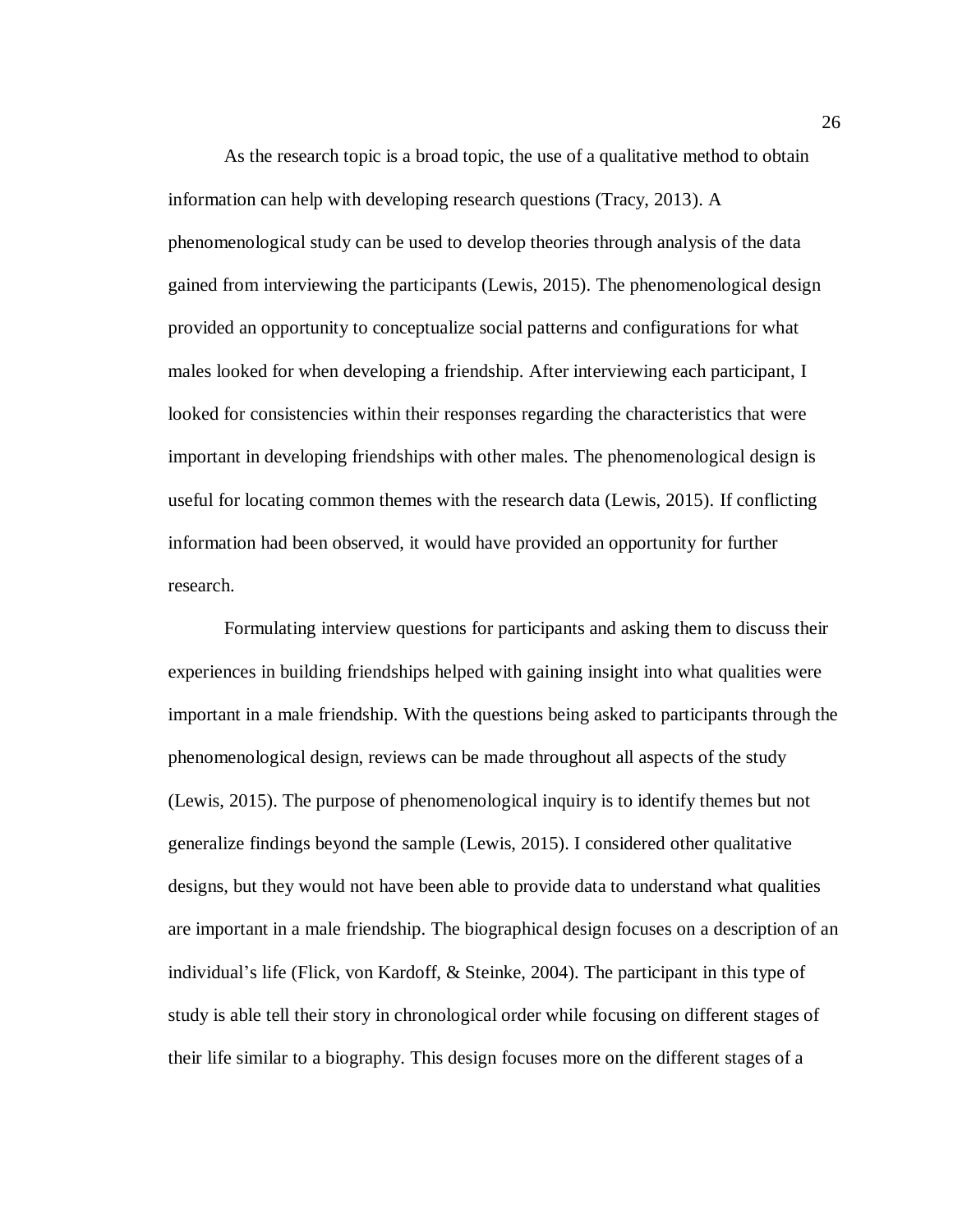person's life rather than the qualities that are important to them when building a friendship. Because other designs were not able to address the qualities of a male friendship, I chose the phenomenological design.

The last design that was considered was the case study. Case studies are used to gather in-depth information through a variety of sources and methods (Baxter & Jack, 2008). Use of this study would be a challenge as the data may not necessarily reach a wider population, while a phenomenological theory was able to adapt to the study of diverse phenomena. The research was focused on the lived experiences of participants' male friendships and the qualities that were deemed important for those involved.

#### **Methodology**

<span id="page-35-0"></span>Qualitative methodology was selected to research a topic that had not been adequately explored. The qualitative method is used to gather information based on the researcher's perspective (Tracy, 2013). Using the qualitative method, I was able to help identify the characteristics that are important for developing male friendships. Researchers had been able to identify the positive and negative consequences of having and not having friendships, but there was limited information on the characteristics that are important in a male friendship. Researchers were able to describe loneliness and depression rates among males as they got older. Mental health consequences of loneliness are comparable to an individual's level of depression and their level of self-esteem (Haynes, 2017). Other health-related issues were associated with feelings of loneliness. In the current study, I explored the qualities of a male friendship by targeting the characteristics males look for when building friendships.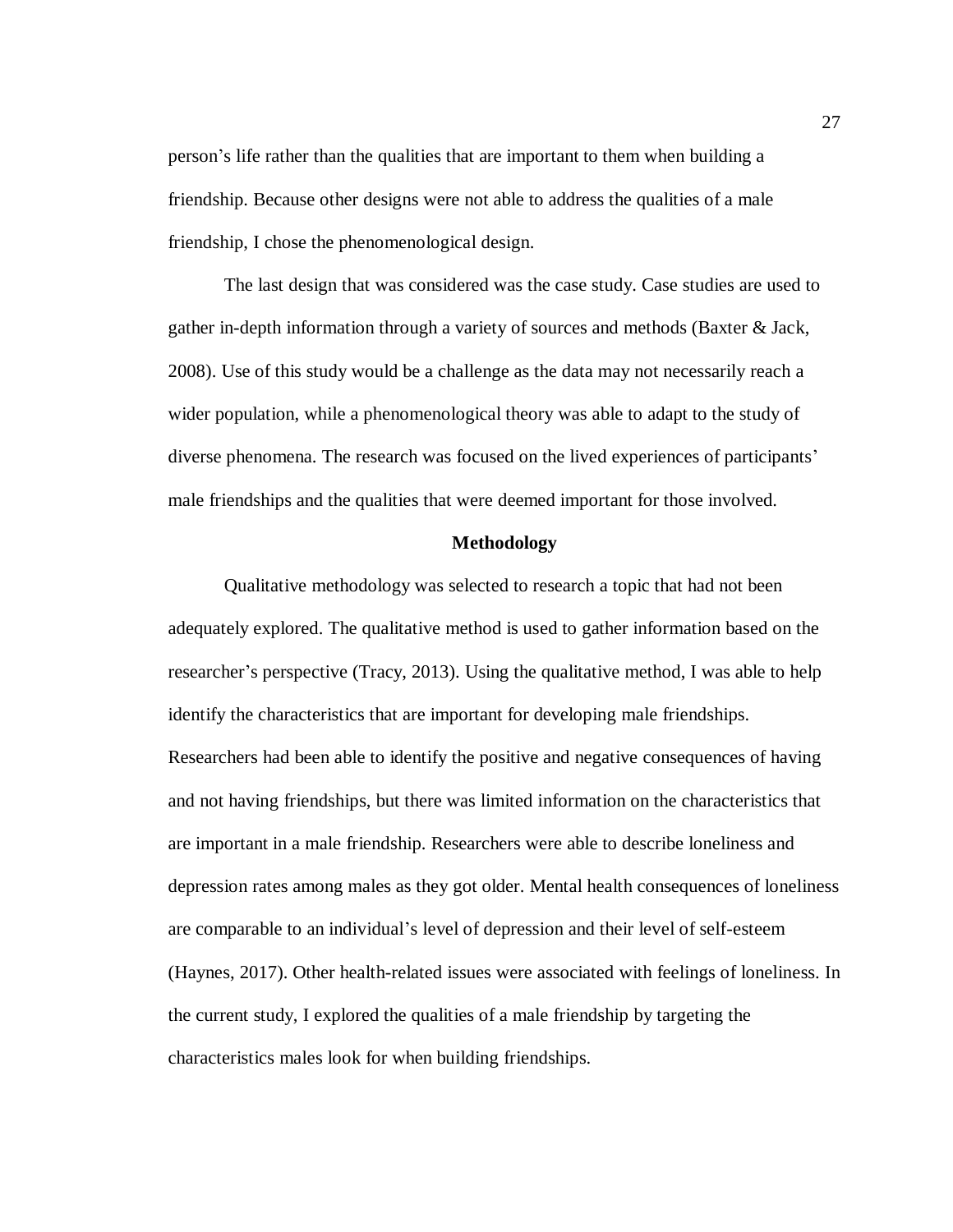## **Data Collection and Analysis**

## **Sampling and Participant Characteristics**

For the study, 11 participants were interviewed. In a phenomenological study, Creswell (1998) recommended having between five and 25 participants to ensure adequate data. Selecting participants in the current study was based on maximum variation sampling. Maximum variation sampling is a purposive sampling technique in which the researchers looks for variation in participants' perspectives. I gained insight into the phenomenon of male friendships. Participants were selected based the following inclusion criteria: (a) male, (b) residing in the Northeast Wyoming area, (c) between the ages of 30 and 35 , and (d) have or have had at least one close male friend. Males between 30 and 35 years of age had adequate information and experience with friends, and therefore were able to provide an understanding of the qualities they admire in their closest friend. I focused on this age group because males between these ages tend to focus on family and careers, which makes established friendships even more valuable. Males in this age group have had experience with the most important challenges encountered in maintaining male friendships. Participants were males whose closest friend was also a male.

The process of accessing participants involved communicating with people who were engaged in some activity in the Northeast Wyoming area, especially business owners, and requesting their assistance in identifying participants. The goal of using business owners was to recruit participants from a wide variety of locations and professions. Establishing communication in this manner also helped me identify males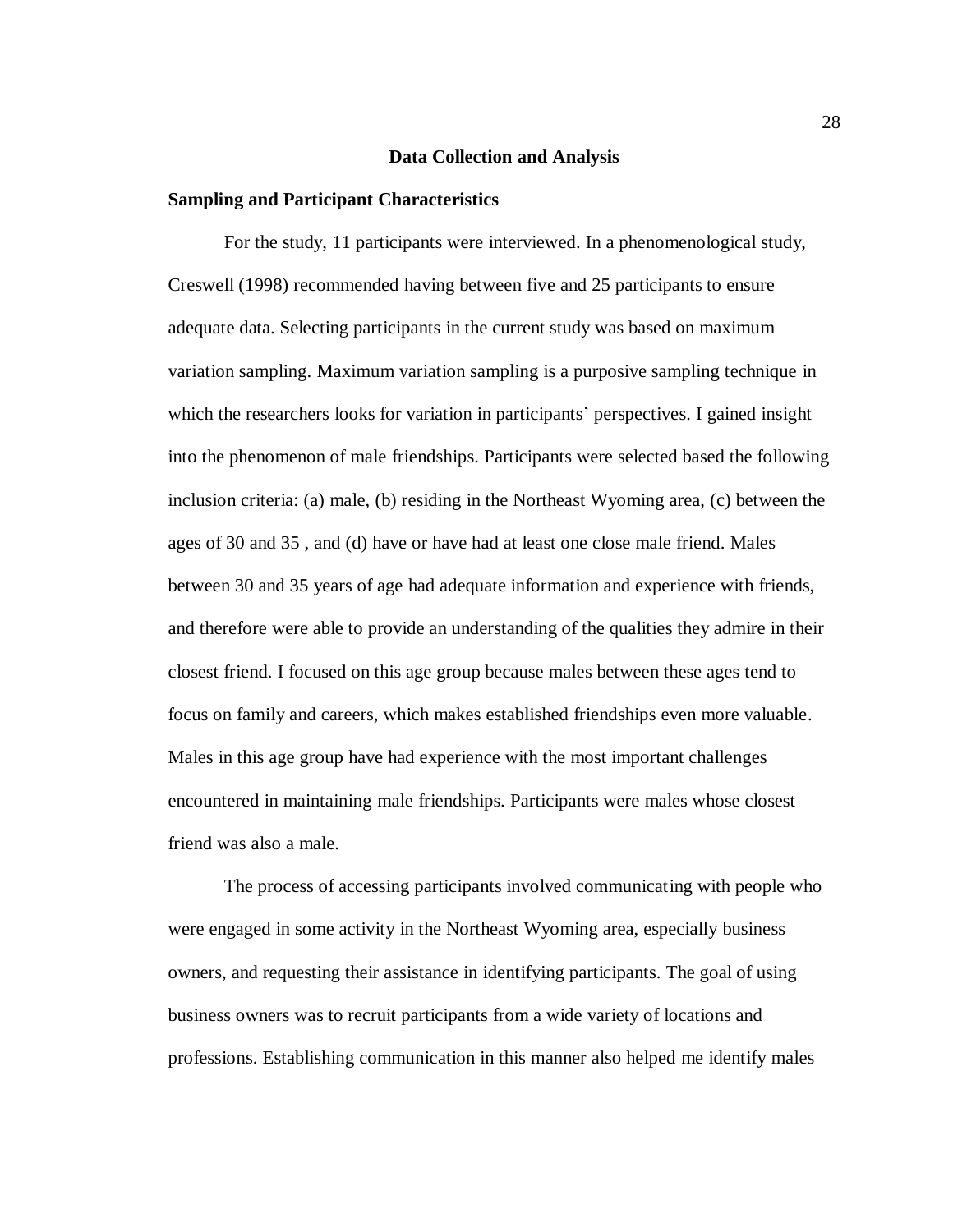who had the potential for contributing relevant data. Those who were interested went through the consent process, and interviews were scheduled to fit participants' schedules.

# **Interviews and Data Formatting**

Data were collected through interviews with participants. At the beginning of the interview, the consent form and confidentiality forms were explained and signed. Interviews were recorded with a digital recorder. Background information provided insight into the participant and his experiences. I established rapport and asked questions about the participant's best male friend experiences, why the friendship was established, what could shake it, and what they expect from it. Research indicated that focusing on relationships between people and using factors that help describe situations can become the context of the research (Mai, 2016). Information in the interview provided valuable insight into the participant and the male friend that he was describing. Gathering information about the participant and the male friend also provided insight into how qualities of a male friendship may have changed over time. The information obtained in the interview focused on the personal experiences of the participants. Initial prompts addressed the friendship of the male participant and the qualities of his best male friend that he admired or looked for the most when building a friendship. The conversations also focused on how the participant began the friendship with another male. The focus was the participant's similarities and differences with his male best friend, as well as perceptions of other male friendships that he observed.

To format the data, it was organized in files for each interviewee that are formatted via transcription so that all data is eventually represented in text format. The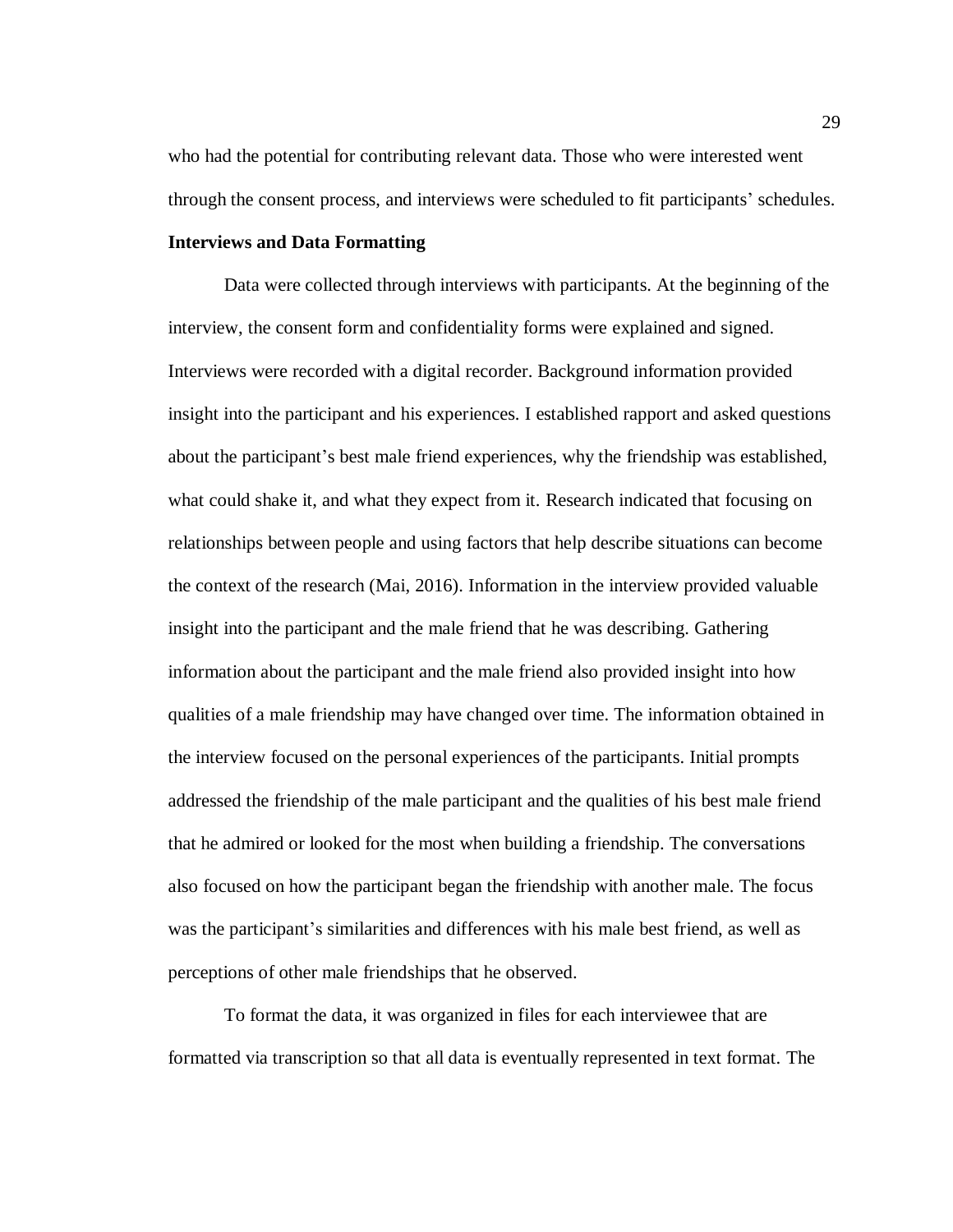advantage of effectively organizing raw data is that it can become independently inspected (Baxter & Jack, 2008). Organizing improves the reliability, and improves the ability to research, track, and gather information at a later date (Baxter & Jack, 2008). All hard-copy files, recordings, and transcriptions were locked in a secure filing cabinet in the home office of the researcher. The filing cabinet itself takes a specific individual key to open.

# **Analytical Strategy**

The researcher first wanted to maintain familiarity with all the data that is collected from the field and proceeded to analyze it qualitatively. In qualitative data analysis, there is no single way to write up the overall results and a variety of approaches may be applied (Smith  $&$  Davies, 2010). With reading the transcriptions from the participants' data, it provided an idea of their experiences with their friend. After reflecting over the experiences gained in interacting with clients, transcriptions were created directly representing what they said. From there, they were reviewed repeatedly and the goal was to gain an overall understanding of what the data was trying to express. The next goal with the data analysis was to begin to identify certain comments that have relevant meaning to the research being studied. While locating certain comments, it is important to put the information in order to express the information that engages the reader (Smith & Davies, 2010). The strategy used therefore represents these as codes. With this study, the research was to obtain relevant data to help gain an understanding of what qualities were important for a male friendship.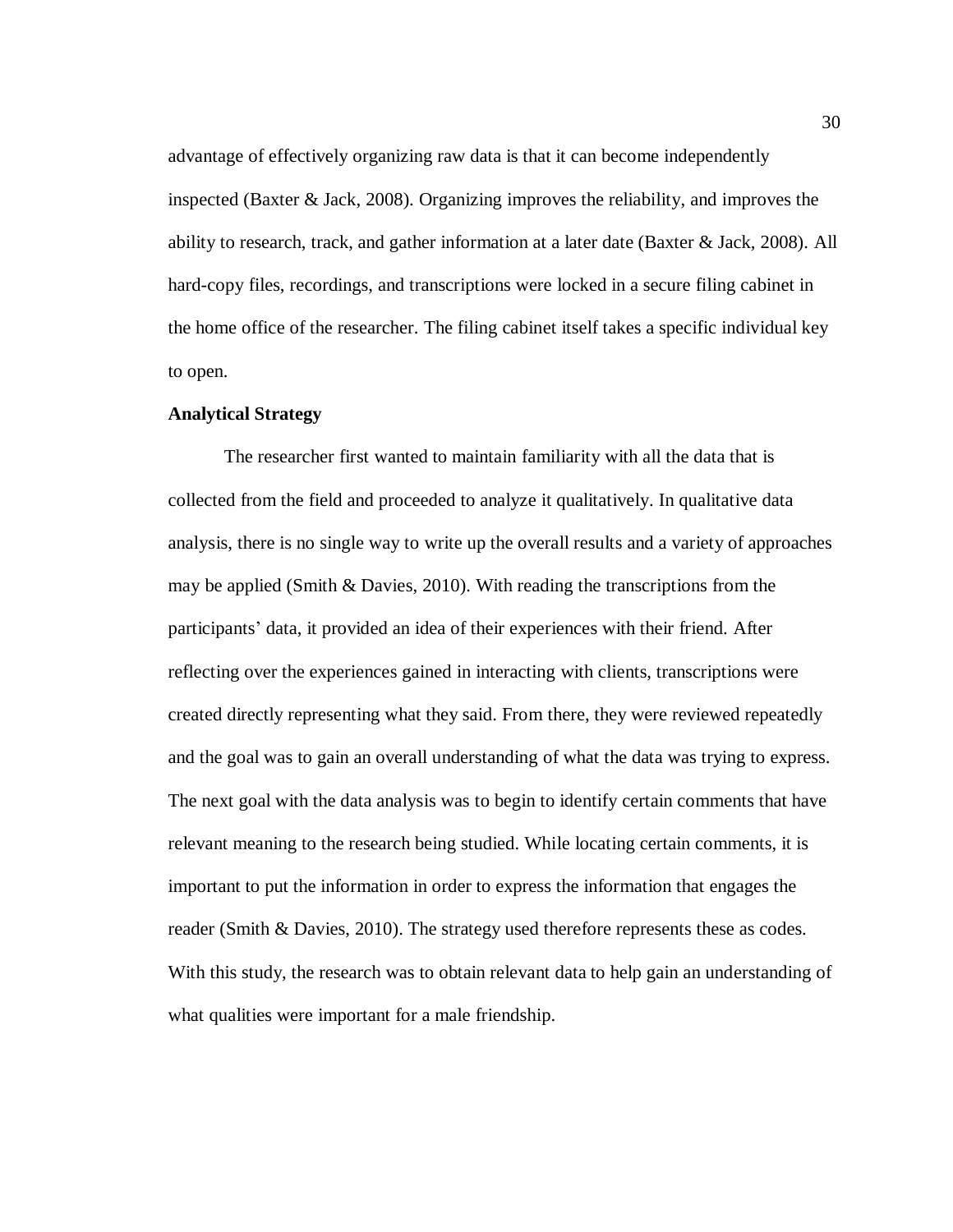The information being expressed was needed to illustrate the qualities of a male friendship. There are therefore some "extracts" from the raw data that help with providing evidence for the study (Smith & Davies, 2010). The entire data set provided codes that were reviewed approximately six times to identify patterns as subthemes, which were reviewed further to provide main themes. This approach also applied framing. For a framing device, time is utilized to help reflect the unfolding of time in the participants' life (Smith & Davies, 2010). Utilizing time as a framing device was useful to showcase how certain experiences were connected with others. The other framing device used alongside this was prevalence, which included locating common themes and tendencies. Locating the most common themes could be expressed first, with any type of deviations communicated later (Smith & Davies, 2010). Utilizing prevalence helped with identifying information that was merging together or separate. The researcher maintained a view of Jean Baker Miller's framework, which provided items to which friendship qualities may be aligned. The analysis, therefore, checked for how the qualities expressed align to the five major elements of vitality, empowerment, clarity, sense of worth, and extending friendships or expansive nature of the relationships. The researcher utilized inductive analysis and deductive analysis. Through use of inductive analysis the researcher will look for objects to identify and classify them based on the characteristics or distinguishing features (Morrison, Haley, Sheehan, & Taylor, 2011). Deductive analyisis will then be utilized to compare data with what has already been defined, and if the new data fits with the data that has already been established, or it requires a new category (Morrison, Haley, Sheehan, & Taylor, 2011). Use of inductive analysis and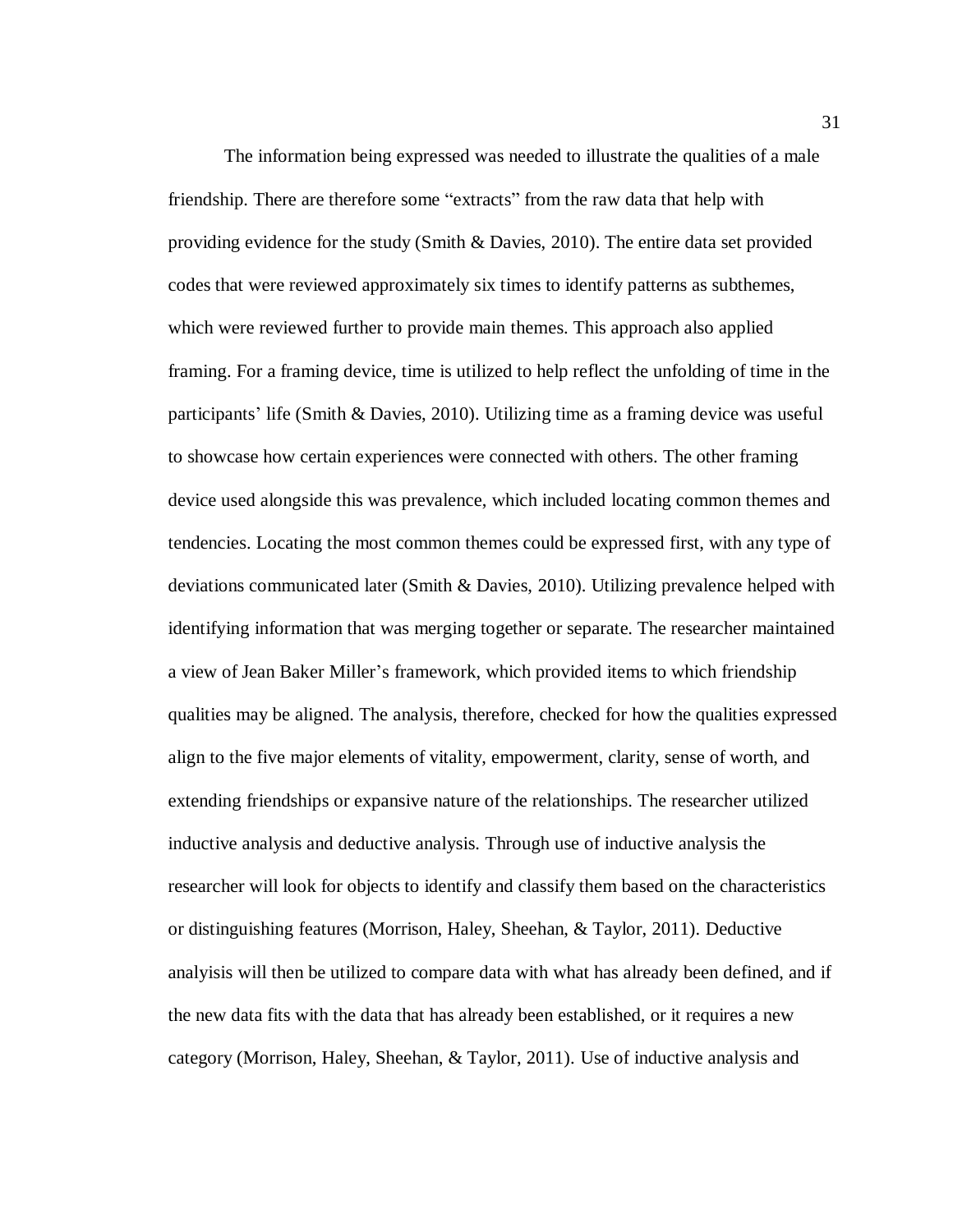deductive analysis will continue to occur until all categories are defined and the connection within the data categories are developed (Morrison, Haley, Sheehan, & Taylor, 2011). The trend was deemed sufficient for providing insight into the major themes representing qualities that are desired to establish friendship among men.

## **Research Reliability and Validity**

Proposed research findings for this qualitative study were verified in comparison to validated as verification is commonly used for qualitative studies. Member checking is a verifying tool to help assess, validate, and verify the data that is collected (Birt et al., 2016). Utilizing such verification can help with keeping the overall qualitative design while maintaining reliability and validity to the researcher themselves (Morse et al., 2008). The use of qualitative study verification refers to the different mechanisms used in the research study to ensure reliability and validity (Morse et al., 2008). The current study focused on the cross-comparison of views in a thematic analysis so that the themes were yielded via member checking and internal affirmation derived from the data. Through identifying any problems that may exist in the study, the problems can be located and self-corrected if following the proper principles of a qualitative study (Morse et al., 2008). Going back and forth between the qualitative design and how the study was implemented helped in seeing whether such elements as data results aligned with theoretical expectations. Thinking theoretically also helps with the development of ideas from the data that must be verified in the data that has been collected (Morse et al., 2008). It requires the researcher to look at things at a broad perspective as well as a narrow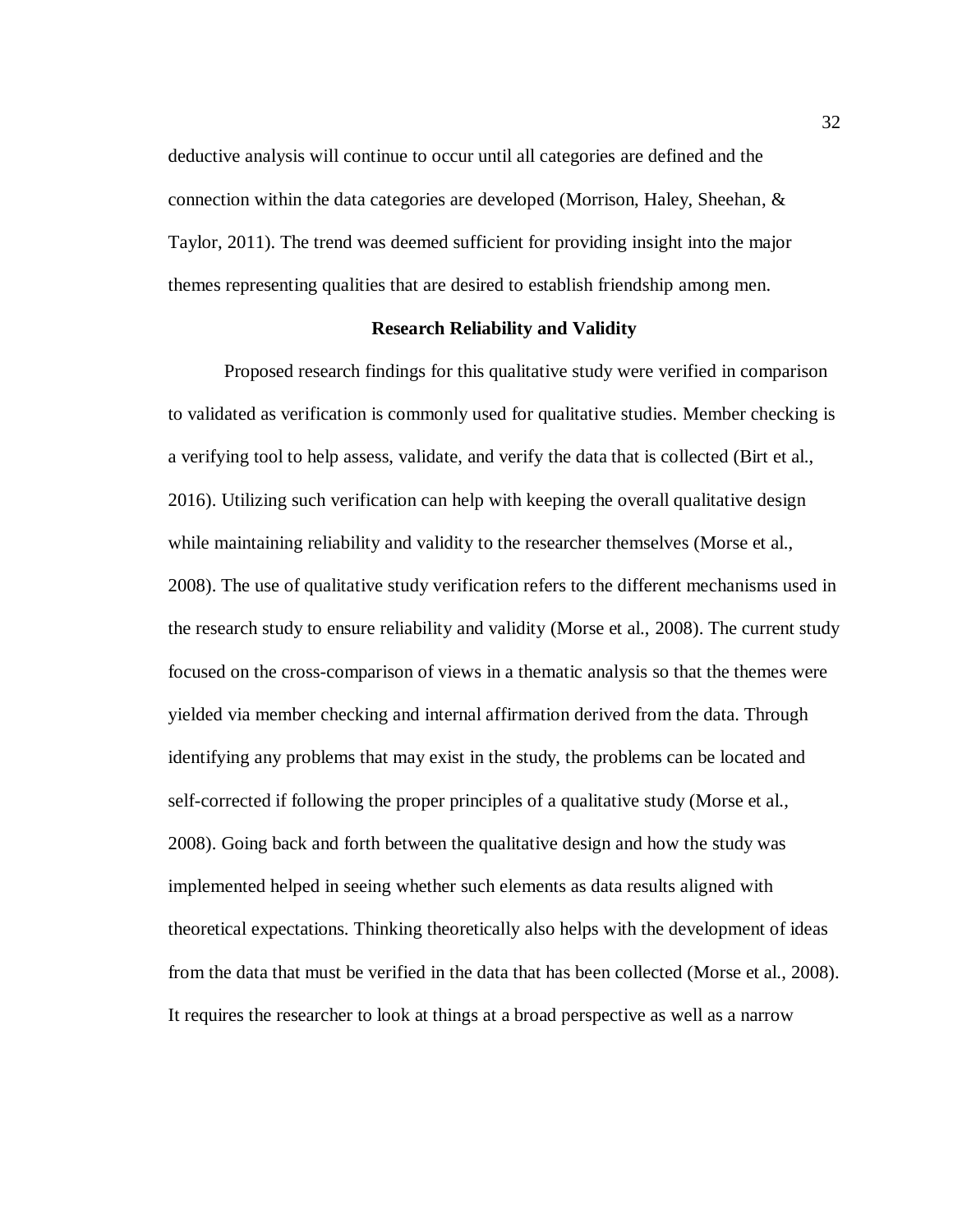perspective in small measurements, consistently checking and rechecking, and build a strong foundation for the study (Morse et al., 2008).

Validation for member checking consists of a few steps. The initial step for validation through member checking consists of gathering data from the participants within the study (Creswell, 2009). Once the data is collected the second step would be to review the data and develop analysis (Creswell, 2009). Developing an analysis helped with identifying certain themes along with categories. The third step through the use of member checking would be to interpret the data that was collected by the participants (Creswell, 2009). Once the data was reviewed I had an opportunity to place data within certain themes and categories. The fourth and final step with member checking would be to give the information back to the research participants, allowing the participants to judge the overall accuracy and credibility of the data gathered (Creswell, 2009). Through the use of member checking, participants are important in directing and being involved with the research (Creswell, 2009). Participants were able to review the data for accuracy and to add to the data that was already collected.

Qualitative researchers can also ensure congruence through proper development of the inquiry's objective, literature, recruitment of participants, data collection, and analysis (Morse et al., 2008). Having data and development in validity helped with systematically checking the data. Verification of findings can help the researcher in identifying when to move on, stop, or adjust any of the data process to help with reliability and validity (Morse et al., 2008). In the study, I was actively attending to the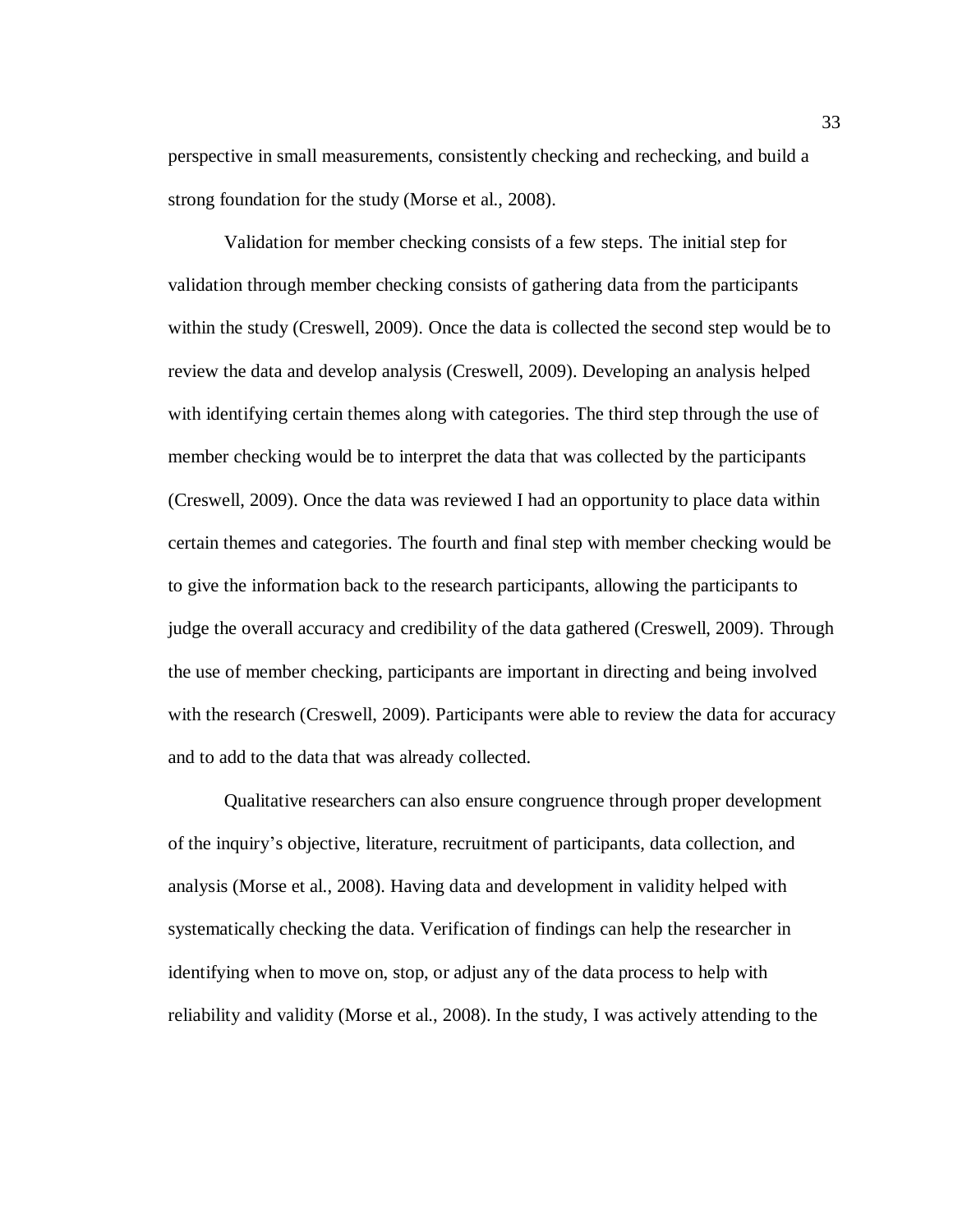data as it emerges, as it is formatted, and as it was reviewed and analyzed – a concurrent approach that reinforced validity and enhanced overall capacity for verifiability.

Verifying data was an important aspect of developing quality qualitative research. Use of member checking can be useful in verifying participants data by exploring the data by returning the information back to participants to check for accuracy of the data disclosed (Birt, Scott, Cavers, Campbell, & Walter, 2016). Providing participants with the opportunity to review the data that is presented to the researcher could help decrease the bias a researcher may have by confirming the data (Birt et al., 2016). Participants had an opportunity to make any adjustments to the data presented before me was able to finalize the data gained by the participant.

The second verification method used for the qualitative study was using a peer reviewer. A peer debriefer would be selected to review and ask questions about the qualitative study so the data would resonate with the people other than the researcher (Creswell, 2009). Use of a peer review will help provide an external check of the research that is conducted (Creswell, 2009). Peer review verification strategy can support the research with questions about the methods, meanings, and interpretations that participants provide (Creswell, 2009). The peer review strategy assisted the study by providing an increase in data from both the participant and the researcher. Use of peer review can help with the accuracy of the data that has been collected (Creswell, 2009).

Verification strategy consisted of working with the methodological coherence. The methodological coherence is helpful in ensuring congruence with the research question and components of the method being utilized (Morse, et al., 2008). For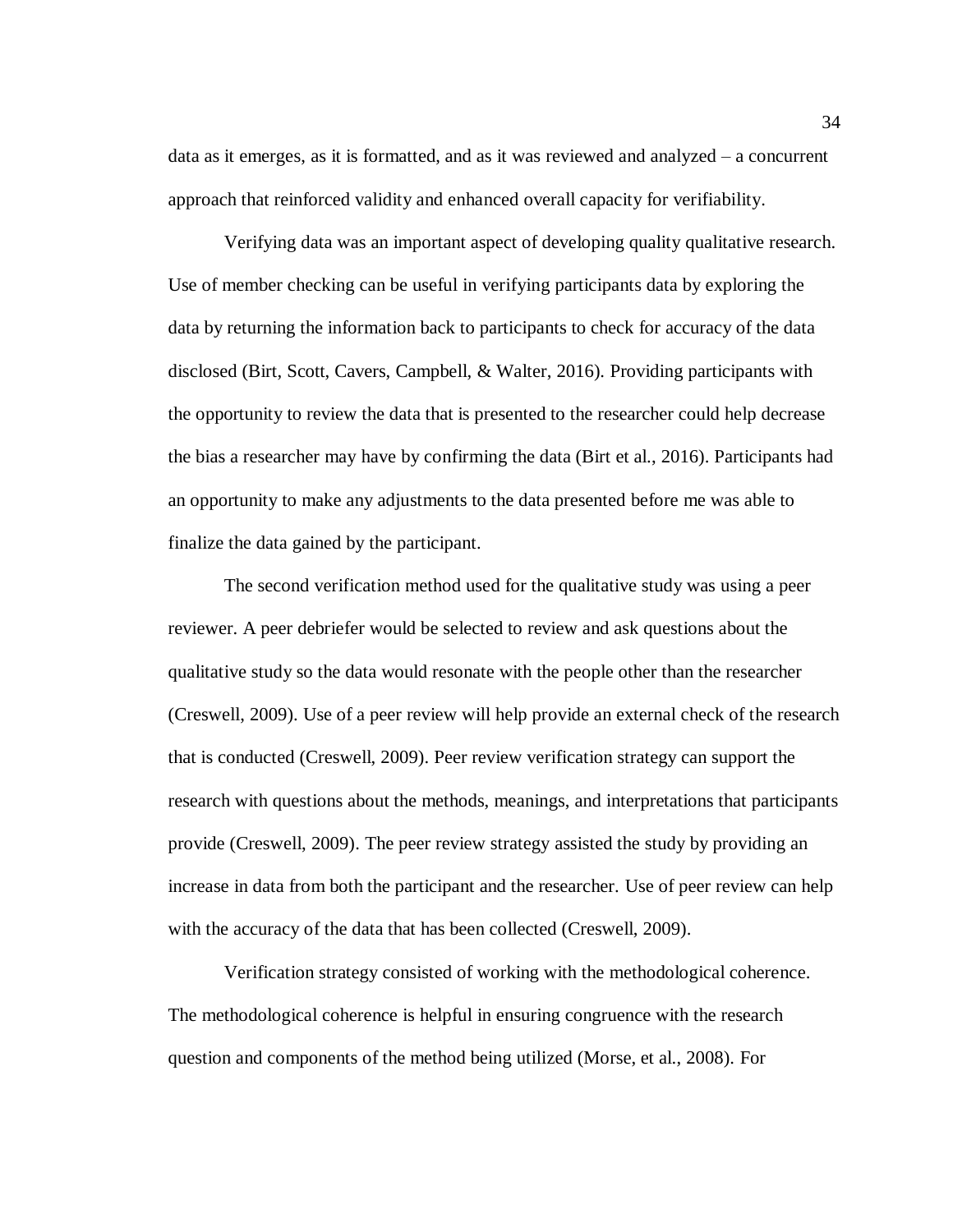methodological coherence, it is important that the question being asked is in line with the method, which also is congruent with the data and analytic procedures (Morse, et al., 2008). This was important for the research study as things that coincided helped things in order.

The second step with the verification strategy was that the sample must be appropriate. Participants in the proposed study would have to represent or have proper qualifications for the research topic (Morse, et al., 2008). Being able to adequately, replicate, and have information that is able to account for all attributes of the phenomenon through the proper sample size is important for verification of a qualitative study (Morse, et al., 2008). Being able to replicate the data was important with verification.

The third step to verification strategy was to collect and analyze data concurrently. Collecting and analyzing the data at the same time can help develop an interaction between what is known and what is still unknown (Morse, et al., 2008). Using this method helped with creating the reliability and validity as expressed earlier.

The fourth step was thinking theoretically. Thinking theoretically helps with the development of ideas from the data that must be verified in the data that has been collected (Morse, et al., 2008). Thinking theoretically would require the researcher to look at things at a broad perspective as well as a narrow perspective in small measurements, consistently checking and rechecking, and build a strong foundation for the study (Morse, et al., 2008).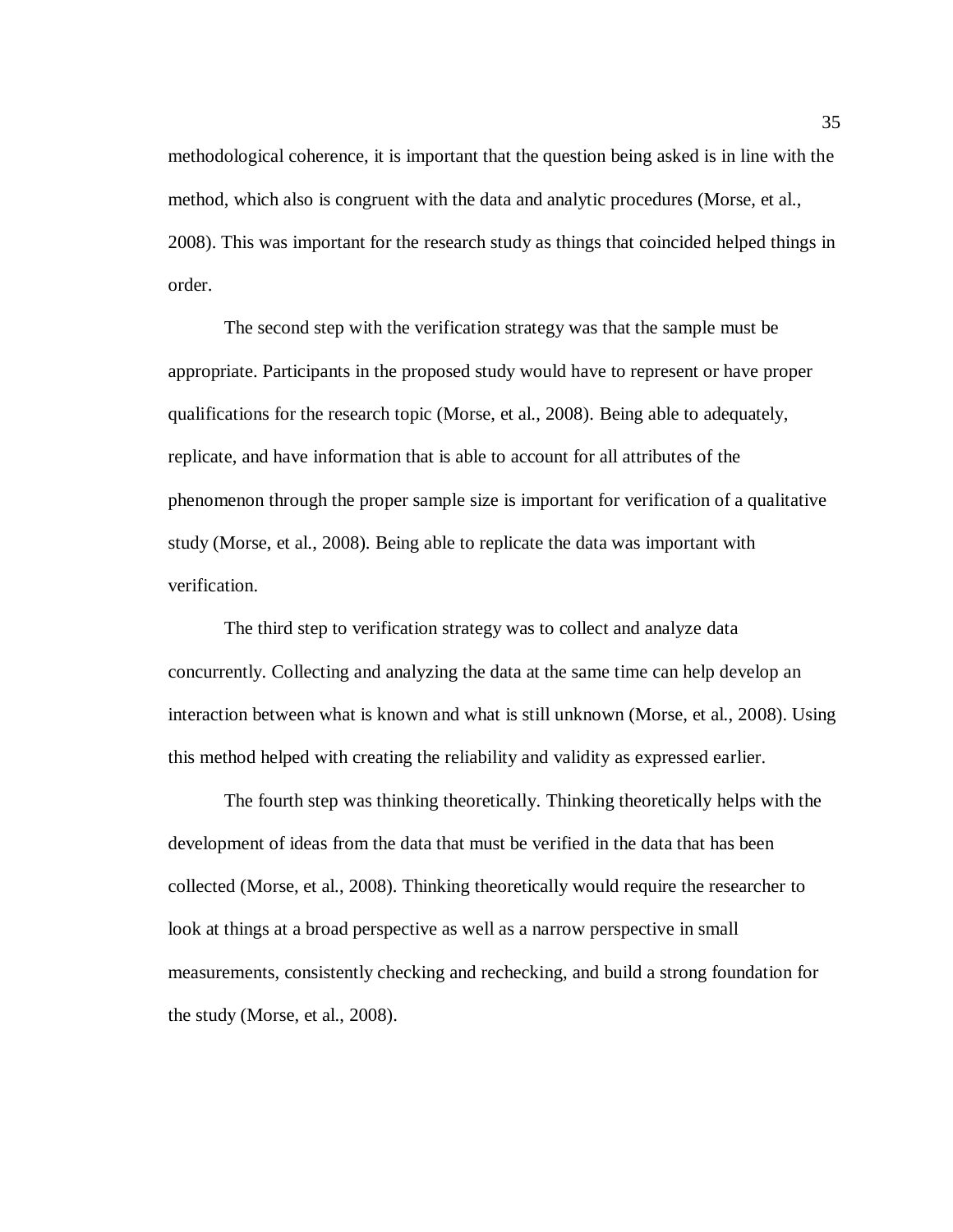The fifth step in verification strategy was the theory development to help view things from a micro and macro perspective. Viewing the theory development in this method can help with the research process and as a template for possible further development (Morse, et al., 2008). With all the steps for verification strategies together they helped develop a reliable and valid research study.

# **Ethical Procedures**

Those who were involved in the study were adult male participants who were chosen freely on whether or not they would want to participate. With this study, there was no apparent harm in participating in the study. There was no participant who experienced difficulty talking about their friendship, if there was the plan was to let them know that it is okay to withdraw and that their participation would not affect them in any way. All participants within the study were given a consent and confidentiality form. These forms were completed and signed by the participants to actively participate in the study. Participant's confidentiality will be protected by their participation in the study. Use of files, audiotapes, and transcripts were utilized for this study. Once tools were done being used they were locked away in a filing cabinet that takes a key to open within the researcher's office. The only individuals have access to the confidential information were the researcher and another professional who may be assisting in validating the results of the research. With the interviews, all identifiers of personal information were removed from all transcripts to help keep participants information confidential.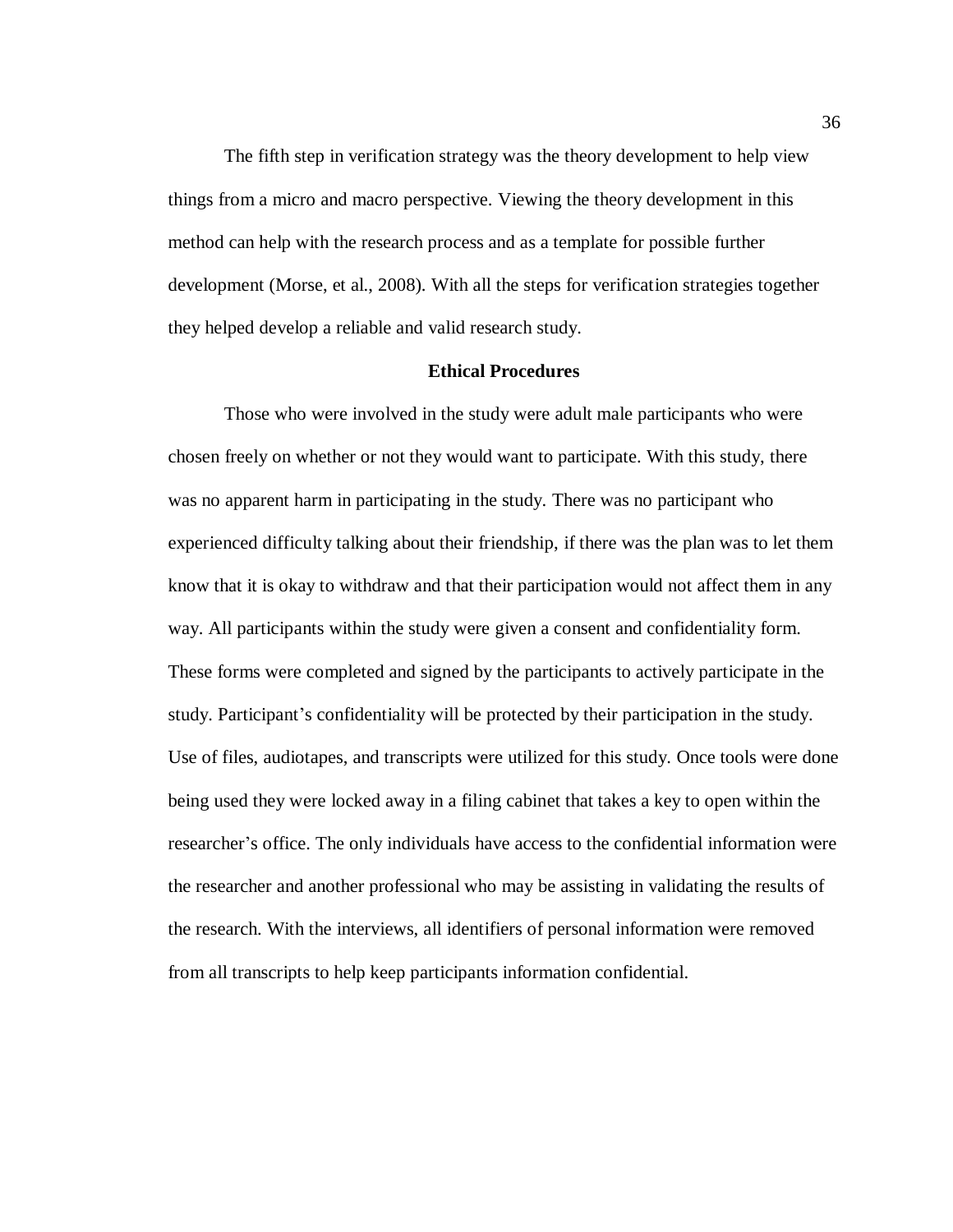# **Summary**

The chapter presents the methodology for the research on the qualities that can build a male friendship. The research design, research methods with regard to the type of data applied, its collection, the sampling protocol and participant characteristics, a highlight of analytical strategy, as well as considerations made with regard to research validity, reliability, and research ethics.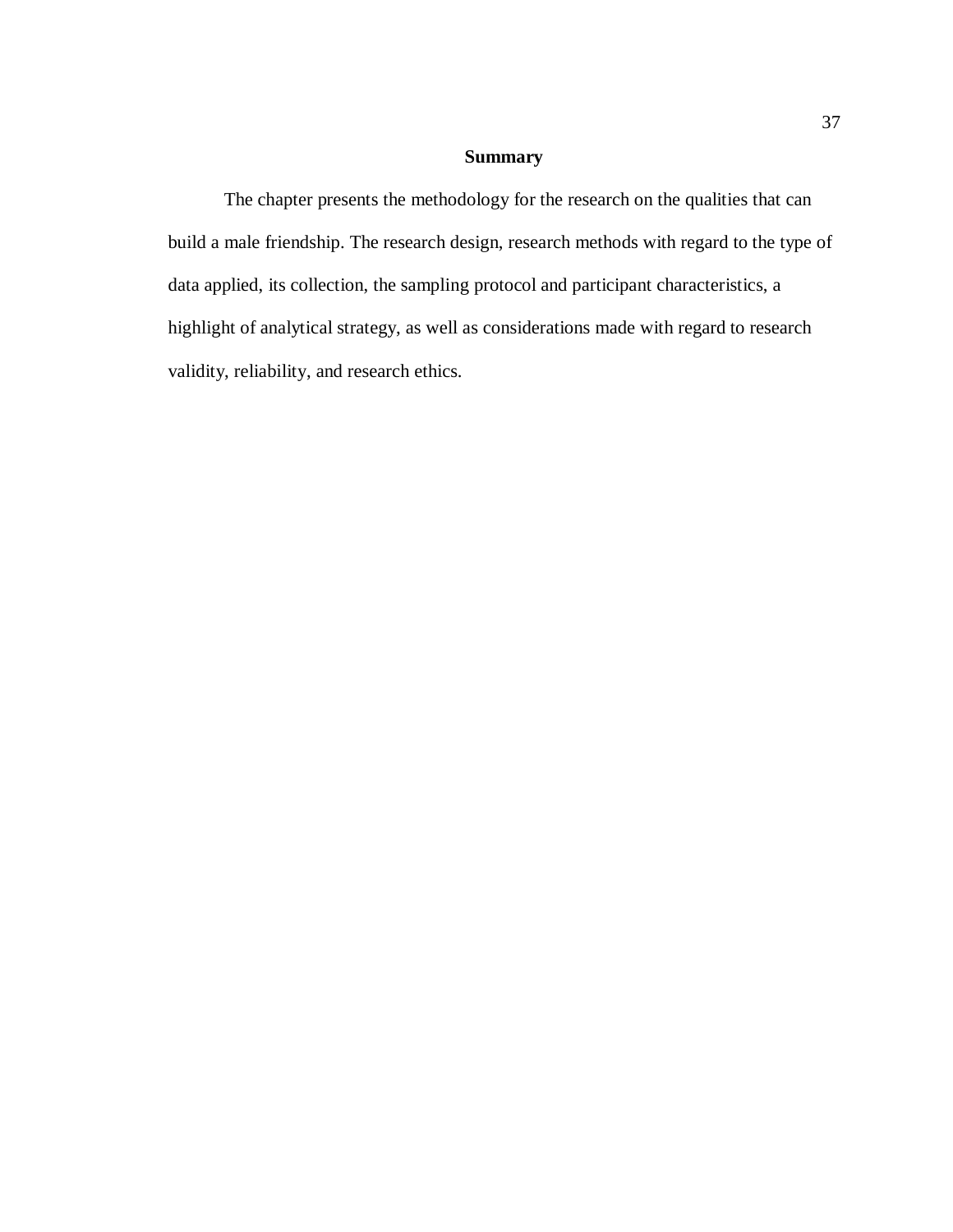#### Chapter 4: Results

The purpose of this qualitative study was to gain an understanding of the lived experience that helps identify the characteristics that males between the ages of 30 and 35 look for or admire when building close male friendships. I focused on close male friendship by asking participants to describe their closest male friend. The friendship could have begun during childhood or recently, and there were no limitations regarding the duration of the friendship or where the friend lives. The research questions were crafted to address the participants' perspectives regarding what qualities are important to them in a male friendship. Four research questions guided the study:

RQ1: What has been the lived experience of males aged 30 to 35 in seeking male friendships?

RQ2: What are the important qualities of male friendships for men ages 30 to 35?

RQ3: What characteristics could help men build a friendship?

RQ4: What role does social connection play in male friendship?

This chapter includes a description of the setting and the context in which the data were collected. The participants' demographics and characteristics are presented, which is followed by a description of data collection and data analysis methods. The chapter also includes a presentation of the results and a summary.

#### **Setting**

Participants were recruited via flyers placed throughout Northeast Wyoming and by word of mouth. The participants who elected to participate in the study were aware of my educational status and purpose of the study. There were no preexisting relationships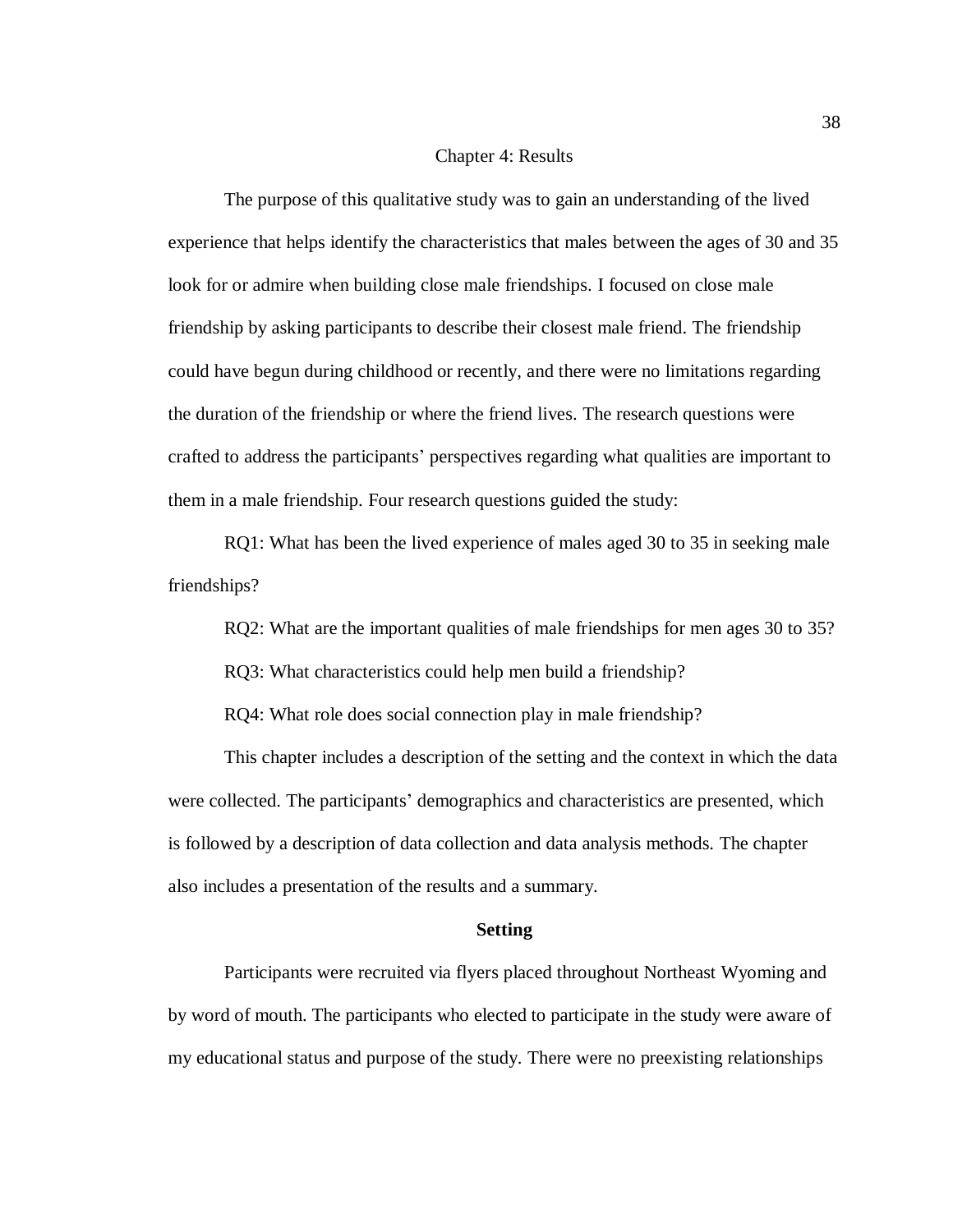with participants. I explained to participants that the data would be kept confidential and that only I would know about the their involvement in the study. No identifying information was shared, and I obtained written consent prior to asking any questions and receiving any responses from participants in the study. No personal or organizational connections at the time of the study influenced the results.

# **Participant Demographics**

There were 11 participants from Northeast Wyoming. Table 1 contains demographic information for all 11 participants in the study.

Table 1

| Participant    | Gender | Profession     | Age |
|----------------|--------|----------------|-----|
|                |        |                |     |
| A <sub>1</sub> | Male   | Accountant     | 30  |
| A2             | Male   | Coal miner     | 33  |
| A <sub>3</sub> | Male   | Chiropractor   | 32  |
| A <sub>4</sub> | Male   | Teacher        | 31  |
| A <sub>5</sub> | Male   | Office manager | 34  |
| A6             | Male   | Electrician    | 34  |
| A7             | Male   | Marketing      | 31  |
| A8             | Male   | Firefighter    | 33  |
| A <sup>9</sup> | Male   | Coal miner     | 35  |
| A10            | Male   | Truck driver   | 31  |
| A11            | Male   | Teacher        | 32  |

# *Participant Demographics*

# **Data Collection**

Data were collected through semistructured interviews with 11 participants in April and May 2019. The interviews were conducted in Wyoming. The semistructured interviews took between 20 and 30 minutes. Each of the semistructured interviews were audio-recorded with the use of a digital recording device. I asked each participant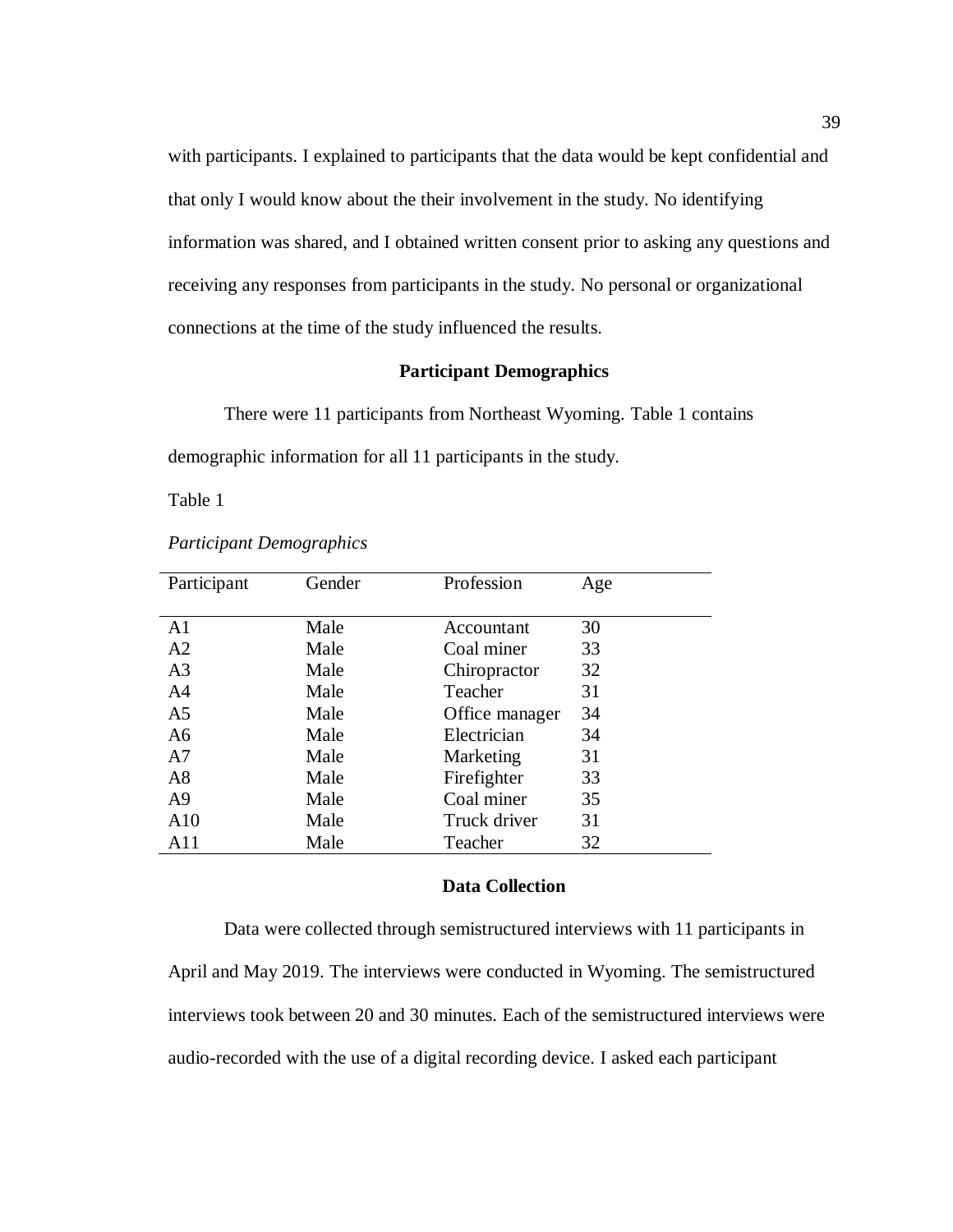demographic questions at the beginning of the interview to obtain information regarding their age, profession, and home location in Wyoming. The information provided information to ensure that participants met the selection criteria to participate in the study. No changes in the data collection methods were necessary, and no events occurred that prevented the participants from completing the semistructured interviews. I was able to obtain all of the necessary information from participants in the study.

# **Data Analysis**

Once the semistructured interviews were completed, I transcribed the interviews and gave each participant a copy to validate the information or to make necessary changes. No changes were needed. When analyzing the data, I reviewed the transcripts to locate subthemes and main themes. For coding and the development of themes, I used an open coding procedure that included labeling subthemes and main themes that were relevant for the research questions. The themes were categorized based on the four research questions so the findings could be associated with the appropriate research question. Once the main themes were established, I reviewed the transcripts to find additional main themes, subthemes, or similarities between the two types of themes. I used framing to describe main themes and subthemes provided by participants. Through framing, I used prevalence to locate common themes and tendencies to identify merging information. Prevalence enabled me to identify friendship qualities that were important in building a male friendship.

Inductive and deductive analysis was used. Inductive analysis was used to identify and classify data for characteristics and important features. Deductive analysis was used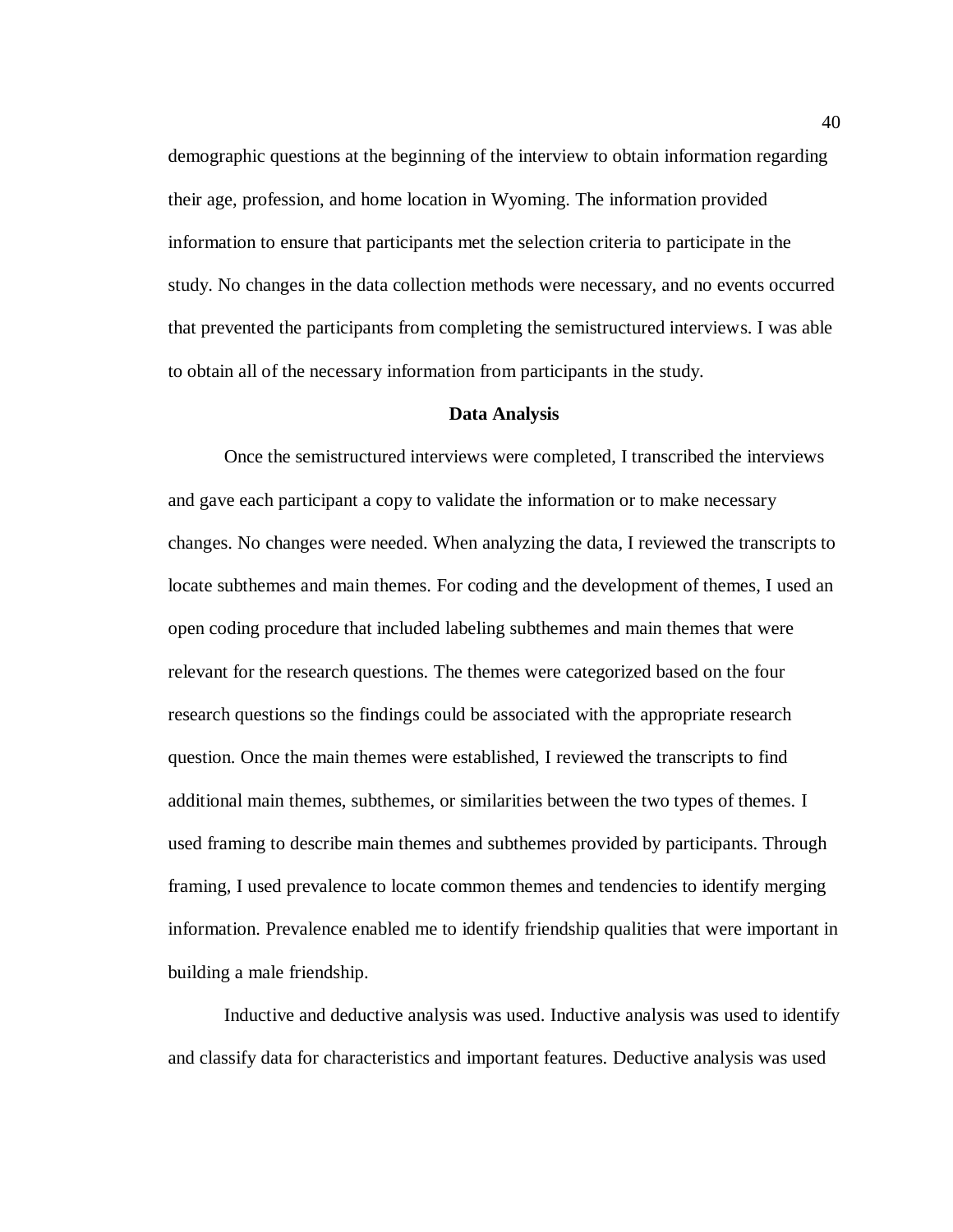to compare the data that were established and to make sure that the incoming data fit with the data that were identified in previous interviews. Both analysis methods were used until all of the categories were developed.

# **Evidence of Trustworthiness**

I established evidence of trustworthiness by using member checking to assess, validate, and verify the data. Member checking enhanced reliability and validity of the data. I reviewed and interpreted the data and developed themes and subthemes for the study.

Once the themes and categories were developed, I returned the transcripts to participants to allow them to check the accuracy of the data they provided. The participants had the option to add to or change any data that were collected; no participants chose to alter or add any information to the data provided.

The second method used for evidence of trustworthiness was peer review. Peer review provided an insight and verification strategy that supported the research methods and interpretations of the data. The peer review affirmed the reliability of the data for the study.

#### **Results**

The results are organized according to the research questions. The first research question and results are related to the participants' lived experiences regarding developing friendships. The second research question and results are related to the participants' views on important qualities in building male friendships. The third research question and results are related to the participants' views on personal characteristics that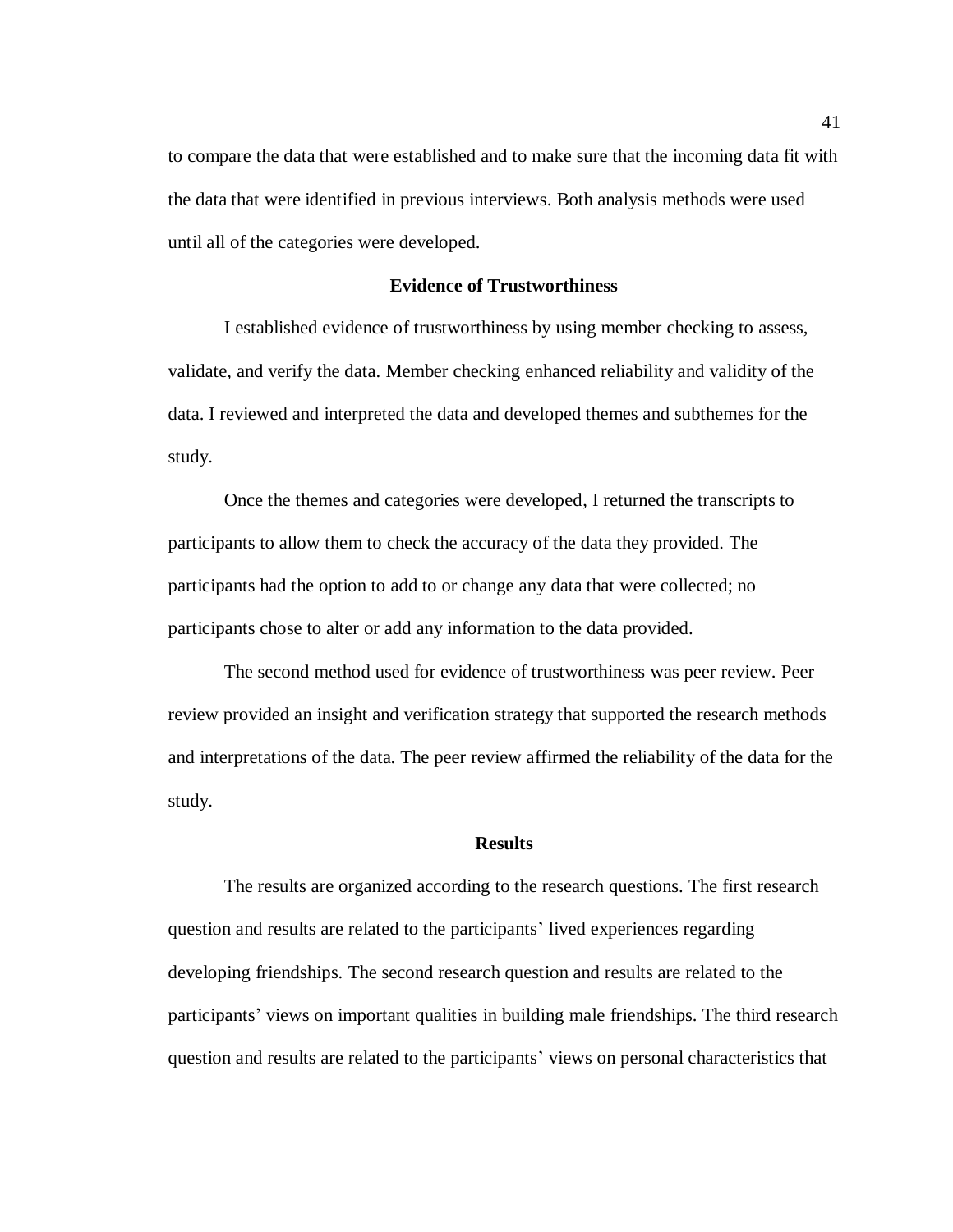are important in building a male friendship. The fourth research question and results are related to the participants' views on the role social connections play in building a male friendship.

## **Research Question 1**

**Friendships are scoped within shared experiences**. Participants focused on experiences that they shared with friends, either short-lived, lifelong, or intermittent, to classify the friendships and to determine the kind of friendships that may be built with certain people. Participants were capable of initiating friendships when an individual reappeared in their life to have shared experiences, with differing standards in how each assessed the person's worthiness for friendship, as described by a participant:

You know I really think it comes down to similarities and not only hobbies but um, in other activities that you know, you know enjoy. Not simply that, just that it is 100% dependent almost like a third a sense of entertainment. I assume there are a lot involved interactions and mainly a lot experiences together.

Men that are more open for new friendships allow interactions to get personal for much longer before making deductions on personality, and mainly focus on immediate behavioral traits that can be deduced from the experiences. Those that are slower at this process attempt to use immediate priorities and perceptions on personality or social standing of the individual and what perceptions are heavily anchored on shared experiences.

**Friendship as a relatively flexible process progressing within shared experiences**. Men allow close friendships to access multiple elements of life endeavors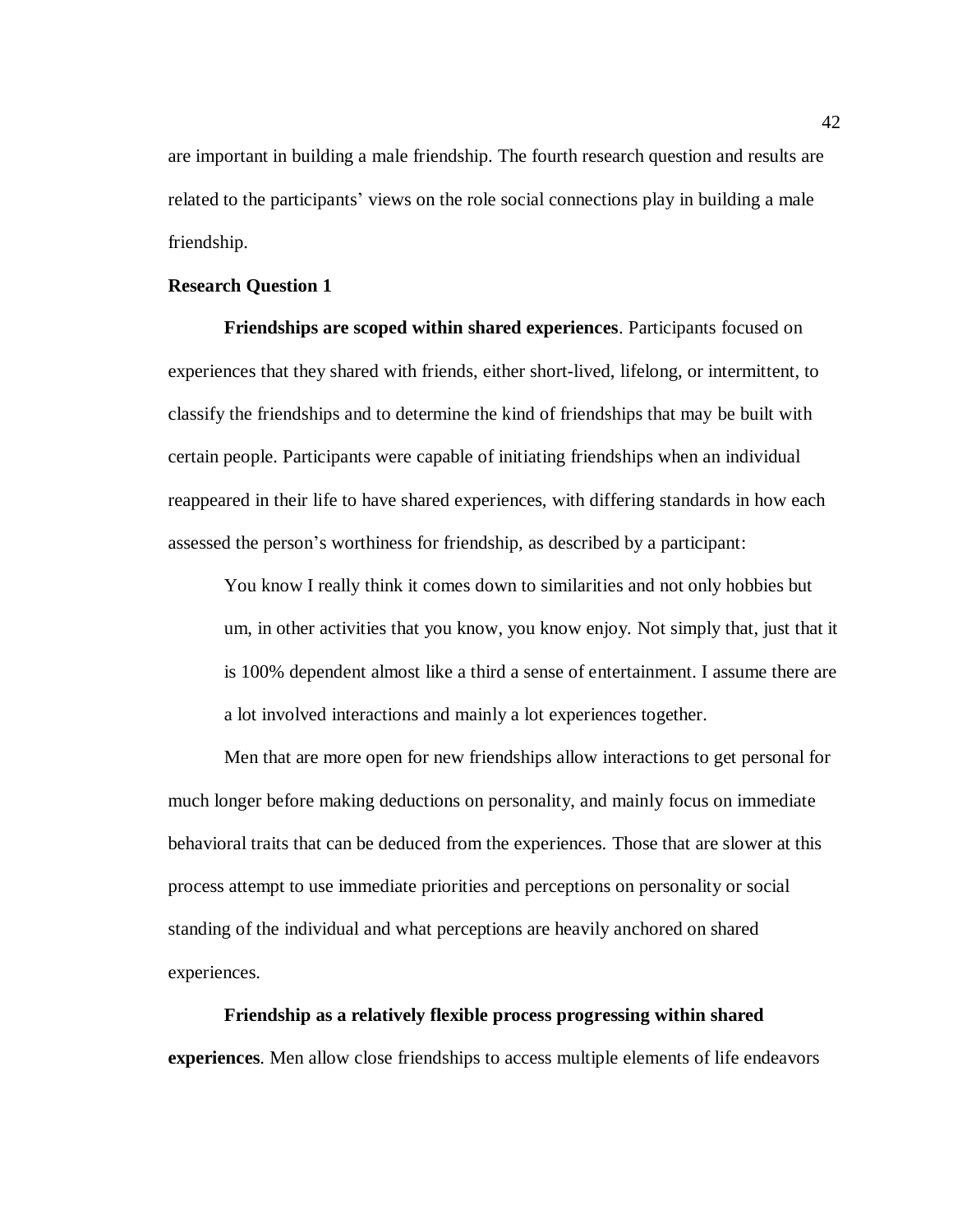and also allow for diverse forms off friendships to emerge in each select domain of these endeavors. As participant one stated

So um, obviously I have known my best friend since I was 16 or 17 years old. We went to college together; we both lived in Gillette together. We then moved to Laramie around the same time and we see each other a couple times a month. Those build up experiences that have been made that are either planned or unplanned. Not the big activities at times it is the little activities like hanging out and just watching tv. When you do not feel like doing something and about being comfortable.

A friend at work can easily gain status as a friend at home once that individual is found to be suitable, and friendships can emerge in any of the niches that occur frequent in any objective manner. Both for the men that are less receptive of new friendships and those that allow for fewer controls in friendship exhibit a lot of flexibility in how that individual may view a friendship.

The former introduce a broader value set and much more lenient priorities once friendship is established and this also aligns to them not demanding a lot of consistency from friends in how certain priorities are met. Those that are open from the start are also showing flexibility by even allowing friends to change the criteria for social relationships within bounds of assured mutual support. Participant 11 explained flexibility with friends:

I am not one to nag my friends and I am always open to make new acquaintances, you never know how it will go. So I let everyone show what they believe in and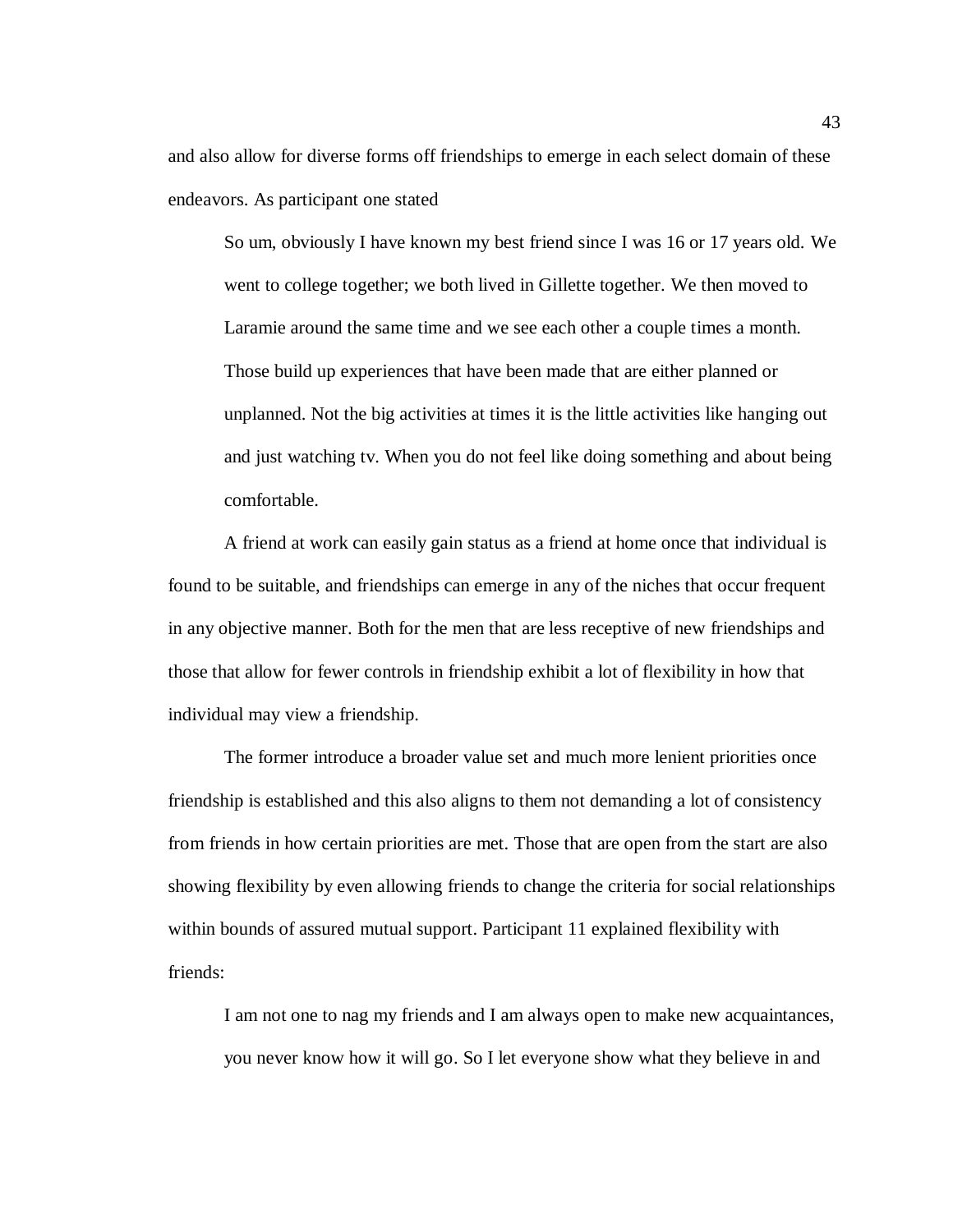what they love, you know, whatever background and culture they might have. Then we negotiate that along the way. It's not like you can even predict the good in a person but as you engage, it comes out. And of course you also introduce your own standards if they are on the extreme side of things.

**Coherence versus flexibility in ideological views**. There is divide over the extent to which friends should express ideological views that conform to what each participant wants or holds as their views in such domains as religion, politics, and general views about life. As participant three stated,

If he helped me out or I helped him out it, if we need each other there will always be a resource, regardless of political opinions, opinions on anything else really, it does not really matter, what the current viewpoints are there, it is someone you can count on. They know you as a human and not as you know you like blue or red.

Some participants see coherence as the main expectation that is to be fulfilled while others see flexibility as important because they also may benefit from it whenever their views change. Most participants generally prefer coherence because they see it as a way to avert most conflict. However, a substantial number of five of them are flexible in how they accommodate different views on religion, politics, and important life issues.

**Understanding the other helps to sustain coherent coexistence**. Friends are expected to show understanding in two main ways; one is by recognizing the relative abilities and weaknesses of the other person that they are relating with, and the other is to communicate the fact that they are recognizing these abilities and weaknesses. They can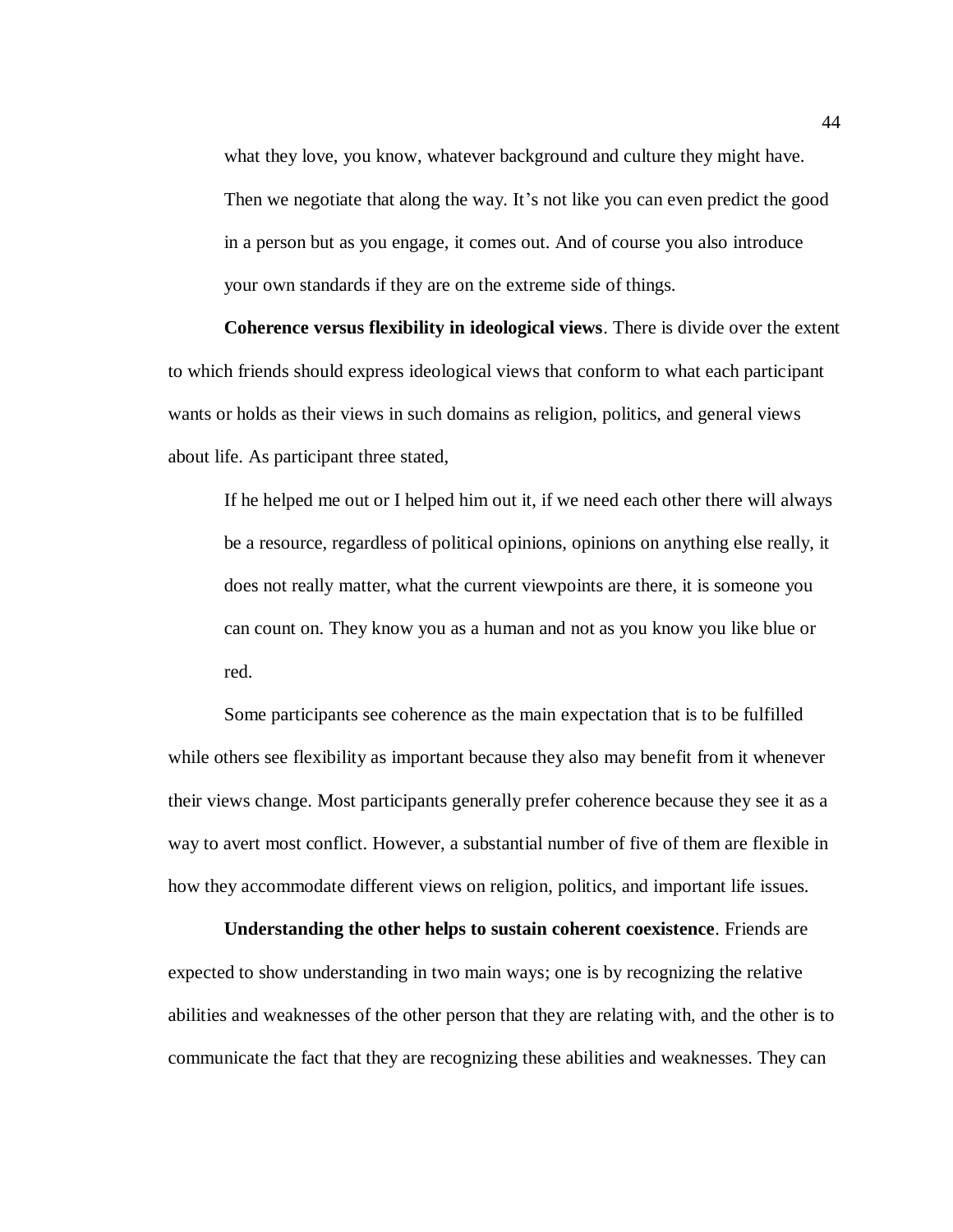communicate their understanding in action and in moral support. As participant one stated,

It basically comes down to the sense of family that he is going to be there for me through thick and thin. I get that sense of you know, the same thing like I guess its just the sense of family.

They can therefore attend to the problems that overwhelm their friend in order to display a state of understanding. Understanding is also viewed as a demonstration of the other person's willingness to represent their friend in situations where their friend cannot represent himself or herself. As participant two stated,

That is exactly why I feel that way, I have a lot of female friends and there are times where you want a male friend there for. Just to have that sense of "I get you bud" because sometimes you do not want to talk it out, you just want someone there to hangout with you while you bitch a little bit and they go "man that sucks." And that is all you need to hear, not an examination of why it happened just a "man that really sucks, I know dude, how about that play, yeah that was a good play." Just knowing that someone is willing to hangout with you is a part of it.

It therefore serves to provide a reflection of what expectations may be made with regard to a person's representative capacity based on how they recognize and communicate their view of their friend's abilities and weaknesses.

**Clarity is mainly about justice and understanding**. There is a wide difference in the way people view friendships that suit them even when they talk of similar social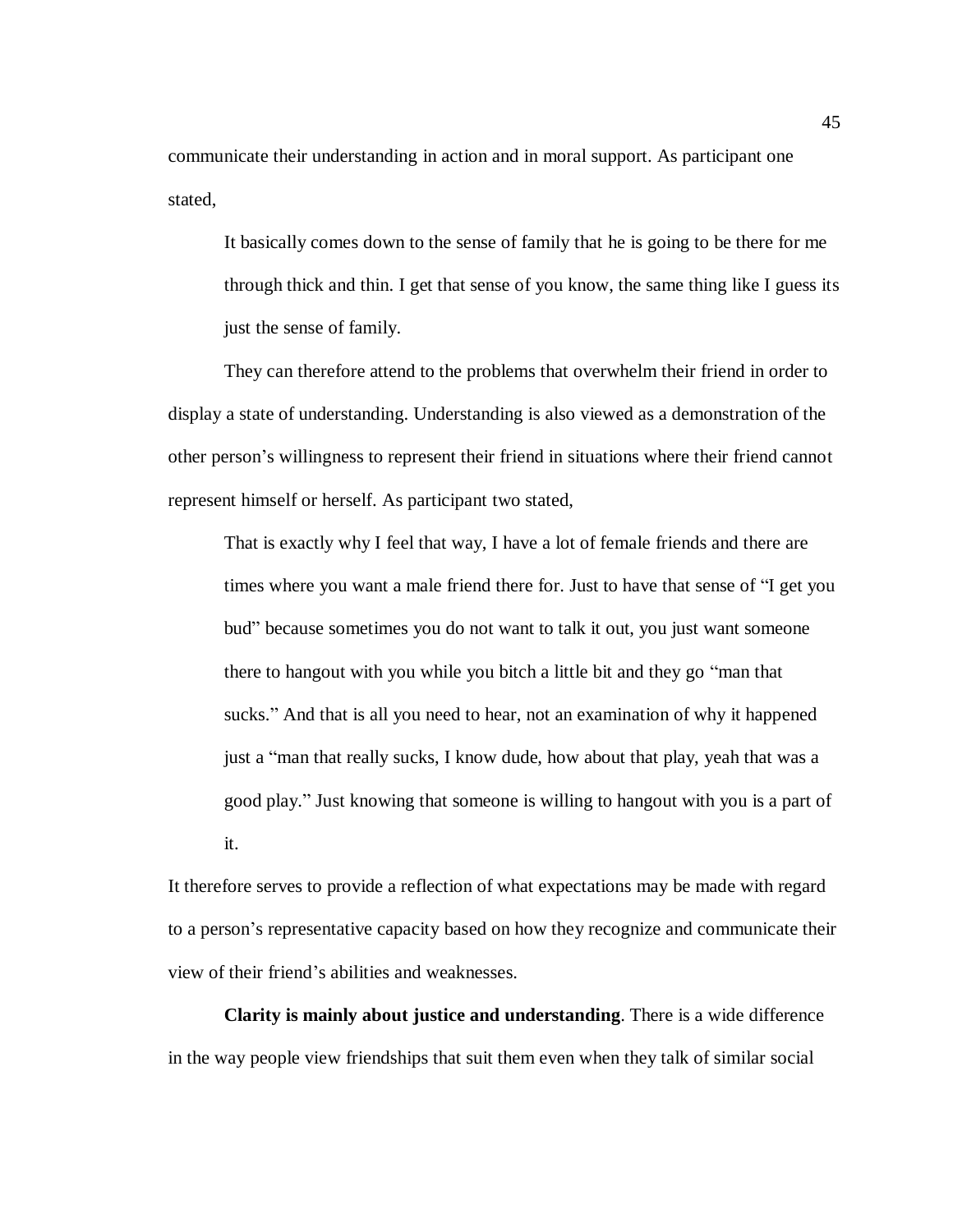needs but two major ideas are central to such views; justice and understanding. They first think of fairness that can be done to them then talk of how this may apply to the process of reciprocating or to a broader connection of social relationships. Participant six stated,

You know, we live in a world where everyone wants something for themselves and it all depends on whether you are fair as a person. So you meet someone and they have no idea of how to be just and fair, it falls apart pretty quick. This can't go below liking someone because we know some people may just not have the concept of it established from an early age. So if you are to teach them that, well and good, but at this age you may not have that time though.

People that qualify as friends need to have basic capacity to be fair to them, first by being keen to know who they are and what they are up to (either in a given situation, are of life, or with regard to their overall life ambitions), then being able to establish how their interests may relate or differ, communicating this whenever necessary, but at the same time being tolerant enough and helpful. As participant two stated,

There is a mix of positive and negative, but your best friend may also they will drag you into their bullshit as well, like if they get into a bad breakup and they are acting like an idiot, you kind of have to take their side even if you think they are wrong and deal with their nonsense. And sometimes their behavior gets them into trouble to and you have to back them up. Like a crappy Toby Keith song like he picks a fight with somebody and your like "I really don't want to fight this guy but I am not going to allow you to get your ass kicked so I am here." That is a negative impact but part of it as well is that the positive will always outweigh that.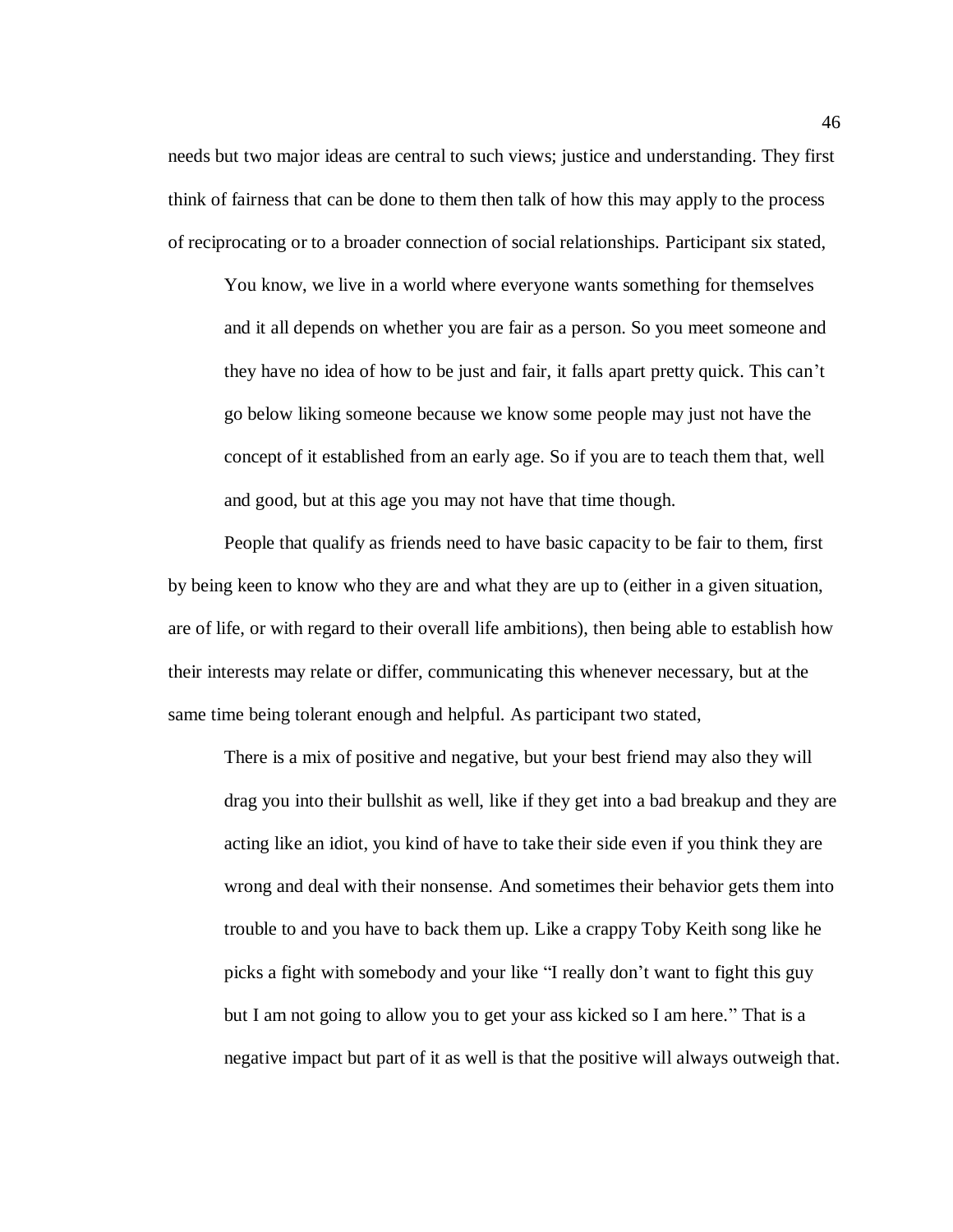As long as you both survive you can give him shit about dragging you into that situation later and that is just more ammunition to give each other little pokes and stuff. And that is a beneficial relationship as well someone you can tease and go back and forth with and be sibling like.

This reflects an understanding that is based on justice. The way justice and understanding is used to select friends also shows that participants mainly think carefully about it in the earliest stages of encounter with people, but as other qualities take over, they focus on trust then quickly transition to just having fun and helping each other. As participant two stated,

A best male friend would also have be a person that you laugh with a lot, it would be a thing where you are sending each other jokes or you know and you see something funny and they are the first person you think of. But I also think that best male friends may have to have some of the same like faults that you have or even opposing faults to some extent but you can definitely commensurate with each other when you do something dumb.

They retract back to these initial elements of justice and understanding when deeper issues emerge where friendship ties are contemplated or assessed for their relative value. Justice and understanding therefore mainly serve in establishing the structural foundations of relationships and they can determine the continuity of friendships.

**Values can guide decisions**. The qualities that reflect values are general norms that everyone sees as to be important and expect their friend to sustain. Some of the most important ones also link to personal endeavors in how the participants represent them, for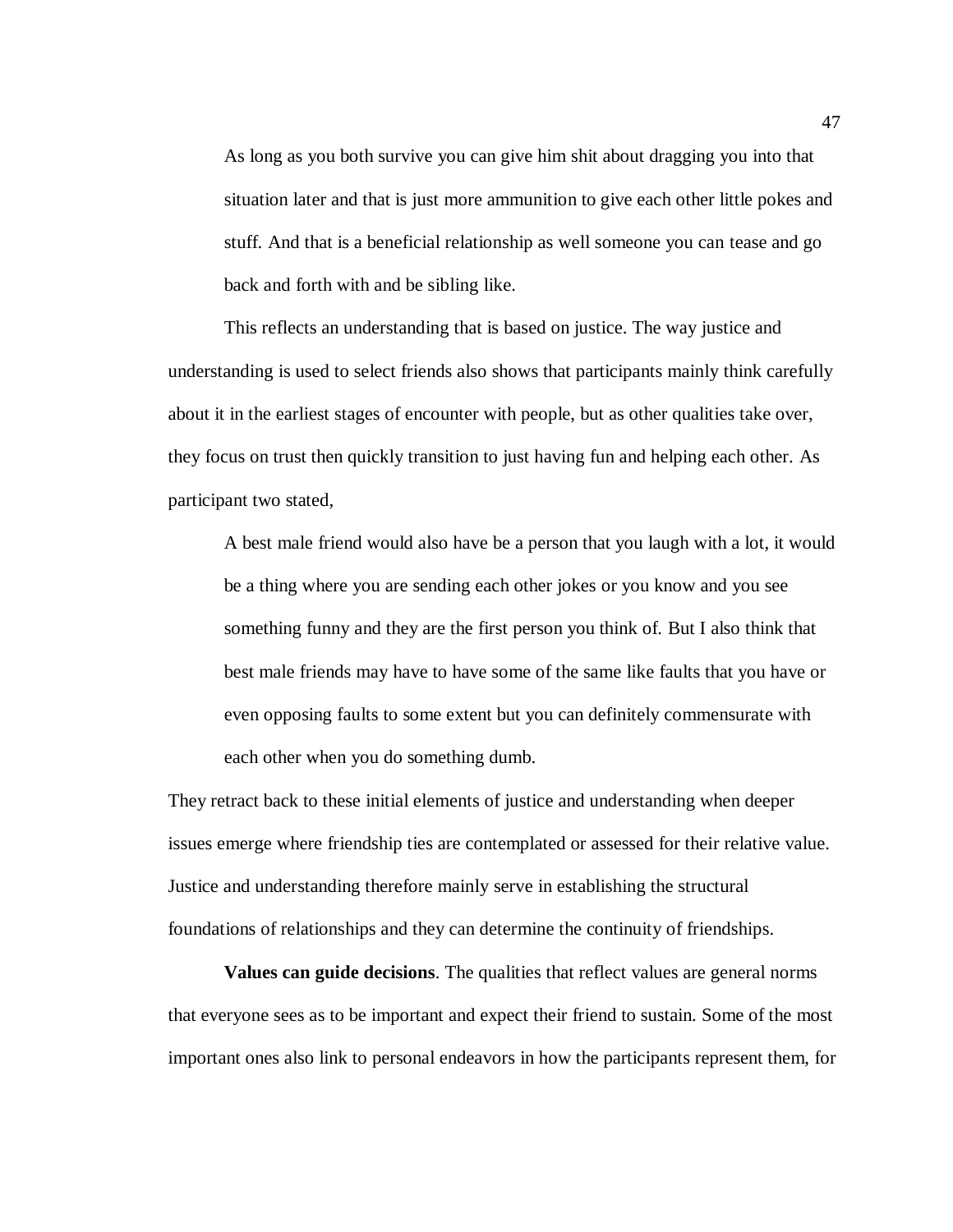instance; expecting a friend to be honest so as to be able to let them take on some important obligations on their behalf without doubting them. Participant three stated,

Qualities that are important in my opinion are consistency, certainty, and for a large part honesty, communication, and on day to day routine of the engagement of that friendship. Example would be going fishing together as friends two friends we are going to meet up and go fish, plans have been made for most part going to happen there is not going to be any wavering, friends not going to back out. Not going to get together and then decide to go bowling, instead. It is actually going to happen, what plans have been made for.

They expect their friends to know their approach to personal deals with regard to the norms that are held as important, and to not violate such norms. They also expect friends to appreciate their personal preferences with regard to how they interact with people, how they maintain privacy, and how they prioritize certain aspects of their lives (e.g., family, business, or career), and this generates values that are to be upheld in friendship. As participant two stated,

I think having strong male friendships makes you more confident in the way you approach new friendships to some degree because you have expectations and standards. You are like "hey that's a sheisty move like my best friend wouldn't do that." So it helps you hold other friendships to a certain standard.

**Sense of worth is to be sustained in values, faith, and shared commitments**.

Some of the essential issues in how people negotiate relationships that lead to friendship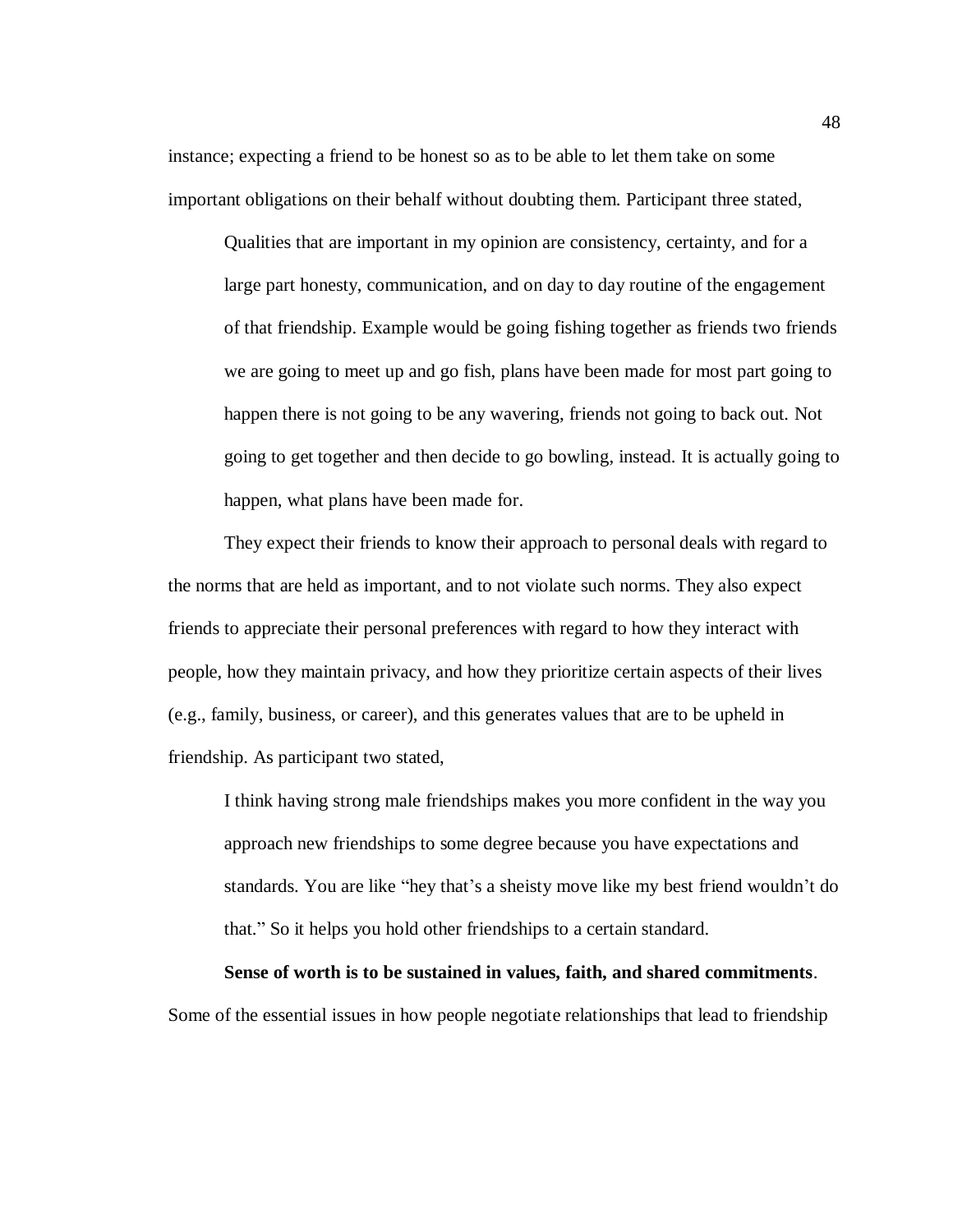involve values, their beliefs, and lifetime commitments that may be shared with other people. As participant two stated,

Like I was saying you do not want to be dragged into their situation, but you are dragged in because you are invested in it. Not to sound cynical, but you care about this person and do not want to see them go through it alone. I think that is a big thing too you have to be willing to go and do stuff for them even if it is inconvenient for you.

The participants refer to their sense of worth by using these items and how they influence how they relate to potential and existent friends. They mainly align their sense of values to the ultimate set of the most important values, beliefs, and commitments that may also be prioritized in building and sustaining a friendship. Most participants do not consider hardline over their values and in as much as they express a need for conformity most of the time, they also see sources of difference as to be essential for progress or for expanding their worldview and exposing them to unique experiences. As participant two stated,

I think having been a man for 31 years, and I have some experience at it.

However, I think one thing is to be a good male friend you have to put your ego to the side at times. I think a lot of us culturally are taught that many things are about us, but in reality, it is not, and it is about the group. Because the group props you up and you prop up the group, it is a symbiotic relationship, but part of it too is that you have to be patient. Like patience is such a massive part of that.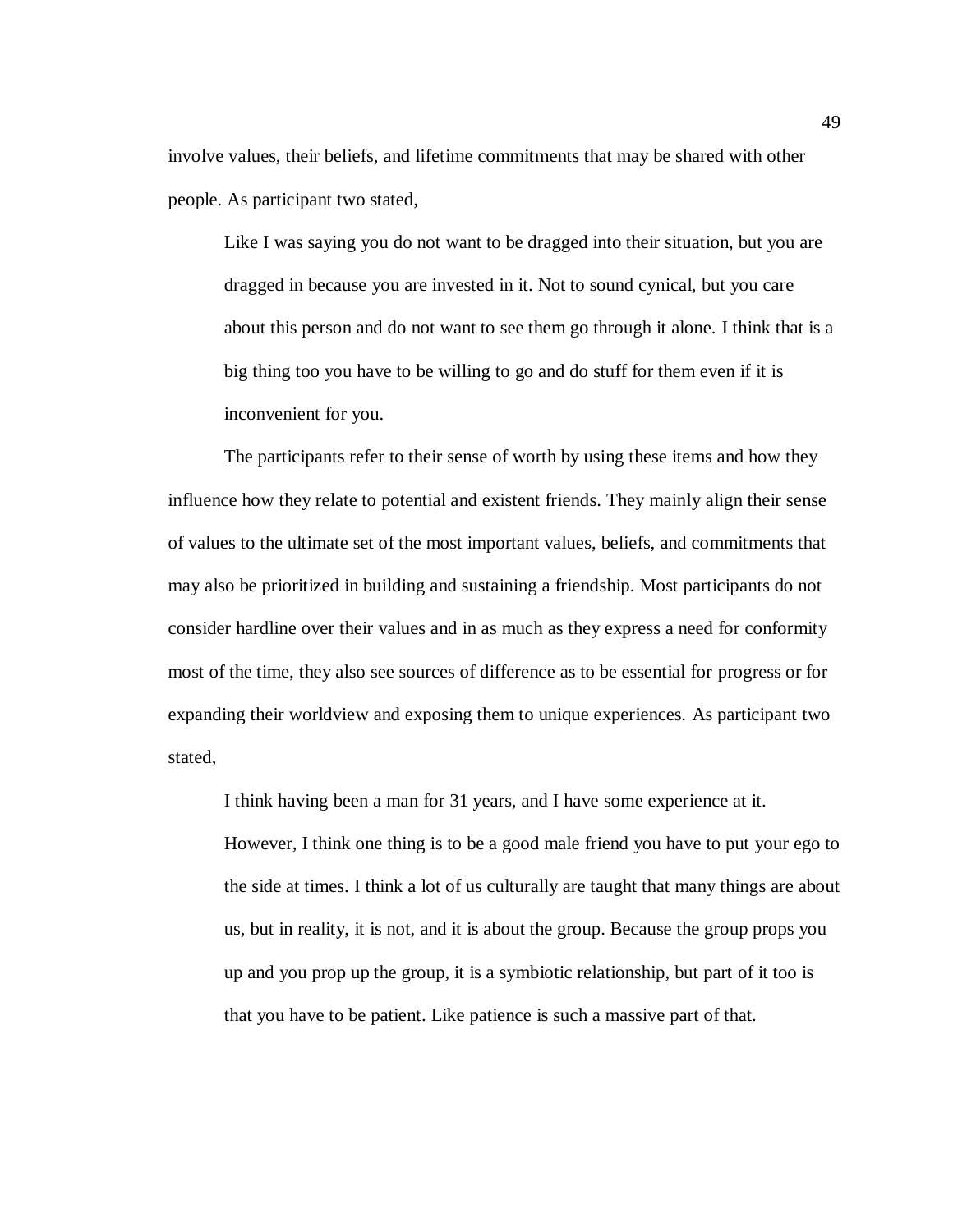Those that prefer to befriend people who express similar values indicate that they may not have the adequate personal time resources and other capacities for negotiating values, mainly because they are already committed to a course where some of the values are important. However, engaging them along any of the values can always result in building acquaintance. How this progresses depends on whether some coherence is attained or whether the engagement progresses conflict. A lot of other factors, including personality and how things go in the external environment also play a role in this progression to influence the perceptions that they develop about the person engaging them on these issues. Participant seven stated,

I have my beliefs but for me and people that I know also look at the personality thing, how someone may behave along the way. You cannot predetermine everything, and there is always room for engagement. Just as an example, if you are looking for someone to hunt with, you will avoid overly weak or soft-hearted persons in that situation. You know, some people have values that lead them to that, and for some; once they experience something they switch to your side.

The participants that allow themselves to befriend people who have different values, beliefs, and different commitments are, therefore, inclined towards learning and gaining new insight more than affirming their established sense of being and worth. Some of them also seek for friends who may extend this worth by helping them to get a better view of themselves and a better purpose in a given endeavor.

**People who are committed to a course are easier to understand**. People that may be befriended are also expected to have some particular purpose in life, and which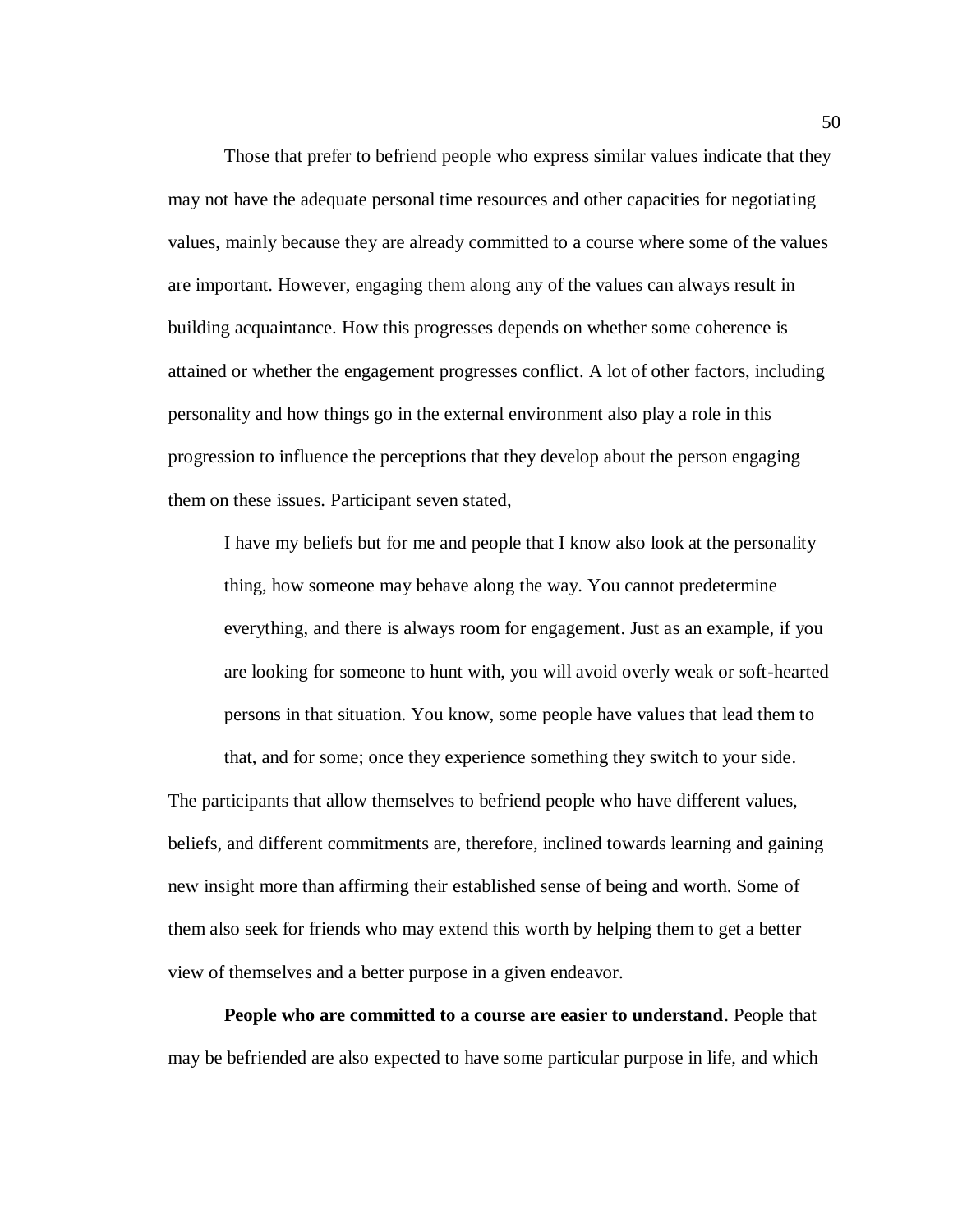takes up a substantial amount of their commitment. This may include family commitments, career commitments, or some other course of goodwill. As participant two stated,

I feel like, I think in early life like in adolescent and stuff and when you are working on building those friendships that may extend into adulthood. You must learn those values to some extent like because if you expect them to do that for you, you have to be expected to do that for them. Learning that mutual trust can help and especially because at that point in your life you're not in a serious monogamous relationship and those friendships can help model that to some

Participants speak of having a higher tendency to befriend someone who is on a unique course that they also are committed to because they bring a more significant a difference to the equation, and may also be fun to hang out with. People that are committed to goodwill missions over something that the participants believe in are also highly attractive as potential friends. They create opportunities for them to spend their extra time wisely while also accomplishing things that may satisfy them.

degree like how you treat someone especially someone you care about.

## **Research Question 2**

Data related to the second research question was focused on a sub-theme and the main theme. Data related to *subjective qualities* was a sub-theme indicating that male friendships tend to rely on certain individual qualities. Data related to *qualities* was a main-theme indicating that males prefer certain individual qualities when working on building a male friendship.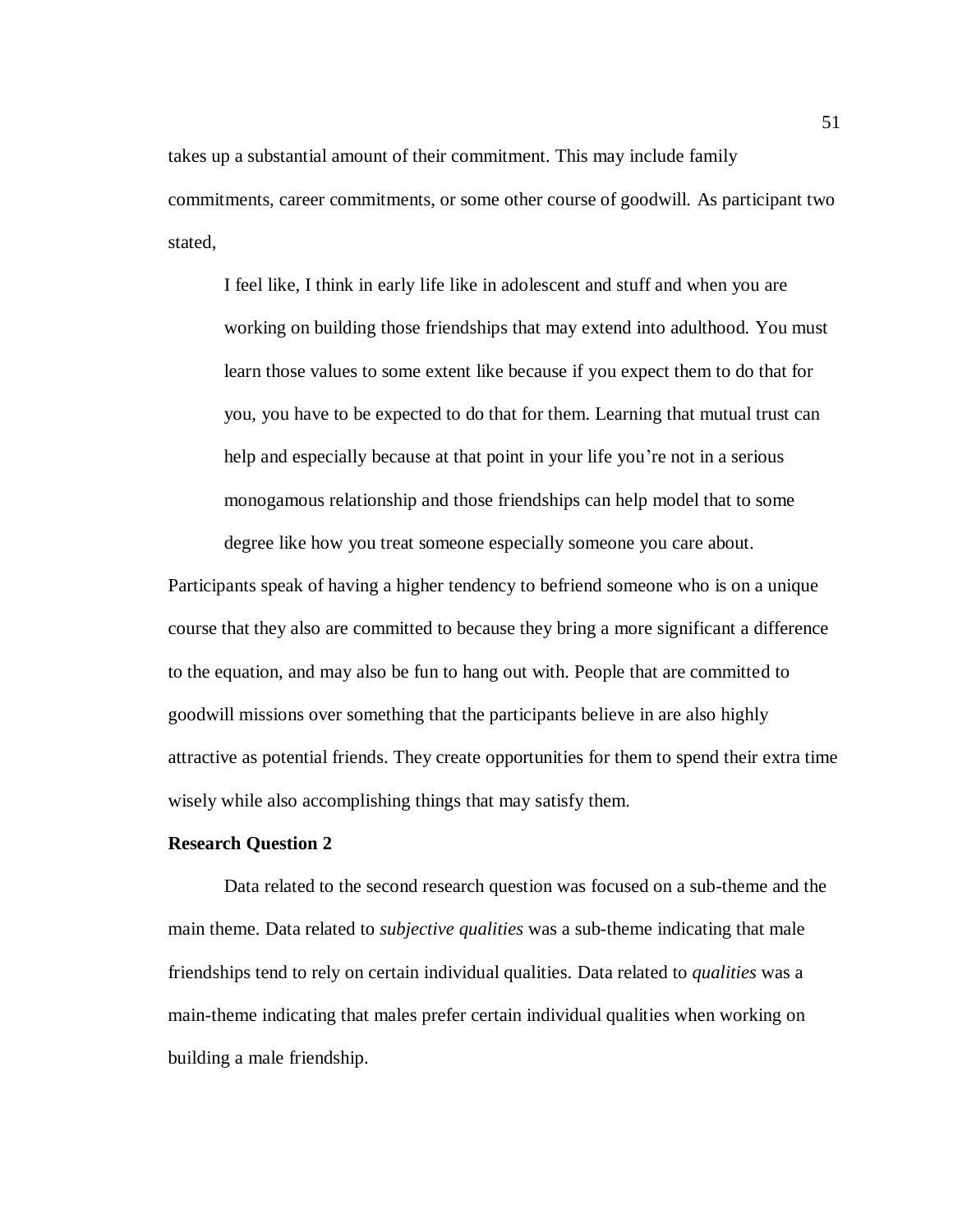## **Individuals are befriended in the process of satisfying subjective qualities**.

The participants provide various accounts of the process of befriending people, and it is mainly a criterion of verifications and qualifications that may be grouped in terms of known categories. As participant ten stated,

I would say best male friends, so for me, I did not have any brothers growing up, but all my "brothers" were all my best male friends. Just like these dudes that I would hang out with and you know you would stay at their house you know their family and you would refer to their mom as your mom sort of thing. The secondary family aspect kind of thing.

Some of these qualifications focus on the targeted individual as an independent entity – how well he is adjusted; just in case the interaction that ensues may impact on specific values that are to be upheld, and on the actual interaction – how the targeted person expresses experiences with the befriender in the shared environment or medium as well as how the befriender feels about the interaction. As participant one stated, "No matter how much you enjoy each other's company it has to happen organically and I think it should not be forced."

A lot of the assessments are value-based and therefore explicated best in the context of the selected value. As participant one stated,

I have acquaintances who are on higher levels like my roommate, who is involved in politics, and before being roommates, we were not more than acquaintances. I do have other acquaintances that have similar interest to me that I interact with. I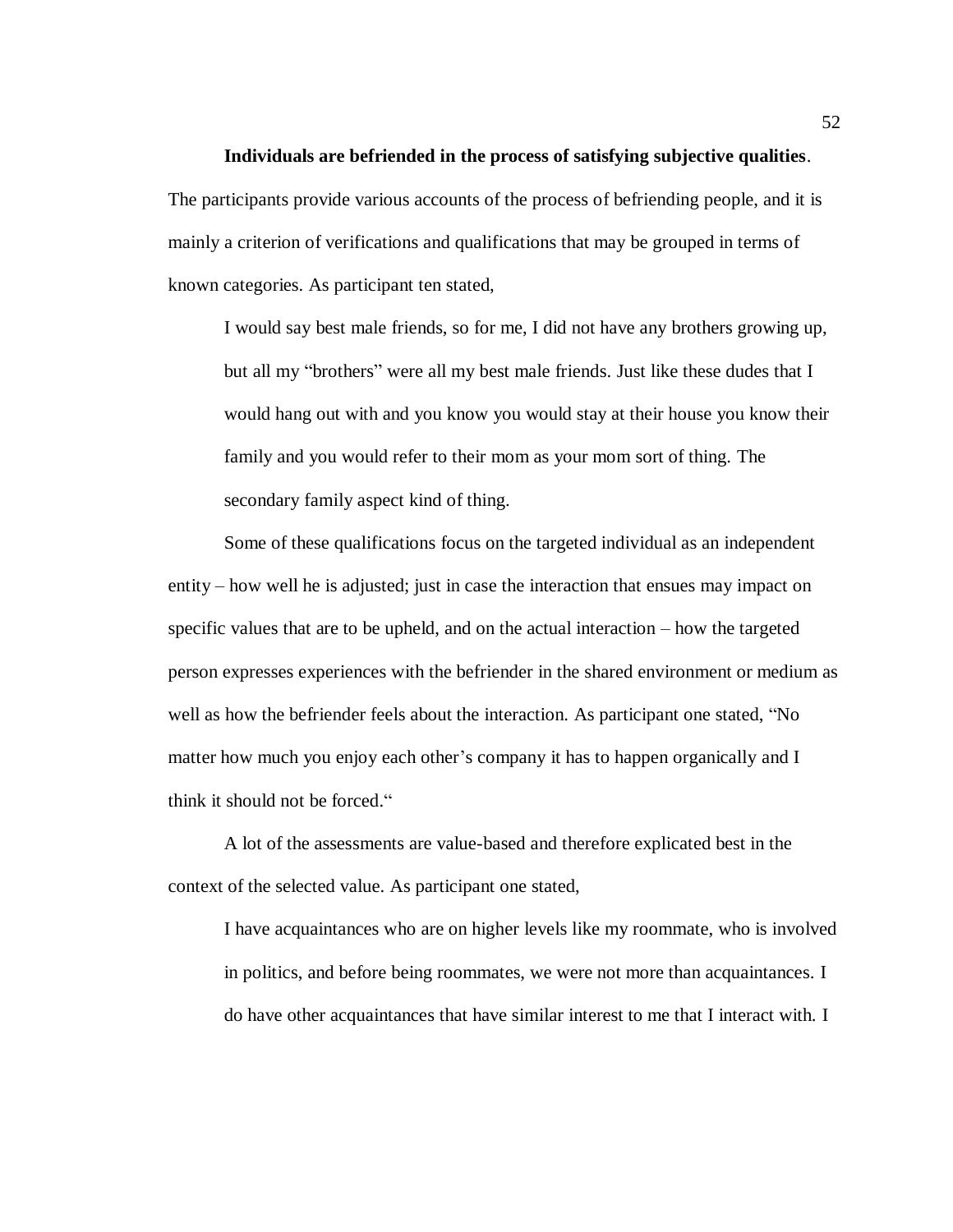overall, though tend to stick to the same social network. It is comfortable with my best friend; it is normal as we have some similar values. I mean yeah it is good.

*Trustful individuals are prioritized*. Trust recurs as a superior quality expressed in the extent to which the participants expect friends to be reliable in sustaining specific outcomes on different occasions. This ranges from the trust over shared information, trust over shared economic resources, trust over shared opportunities, and trust over personal matters relating to an individual's private affairs with others. As participant three stated, "Reliability and trust are important in the experiences that we have had together." Most references to trust indicate that participants expect to establish trust in order to leverage over it by getting certain things done without necessarily having to worry about being failed by the friendships that have developed or are developing.

*Time is an essential resource that should also be shared*. Participants use the time to understand how friendships are progressing, and peers that waste valuable time are generally excluded from lists of potential friends or unfriended. As participant one stated,

The friendship has built up over time; it is tough to narrow it down to one event. I guess I would call this person my best friend in my freshman year of college, that is when we started hanging out a lot.

The other dimension of their view of time is also concerning how peers help to create valuable time or quality time. As participant three stated, "The time that we are spending together as barring any catastrophic events happen, the plans we made will happen, that is pretty much how it is." This includes how each contributes to creating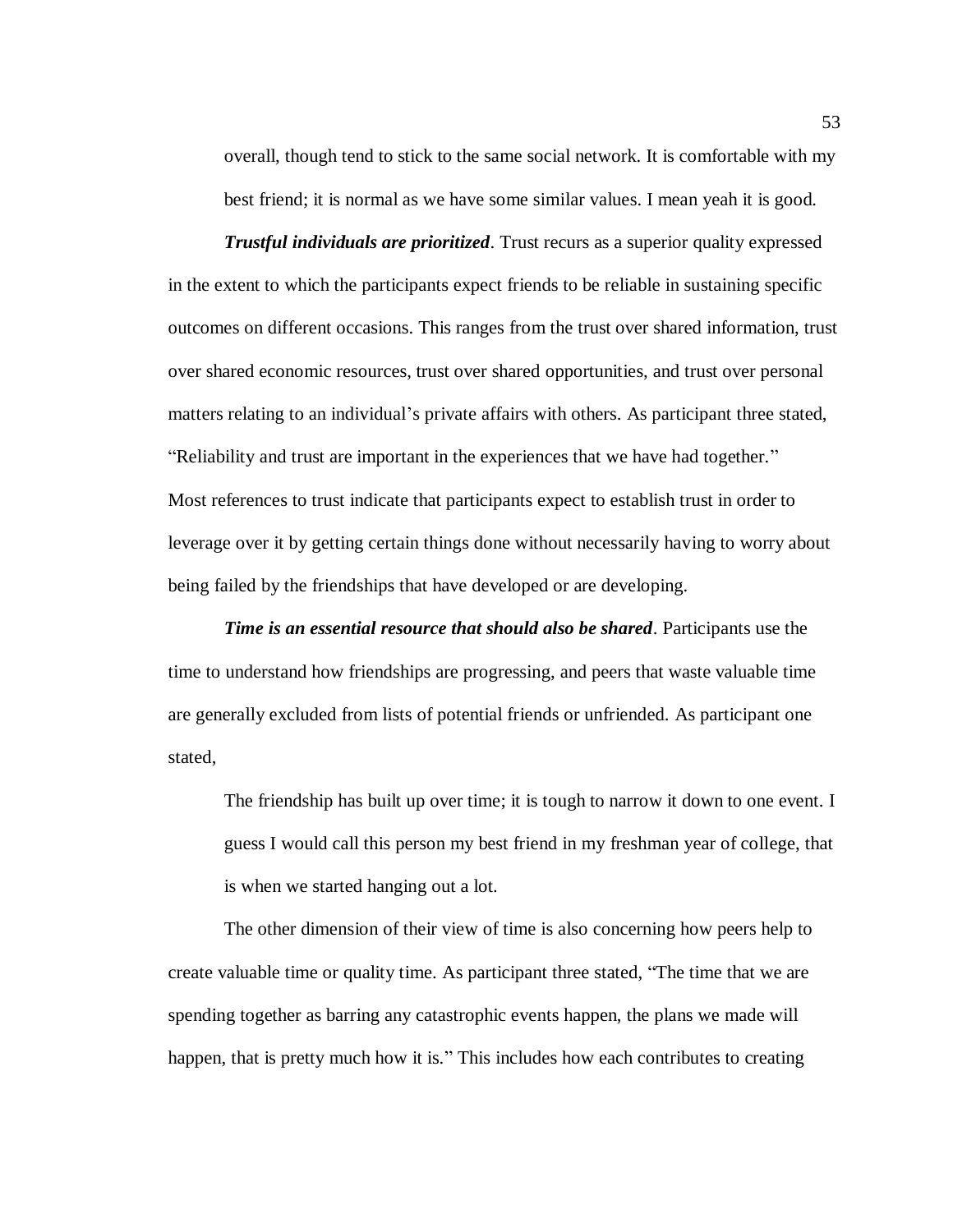moments where an individual's efficiency increases or where the individual's wellbeing and positive feelings are enhanced. Peers or acquaintances that fail to recognize the value of an individual's time or need for more valuable time are generally excluded from friendship prospects. As participant three stated, "This is one of the tougher questions. If you are building friendships as I have relayed to myself. It comes down to time, and it does not happen overnight."

*Care is also essential for humanizing engagements*. Friendship also builds overcapacity to show concern for each other depending on the severity of a situation. Some participants are, however, less demanding of care except for essential occurrences, such as significant life events and when such care can determine the way life may change in the long-term. As participant three stated,

Somebody that you can call in an instant and that they will do whatever they can to help you, but someone you do not have to call. No matter how much time passes, they will still be able to talk to you and help.

Other participants speak of expectations for goodwill exchanges to occur occasionally, and people that are friends are to maintain such exchanges. Such participants also speak of how each initiate acts of goodwill and watch to see whether the behavior that follows up in the short-term will reflect a positive response to such goodwill or not.

**Qualities aligned to vitality and empowerment are centered on sharing resources**. Friendship is developed based on the ability to relate agents to raise each other's spirits, regenerate energy for each other through emotional and social support, as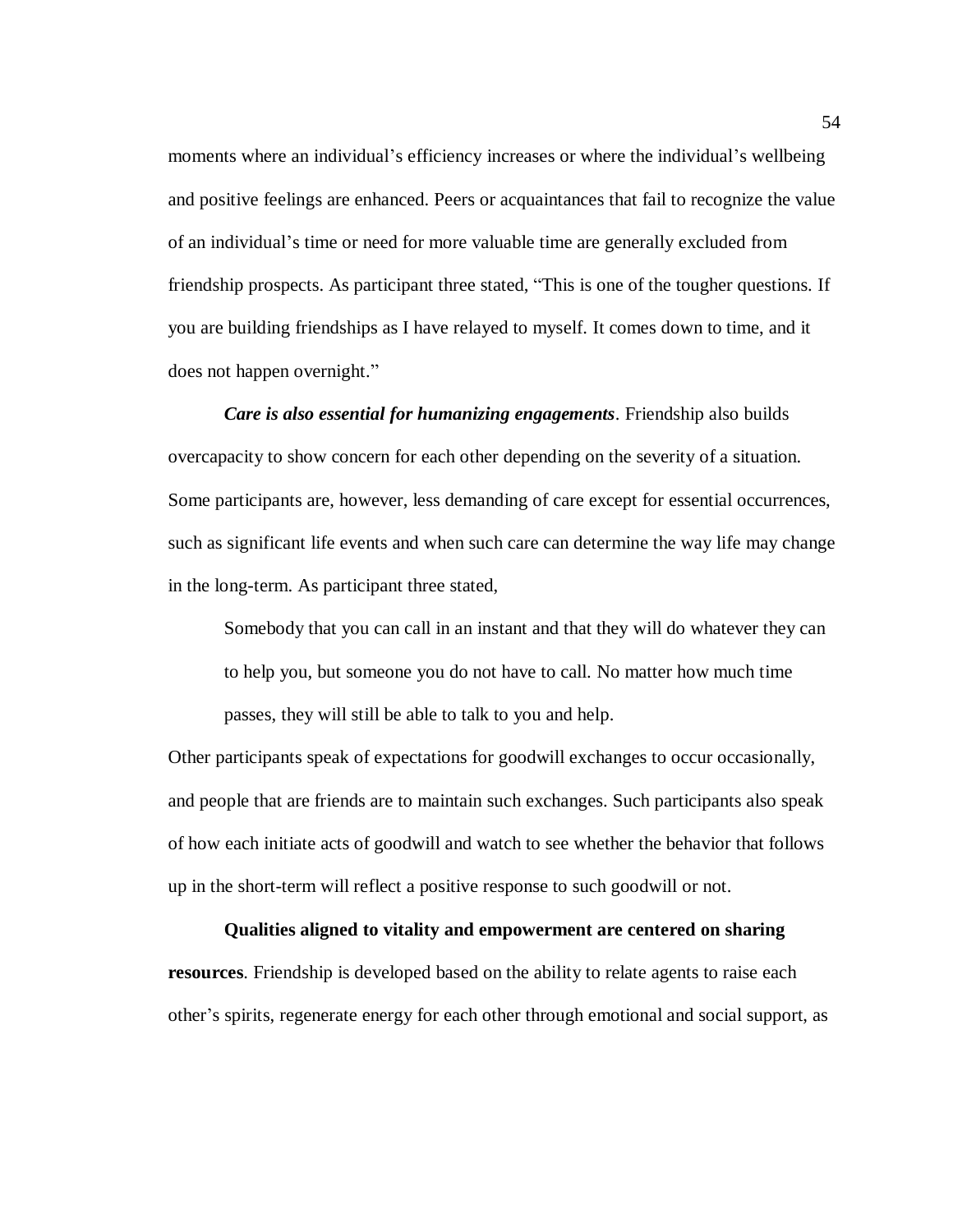well as their ability to cooperate in ways that increase each other's functional capacity in their environment. As participant three stated,

There was a situation once were we both came to a decision together, and we decided to pack up and flashlight out our way out of a rough situation and we thought, whatever happens, happens man and we were going to have each other's back no matter what we were young at the time, so obviously the scenario was quite more severe from what we perceived than it probably actually was.

Many of them recognize the rural nature of their surroundings as to be requiring lifestyles that generate a connection with people because their region is sparsely populated. Participant four stated,

You know we have low numbers here in terms of the population, and as you need at least a friend or friends that make it lively. There are many opportunities here, but without some close friends, you'd be overwhelmed by this vastness. At least being able to spend your time together, think together, and just do stuff.

Resources that can be shared in personal relationships are, therefore seen to be essential for progress in such an environment. Friends are expected to have the attitude that facilitates such sharing, or at least, one that does not go to impede sharing directly. This ranges from resources at the personal level of individual physical ability which may serve in sharing work and protecting each other to external resources in the forms of possessions that are important in their environments. These environments and the existent culture predisposes individuals to potential isolation if they do not find the right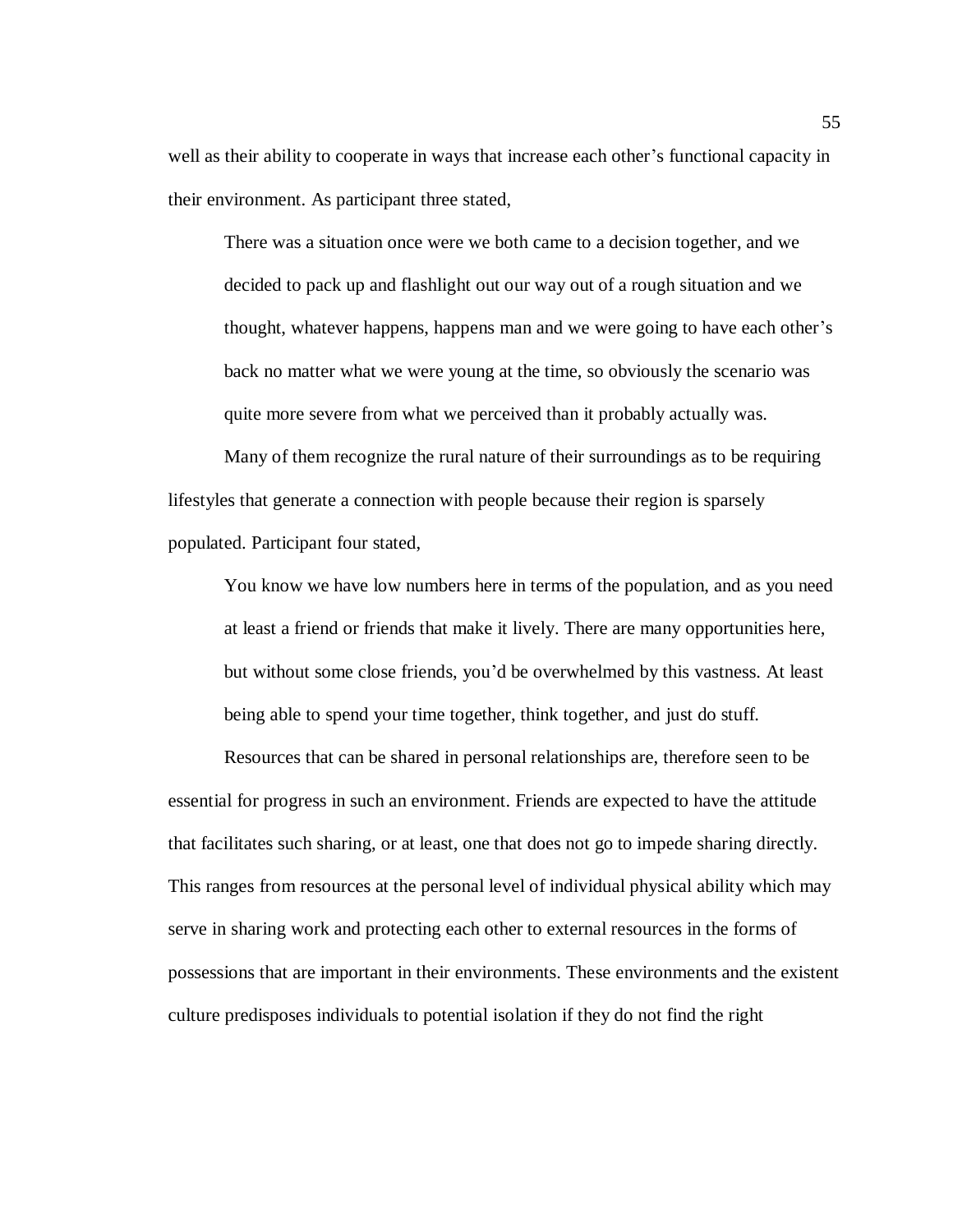connections and friends are not only expected to prevent isolation but to also generate freshness and energy in a way that averts mundane life experiences.

## **Research Question 3**

Data related to the third research question was focused on a sub-theme and the main theme. Data related to *subjective characteristics* was a sub-theme indicating that male friendships tend to seek specific characteristics when building a friendship. Data related to *characteristics* was a main-theme indicating that males tend to seek specific characteristics when working on building a male friendship.

**The good intention in behavior or nondeviant behavior is essential**. Positive behavioral traits are generally expected but not rigorously assessed in people that are befriended or maintained as friends. Friends are, however, always expected to help avert behavior that may affect one negatively. As participant two stated,

You can also see yourself in them, and that can be helpful to because you can be the one to be like "hey I know what you are about to do and it is stupid, do not call her at 3 a.m. that is a jackass thing to do so do not do it." However, I think having that quality of patience is good quality with having a best friend or at least a quality to have if you are that best friend you have to be patient with that person and they have to be patient with you as well.

It is, therefore, possible to befriend someone that prevents such outcomes before assessing the person's behavior about any standards. A lot of the good behavior that is expressed relates to general decency, ability to recognize and avert risk, and ability to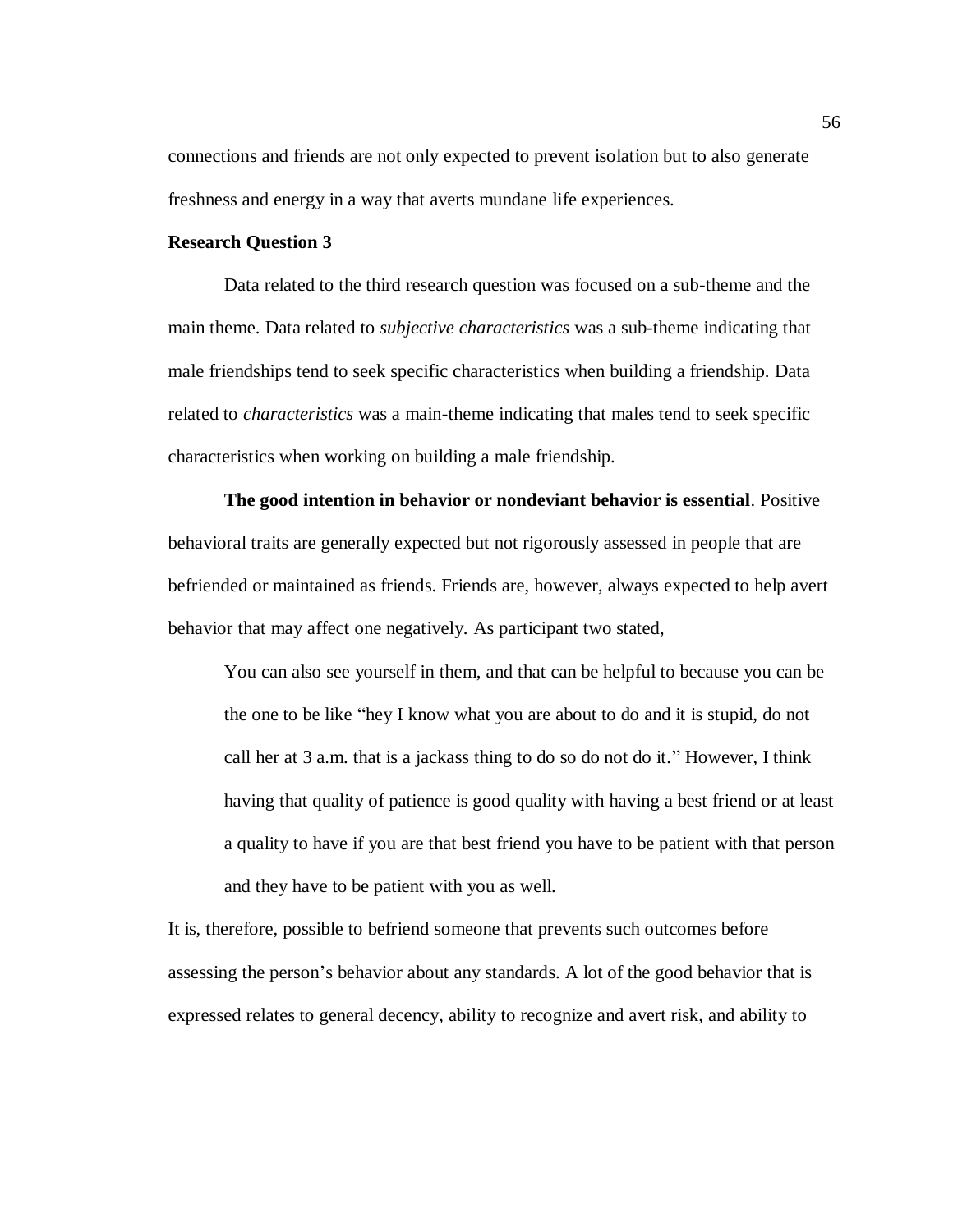induce positive feelings in people that may impact on important outcomes within the social domain of life.

*Courage is important for manly duties*. There are different expectations for courageous acts and a courageous mindset – including the expectation that friends are to not shy off from protecting each other. As participant two stated,

Trust, being truthful, and being there for them. Being there for them, even if you want to or not. Even if you told them not to do it and they do it anyway. You come over and be like a buddy I know and let us go get a six-pack and watch the game talk about it.

The expressions that participants provide to represent the forms of courage that are expected to build and sustain friendship depends on each own experiences. In such domains as occupational domain, immediate surroundings or dwellings, how close people have influenced each, and the context of things that each expects to do with the friends that they have gained. Courage is also to be shown in how one handles his life issues in order to be more admirable for befriending or for remaining a friend. As participant three stated, "I knew that no matter what my buddy had my back and no matter what happened to him, I would have his back."

*Fun people are preferred for revitalizing and re-energizing*. The participants emphasize fun as one of the primary goals of friendship, and that friend should be fun in order to make life easier even when things are tough. Friends are relied upon in times of boredom because it can help bring energy to the situation and create an atmosphere of fun. As participant three stated, "As much as I would love to sit on my couch every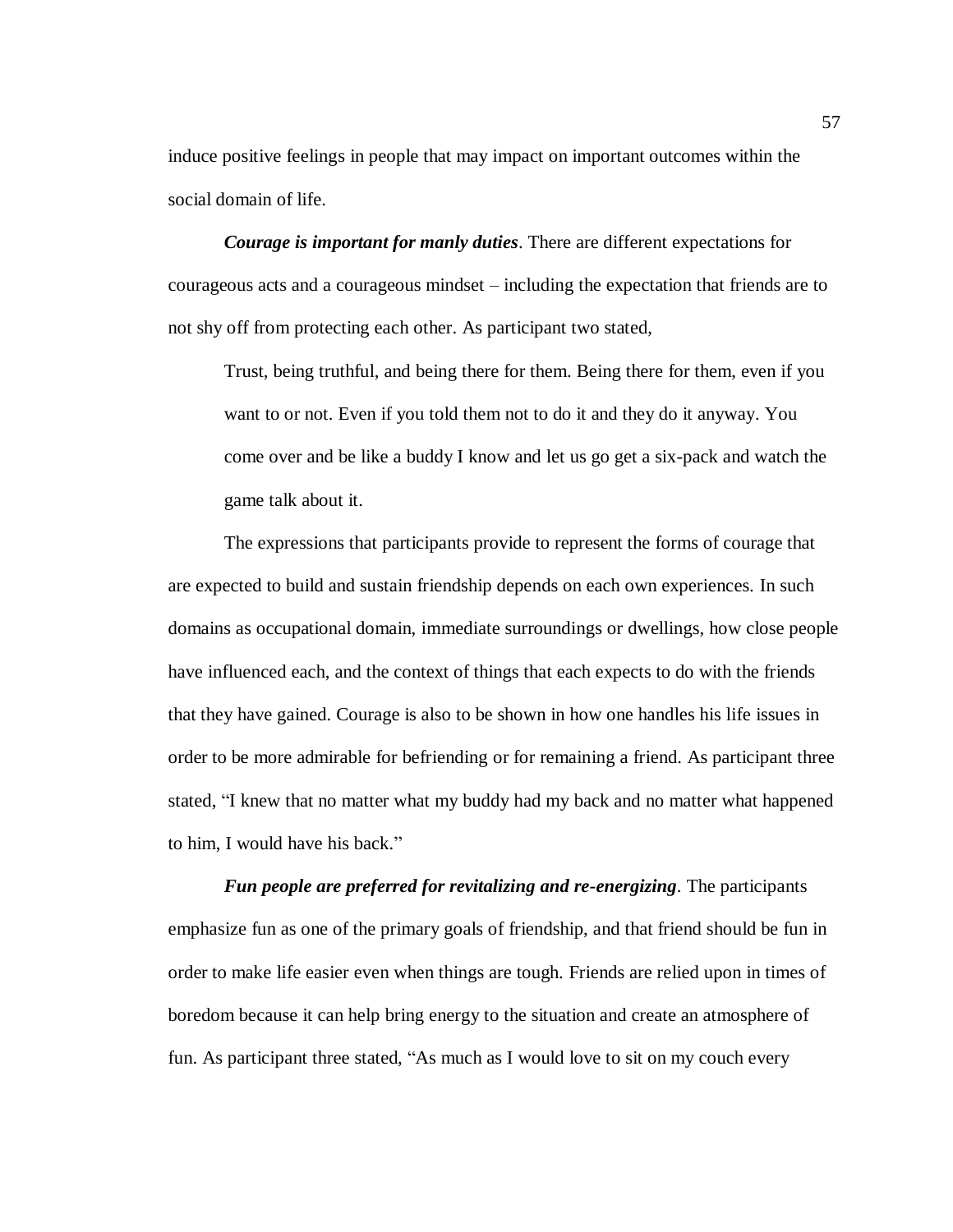moment of every day, my best friend is not going to sit there and watch me play every day."

Friends also facilitate each other in transitioning from periods of somberness and low moods to normal feelings even if the situation does not necessarily create laughter. Such a transition puts each male in a position where each could quickly gain more happiness. When friends gain happiness, it tends to be reciprocated by sharing these moments with other friends. As participant one stated, "It is over time we have had so many different experiences together and like with family we have had so many experiences of fun and good times together. A sense of camaraderie."

*Informative people also tend to yield empowerment*. Friends are expected to be open in sharing information that helps one gain more awareness of the world or the occurrences of interest. As participant one stated,

The neat part is that I have experienced things that I necessarily would not have done. My best friend has introduced me to Dungeons and Dragons. He has introduced me to bicycling as an adult that I necessarily am not within my comfort zone that is positive.

Information is a resource that serves both the internal dynamics of a social relationship and the external connections that individuals make with the vast environments that each individual lives in. As independent human beings, each friend may recognize the fact that everyone receives different types of information as each individual makes independent interactions with the world, and that; sharing helps to augment the power of the information possessed by friends. As such, people that keep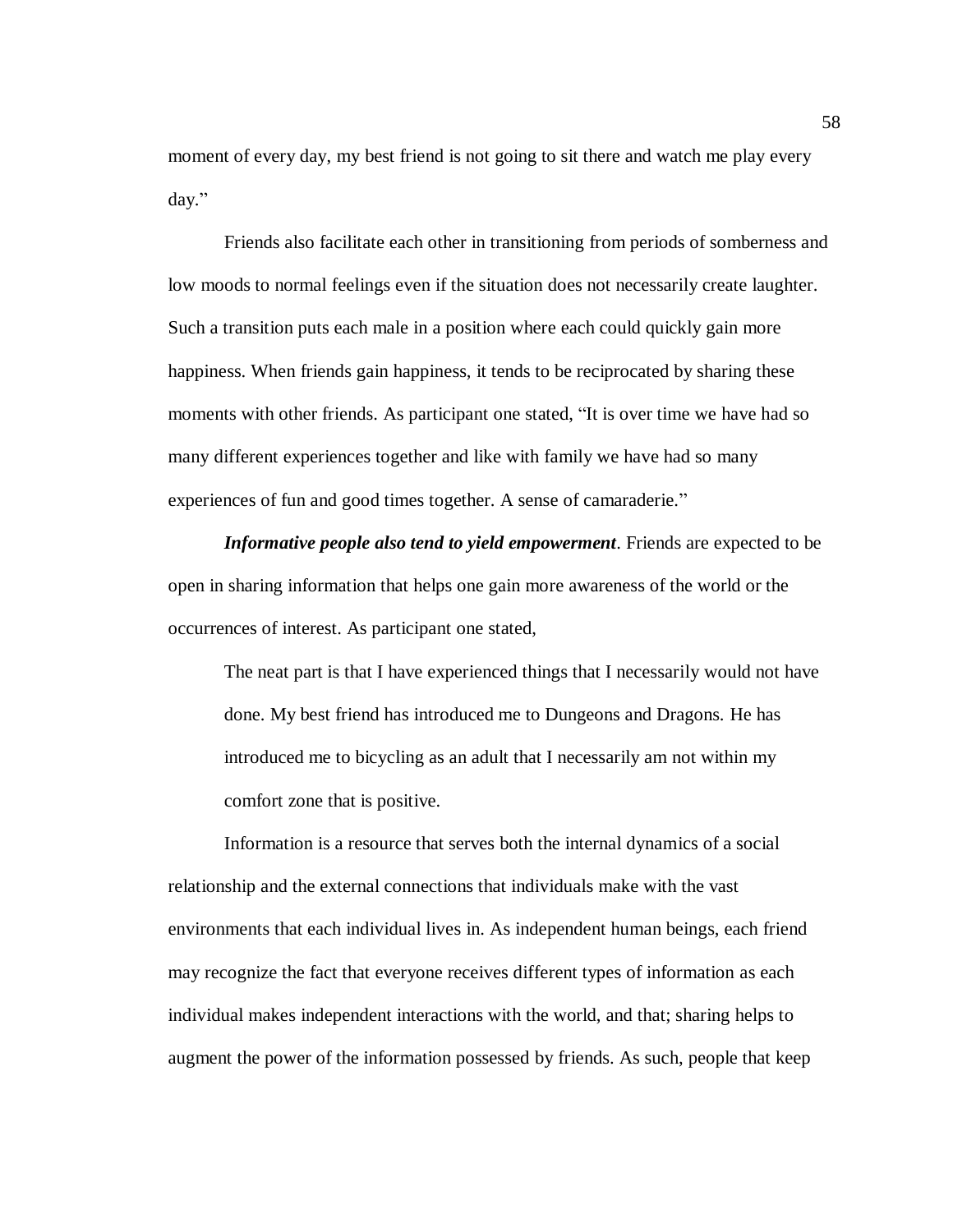information to themselves most of the time are likely not to be considered friends or close friends or be targeted for befriending.

**A person who strengthens and does not weaken is desirable**. People that may qualify as friends are expected to be those that make one stronger, and are not entirely dependent or non-reciprocating concerning generating more zeal and energy for their peers. Physical energy, emotional energy, and re-empowerment in such other areas as financial domain, in knowledge and awareness, depict some of the most important reasons to befriend people that make them stronger. As participant three stated, "There are times when we may need to rely on each other, and during these times it is good to know that we are going to be ok."

The participants emphasize that; lack of strength in one area often co-occurs with the strength that may be shared in another are. For instance, people that are not economically well-off may be able to provide moral support in order to reflect their capacity for being good friends. As participant two stated,

You know we are social creatures, and it is good to be doing social things with people you complicity trust, and you know you are willing to sacrifice for, and they are willing to sacrifice for you. It is a good thing for that bonding sense. It is a good way to be like if we got together and decided to do something we could it. Moreover, that is a confidence builder two. Many hands make light work. Moreover, it is always better when your friends pitch in and come help out or help you move or help you till up the section of the yard when you are making a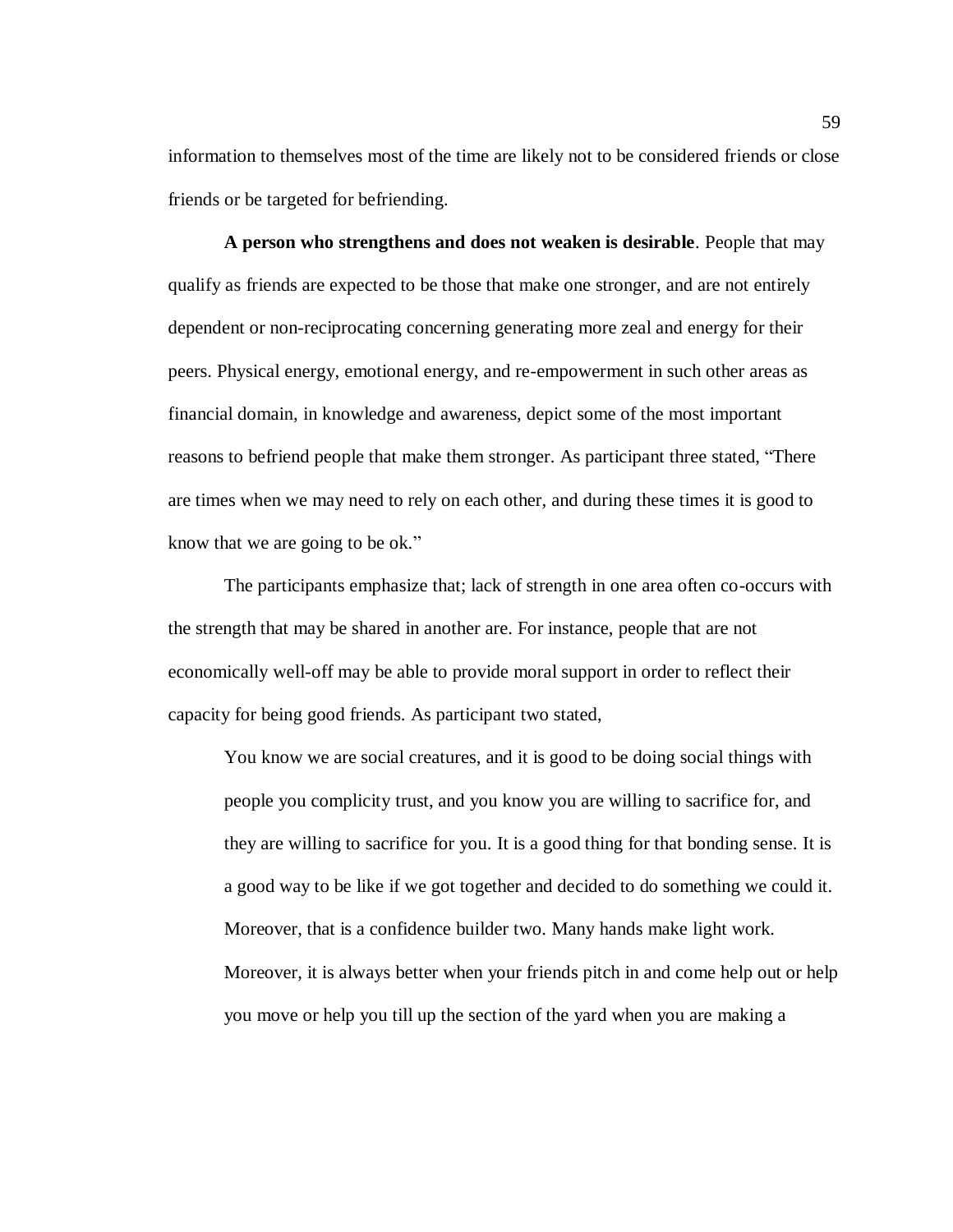garden or something. It is fun too, it turns something that could be drudgery into an excuse to hang out.

## **Research Question 4**

Data related to the fourth research question was focused on a sub-theme and the main theme. Data related to *subjective social connections* was a sub-theme indicating the importance of social connection when building a friendship. Data related to *social connection* was a main-theme indicating that males view social connections as an important aspect of building a male friendship.

#### **Qualities that may extend friendships are also linked to personality and**

**behavior**. On qualities that are considered to ensure that friendships are established in a way that will grow social relations and expand an individual's social capital, participants focus on concrete patterns known to emerge in certain people's behaviors and ways of thinking. As participant three stated,

It is tough you know, I guess friendships at this stage, I assume very rarely are new friendships made unless a major life experience is made. I assume you would make more friends. The friends I have made over the past few years, most of them have been work-related or a friend of a friend. Those would be the other friendships that have developed over the years through work or from a friend of a friend.

Their knowledge of these patterns appears to depend on their experience with social relationships and sometimes their knowledge of actual personalities in objective or scholarly terms. Those that rely on experience have narrower criteria for assessment such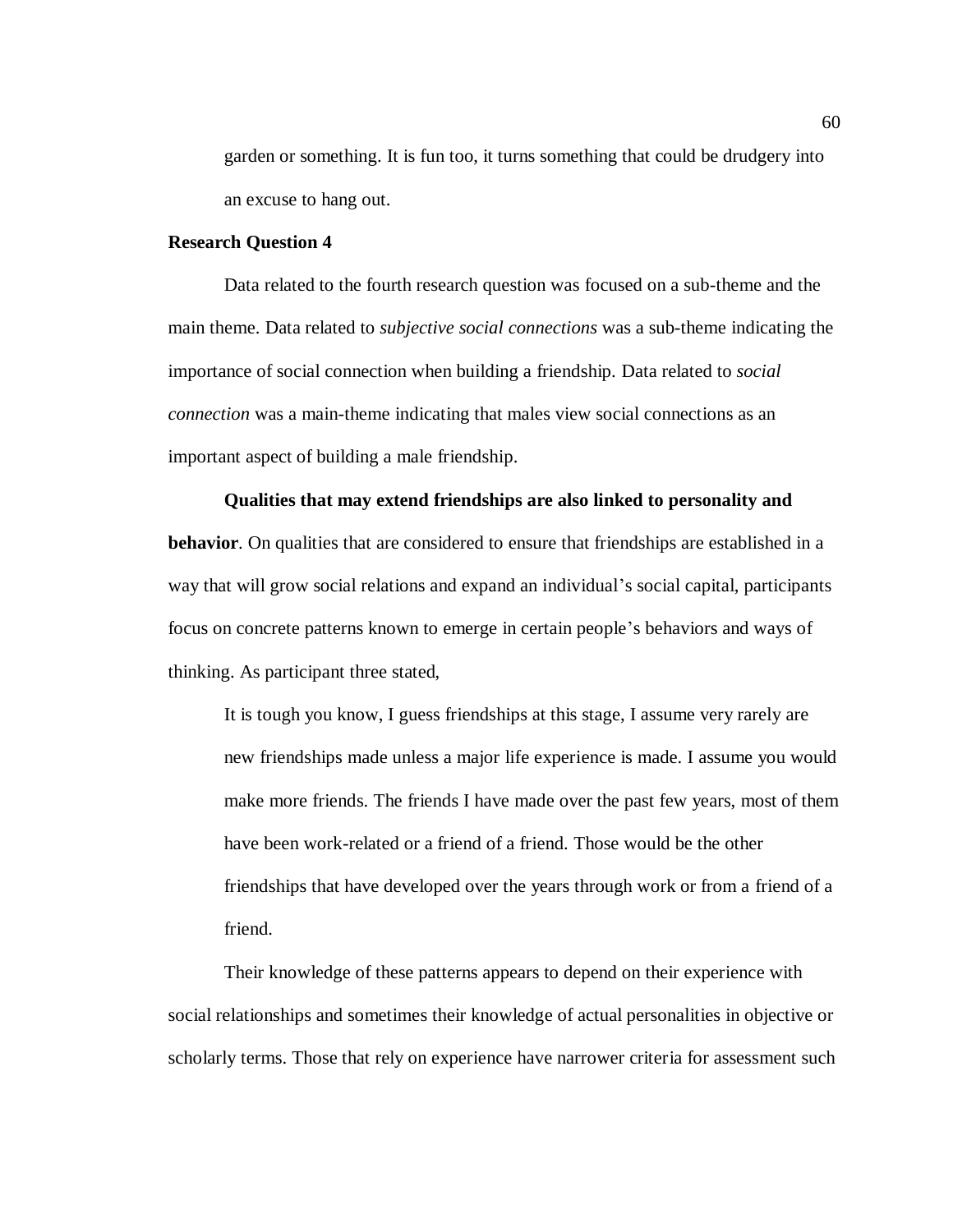as specific activities or requests that they may use to test out people that they are relating to in order to know whether they will be able to trust them on a higher level. As participant ten stated,

You have a variety of friends and people you spend time with. When you realize that someone is your best friend when you are like, you know, we have spent the entire day together, and I have not gotten bored once. That is probably a good sign. I think to have a common interest to some degree, and you do not have to be alike in interest, having a similar sense of humor or having something you can bond over that is not something trivial like sports. More life experiences and building life experiences, when they are peppering your life with memories that are the best male friend material right there.

Those that seem to have actual knowledge of some common personalities such as introversion and extroversion have broader plans when engaging people to extend social relations, for instance; they may take up the responsibility of bringing more people to the circle and relieve introverted friends of this duty but retain them in the circle. As participant two stated,

I think they are good as you get to meet more like-minded people. Like if your best friend introduces you to someone and they are pretty enthusiastic about this person or are like hey you need to meet this person. You implicitly trust this as you would not be introducing me to some jack and ape that you know I am going to hate with that amount of enthusiasm. But at the same time they can help you as well by telling you "he is a lot to handle don't set him off," and it is good to hear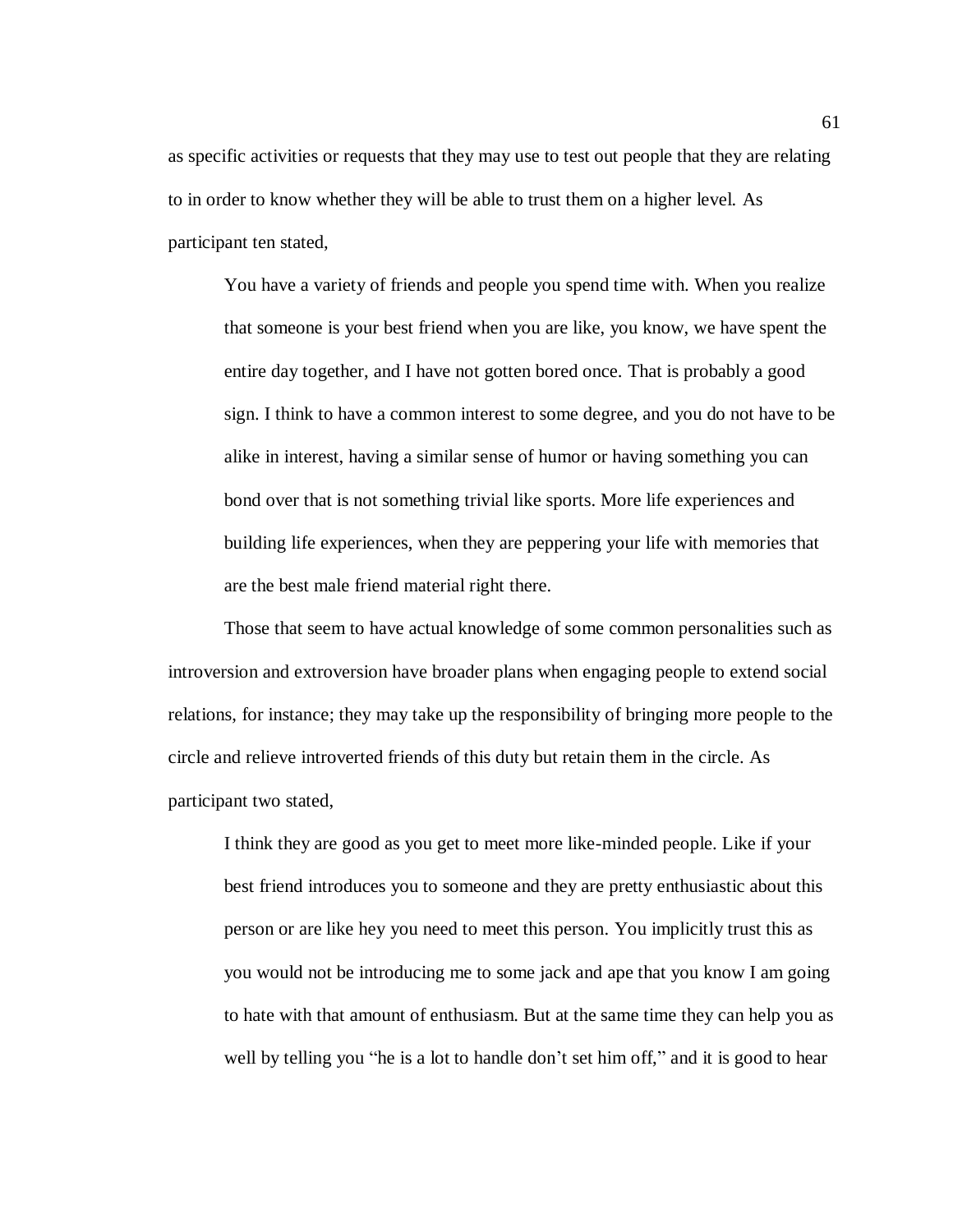as they may be talking about conspiracy theories and you can be like "uh-huh and that is fine and cool, and I didn't know that was turning the frogs gay." However, I think it is an excellent social connection as I think it helps especially if you are talking about meeting or maintaining relationships through that friendship it kind of radiate that trust that I was talking about. When you have a group of friends, you have a built-in group of friends everywhere you go. I think with males, especially in adulthood it can become tough when people start getting busy and getting married and having kids, it is tough to have time to hang out especially if you are leading different lifestyles. Like if you are still single and someone else is married and has three kids, you are leading very different lives. I think social things like going to events together can be a thing or things like fantasy football can help maintain those friends. An example is a group of friends of mine is working on building a canoe right now. Every couple of weekends we get together we hang out in the shop we drink beer to talk about our lives and build a canoe. It is that social thing to be you have to have some time with other people. I am an extraverted person, but I also like times to recharge. I think that helps me out to as it helps to have a mutual project or mutual interest or something we are working towards together.

As participant two stated,

That friendship, fast forward a few years you know both of us go through some hard breakups in college, and it was not one of them cry on your shoulders things you know all the time, but it was where you could tell the other one was down, so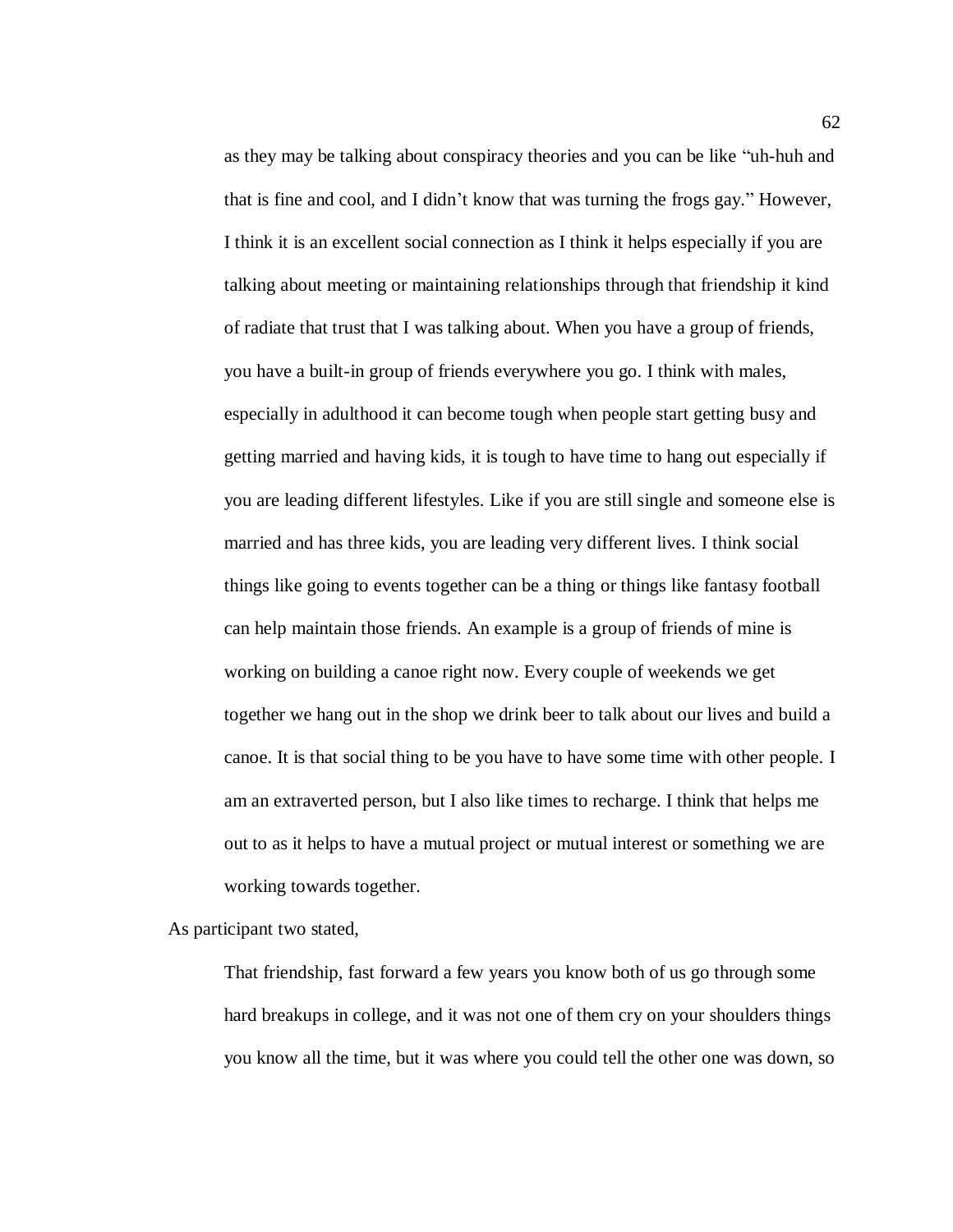you take them out to lunch. You know you do things like that, and that is how that developed, I think. That would be a moment that I would talk about how they are connected is that thing where you have your social connection outside of that friendship, but then you also have that friendship develop into something where it is like for the big moments in your life, guess who is going to be there.

Such participants are just clear in how they articulate their strategy but not necessarily different from the others whose strategies may work in similar ways but are not articulated in a way that shows more openness and knowledge of personalities. Overall, focus on personality and behavior guides determination made for friendships that may extend social circles. Behaviors that depict creativity are highly desired for all the participants as criteria for inclusion when selecting and maintaining friends. As participant two stated,

I feel that way as not to toot my own horn I have a lot of different friends with different people, but a lot of my male best friends are always one of those things, over time it has become a consistent thing like picking up a hobby. All of a sudden you are into fly fishing, or backpacking, whether you do it a few times or you start into it, it becomes a part of your life which is similar to friendships to you meet someone and hang out and you consistently over time and it becomes almost familial to some extent, your comfort level becomes strong with that person.

All participants view such behavior as to be guaranteeing growth and to be universally desirable. It also spans all endeavors, and they want people that can help them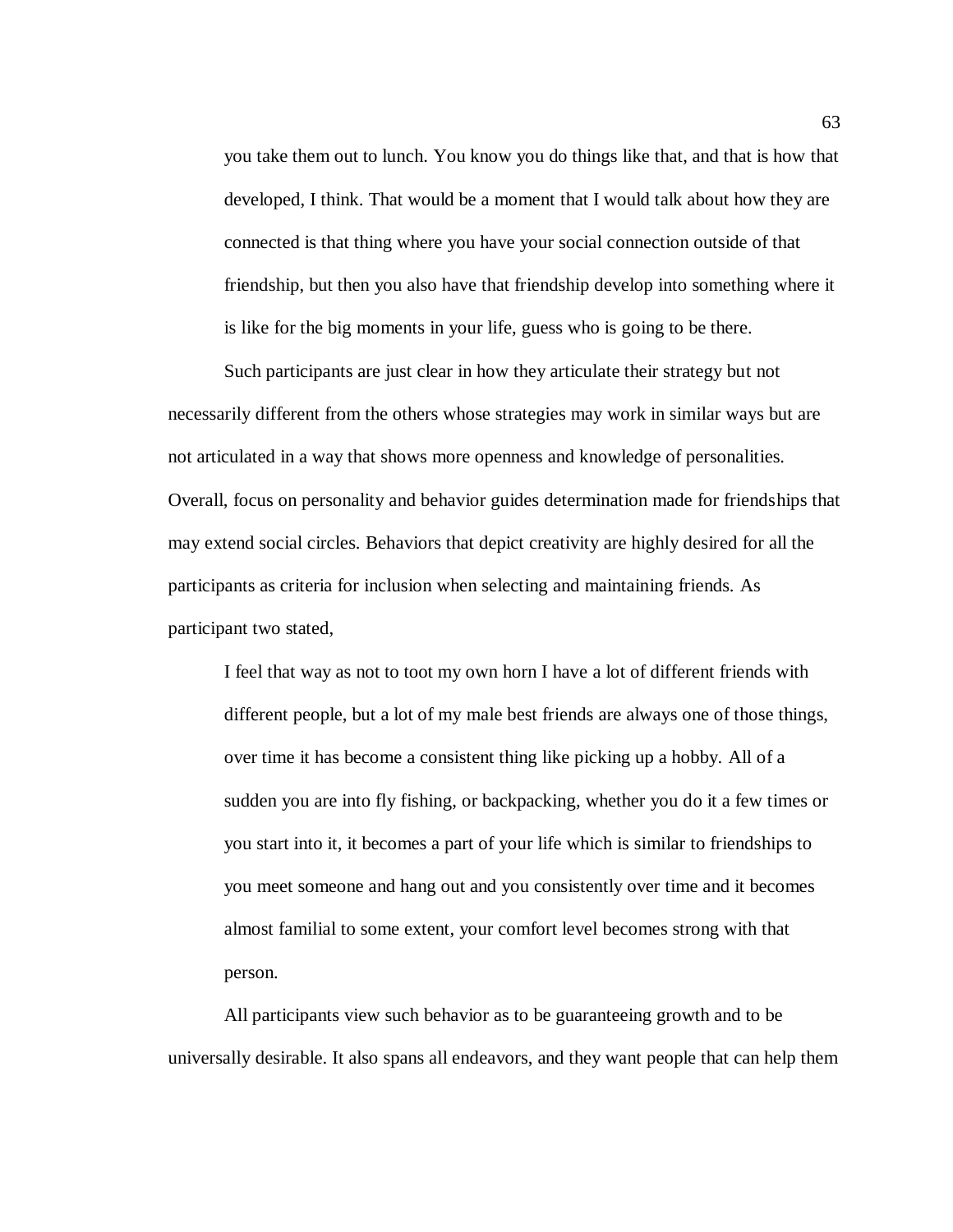to access unique solutions to their various challenges and to make their experiences fun too. A lot of the experiences that they want to get in extending social relationships are also falling more on the creative side of their lives. As participant three stated, "A sense of comradery someone to spend your time with as no one wants to be lonely. He introduces me to a lot of people, and he knows a lot of interesting people." They may use these experiences in creating greater experiences for their families, diversifying their careers, reaching out to people that have abilities that they need to complement their own, etcetera.

**Faith can determine whether personal views are tolerated or avoided**. The participants show that their friends are expected to respect their beliefs in order to coexist well and sustain a friendship. This includes beliefs that they hold about religion and related philosophical views. As participant one stated,

Building new friendships, I think it is great for you to know I think I tend to find those who have similar religious views. I do not feel that I am friends with someone who is not on the same level as me.

Faith is also seen as to be a potential determinant of whether to terminate or sustain a friendship. The participants, however, also express substantial flexibility about the extent to which their beliefs should be recognized, and many of them also accept friends who choose to not focus on their beliefs. They, however, do not easily befriend someone who has extreme views on the opposite of what they believe in.

**Fairness should be attained, and greed averted**. Showing fairness in the sharing of resources (including time and social connections) is also identified as a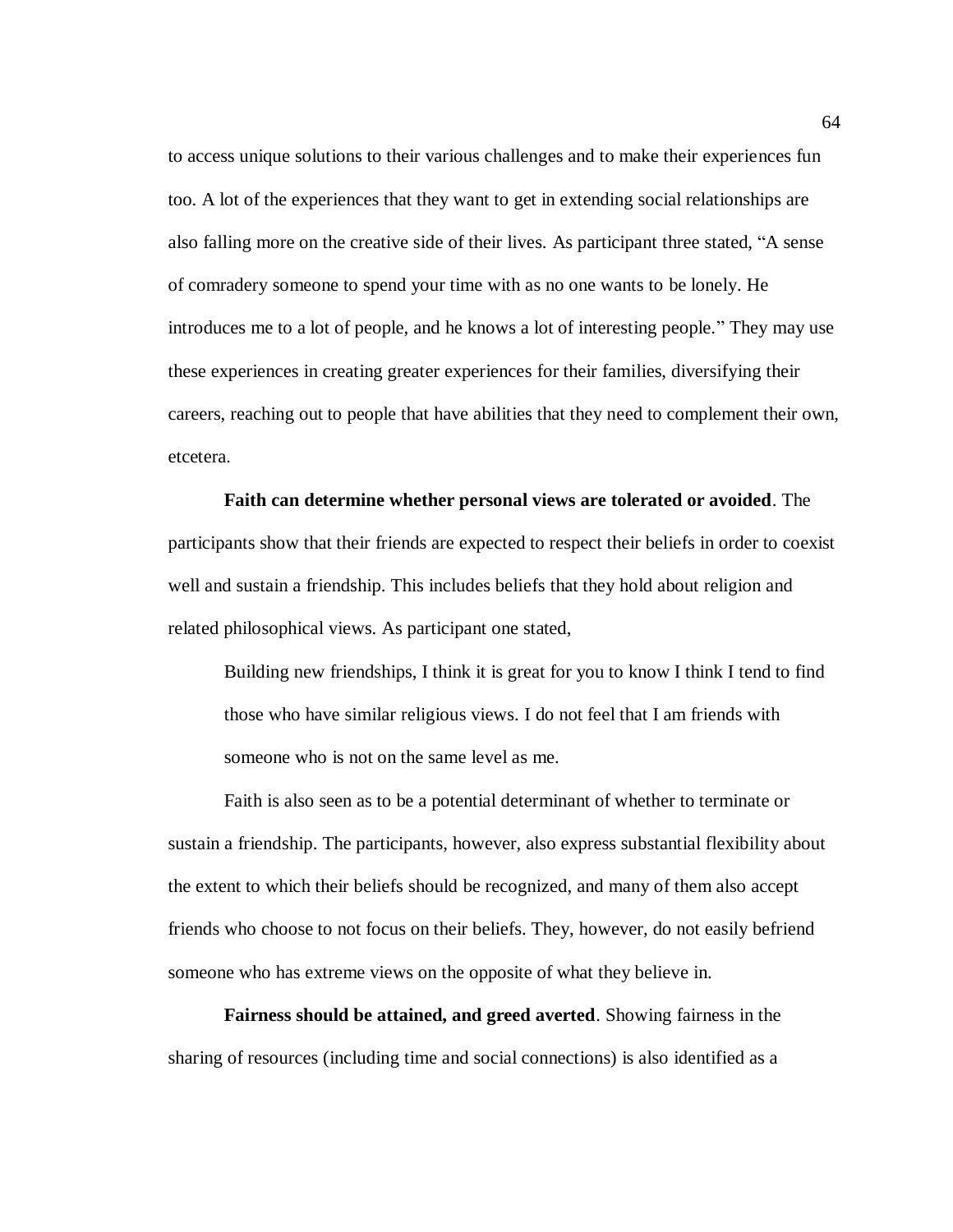criterion over which friends may be selected. People that are not fair are seen to be capable of greed and may thus not make good friends. As participant eight stated,

A friendship that is not time-dependent but a friendship that is built like a brick house and it is there and if you come back to in five days, five years, or five decades it is still going to be there.

This is expected to play out in dire situations where scarcity in resources or unbalanced distribution of resources needs to be addressed. This may be as simple as situations where someone gets a favor done for them but does not intend to reciprocate even when they have the time and other resources to do so.

The idea of justice also keeps surfacing in views of fairness and in how interactions that lead to friendship are expected to happen. The participants use it to understand how peers develop attitudes related to the control of opportunities and whether they can accept them as friends based on these attitudes as participant eight explained:

The bond that you have and what you know about each other and some ways the vulnerability that you share from time to time experiences. Times where you could potentially be vulnerable, and they have helped you out and vice versa. Once you pass a certain point of that you essentially become bonded because you know they are not going to share that experience with other sand you are like hey man this guy helped me at a time when I was at my weakest and no matter what I am going to be there for him and vice versa.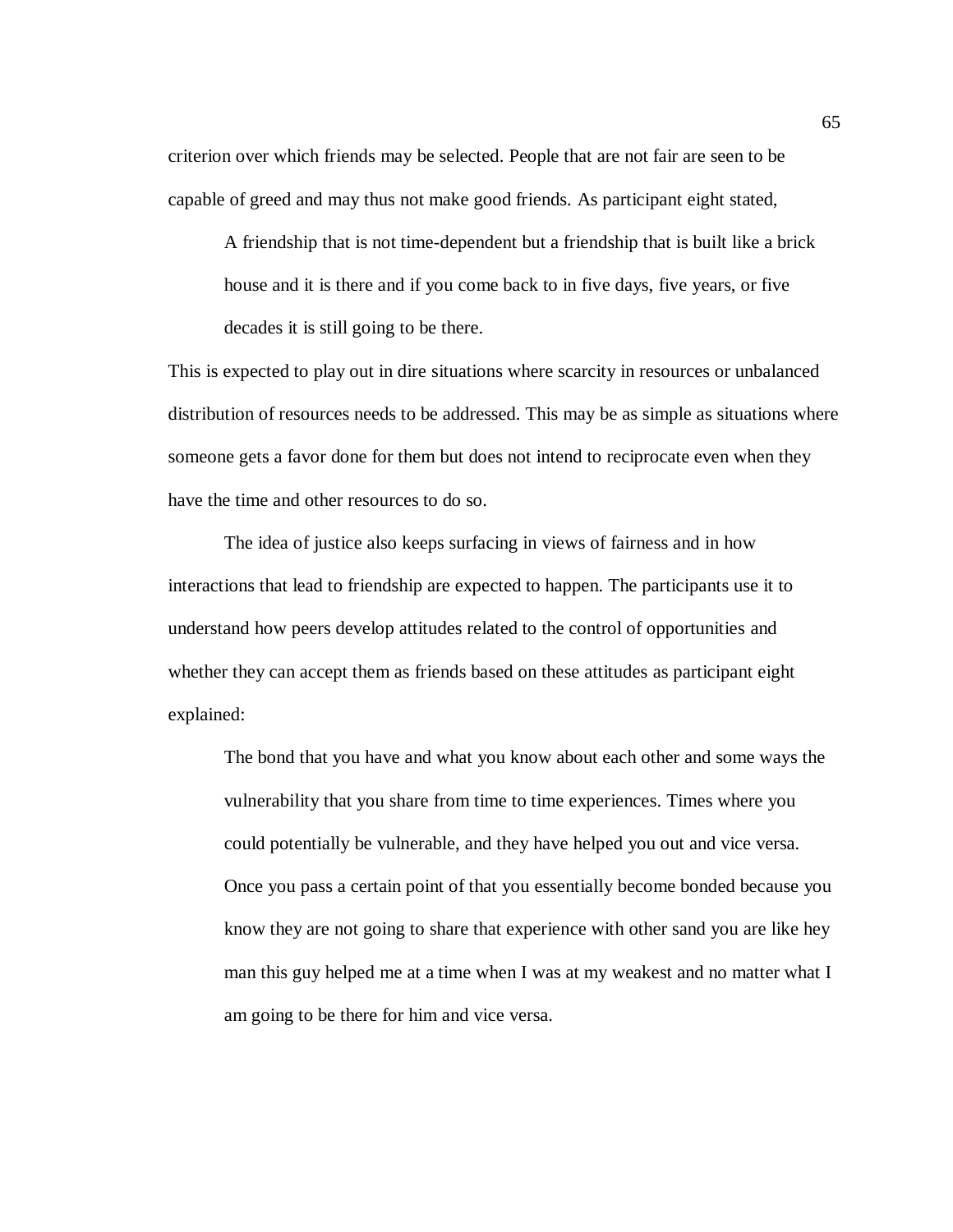Notably, differences incapacity for such control are acknowledged to be existent, but friends are selected based on how they may use it against or for others that they relate with. However, the participants also express a variation of this view based on their perceived needs and how they would like their friends to help fulfill some of these needs. As participant two stated,

Um, I think that immediately jump into your mind are the sort of epic adventures, getting yourselves into some stupid situation and having to get out of it, or getting them out of some stupid situation, or vice versa but also some mundane things too. Like hey I was moving that one time, and you were the first person showed up, or we were at that wedding together, and we drove there together. Even those minor things that I would do with my best friend but would be awkward with an acquaintance.

As a result, their view of a just and fair friend is contextualized to their situation and how ready they are to apply the same to a larger circle of relationships, or how they apply more universal beliefs to conceptualize this idea.

#### **Summary**

The findings of this study on how friendships among men are constructed and maintained with regard to qualities that the men are focused on provide critical insight into the dynamics of these friendships and substantially speculates on the nature of some potential outcomes relatable to these social relationships. They establish the qualities required for male friendships to develop and the alignment that there is with Jean Baker Miller's criteria; revealing that these qualities cover all the five major areas of the criteria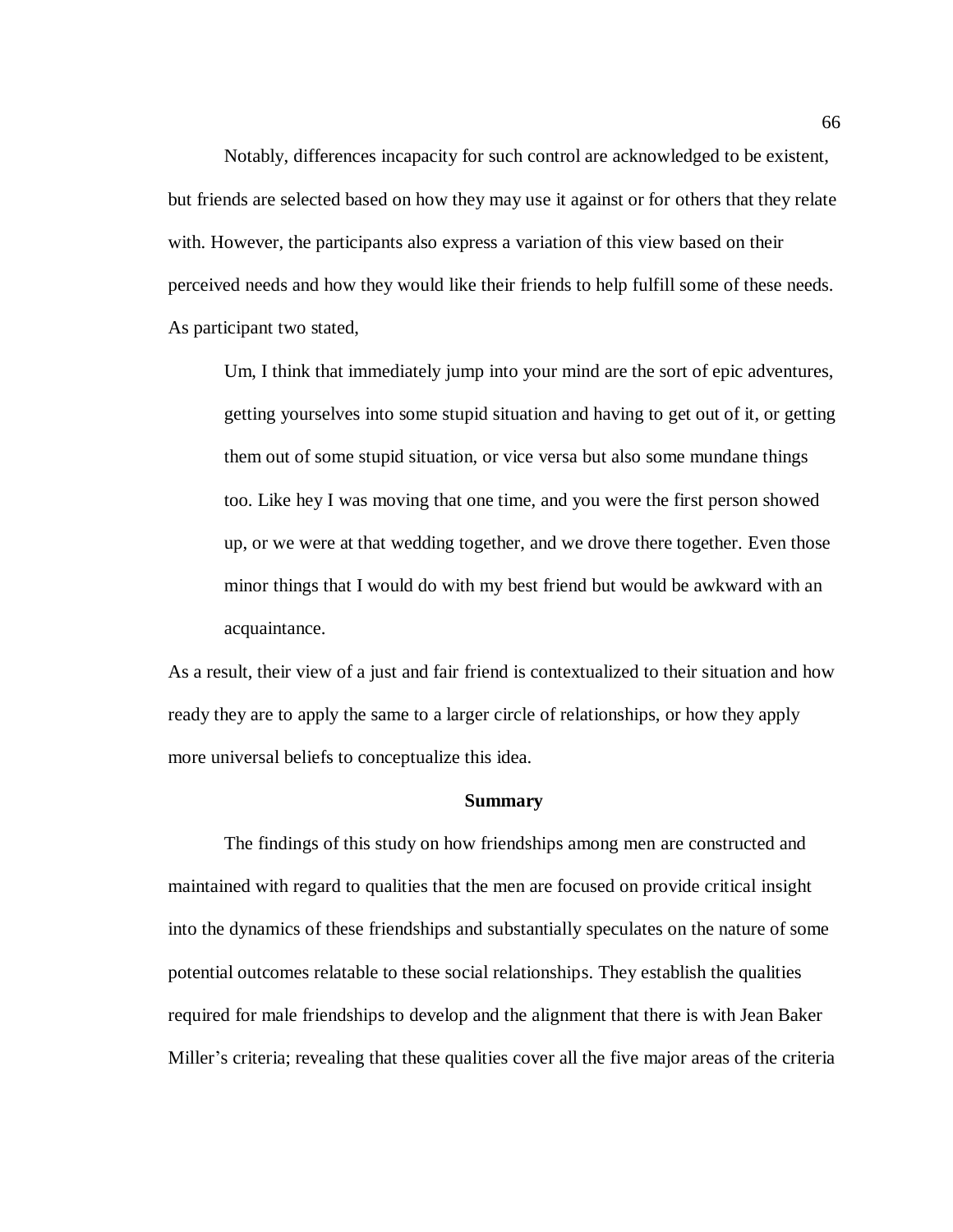and that there are broader insights available with regard to details of the friendship relational processes.

Friendships are understood as elements of growing social relationships because when they are established or sustained, the people that are relating are signifying their increasing tendency to accommodate each other, appreciate, and value their engagement in their contexts. The qualities that they focus on are mainly facilitating them to enrich their experiences and get some surety on how their engagement will progress or what they will yield. They make subjective judgments about the context of the activities that are applied to get satisfactory engagements, but their general assessments detail perceptions about the qualities that span from the precedence of a relationship, its progression, and its established potential for growth.

The process of a social relationship that leads to friendship, therefore, proceeds along lived experiences that are shared in both brief encounters and long-term engagements. However, the friendships that are considered successful and most desirable are the long-term and life-long ones and the qualities contributing to their establishment and sustenance revolve around such elements: trust, courage, value for each other's time, being informative, being fun, having tolerance for the other's values (seen especially for beliefs, justice, and fairness) or being lucky to have coherent values for the same, desirable or good behavior, and being understanding.

Miller's five-item criteria are represented in a more comprehensive articulation of how they reflect the criteria for friendship that can grow, as well as the dynamics leading to such friendship and maintaining it. Miller established vitality as one of the items that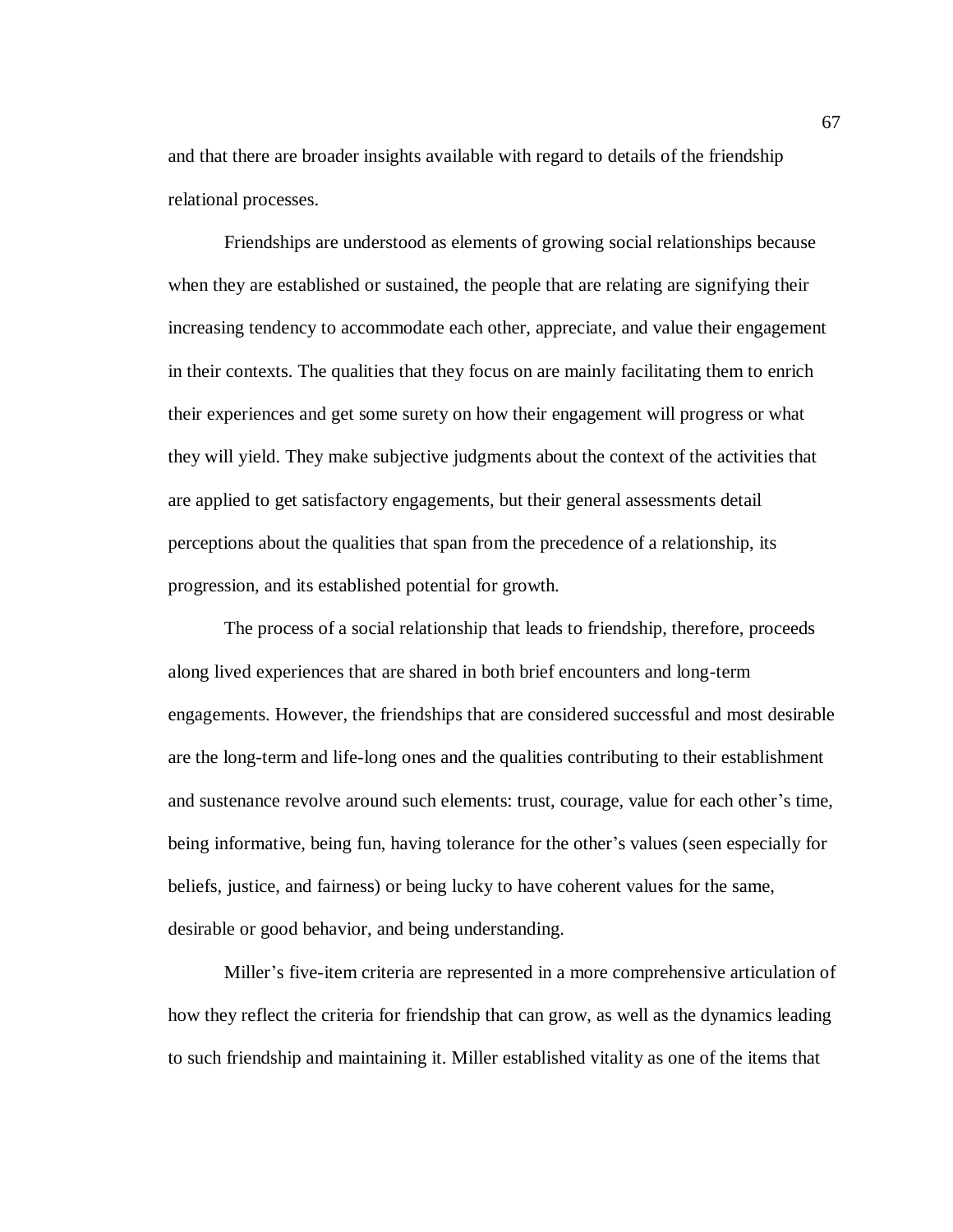mainly looked at how the people in a social relationship reignite each other, and this category has considerable diversity to how it materializes in the expectations expressed in this study. First, there is the emotional aspect of vitality, which is mainly attained by people that are attending to stressors in the environment by sharing resources that contribute to such attendance. The men's expectations for this are flexible as they allow themselves to look at the emotional burden of friendship in the context of how available the other person can be, and this determines how much they take up for themselves. The physical element of vitality is substantial as they recognize that friends will have to understand and help when their physical resources and strength deteriorate. It is, therefore contextualized to the environment and purpose of friendship. A friendship that grows can span various environments. A person that strengthens the other rather than weakening them is therefore likely to become a good friend successfully.

The empowerment that men require from friendships is supplied through a variety of qualities, ranging from the capacity to be fun and engaging, supporting behaviors that make the other person better, to sharing of resources in ways that make the other person gain more capacity for functioning more effectively and achieving their goals in life. Friends generally help to layout the supportive social structures that make other opportunities to become more accessible and prevent loss of capacity for dealing with important issues in life. A lot of the residents in the region, providing the sample for this study live in the vastness of lands that are sparsely populated, and where farm-related activities and private businesses are the norms. The lifestyle also makes family units and close friendships to be the main source of social connections. Friendships extend ties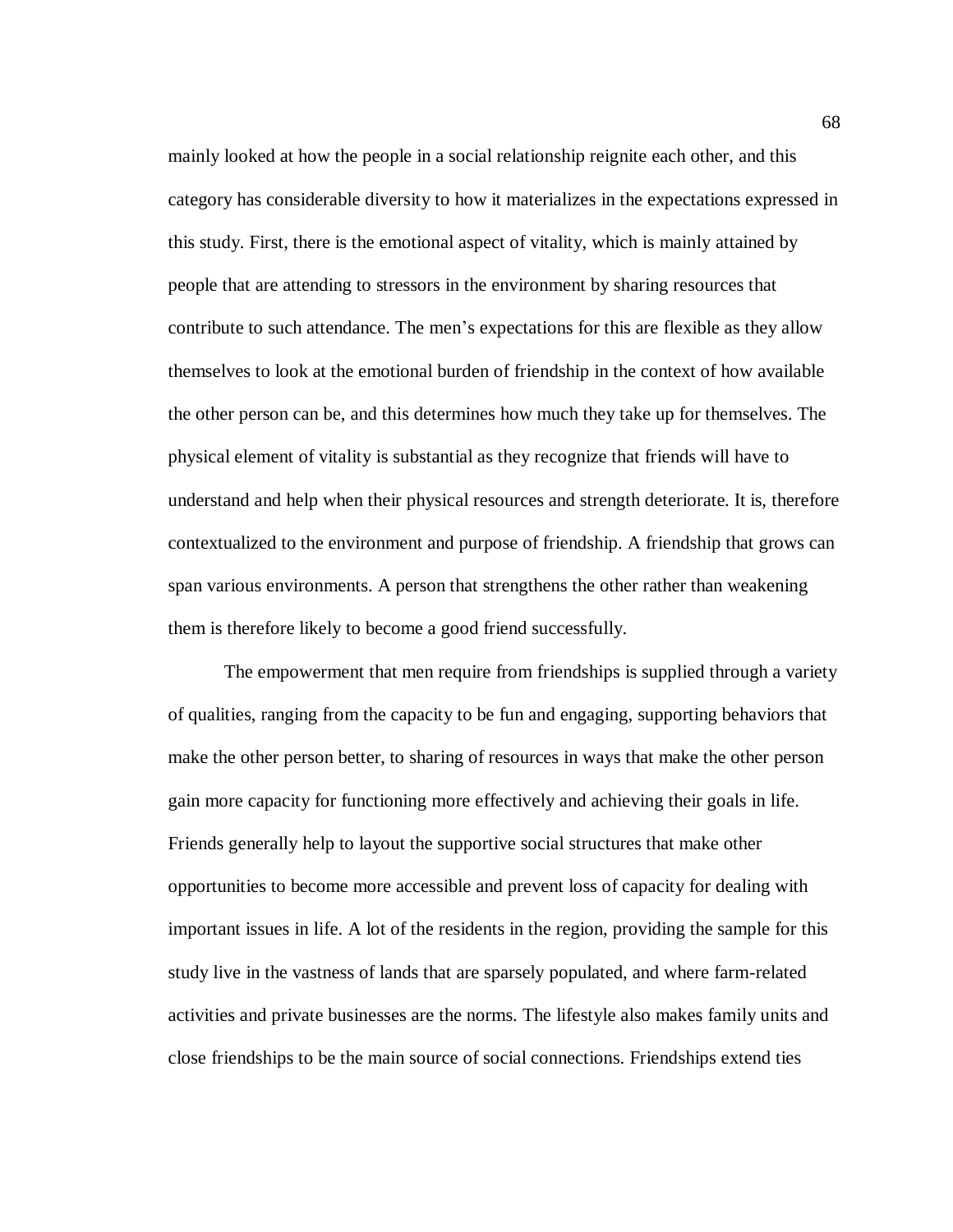beyond the home because they can emerge out of social activities in such areas as bars, in sports grounds, at public events, in school and other institutions, as well as in individualspecific moments of socialization. The friendships, therefore, thrive in situations where people are out to share moments with others, and being ready to share makes it easier to make friends.

Men are also keen to make their relationships unambiguous, and they achieve this by setting determinants of what justifiable engagements are about and also promoting understanding in social relationships with other men. They expect their friends to be fair in how they handle important structural supports of engagement and productive exchange – from time-sharing to the way they use each other's energy and material resources. However, the standards of fair or justifiable conduct can vary widely depending on the nature of the shared space and purpose of the friendship. Most importantly, friendships that are directly supported by the distribution of a specific resource among the friends require fairness in how each one of the draws from such a resource. Men, however, make accommodations for their peers to stretch their relative dependency to the extent that it can be established, and sometimes trust is allowed to prevail without strictly monitoring for fairness. This is especially true in stronger and more established friendships, but it also varies along the dimension of personality and past experiences. Values mediate a lot of the qualities that they establish, and in qualities that yield empowerment; direct and indirect value assessments are indicated. Direct assessments may apply to such issues as those related to determinants of long-term behavior; including beliefs and personality. These elements and others (deliberations made towards external ideals popular in society)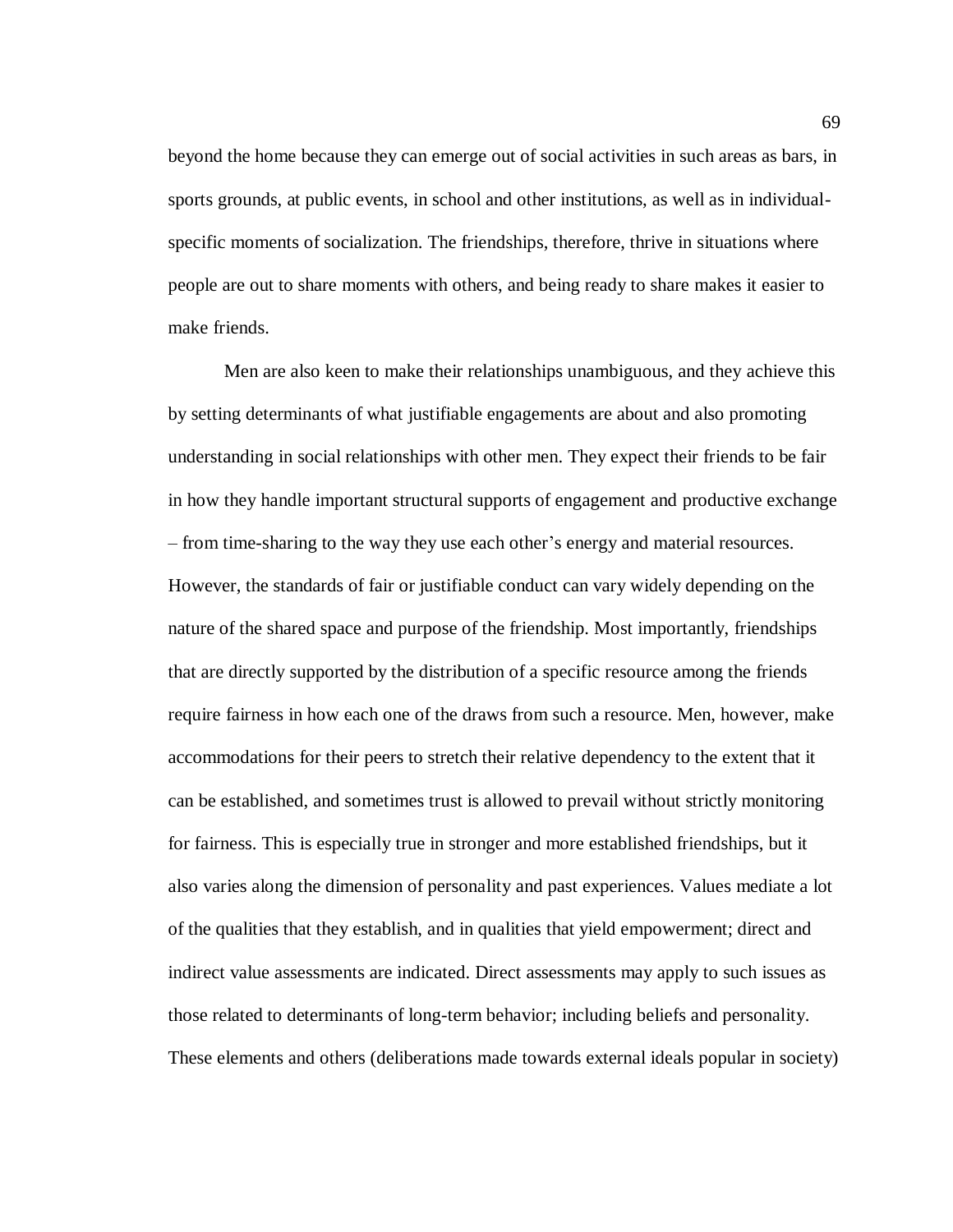may, in turn, serve to build indirect assessments that may be exhibited in overall trust and general expectations set for making new friends and providing chances for friendships to continue.

The efforts that men make to assess the viability of friendships are, in a way, also meant to safeguard or enhance the friend's sense of worth. Ongoing friendships contribute direct information to such assessments and can be vetoed quickly by reflections that they make on past experiences. They look at how the person that they have befriended has either improved or sustained contributions needed to create fruitful engagements, how they feel about the person relative to own individual capacities, and how an individual's values guide them to make decisions about the friendships. Those that feel like they have fewer contributions in the experiences shared a focus on appreciating the other person in conformity to the values that give them a sense of being. They also go further to acknowledge the ability to objectively contemplate over the contributions made to a social relationship as to be a determinant of your relative sense of worth in the context of the relationship. As such, explicit communication is not always required to establish a perceived state of understanding of the relative worth of one's dispensation to a social relationship. This can however also create impediments in relating to some people under dictates of large cultural distances, but they are also assumptions made for the need for men to be easy-going on each other in casual encounters which can serve to filter out people that may complicate social relationships. Moreover, the general assertive nature of men, especially those of the type that are native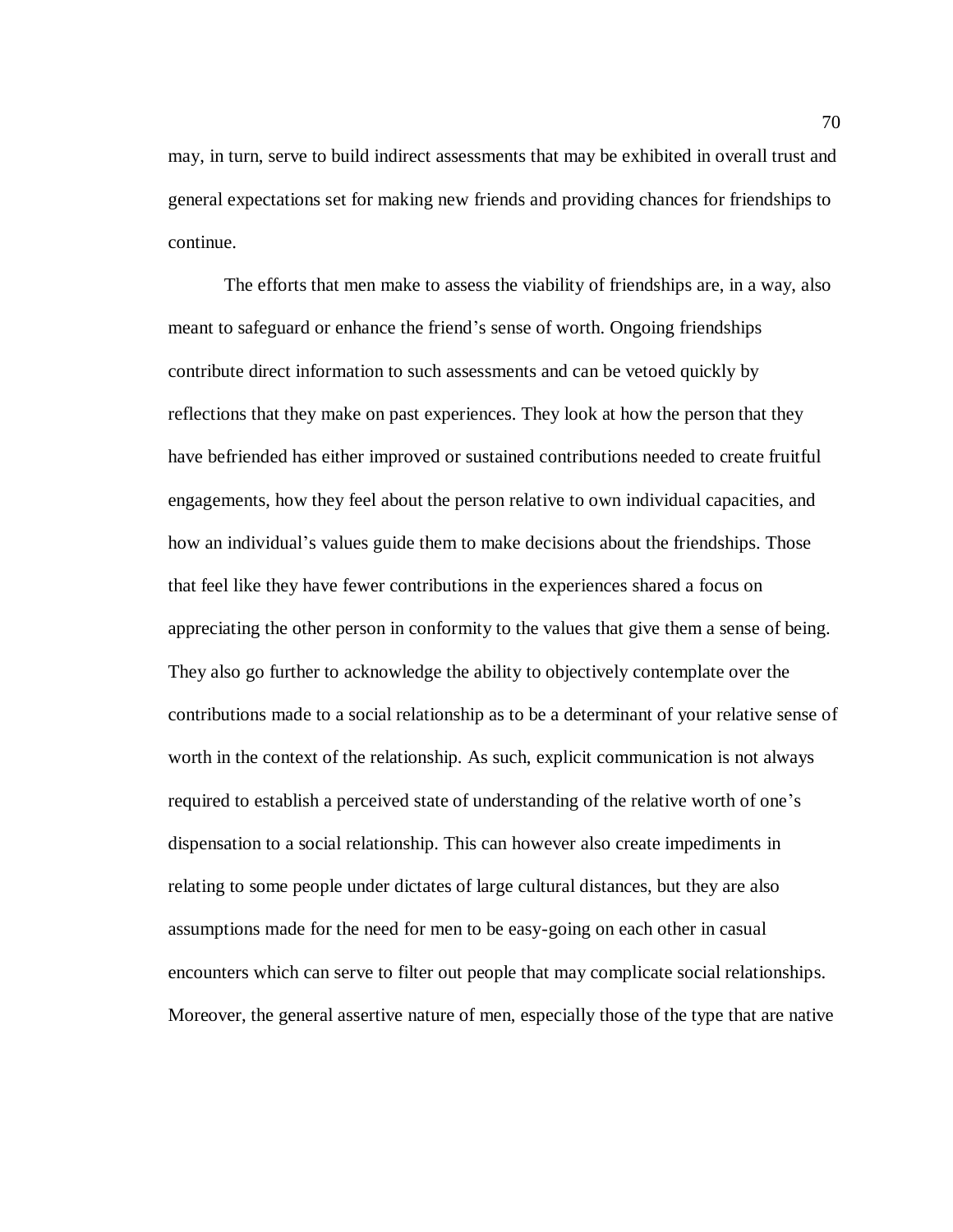to Wyoming, sets some explicit prompts that can shape interactions and make the qualities come out for their assessment.

The desire to be in social relationships that grow and extend one's connections to the wider social environment is emphasized in ways that put personal behaviors and social dispositions into the spotlight when trying to understand how men build and sustain friendships. All of the men acknowledge the importance of accessing broader connections through friendships but also indicate that personalities and personal preferences can impede such opportunities or shift the burden for attaining them to one party. They, therefore, offer a critical outlook to such extensions and highlight the importance of internal dynamics of friendships as determinants of whether the relations materialize. There are two dimensions to the extensions that are yielded in social relationships among men; one is internal relatedness across different domains of an individual's life, and the other is relating to other people through a friend, especially strangers. The former is easily achieved in most close friendships for the men because they become very open about family relationships and also find the relationships to be useful for achieving multiple goals rather than being exclusively specialized. This progresses smoothly as relations that are introduced are determined in the capabilities depicted by the other person.

There is also the competitive aspect that indirectly leads to friends testing how far a peer can handle certain issues, information, and challenges, and it can be canvassed in perceptions for intellect or other skills. The other dimension is for extending relations by creating more friends to expand the friendship circle and engagements that bring in wider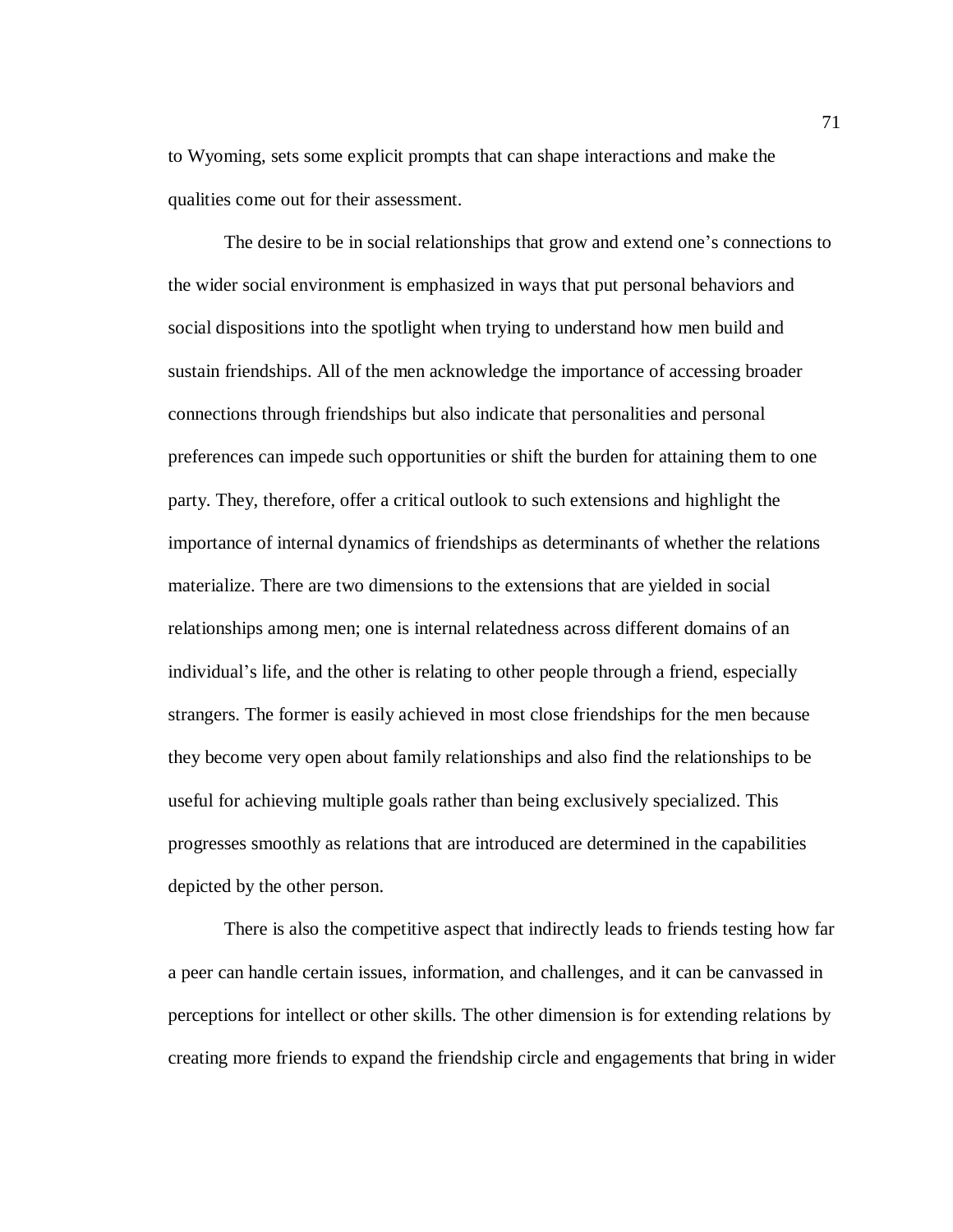social patterns availed by society for people to connect to other important life structures and opportunities. It is impacted much more by personalities, experiences gained in such relations, and general behavioral traits that impact on how connections are yielded. There are established personality traits such as introversion and extroversion, that some of them look at to determine the relative social burden that may be left for a friend with regard to these extensions. Much focus is, however, on direct experiences available in the environments where they engage with friends, and more subjective assessments are based on such experiences. Men are, however, mostly accommodative to people that facilitate the core purposes of interpersonal relations and extensions are secondary to this.

The environments in which social relations occur also have important inputs to how friendships emerge and thrive. There is a generally established view of many opportunities for having fun and helping one another as to be dependent on the social and structural landscape of the prevailing society. As such, there are connotations for social categories of people that can be friends and those that cannot be befriended as well as structural issues that may have to be handled in developing social relationships. The effort that is made in the internal dynamics of friendships, therefore, goes to negotiate some of the established rifts that may easily occur between groups and people that need connections transcending across the groups. For instance, established cultural norms in how men relate can impede relations to newcomers in a certain population, but they can also be applied ingeniously to foster such relations. Men, therefore, acknowledge the importance of "being out there" to experience connections with people and be able to establish better criteria for socialization.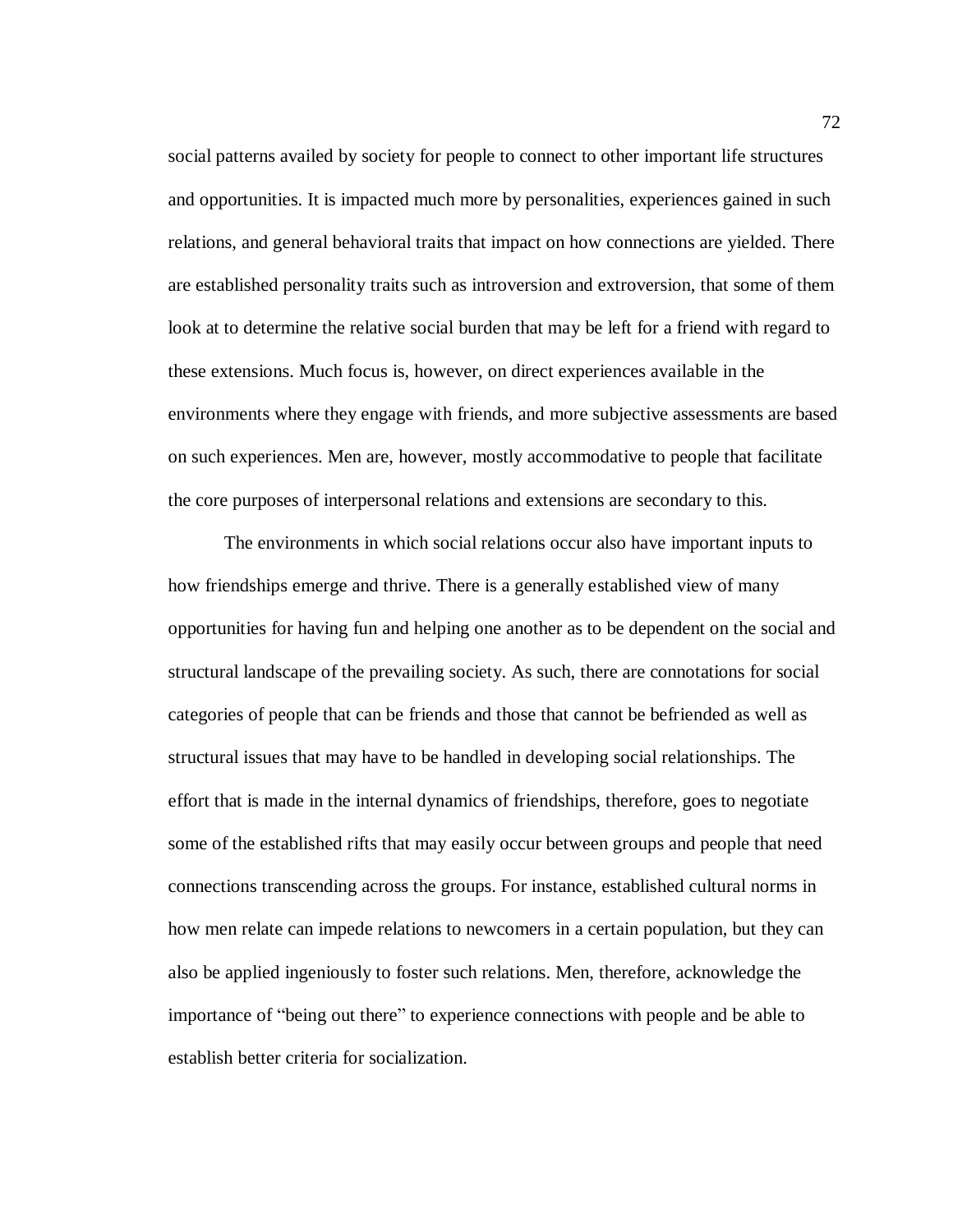Chapter 5: Discussion, Conclusions, and Recommendations

The purpose of this qualitative study was to obtain an understanding of the lived experience that helps identify the characteristics that males between the ages of 30 and 35 look for or admire when building close male friendships. I focused on close male friendship by asking participants to describe their closest male friend. The friendships could have begun during childhood or recently, and there were no limitations on the duration of the friendship or where the friend lives. The research questions were crafted to understand the participants' perspectives on what qualities are important to them in male friendship.

## **Interpretation of the Findings**

The findings of this study provided insights that can be applied to enhance social relationships either at the individual level or group level. Findings indicated that positive male friendships result from patterns that can be universally accepted as to be integral to beneficial social alliances, and facilitating these patterns can help to reinforce such alliances. Patterns can also prevent social alienation and many social problems that result from people lacking social support. Other than perceiving male-male friendships as a threat to the broader social atmosphere of communities, it is clear that the underlying principles that help to establish and sustain these friendships are based on desirable connections, and they can be harnessed in ways that focus on the friendships, which can also be applied in many endeavors. For instance, the emphasis that the participants placed on issues as justice, trust, understanding, and the need to help each other indicates that they can be engaged in relationships when a context is created and enriched by these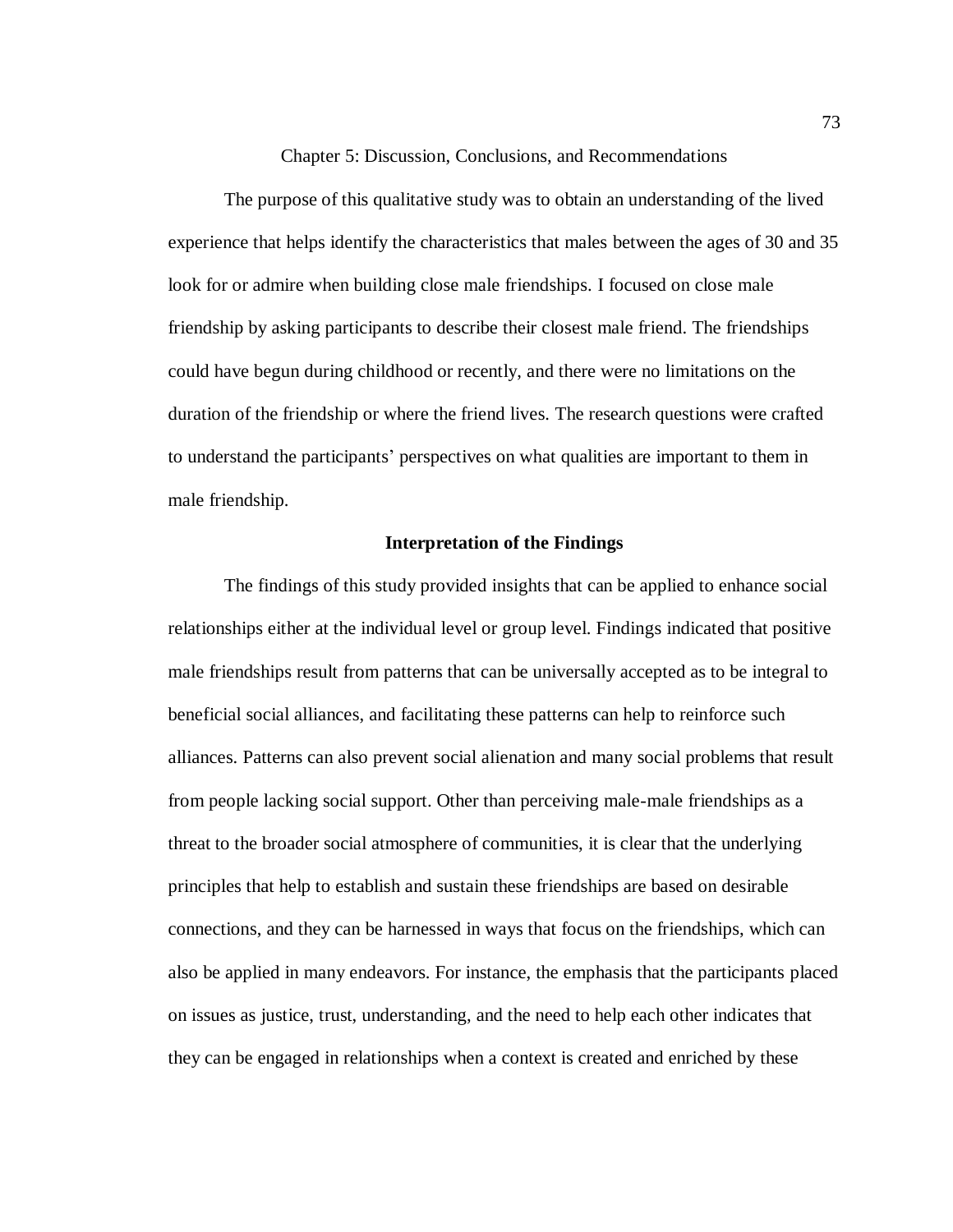elements. Participants also indicated that the way they apply them is not always contrived to their immediate interests, but they later feel free to dispense the relationships to narrower interests as determined by the participant's needs and views.

The environment in which men relate to each other also determines how they build and maintain friendships. Participants in the current study live in an area that is sparsely populated, which results in social activity being organized around shared interests and proximity. Cultural factors were relevant for some participants, which included preferences shaped by the lifestyles and social capital provided to them by their surroundings. Participants also reported that they move beyond structural barriers of social relations when they make friends in diverse environments. By acknowledging the importance of friendships that last, participants also favored more important relational dynamics that go beyond narrow value-based interests. Some of the values that are universal to engagements that lead to friendship were reflected in what the broader society aspires for, including equality and freedom. This makes it essential that a friend's pursuit be recognized and facilitated in ways that make the friend feel like friendship can be extended to achieve goals that are aligned to these aspirations. The environmental factors of social relationships should be given more priority in interventions that aim to improve the social well-being of people through friendships.

#### **Limitations of the Study**

The current study was limited in scope. I explored men's criteria for creating and sustaining friendship but did not examine each participant's friend's assessment of how this impacts the friendship. Findings resulted from the participants' accounts of their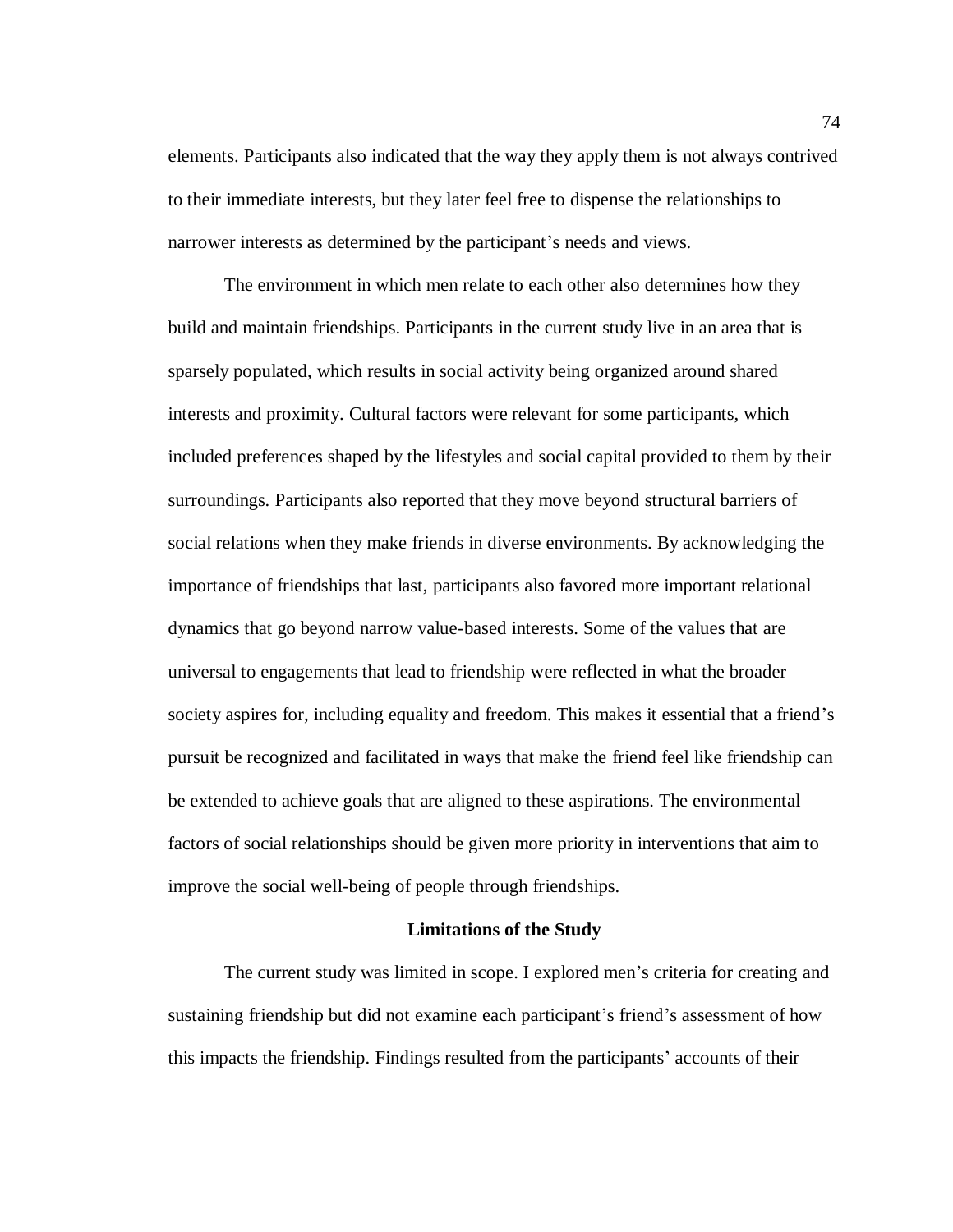experiences and draw insight into the demands that they make based on the collective input of the sample. The data allow for comparisons to verify the outcomes, but a larger study is needed to address this limitation. A multistage study that addresses the progression of friendship would be appropriate to compare preferences across different stages and draw inferences from data on friendships based on their success rates.

### **Recommendations**

Future research may address the limitations in this study by focusing on social and environmental factors of friendship in sparsely populated regions, as well as the role of value-based decisions, personality traits, and beliefs in successful friendships. Such research may address the under researched dynamics of personal social dispositions in the context of environmental, social constraints to understand how structural elements of society may determine success rates for friendships among certain groups of people.

The challenges that adult men encounter in trying to make friends are also highlighted in the accounts provided on how friendships may fail to materialize or grow. One main recommendation derived from this study is that there are many potential sources of interpersonal conflict, and they can be reduced by societies that make an effort to expose some of the causes of such conflict and make them unambiguous. Value-based sources of conflict are some of the most ambiguous because people who are likely to make a negative assessment based on values are not always informed on the implications of their assessments, and this hinders the development of social relations. Conflicting values are applied at a personal level even though values are not created at the individual level but rather dispensed by society to this level. Conflicting values are not a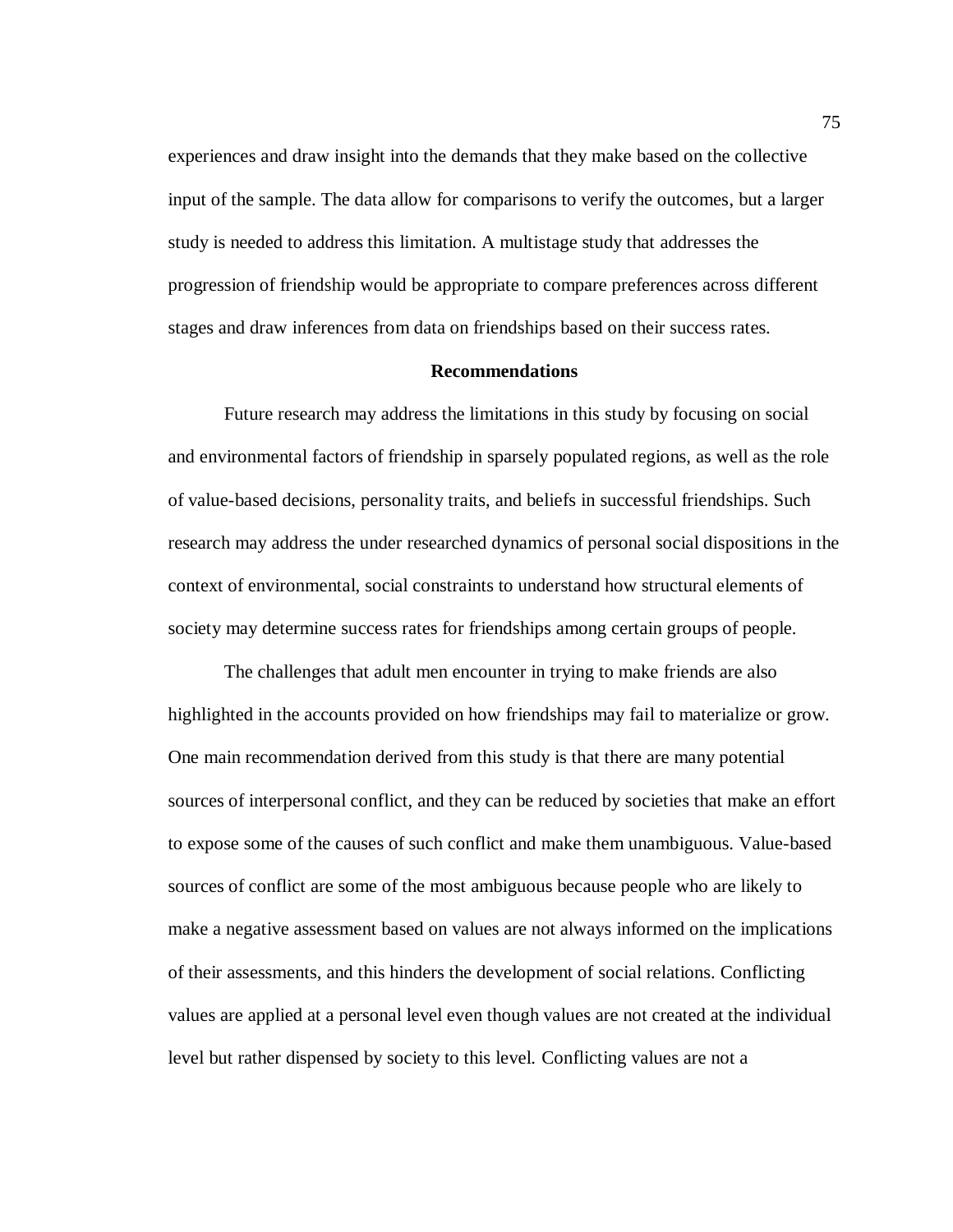phenomenon of personal construction because the people who encounter such conflict profess to be focused on the overall good in outcomes of friendship and positive relationships. People may use conflicting values to exclude people from their social relationships because they do not find ways to resolve such conflicts at an individual level. Society has a substantial obligation in resolving conflicting values to make it easier for people to be friends with each other. Findings also highlighted a major divide between individual capacity for empowerment and interests that may play out at group levels, where facilitation of the individual is not always guaranteed. This also makes it necessary for individuals to take up bolder roles in asserting their interests for extending friendships in order to make up for dormancy at the level of societies and entire communities.

#### **Implications**

The implications from the study showcase the qualities that contribute to positive social relations among men, which may impact their well-being. Relationships that bring more vitality by creating a refreshing environment of energy, creativity, healing, enlightenment, and rekindling people's spirits are more attractive and sustainable. These qualities also lead to the most positive outcomes and make individuals feel like they should reciprocate and strengthen them.

The abilities that contribute vitality to friendship are cultivated in an individual's personal will and commitment to be better for themselves and others. For instance, people who choose to be creative in some instances where they are relating to their friends reduce boredom and also establish a desirable personality. As a result, they also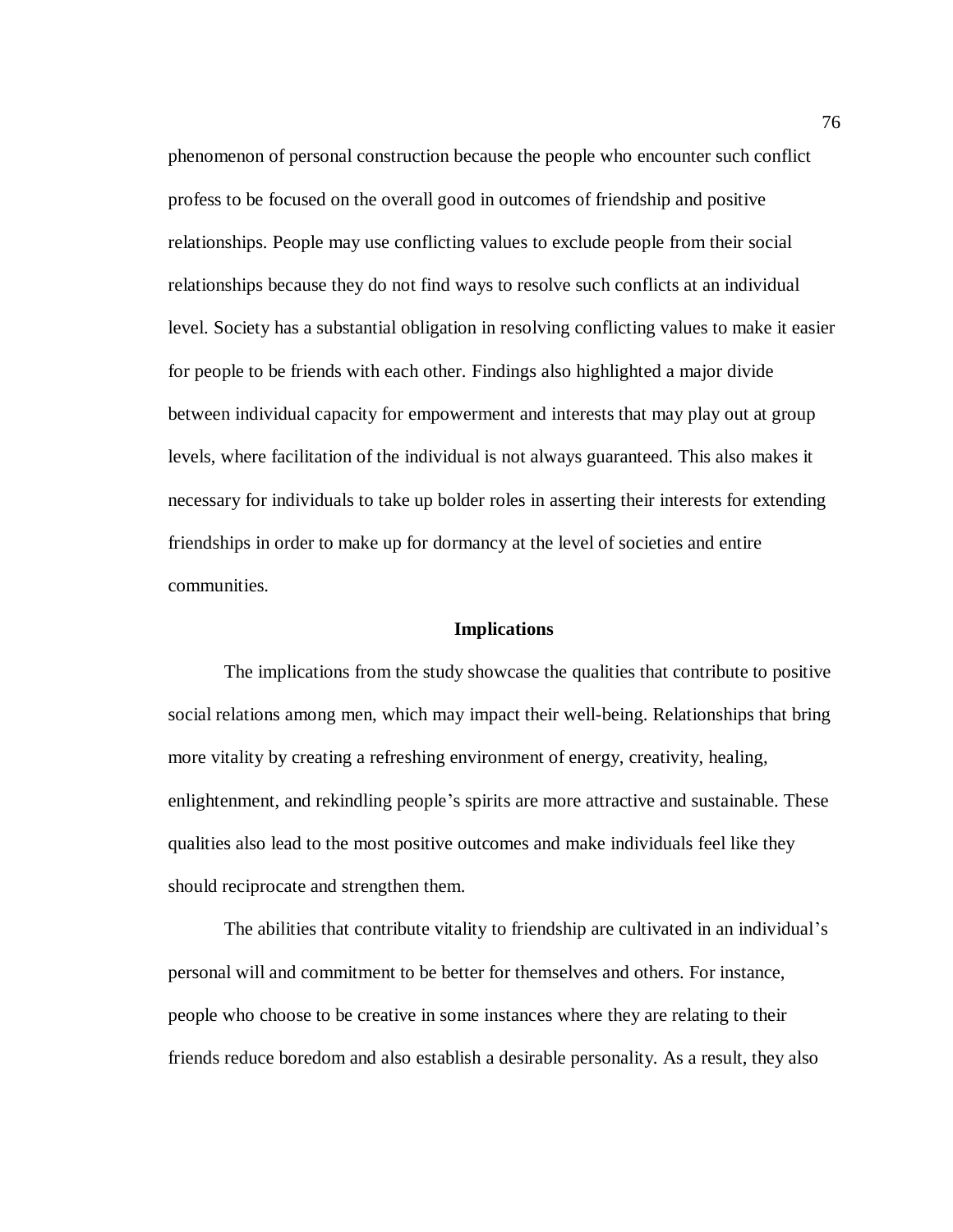influence others to want to contribute to relationships in the same manner. The lack of this kind of commitment is often seen to be more established in people who have social disorders where interest in creative engagements is suppressed. Such suppression is relative to the social environment and general social atmosphere of the individual's surroundings, and people may use this atmosphere to make permanent judgments on opportunities that are available for them. Social vitality can be facilitated at the community level by creating an atmosphere of creative engagement, a willingness to energize each other, and a generally supportive social environment.

#### **Conclusion**

Friendships between men are dependent on qualities that men determine in their direct experiences with others as well as their subjective views on values, justice, beliefs, and faith. Male friendships are aligned with the five core items of vitality, clarity, empowerment, sense of worth, and ability to extend relations. The qualities that may promote male friendships are related to personality and behavior, while subjective views and values also influence their perceived sense of worth. Men rely on acts of justice and fairness as well as established understanding to have clarity in friendship, and how they share resources also yields empowerment and vitality. It is recommended that the environmental determinants of social relationships be given more priority in interventions that aim to improve the social well-being of people through friendships. It is also recommended that positive male friendships be also viewed as developing over patterns that can be universally accepted as to be integral to beneficial social alliances, and facilitating these patterns can help to reinforce such alliances. Additionally, society has a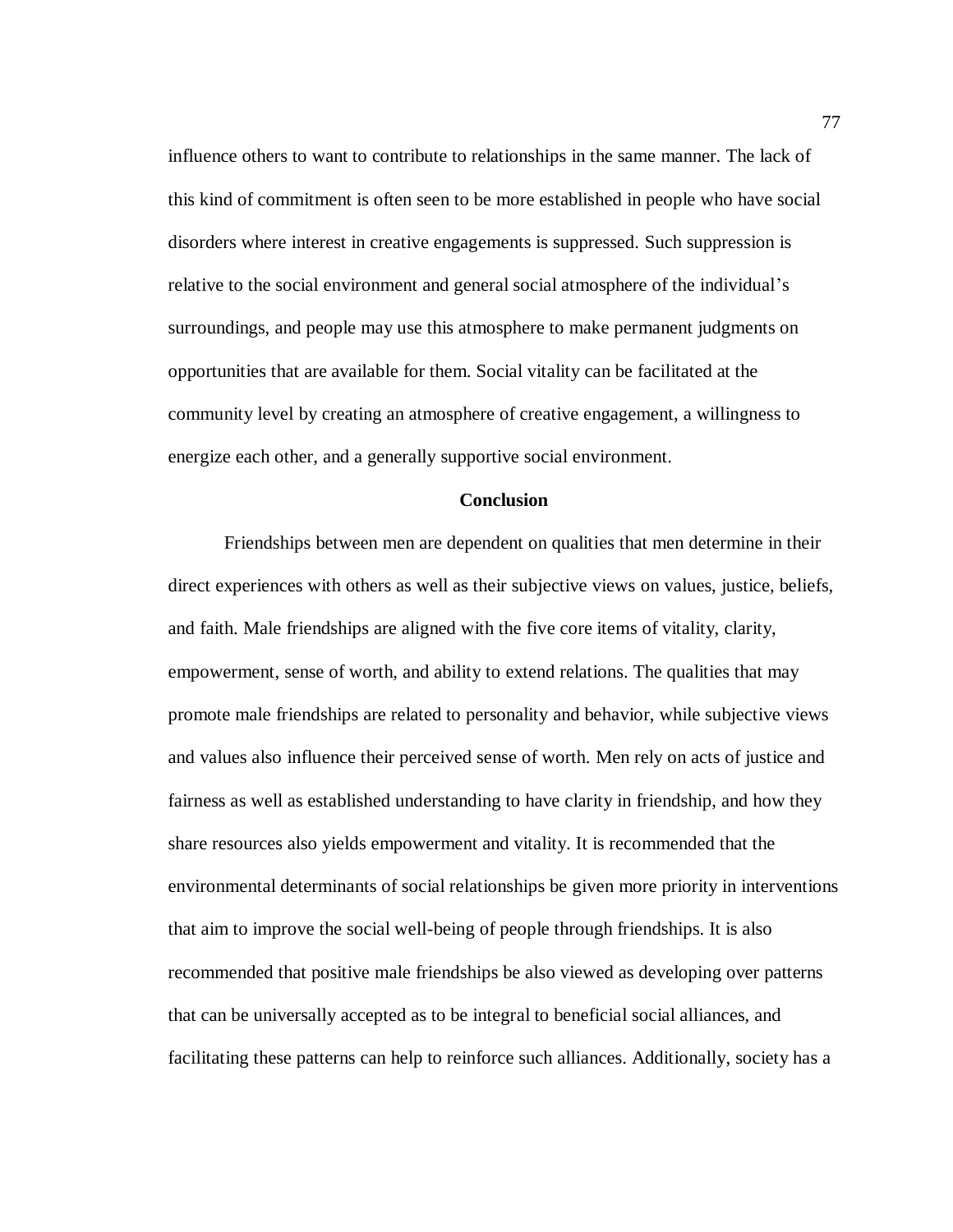substantial obligation to provide structures that can help people resolve conflicting values to make it easier for them to be friends with each other.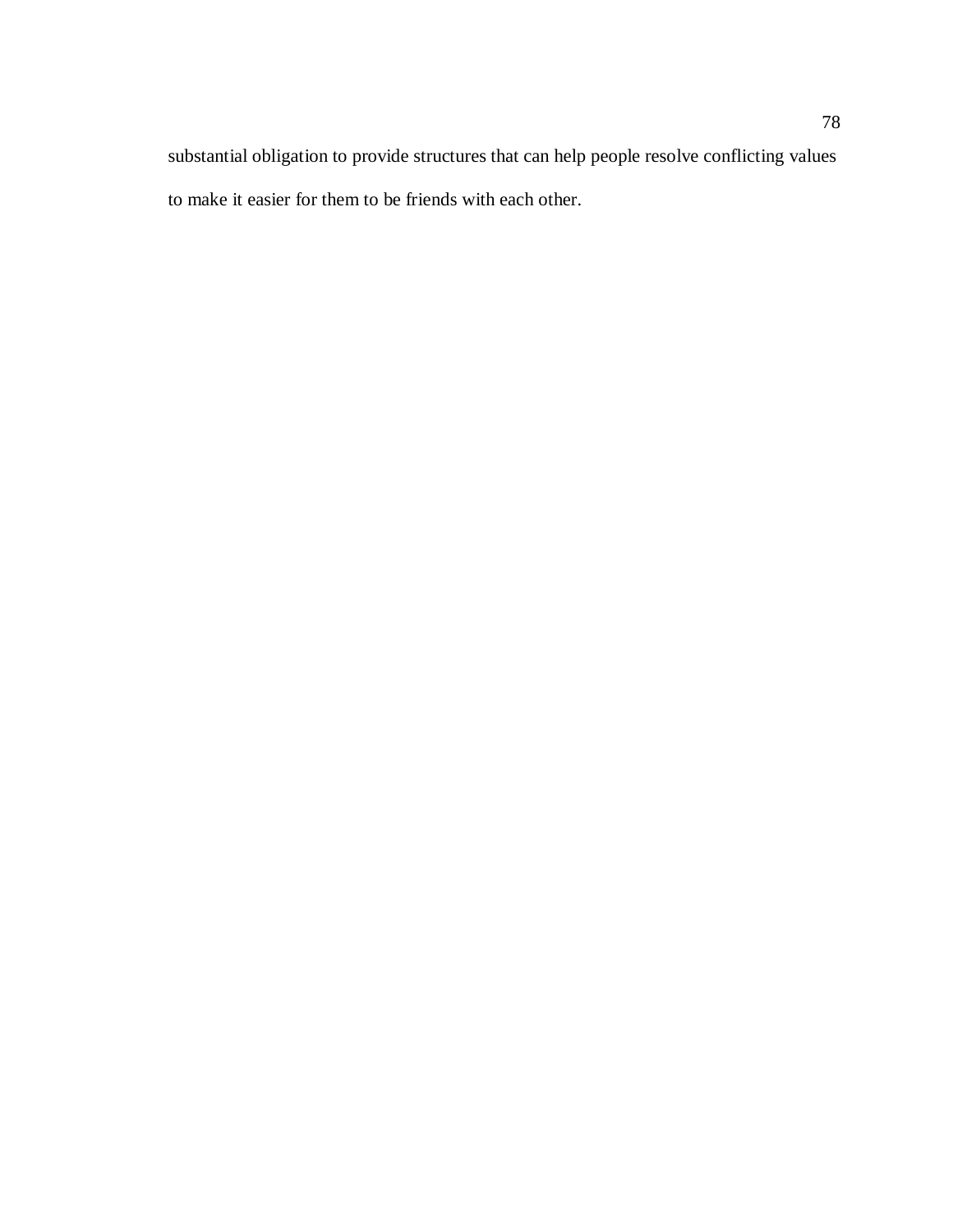#### References

- Ahituv, A., & Lerman, R. I. (2011). Job turnover, wage rates, and marital stability: How are they related? *Review of Economics of the Household*, *9*(2), 221-249.
- Akın, A., & Akın, Ü. (2015). Friendship quality and subjective happiness: The mediator role of subjective vitality. *Education & Science/Egitim ve Bilim*, *40*(177).
- Ali, M. M. (2017). Testing hypothesis on theory of social networking, community banking and empowerment of people: A conceptual view. *Psychology and Behavioral Sciences*, *6*(5): 96-104.
- Almaatouq A., Radaelli L., Pentland A., & Shmueli, E. (2016). Are you your friends' friend? Poor perception of friendship ties limits the ability to promote behavioral change. *PloS ONE, 11*(3).
- Anderson, E. (2010). *Inclusive masculinity: The changing nature of masculinities*. New York, NY: Routledge.
- Bagwell, C. L., & Schmidt, M. E. (2013). *Friendships in childhood and adolescence*. City, ST: Guilford Press.
- Baxter, P., & Jack, S. (2008). Qualitative case study methodology: Study design and implementation for novice researchers. *Qualitative Report*, *13*(4), 544-559.
- Birt, L., Scott, S., Cavers, D., Campbell, C., & Walter, F. (2016). Member checking: A tool to enhance trustworthiness or merely a nod to validation? *Qualitative Health Research*, *26*(13), 1802-1811.
- Brasier, K. J., Filteau, M. R., McLaughlin, D. K., Jacquet, J., Stedman, R. C., Kelsey, T. W., & Goetz, S. J. (2011). Resident's perceptions of community and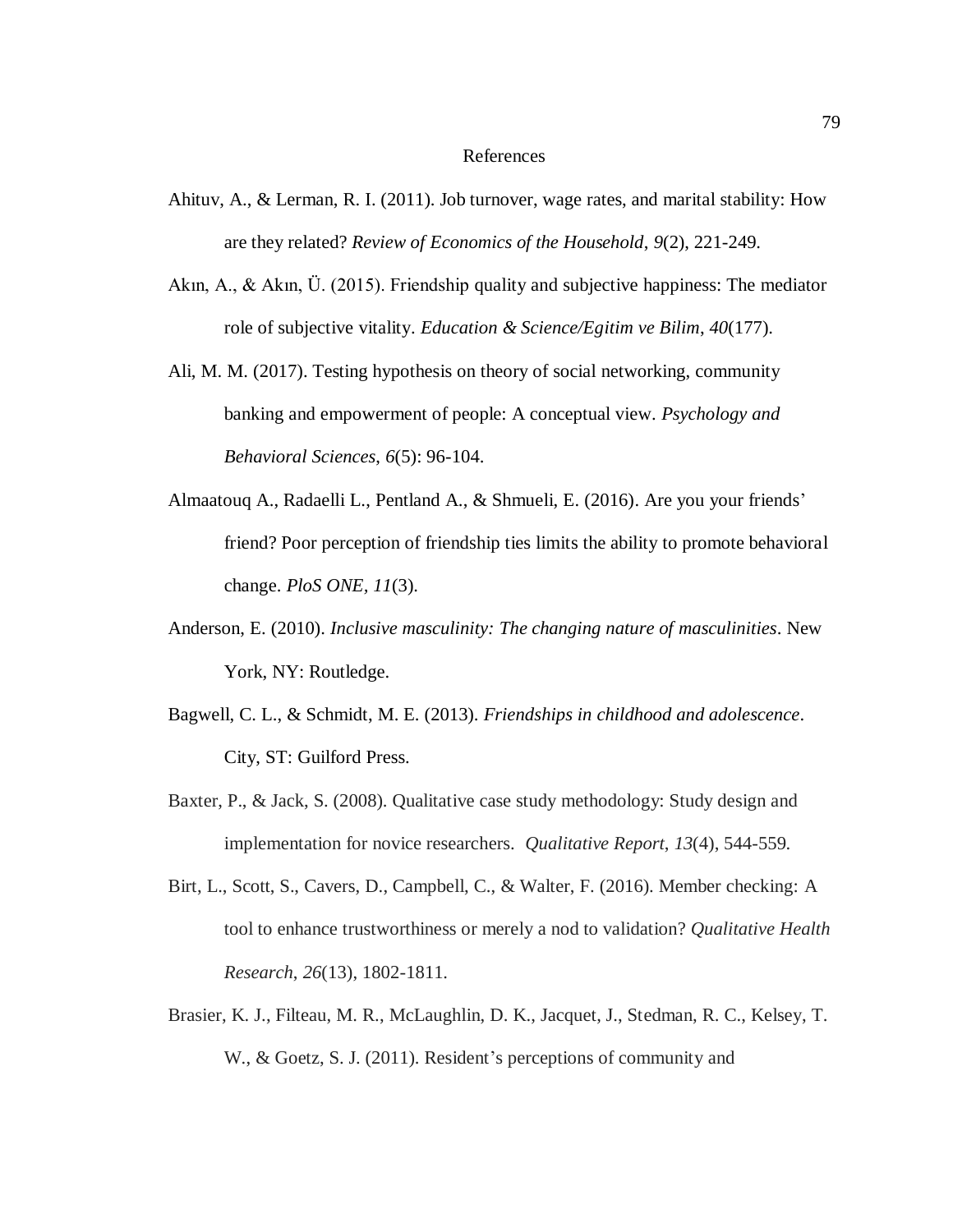environmental impacts from development of natural gas in the Marcellus Shale: A comparison of Pennsylvania and New York Cases. *Journal of Rural Social Sciences*, *26*(1), 32.

Brannon, L. (2016). *Gender: Psychological perspectives*. City, ST: Taylor & Francis.

- Buss, D. M. (2009). The great struggles of life: Darwin and the emergence of evolutionary psychology. *American Psychologist*, *64*(2), 140.
- Byrne, M. M. (2001). Understanding life experiences through a phenomenological approach to research. *AORN Journal*, *73*(4), 830-832.
- Cacioppo, J. T., & Cacioppo, S. (2014). Social relationships and health: The toxic effects of perceived social isolation. *Social and personality psychology compass*, *8*(2), 58-72.
- Carver, C. S., & Connor-Smith, J. (2010). Personality and coping. *Annual Review of Psychology*, *61*, 679-704.
- Casper, R. (2017). *Male friendships and drinking: An explorative study in one lowincome, semi-rural, Western Cape community*. City, ST: Stellenbosch University.

Cherry, K. (2014). Hierarchy of needs. *Retrieved*.

- Creswell, J. (1998). *Qualitative inquiry and research design: Choosing among five traditions*. Thousand Oaks, CA: Sage.
- Creswell, J. W. (2009). *Research design: Qualitative, quantitative, and mixed methods approaches* (3<sup>rd</sup> ed). Thousand Oaks, CA: Sage Publications.
- David-Barretta, T., Rotkirchd, A., Ghoshe, A., Bhattacharyae, K., Monsivaise, D., Behnckea,…Kaskie, K. (2007). *Peer relations with mobile phone data: Best*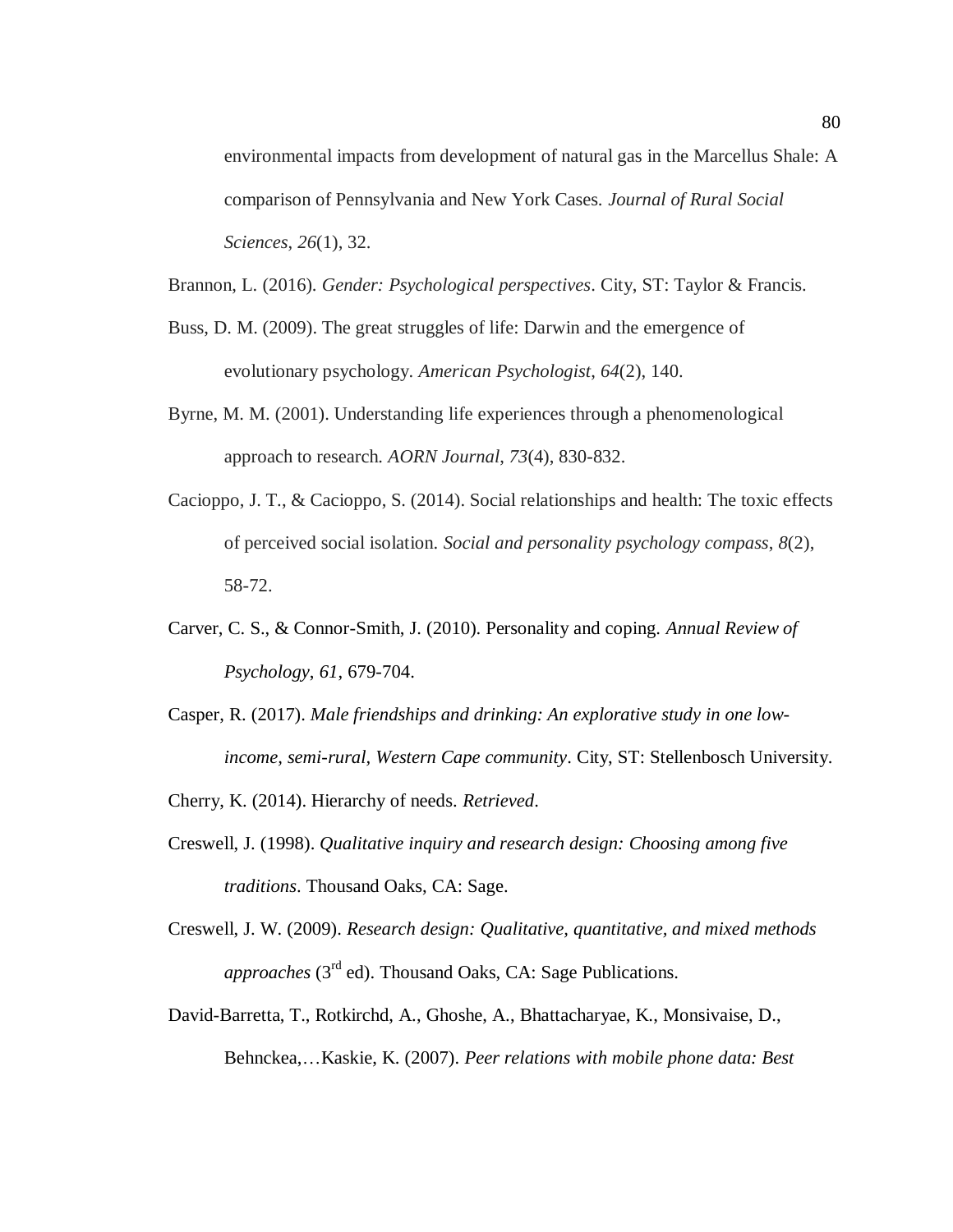*friends and family formation*. Retrieved from https://arxiv.org/pdf/1708.07759

- David-Barrett, T., Rotkirch, A., Carney, J., Izquierdo, B. I., Krems, J. A., & Townley, D. (2015). Women favour dyadic relationships, but men prefer clubs: Cross-cultural evidence from social networking. *PloS ONE*, *10*(3).
- Davila, J., Mattanah, J., Bhatia, V., Latack, J. A., Feinstein, B. A., Eaton, N. R., & Zhou, J. (2017). Romantic competence, healthy relationship functioning, and well‐being in emerging adults. *Personal Relationships*, *24*(1), 162-184.
- Delgado, M. (2017). *Urban friendships and community youth practice*. City, ST: Oxford University Press.
- Edwards, S. P. (2013). *A longitudinal view of emotional vitality in caregivers*. City, Country: McGill University.
- Fiske, S., Gilbert, D., & Lindzey, G. (2010). Affiliation, acceptance, and belonging. In *Handbook of social psychology* (5<sup>th</sup> ed., Vol. 2). Hoboken, NJ: John Wiley & Sons.
- Flick, U., von Kardoff, E., & Steinke, I. (Eds.). (2004). *A companion to qualitative research*. City, ST: Sage.
- Garfield, R. (2010). Male emotional intimacy: How therapeutic men's groups can enhance couples therapy. *Family Process, 49,* 109-122. doi:10.1111/j.1545- 5300.2010.01311.x
- Gibbs, J. C. (2013). *Moral development and reality: Beyond the theories of Kohlberg, Hoffman, and Haidt*. City, ST: Oxford University Press.

Gill, P. (2008). *The Everyday Lives of Men: An Ethnographic Investigation of Young*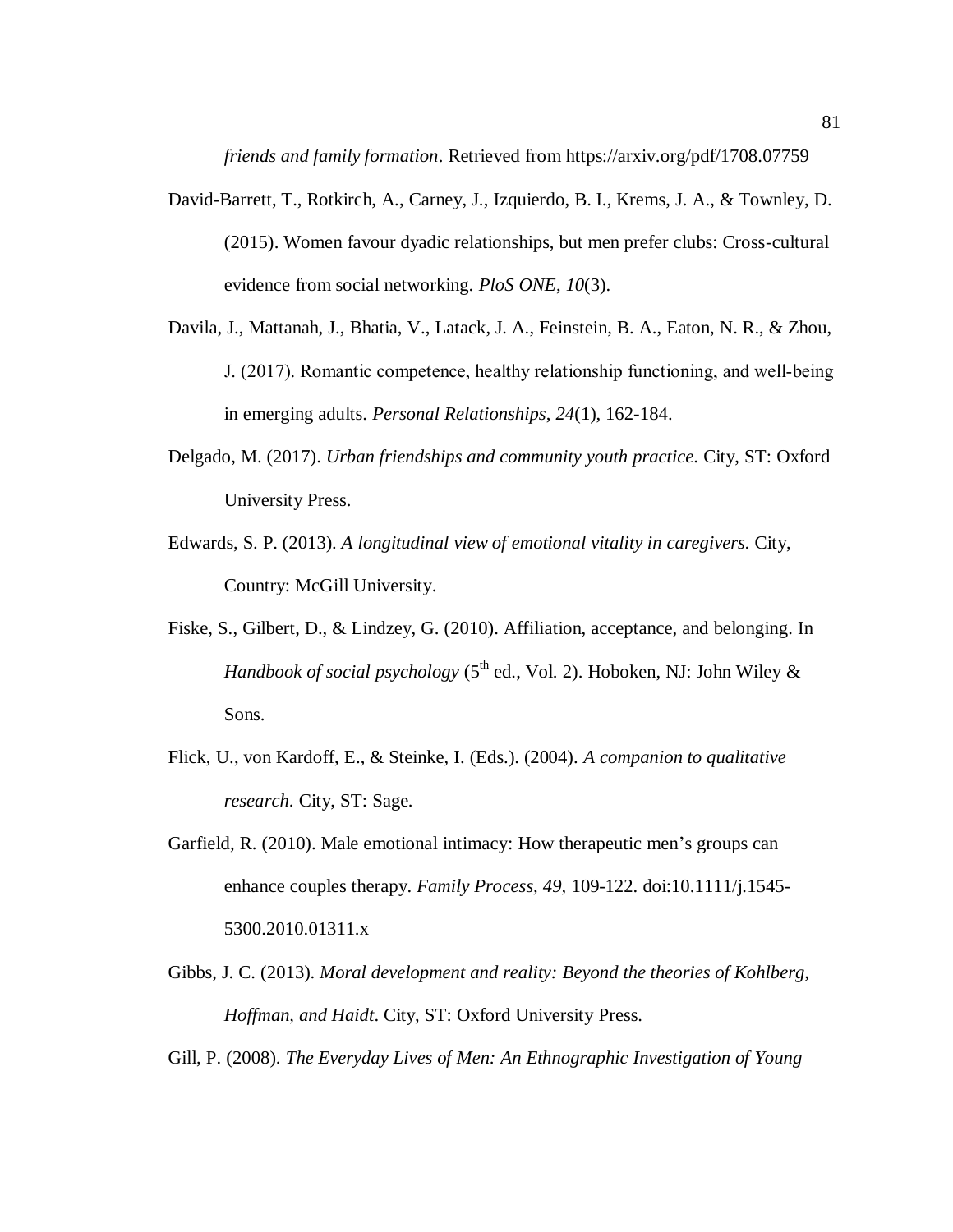*Adult Male Identity*. Victoria University

- Giorgi, A. (2012). The descriptive phenomenological psychological method. *Journal of Phenomenological psychology*, *43*(1), 3-12.
- Glick, G. C., & Rose, A. J. (2011). Prospective associations between friendship adjustment and social strategies: Friendship as a context for building social skills. *Developmental Psychology*, *47*(4), 1117-1132. Doi:10.1037/a0023277
- Good, C.A. (2012). *Friendly Relations: Situating Friendships between Men and Women in the Early American Republic, 1780–1830*.
- Gupta, T., Way, N., McGill, R., Hughes, D., Santos, C., Jia, Y., Yoshikawa, H., Chen, X., & Deng, H. (2013). Gender-typed behaviors in friendships and well-being: A cross-cultural study of Chinese and American boys. *Journal of Research on Adolescence*, 23(1): 57-68.
- Hamilton, J. L., Kleiman, E. M., Rubenstein, L. M., Stange, J. P., Flynn, M., Abramson, L. Y., & Alloy, L. B. (2016). Deficits in emotional clarity and vulnerability to peer victimization and internalizing symptoms among early adolescents. *Journal of Youth and Adolescence*, 45(1): 183–194.
- Haslam, A., & Jetten, J. (2009). Social identity, health and well-being: An emerging agenda for applied psychology. *Applied Psychology: An International Review*, 2009, 58(1): 1–23.
- Haynes, K. N. (2017). Loneliness and depression: Contrasting the buffering effects of self-compassion and self-esteem.

Heasley, R. (2013). Revisioning men's friendships through one man's journey: A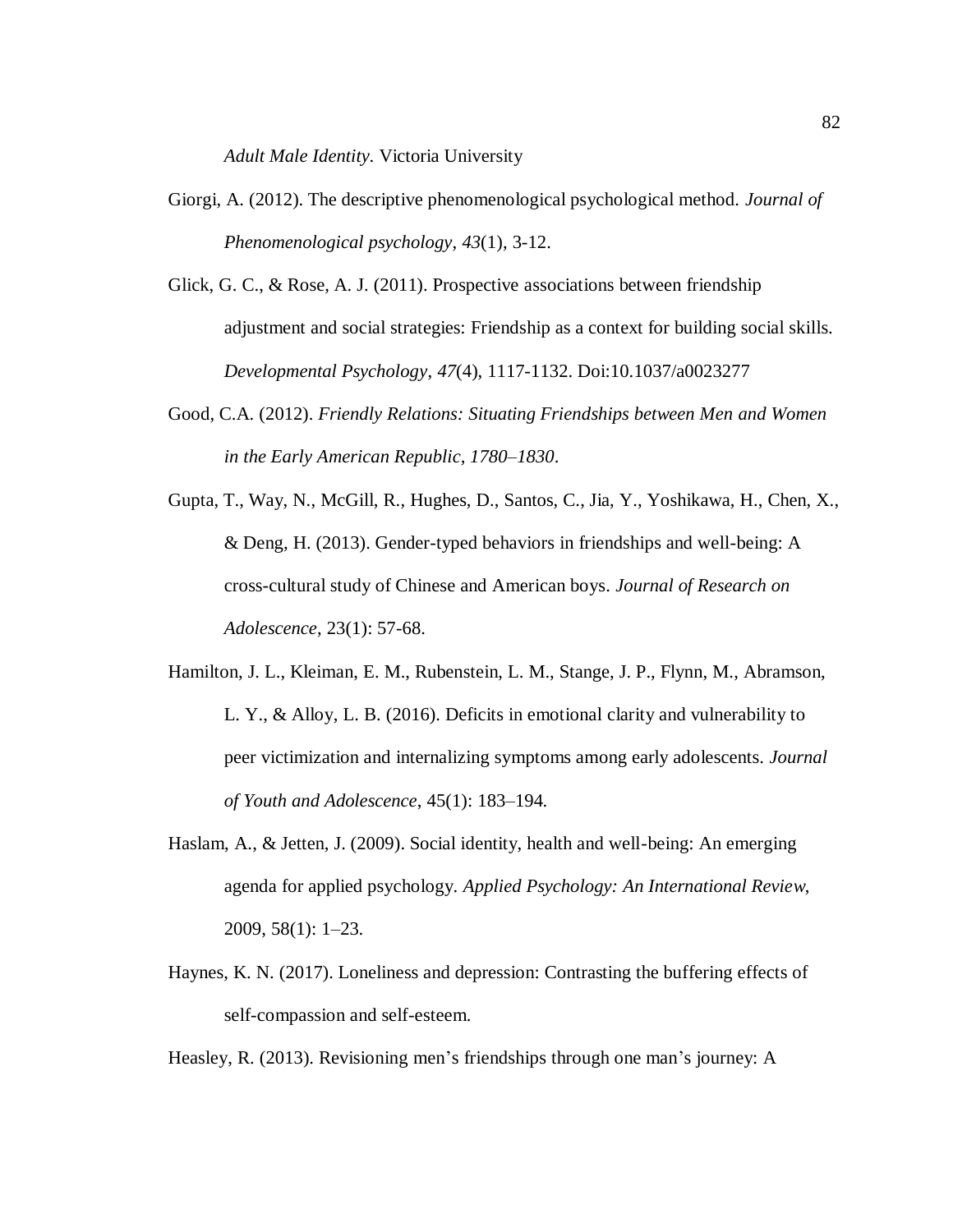documentary about men's friendships. *Sex Roles*, *69*(5/6), 345-348.

Doi:10.1007/s11199-013-0304-1

Hendricks, D. (2008). *Same-Sex Friendship Differences: Talk vs. Action: A New Look at Same-Sex Friendships from an Evolutionary Perspective*.

Holt-Lunstad, J., Smith, T. B., Baker, M., Harris, T., & Stephenson, D. (2015). Loneliness and social isolation as risk factors for mortality a meta-analytic review. *Perspectives on Psychological Science, 10*(2), 227-237.

- Hoorn, J., Dijk, E., Meuwese, R., Rieffe, C., & Crone, E. A. (2016). Peer influence on prosocial behavior in adolescence. *Journal of Research on Adolescence*, *26*(1), 90-100.
- Iravani, M.R., & Torkan, R. (2013). An evaluation of the factors affecting social vitality between students of Isfahan University. *Asian Journal of Social and Economic Sciences*, 2(1): 07–11.
- Jordan, J.V., & Hartling, L.M. (2010). *The Development of Relational-Cultural Theory*. Jean Baker Miller Training Institute.
- Laursen, B., Hafen, C. A., Kerr, M., & Stattin, H. (2012). Friend influence over adolescent problem behaviors as a function of relative peer acceptance: To be liked is to be emulated. *Journal of Abnormal Psychology*, *121*(1), 88-94. Doi:10.1037/a0024707
- Leary, M. R., & Baumeister, R. F. (2017). The need to belong: Desire for interpersonal attachments as a fundamental human motivation. In *Interpersonal Development* (pp. 57-89). Routledge.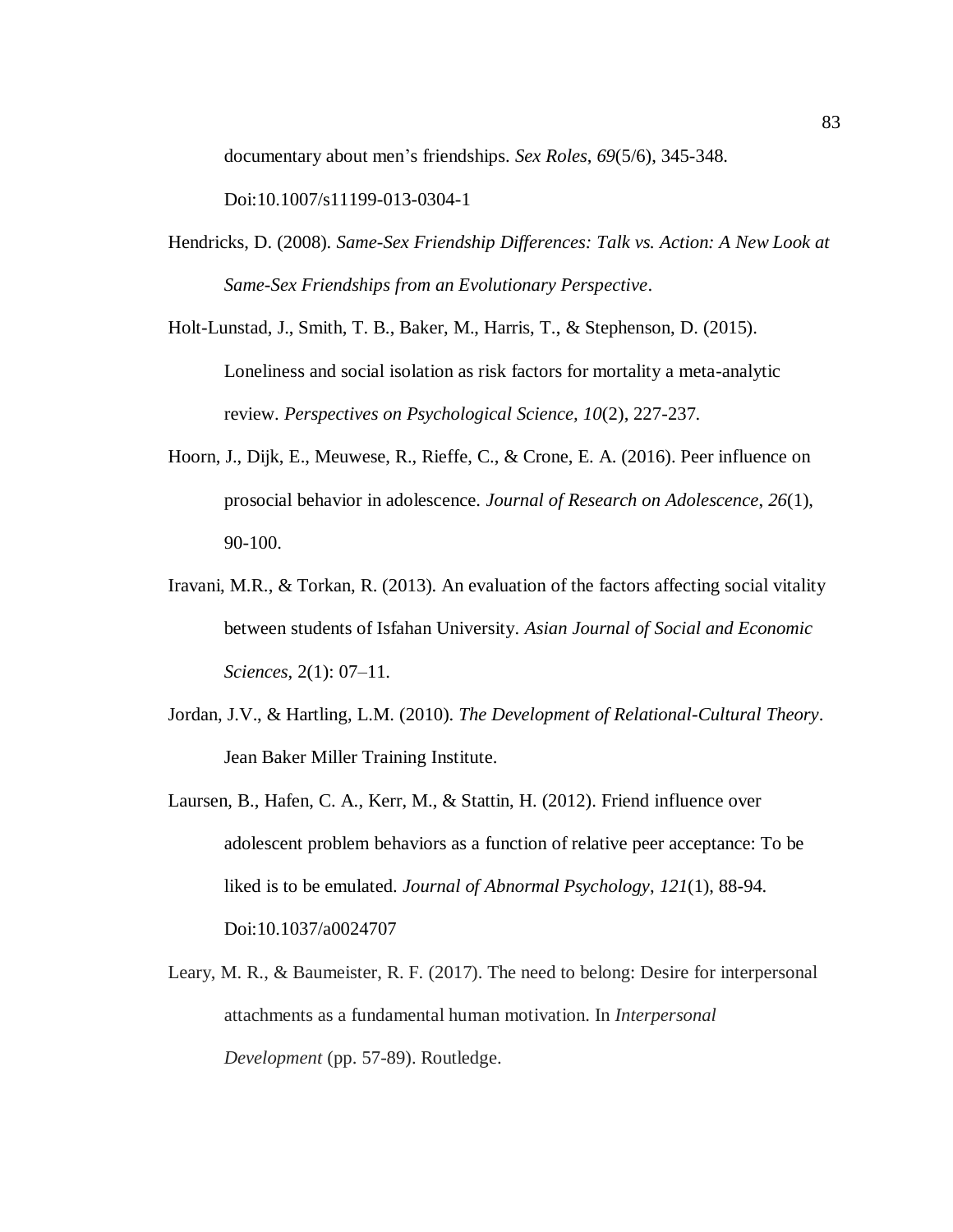- Lewicka, M. (2011). Place attachment: How far have we come in the last 40 years?. *Journal of environmental psychology*, *31*(3), 207-230.
- Lewis, S. (2015). Qualitative inquiry and research design: Choosing among five approaches. *Health promotion practice*, *16*(4), 473-475.
- Luft, J., & Ingham, H. (1961). The 84ohari window. *Human Relations Training News*, *5*(1), 6-7.
- Mai, J. E. (2016). *Looking for information: A survey of research on information seeking, needs, and behavior*. Emerald Group Publishing.
- Maqubela, L. (2014). *The Relationship between Friendship Quality, Masculinity Ideology and Happiness in Men's Friendships*. University of Cape Town.
- McQuillan, Martin (2016) Clarity and doubt: Derrida among the Palestinians. *Paragraph Journal (Modern Critical Theory Group),* 39(2), pp. 220-237.
- Mendes de Leon, C. F., Gold, D. T., Glass, T. A., Kaplan, L., & George, L. K. (2001). Disability as a function of social networks and support in elderly African Americans and White. The Duke EPESE 1986-1992. *The Journals of Gerontology: Series B: Psychological Sciences and Social Sciences, 56,* 179-190. Doi: 10.1093/geronb/56.3.S179
- Mereish, E. H., & Poteat, V. P. (2015). The conditions under which growth-fostering relationships promote resilience and alleviate psychological distress among sexual minorities: Applications of relational cultural theory. *Psychology of sexual orientation and gender diversity*, *2*(3), 339.

Milligan, C. (2016). Older men and social activity: A systematic review of Men's Sheds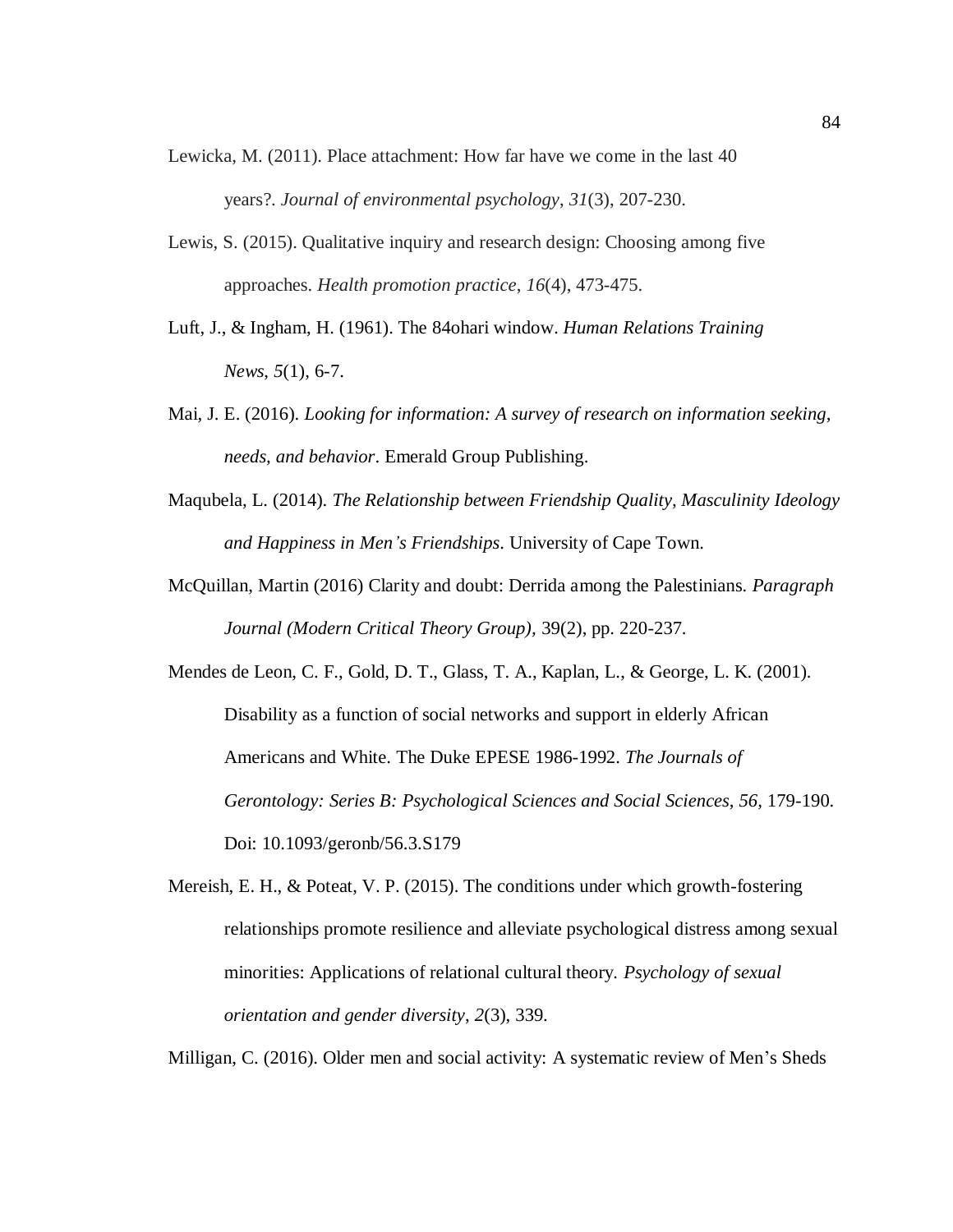and other gendered interventions. *Ageing and Society*, Cambridge University Press.

- Mjaavatn, P. E., Frostad, P., & Pijl, S. J. (2016). Adolescents: Differences in friendship patterns related to gender. *Issues in Educational Research*, *26*(1), 45-64.
- Morrison, M. A., Haley, E., Sheehan, K. B., & Taylor, R. E. (2011). *Using qualitative research in advertising: Strategies, techniques, and applications*. Sage Publications.
- Morse, J. M., Barrett, M., Mayan, M., Olson, K., & Spiers, J. (2008). Verification Strategies for Establishing Reliability and Validity in Qualitative Research. *International Journal of Qualitative Methods-ARCHIVE*, *1*(2), 13-22.
- Moss, R. (2017, March 5). *Loneliness Is A 'Silent Epidemic' Among Men, With Those Aged 35 Suffering Most.* Retrieved April 21, 2018, from Huffington Post: https://www.huffingtonpost.co.uk/entry/loneliness-is-a-silent-epidemic-amongmen-with-those-aged-35-suffering-most\_uk\_5909915ae4b02655f84234bd
- Nicolaisen, M., & Thorsen, K. (2017). What are friends for? Friendships and loneliness over the lifespan – From 18 to 79 years. *SAGE Journals*, 84(2): 126–158.
- Niland, P.R. (2014). *Young Adults' Friendships: Over a Network, Over a Drink*. Massey University.
- Oskarsson, S., Dawes, C., Johannesson, M., & Magnusson, P. E. (2012). The genetic origins of the relationship between psychological traits and social trust. *Twin Research And Human Genetics*, *15*(1), 21-33. Doi:10.1375/twin.15.1.21

Perlman, D., Stevens, N. L., & Carcedo, R. J. (2015). Friendship. In M. Mikulincer, P. R.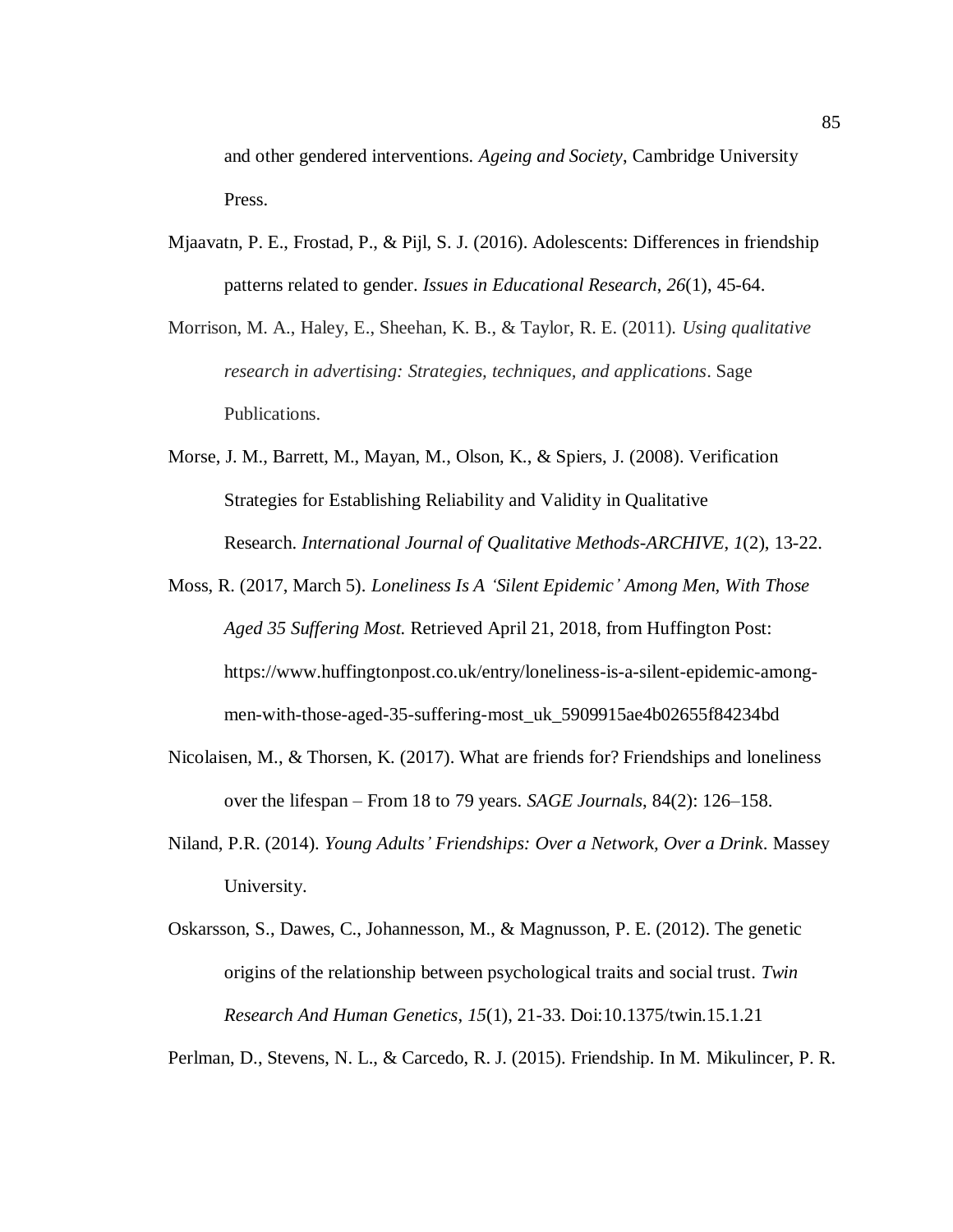Shaver, J. A. Simpson, J. F. Dovidio (Eds.) , *APA handbook of personality and social psychology, Volume 3: Interpersonal relations* (pp. 463-493). Washington, DC, US: American Psychological Association. Doi: 10.1037/14344-023

- Polednak, A. P. (2012). US regional differences in death rates from depression. *Social psychiatry and psychiatric epidemiology*, *47*(12), 1977-1983.
- Poulin, J., Deng, R., Ingersoll, T. S., Witt, H., & Swain, M. (2012). Perceived family and friend support and the psychological well-being of American and Chinese elderly persons. *Journal Of Cross-Cultural Gerontology*, *27*(4), 305-317. Doi:10.1007/s10823-012-9177-y
- Pratto, F. (2016), On power and empowerment. *British Journal of Social Psychology*, 55: 1–20.
- Rankin Z.J (2013). *Conformity to masculine norms, gender role conflict and relationship satisfaction in inter-male friendships – Doctoral Research*. Humboldt State University.
- Renouard, C., & Giraud, G. (2009). *Relational Capability: An Indicator of Collective Empowerment*. Essec Business School – Singapore.
- Rouse, P. C., Van Zanten, V.J.J.J.C.S., Ntoumanis, N., Metsios, G.S., Yu, C., Kitas, G.D., & Duda, J.L. (2015). Measuring the positive psychological well-being of people with rheumatoid arthritis: A cross-sectional validation of the subjective vitality scale. *Arthritis Research & Therapy*, 17(312).
- Rüter, K., & Mussweiler, T. (2005). Bonds of friendship: Comparative self–evaluations evoke the use of routine standards. *Social Cognition*, *23*(2), 137-160.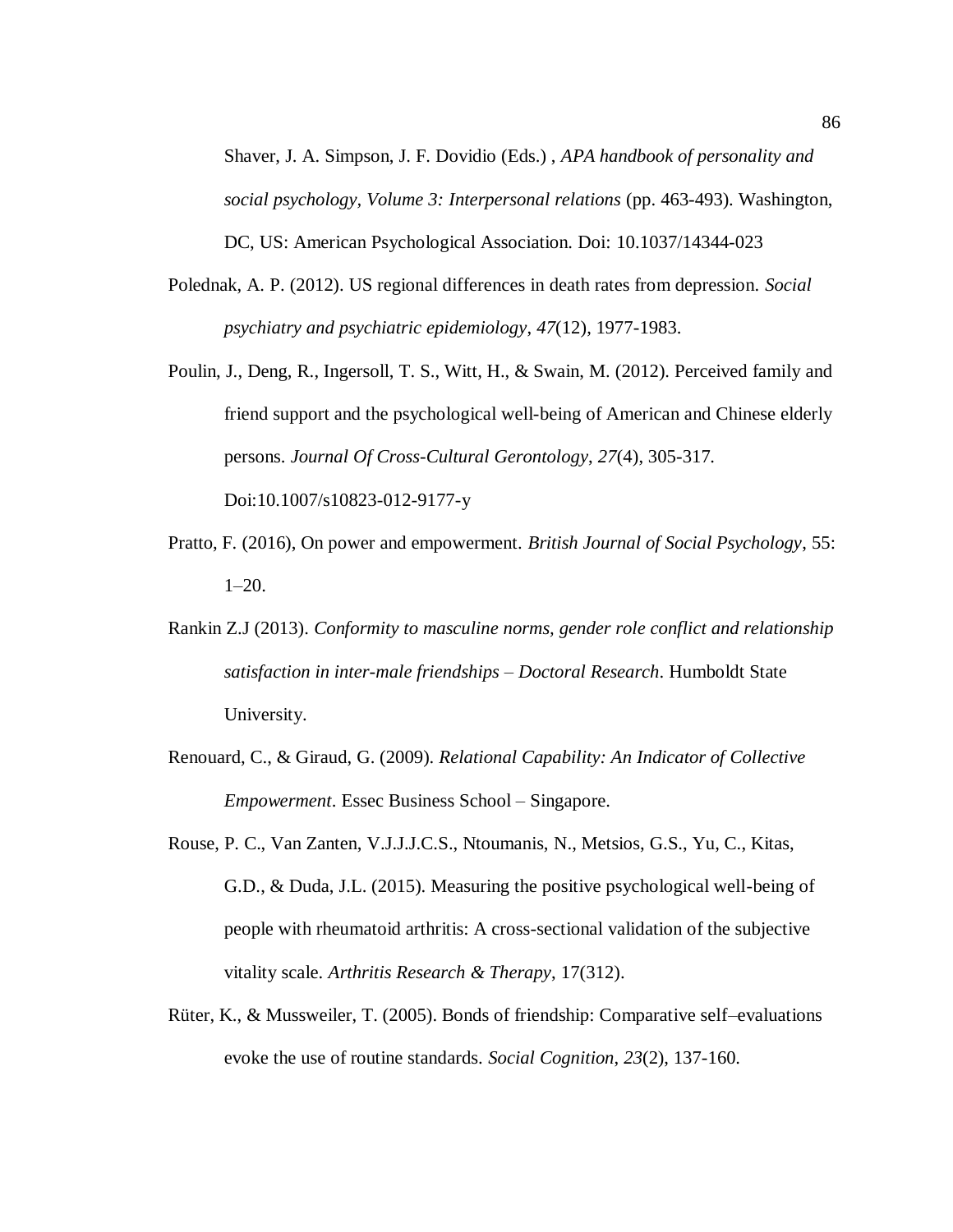- Ryding, J. (2012). *"Perfect friendship is the friendship of men who are good and alike in virtue", Aristotle's view on the friendship between George and Lennie in John Steinbeck's Of Mice and Men.* Gavile Academy.
- Seyfarth, R.M., & Cheney, D.L. (2011). *The Evolutionary Origins of Friendship*. University of Pennsylvania, Philadelphia.
- Sharma, A. (2014). Self-esteem is the sense of personal worth and competence that persons associate with their self – concepts. *IOSR Journal of Nursing and Health Science*, 3(6, Version 4): 16–20.
- Shultziner, D., & Rabinovici, I. (2012). Human dignity, self-worth and humiliation: A comparative legal-psychological approach. *Psychology Public Policy and Law*, 18: 105–143.
- Smith, K., & Davies, J. (2010). Qualitative data analysis. *Practical researcher and evaluation: A start-to finish guide for practitioners*, 145-158
- Stafford-Bush, T. (2017). *Is it #Gramworthy? An investigation of self-concept clarity, social media and body related issues and how this relates to teenage selfpresentation on Instagram*. Massey University.
- Steptoe, A., Shankar, A., Demakakos, P., & Wardle, J. (2013). Social isolation, loneliness, and all-cause mortality in older men and women. *Proceedings of the National Academy of Sciences*, *110*(15), 5797-5801.
- Strzelecka, M. (2012). *Individual and community empowerment enhancement in sustainable tourism development in post-communist Poland* (Doctoral dissertation, University of Illinois at Urbana-Champaign).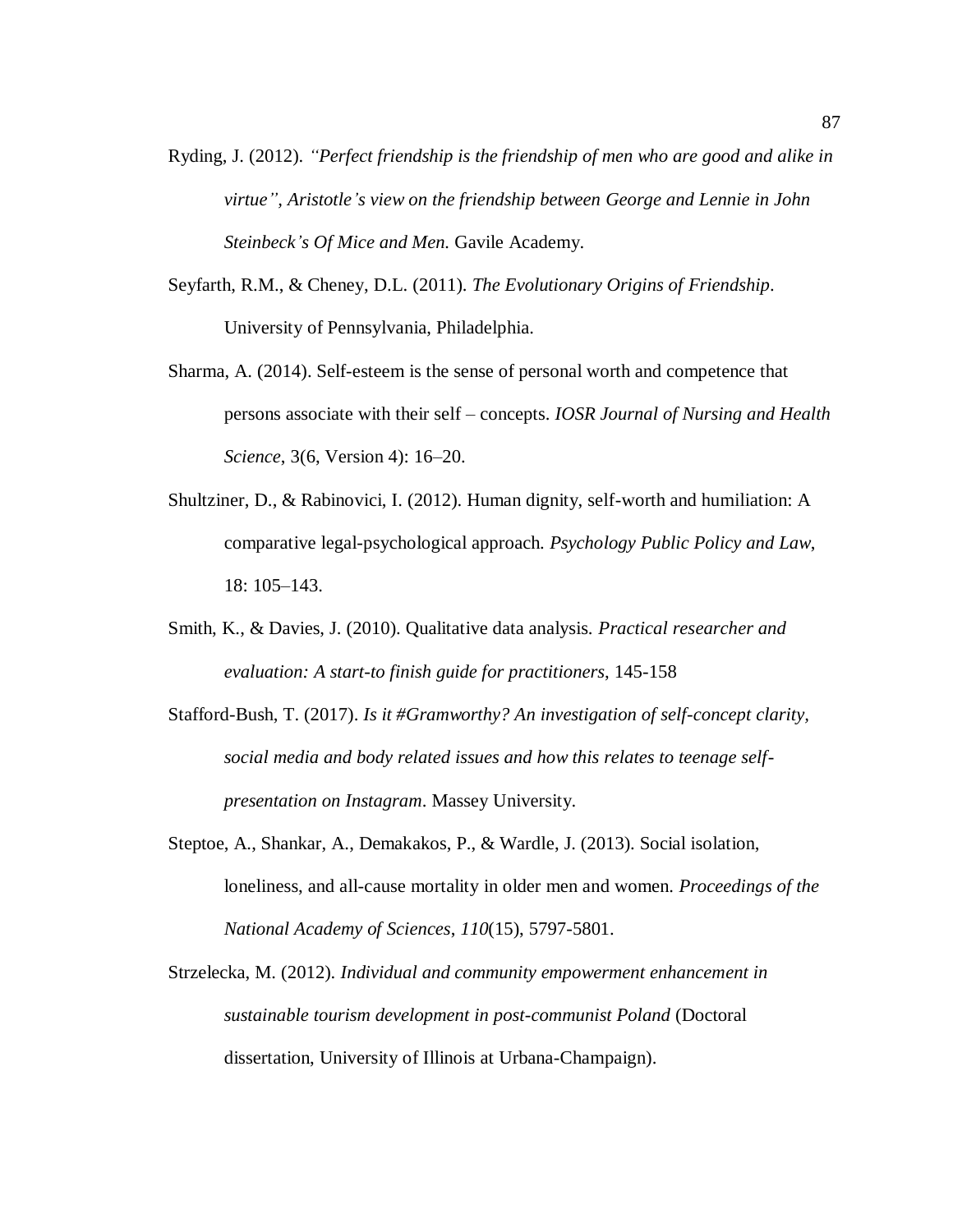Tassara, M.H. (2014). *The Role of Friendships among Latino Male Adolescent Immigrants Who Are Unauthorized*. Marquette University.

Thibaut, J. W. (2017). *The social psychology of groups*. Routledge.

- Thieler, I. (2017). *Basic psychological needs: Determinants or correlates of subjective vitality and fatigue?: A systematic review of the literature* (Master's thesis, University of Twente).
- Thoits, P. A. (2011). Mechanisms linking social ties and support to physical and mental health. *Journal of health and social behavior*, *52*(2), 145-161.
- Tohani, E. (2017). Community empowerment through networking capacity development of the target group of community entrepreneurship education. Yogyakarta State University. *Advances in Social Science, Education and Humanities Research, 66*: 95–112.
- Tracy, S. J. (2013). Qualitative research methods. *UK: Wiley-Blackwell*.
- Trindade, I. A., Ferreira, C., Pinto-Gouveia, J., & Nooren, L. (2016). Clarity of personal values and committed action: Development of a shorter engaged living scale. *Journal of Psychopathology and Behavioral Assessment*, *38*(2), 258-265.
- Underwood, M. K. (2004). Gender and peer relations: Are the two gender cultures really all that different? In J. B Kupersmidt & K. A. Dodge (Eds), *Children's peer relations: From development to intervention* (pp. 21-36). American Psychological Association.
- Usmar, P. (2015). Broken heroes: The crisis of masculinity in post-2000 Hollywood Film. Auckland University of Technology.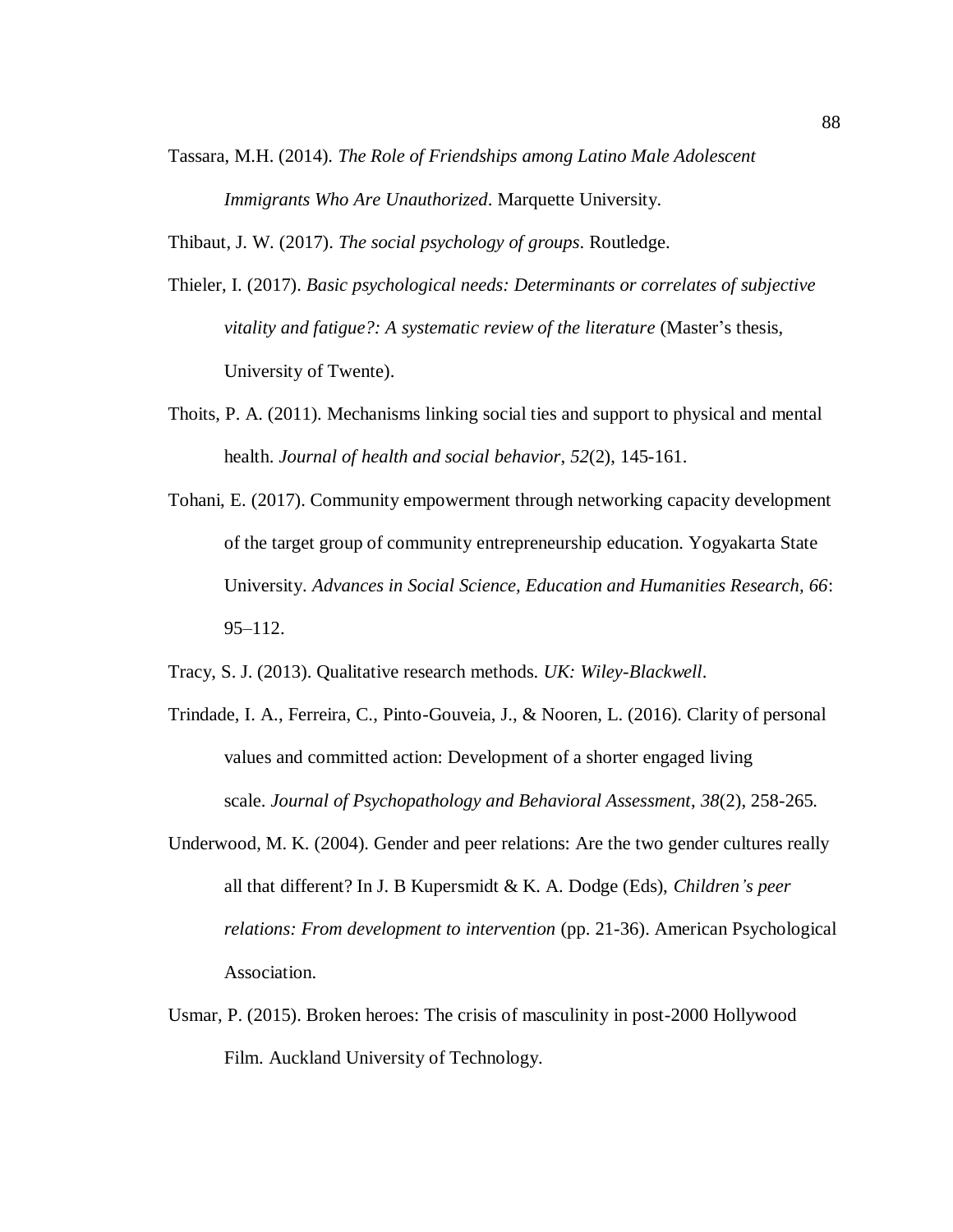- Uysal, R., Satici, S. A., Satici, B., & Akin, A. (2014). Subjective Vitality as Mediator and Moderator of the Relationship between Life Satisfaction and Subjective Happiness. *Educational Sciences: Theory and Practice*, *14*(2), 489-497.
- Vandellen, M., Hoy, M., & Hoyle, R. (2009). Contingent self-worth and social information processing: Cognitive associations between domain performance and social relations. *Social Cognition*, 27: 847–866.
- Virtanen, I.A. (2015). *Supportive Communication in Finnish Men's Friendships*. University of Tampere.
- Wachtel, P. L. (2011). *Therapeutic communication: Knowing what to say when*. Guilford Press.
- Weir, K. (2012). The pain of social rejection. *American Psychological Association*, *43*(4), 50.
- Whitbourne, S. (2013, March 26). Fifteen reasons we need friends. Retrieved December 16, 2014, from http://www.psychologytoday.com/blog/fulfillment-anyage/201303/fifteen-reasons-we-need-friends
- Williams, G. (2015). *Men and Friendship: An Exploration of Male Perceptions of Samesex Friendships – Doctoral Research*. University of New Orleans.
- Wrzus, C., Hänel, M., Wagner, J., & Neyer, F. J. (2013). Social network changes and life events across the life span: A meta-analysis. *Psychological bulletin*, *139*(1), 53.
- Younes, M.S. (2011). Positive mental health, subjective vitality and satisfaction with life for French physical education students. *World Journal of Sport Sciences*, 4 (2): 90–97.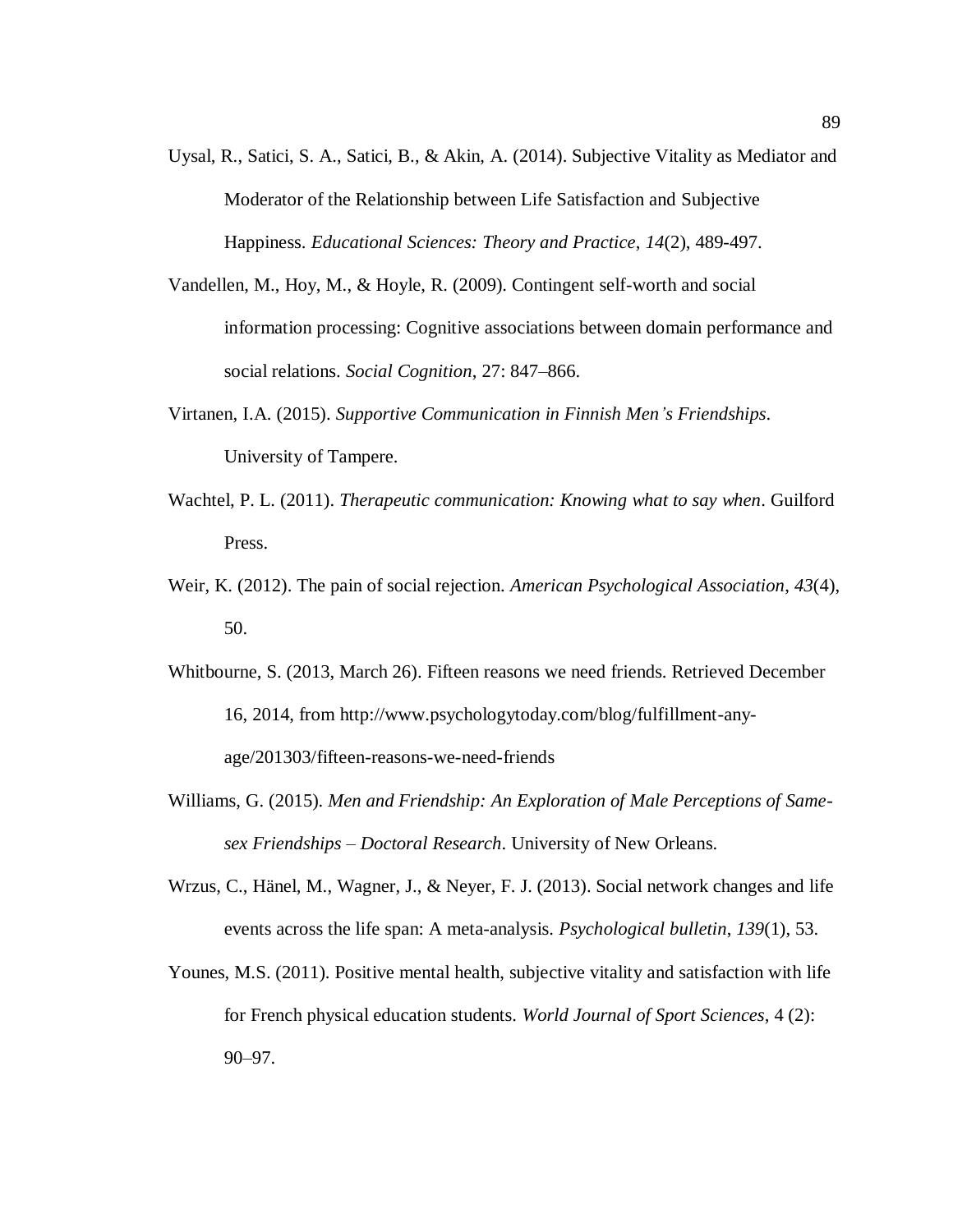Zimmer-Gembeck, M. J., Trevaskis, S., Nesdale, D., & Downey, G. A. (2014). Relational victimization, loneliness and depressive symptoms: Indirect associations via self and peer reports of rejection sensitivity. *Journal of youth and adolescence*, *43*(4), 568-582.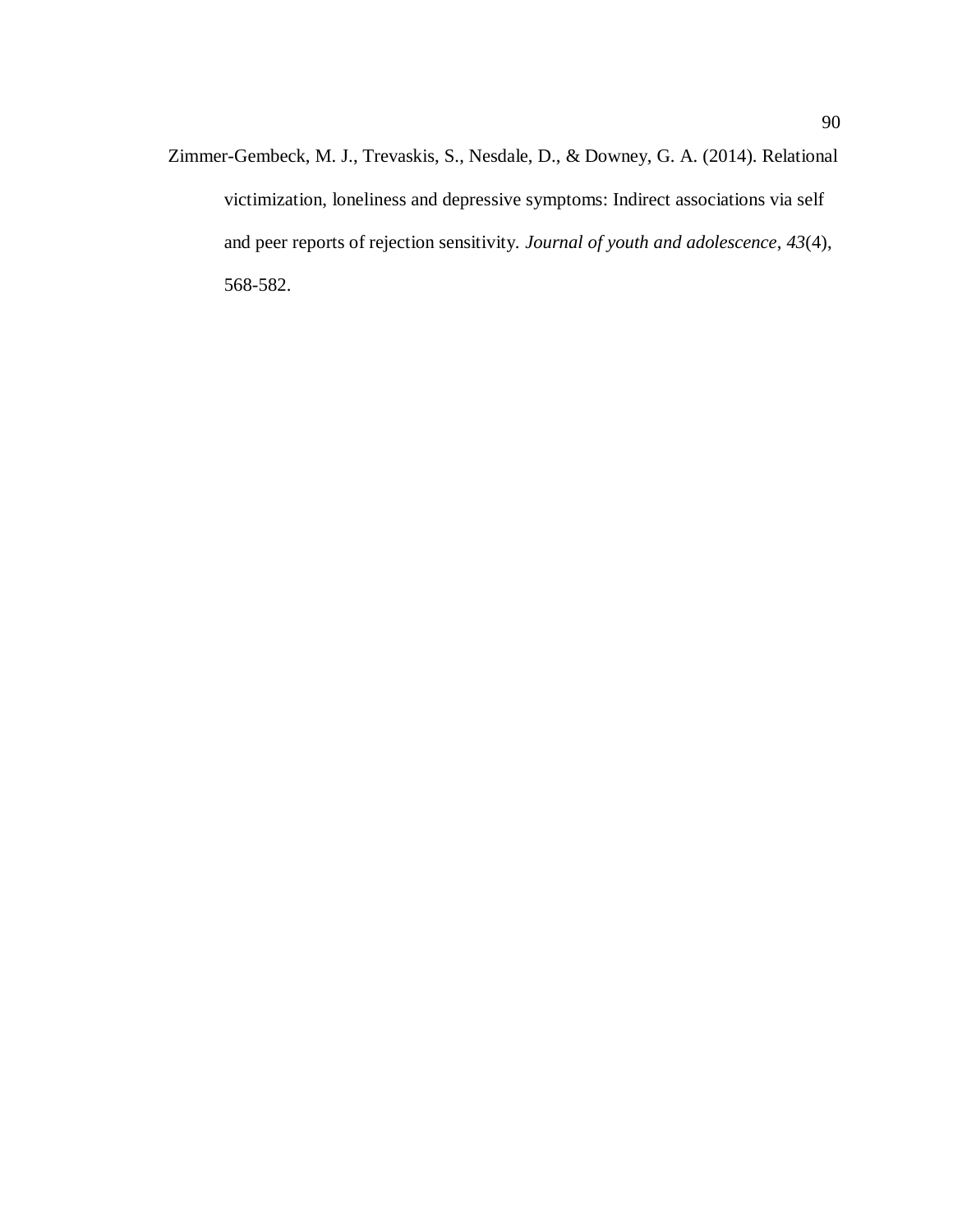### Appendix A: Letter to Proposed Research Study

Date:

Name of Participant:

Address:

Dear (Participant Name),

My name is Troy Akins and I am a doctoral candidate at Walden University. I am conducting dissertation research on the types of qualities that are important in males between the ages of 30 to 35 years when developing male friendships. It is implied that this motive has been overlooked involving human interaction and emotion. What is not known, however, are the qualities that males look for when building a friendship. This research will provide insight into what qualities men admire in their best friend.

Your assistance in conducting this much needed research is important. If willing, I would like for you to identify other males within the ages of 30 to 35. Identification of males within the ages of 30 to 35 within the local area would provide an opportunity to identify and contact males for the proposed study. Once identified, I would like to meet with participants to discuss the nature of this study. The participants of this study need to have a best male friend be male between the ages of 30 and 35. The participants are free to choose whether or not to participate and can discontinue participation at any time.

I realize that your time is important to you and I appreciate your consideration to participate in this study. In order to fully understand your experience we need to meet on only one occasion for approximately one hour. Meetings will be held at a professional mental health office. The meetings are designed to simply get to know you and learn about you and your best friend and what qualities you admire in your best male friend. All information gathered during our meeting will be kept strictly confidential.

I would welcome a telephone call from you to discuss any questions you may have concerning this study and your role in identifying research participants. I can be reached at (307) 682-2034 or emailed at [troy.akins@mail.waldenu.edu.](mailto:troy.akins@mail.waldenu.edu)

Sincerely,

Troy Akins Doctoral Candidate Walden University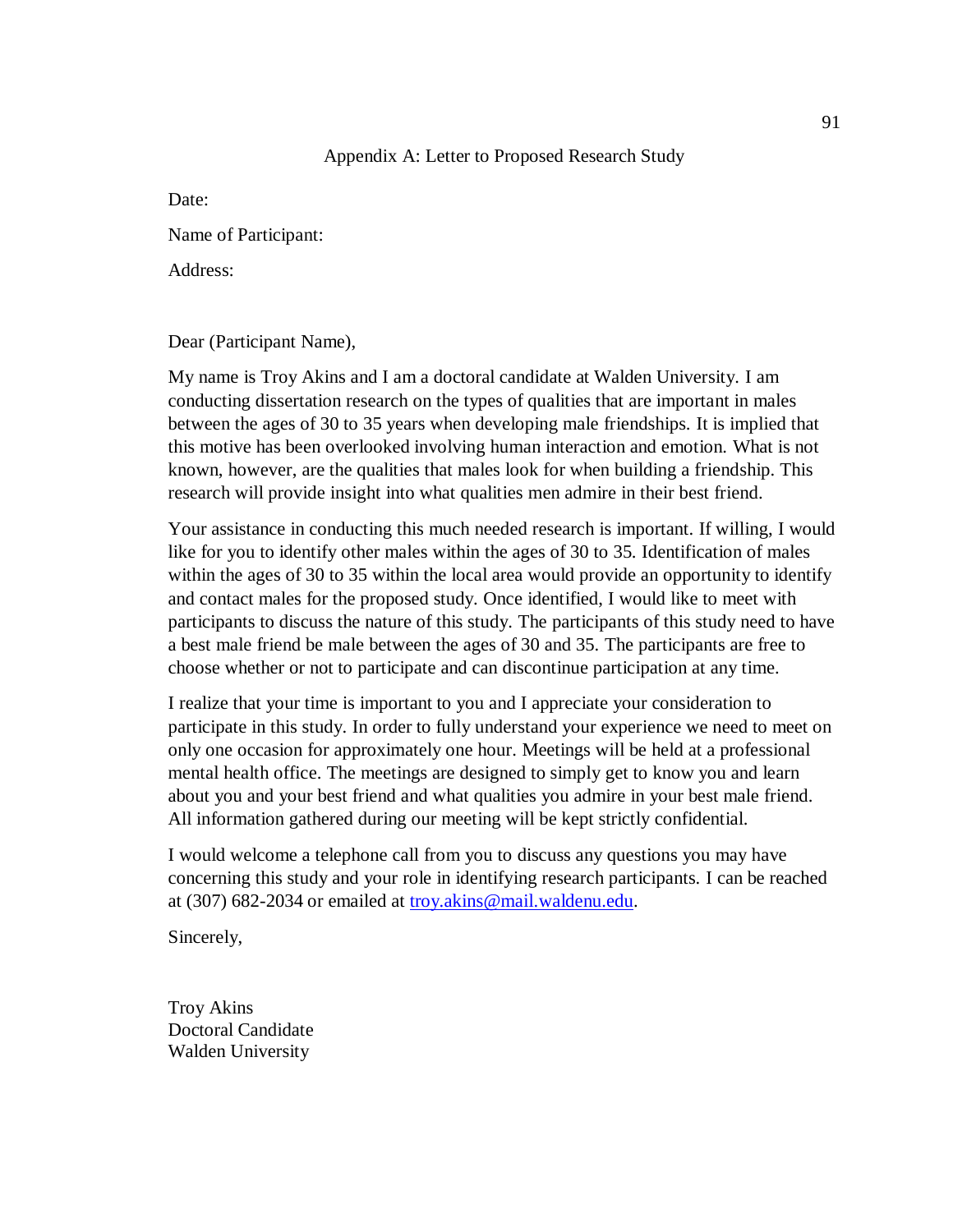# Appendix B: Interview Protocol

| Date: |  |  |
|-------|--|--|
|       |  |  |

Location:

| Name of      |  |  |  |
|--------------|--|--|--|
| Interviewer: |  |  |  |
|              |  |  |  |

| Name of      |  |  |  |
|--------------|--|--|--|
| Interviewee: |  |  |  |

Interview Questions:

- IQ1- What is your opinion on the qualities that are important in building a male

friendship?

- o IQ1A Why exactly do you feel that way?
- IQ2- What life experiences have you had with your best male friend that you perceive as important?
	- o IQ2A- When and where did that happen?
	- o IQ2B- Who else was involved?
- IQ3- How would describe a best male friend?
	- o IQ3A- Why exactly do you feel that way?
- IQ4- Could you tell me what positive/negative impacts your friendships has had on your life?
	- o IQ4A- Could you tell me more about that?
- IQ5- What are your feelings about the characteristics that could help men build a friendship?
	- o IQ5A- Why exactly do you feel that way?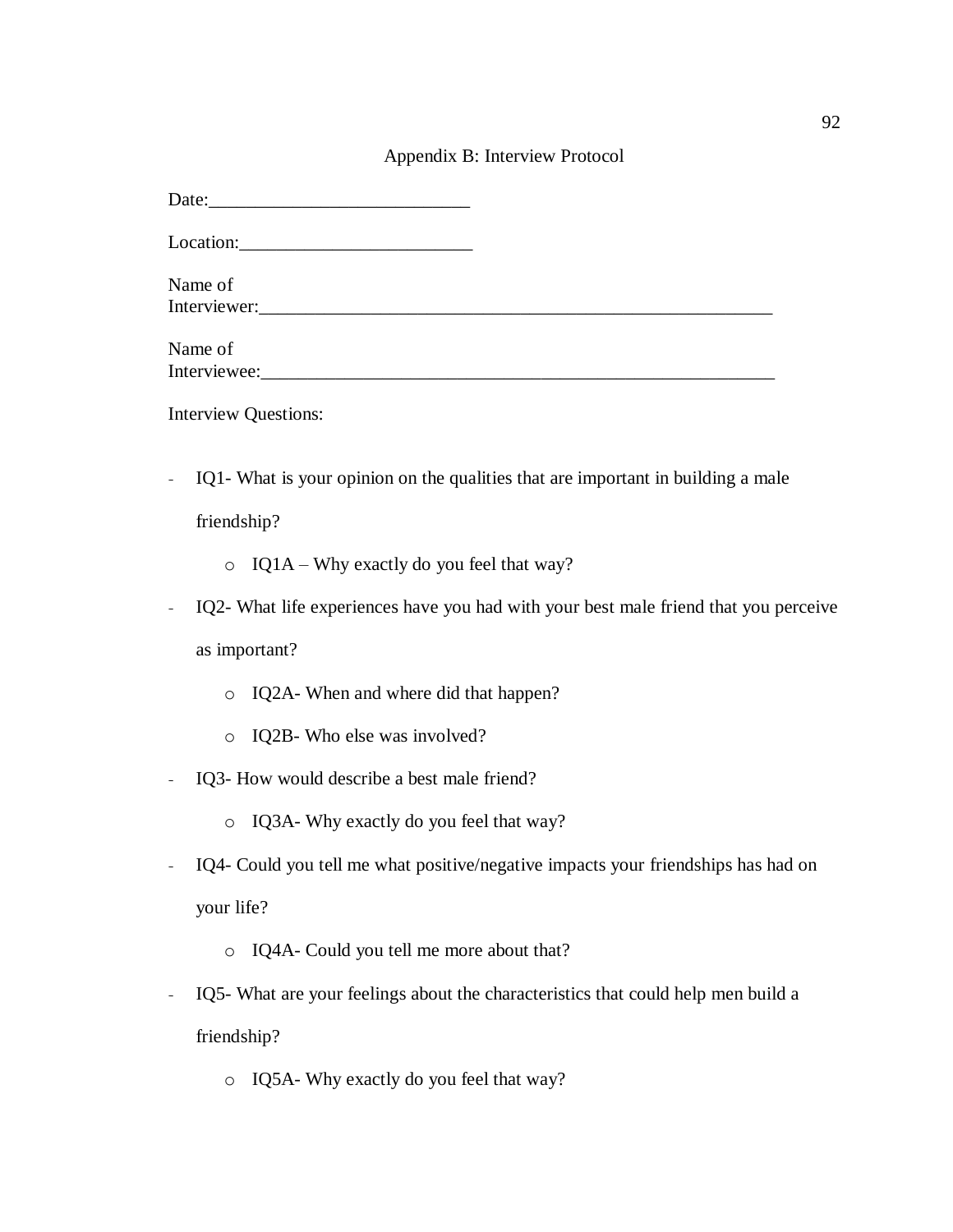- IQ6- Could you describe to me the role social connection play in a male friendship?
	- o IQ6A- Why exactly do you feel that way?